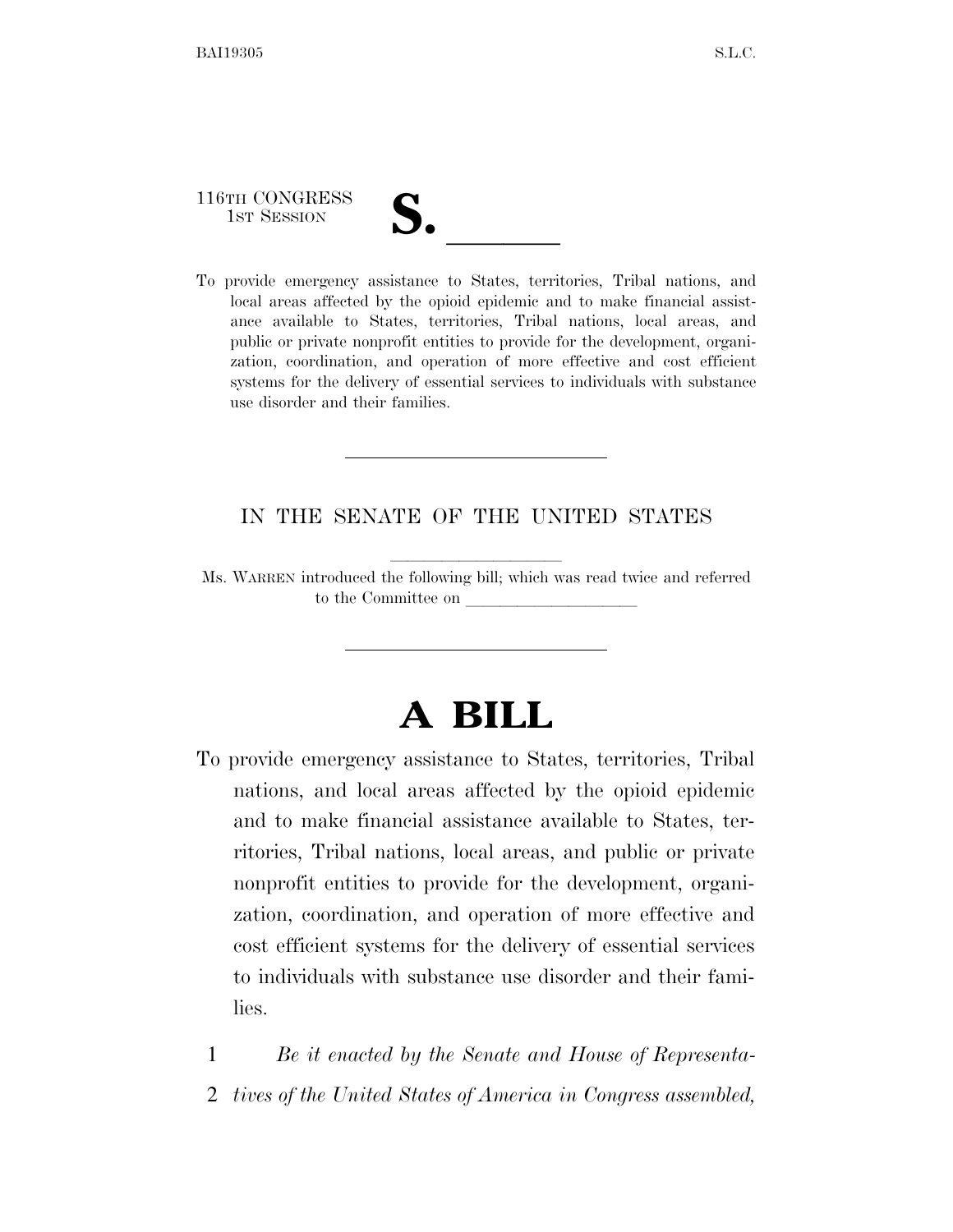#### 1 **SECTION 1. SHORT TITLE; TABLE OF CONTENTS.**

2 (a) SHORT TITLE.—This Act may be cited as the

3 ''Comprehensive Addiction Resources Emergency Act of

4 2019''.

5 (b) TABLE OF CONTENTS.—The table of contents of

6 this Act is as follows:

Sec. 1. Short title; table of contents.

Sec. 2. Purpose.

Sec. 3. Amendment to the Public Health Service Act.

#### ''TITLE XXXIV—SUBSTANCE USE AND OPIOID HEALTH RESOURCES

''Subtitle A—Local Substance Use and Opioid Emergency Relief Grant Program

- ''Sec. 3401. Establishment of program of grants.
- ''Sec. 3402. Planning council.
- ''Sec. 3403. Amount of grant, use of amounts, and funding agreement.
- ''Sec. 3404. Application.
- ''Sec. 3405. Technical assistance.
- ''Sec. 3406. Authorization of appropriations.

''Subtitle B—State and Tribal Substance Use Disorder Prevention and Intervention Grant Program

- ''Sec. 3411. Establishment of program of grants.
- ''Sec. 3412. Amount of grant, use of amounts, and funding agreement.
- ''Sec. 3413. Application.
- ''Sec. 3414. Technical assistance.
- ''Sec. 3415. Authorization of appropriations.

#### ''Subtitle C—Other Grant Program

- ''Sec. 3421. Establishment of grant program.
- ''Sec. 3422. Use of amounts.
- ''Sec. 3423. Technical assistance.
- ''Sec. 3424. Planning and development grants.
- ''Sec. 3425. Authorization of appropriations.

''Subtitle D—Innovation, Training, and Health Systems Strengthening

- ''Sec. 3431. Special projects of national significance.
- ''Sec. 3432. Education and training centers.
- ''Sec. 3433. Substance use disorder treatment provider capacity under the medicaid program.
- ''Sec. 3434. Programs to support employees.
- ''Sec. 3435. Improving and expanding care.
- ''Sec. 3436. Naloxone distribution program.
- ''Sec. 3437. Additional funding for the National Institutes of Health.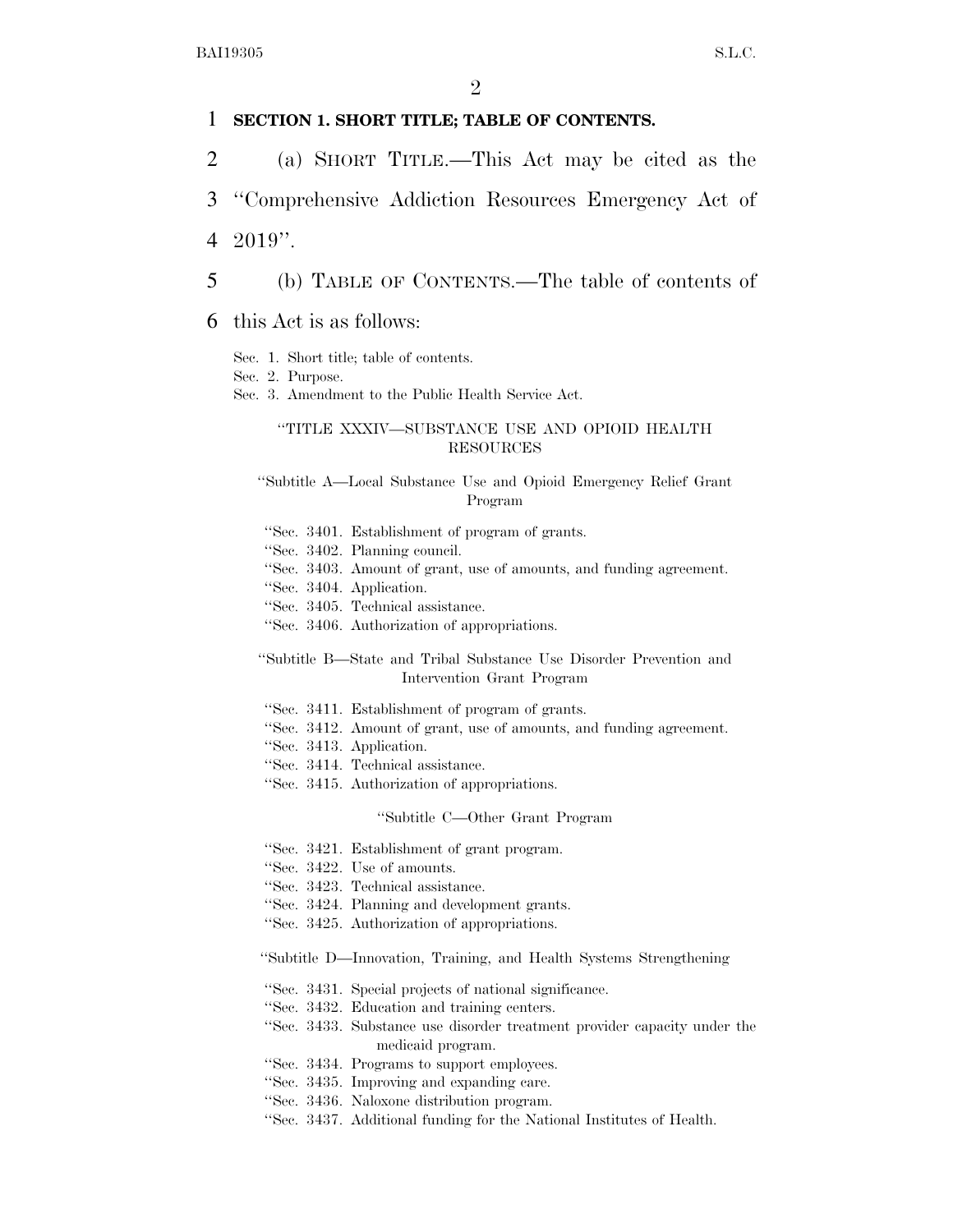''Sec. 3438. Additional funding for the Centers for Disease Control and Prevention.

''Sec. 3439. Definitions.

Sec. 4. Amendments to the Controlled Substances Act.

#### **SEC. 2. PURPOSE.**

 It is the purpose of this Act to provide emergency assistance to States, territories, Tribal nations, and local areas that are disproportionately affected by the opioid epidemic and to make financial assistance available to States, territories, Tribal nations, local areas, and other public or private nonprofit entities to provide for the devel- opment, organization, coordination, and operation of more effective and cost efficient systems for the delivery of es- sential services to individuals with substance use disorder, including with co-occurring mental health and substance use disorders, and their families.

## **SEC. 3. AMENDMENT TO THE PUBLIC HEALTH SERVICE ACT.**

 The Public Health Service Act (42 U.S.C. 201 et seq.) is amended by adding at the end the following: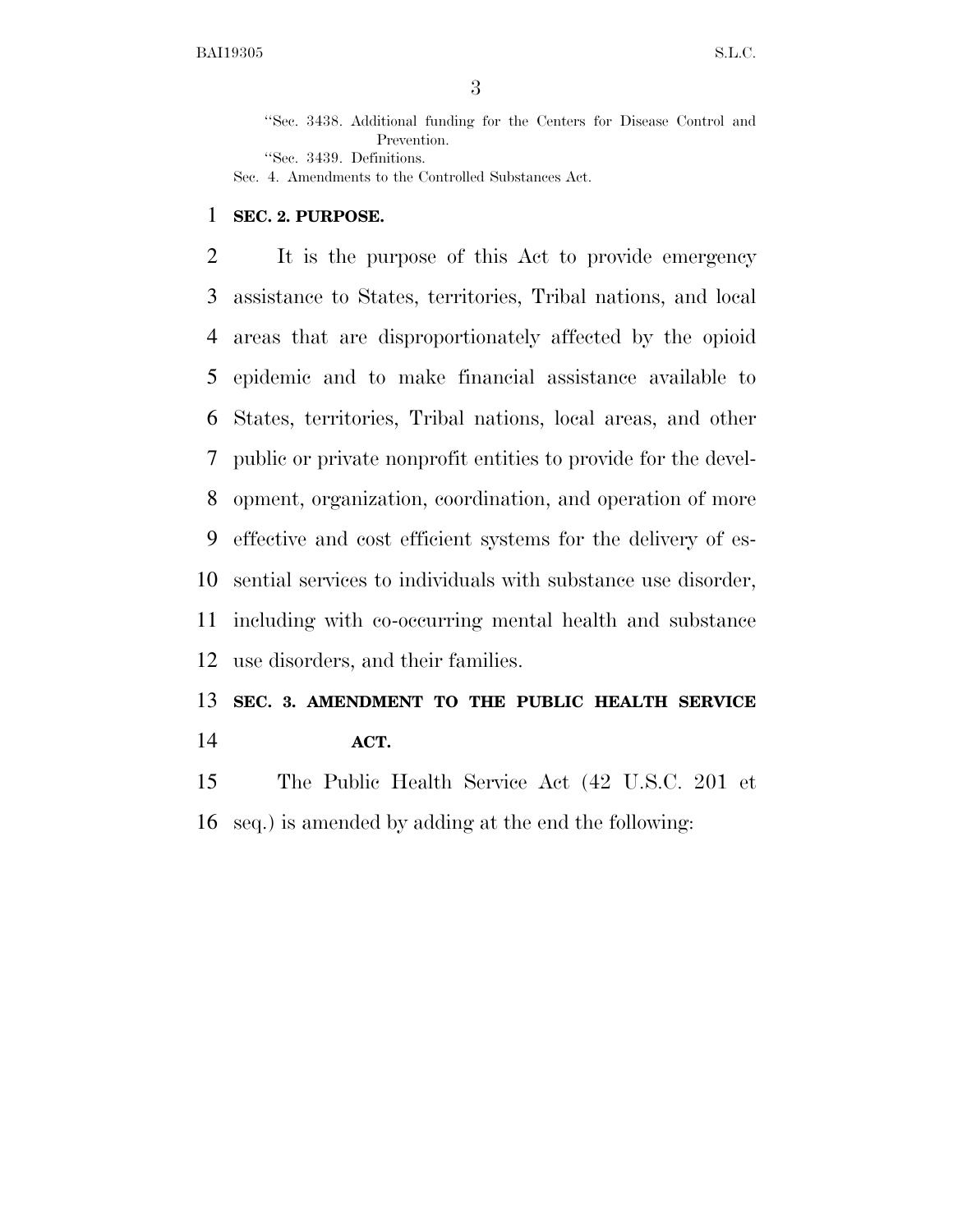| $\mathbf{1}$   | "TITLE XXXIV—SUBSTANCE USE                                  |
|----------------|-------------------------------------------------------------|
| $\overline{2}$ | <b>OPIOID HEALTH RE-</b><br><b>AND</b>                      |
| 3              | <b>SOURCES</b>                                              |
| $\overline{4}$ | "Subtitle A-Local Substance Use                             |
| 5              | and Opioid Emergency Relief                                 |
| 6              | <b>Grant Program</b>                                        |
| 7              | "SEC. 3401. ESTABLISHMENT OF PROGRAM OF GRANTS.             |
| 8              | "(a) IN GENERAL.—The Secretary shall award                  |
| 9              | grants to eligible localities for the purpose of addressing |
| 10             | substance use within such localities.                       |
| 11             | "(b) ELIGIBILITY.—                                          |
| 12             | "(1) IN GENERAL.—To be eligible to receive a                |
| 13             | grant under subsection (a) a locality shall—                |
| 14             | $\lq (A)$ be—                                               |
| 15             | "(i) a county that can demonstrate                          |
| 16             | that the rate of drug overdose deaths per                   |
| 17             | 100,000 population in the county during                     |
| 18             | the most recent 3-year period for which                     |
| 19             | such data are available was not less than                   |
| 20             | the rate of such deaths for the county that                 |
| 21             | ranked at the 67th percentile of all coun-                  |
| 22             | ties, as determined by the Secretary;                       |
| 23             | "(ii) a county that can demonstrate                         |
| 24             | that the number of drug overdose deaths                     |
| 25             | during the most recent 3-year period for                    |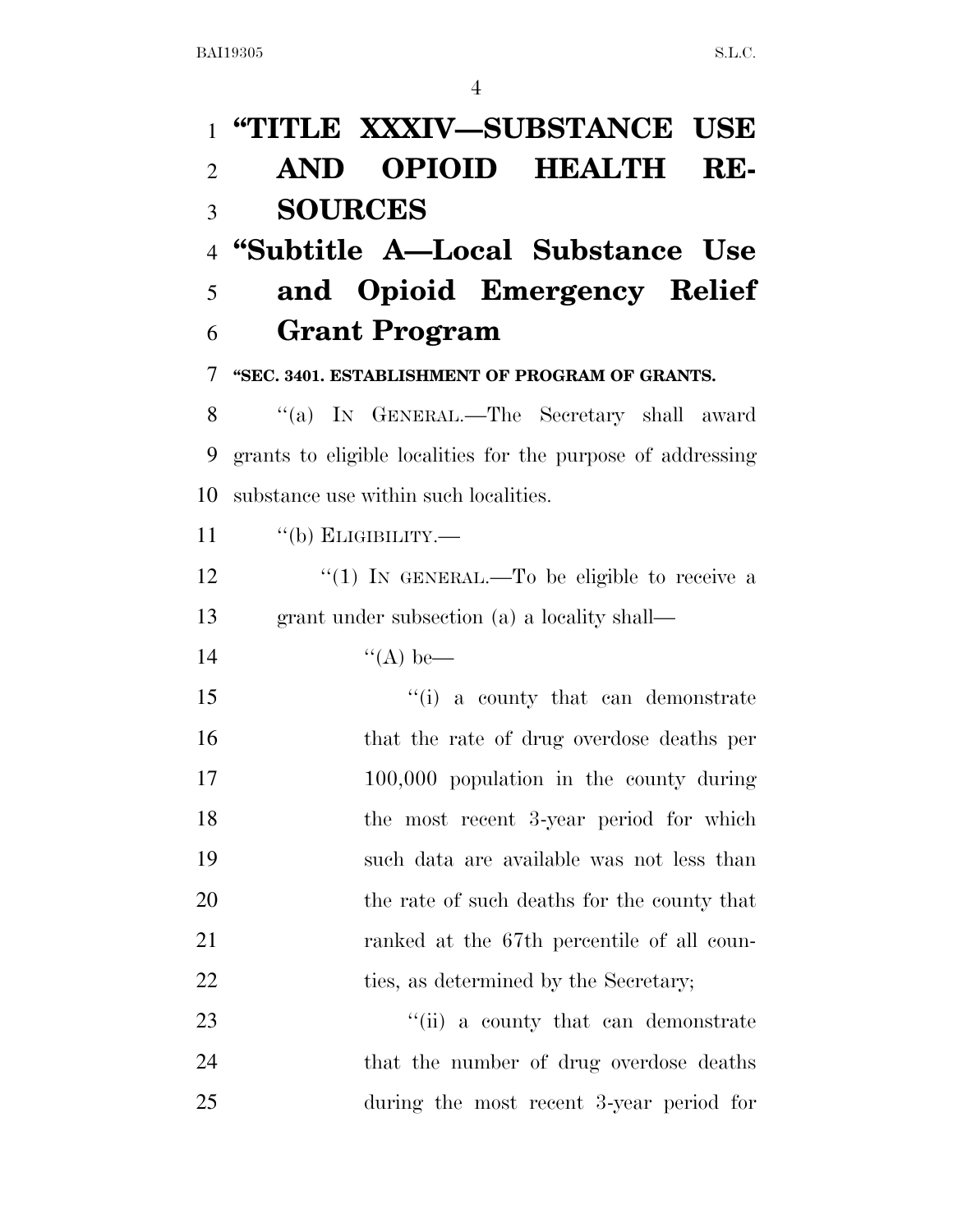| $\mathbf{1}$   | which such data are available was not less           |
|----------------|------------------------------------------------------|
| $\overline{2}$ | than the number of such deaths for the               |
| 3              | county that ranked at the 90th percentile            |
| $\overline{4}$ | of all counties, as determined by the Sec-           |
| 5              | retary; or                                           |
| 6              | "(iii) a city that is located within a               |
| 7              | county described in clause (i) or (ii), that         |
| 8              | meets the requirements of paragraph $(3)$ ;          |
| 9              | and                                                  |
| 10             | "(B) submit to the Secretary an applica-             |
| 11             | tion in accordance with section 3404.                |
| 12             | "(2) MULTIPLE CONTIGUOUS COUNTIES.—In                |
| 13             | the case of an eligible county that is contiguous to |
| 14             | one or more other eligible counties within the same  |
| 15             | State, the group of counties shall—                  |
| 16             | $\lq\lq$ be considered as a single eligible          |
| 17             | county for purposes of a grant under this sec-       |
| 18             | tion;                                                |
| 19             | $\lq\lq$ (B) submit a single application under sec-  |
| 20             | tion 3404;                                           |
| 21             | "(C) form a joint planning council (for the          |
| 22             | purposes of section 3402); and                       |
| 23             | "(D) establish, through intergovernmental            |
| 24             | agreements, an administrative mechanism to al-       |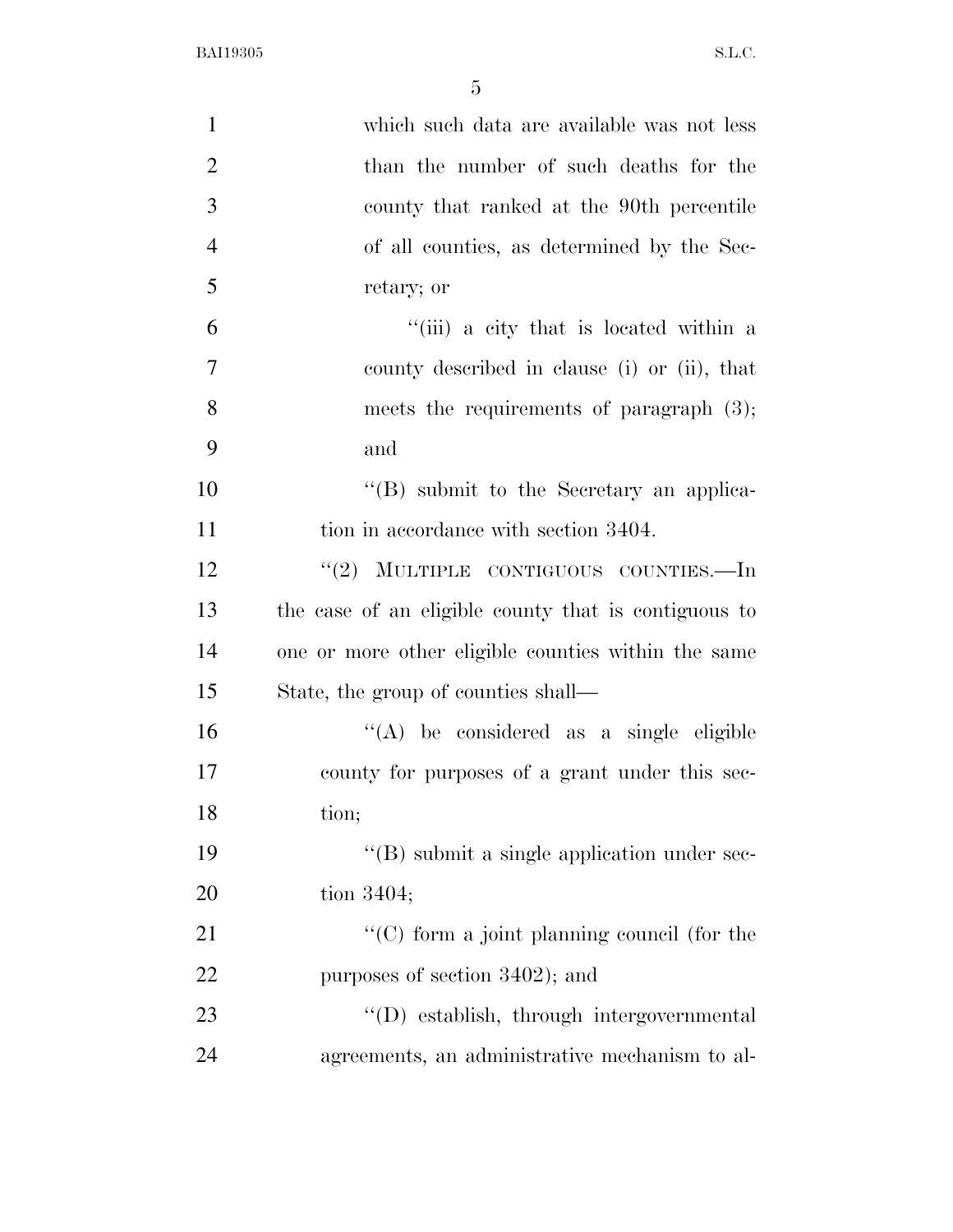| $\mathbf{1}$   | locate funds and substance use disorder treat-   |
|----------------|--------------------------------------------------|
| $\overline{2}$ | ment services under the grant based on—          |
| 3              | "(i) the number and rate of drug                 |
| $\overline{4}$ | overdose deaths and nonfatal drug                |
| 5              | overdoses in each of the counties that com-      |
| 6              | pose the eligible county;                        |
| $\overline{7}$ | "(ii) the severity of need for services          |
| 8              | in each such county; and                         |
| 9              | "(iii) the health and support per-               |
| 10             | sonnel needs of each such county.                |
| 11             | $``(3)$ CITIES AND COUNTIES WITHIN MULTIPLE      |
| 12             | CONTIGUOUS COUNTIES.-                            |
| 13             | "(A) IN GENERAL.—A city that is within           |
| 14             | an eligible county described in paragraph (1),   |
| 15             | or a county or group of counties that is within  |
| 16             | a group of counties determined to be an eligible |
| 17             | county under paragraph (2), shall be eligible to |
| 18             | receive a grant under section 3401 if such city  |
| 19             | or county or group of counties meets the re-     |
| 20             | quirements of subparagraph (B).                  |
| 21             | "(B) REQUIREMENTS.—A city or county              |
| 22             | meets the requirements of this subparagraph if   |
| 23             | such city or county—                             |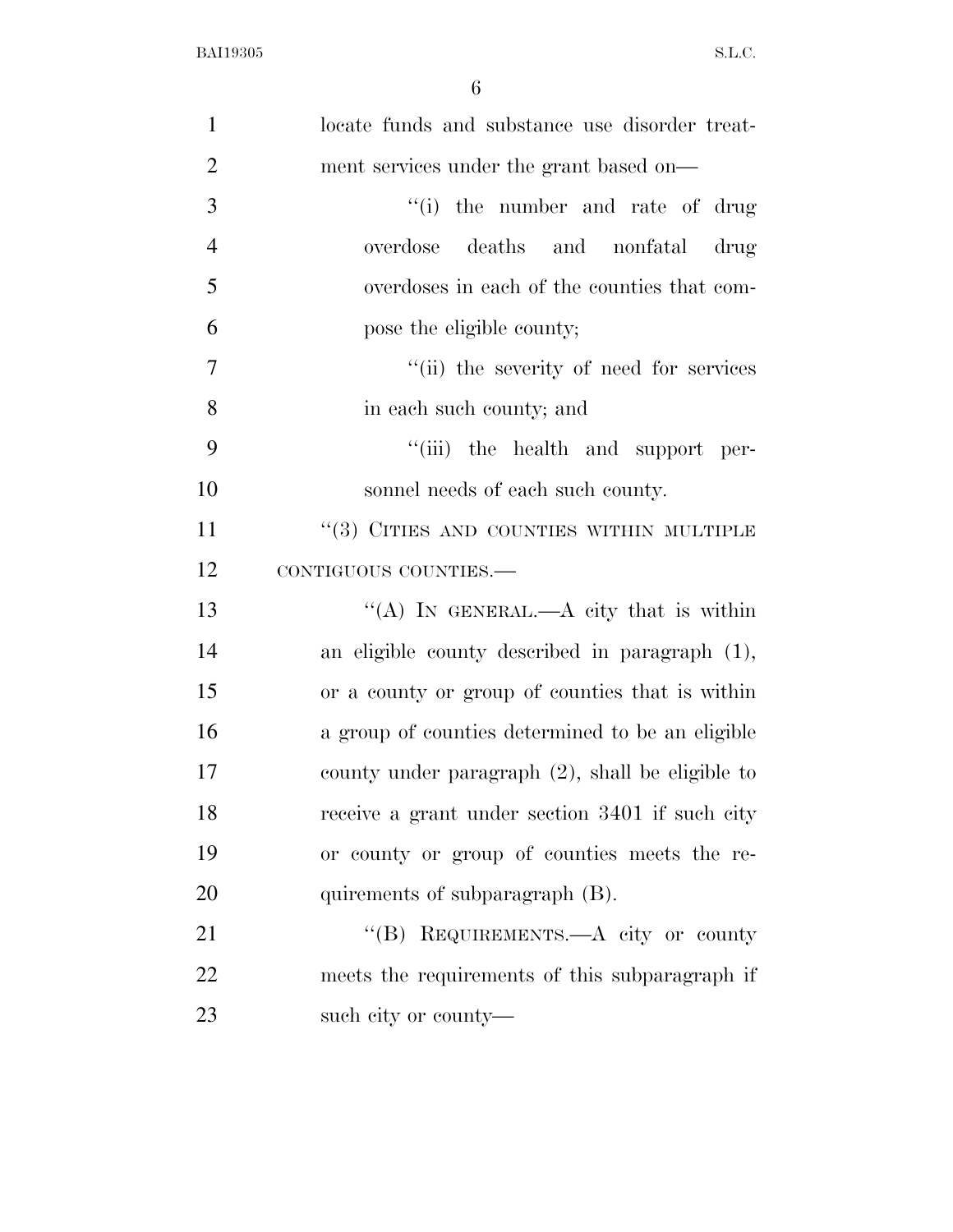| $\mathbf{1}$   | "(i) except as provided in subpara-             |
|----------------|-------------------------------------------------|
| $\mathbf{2}$   | $graph$ (C), has a population of not less       |
| 3              | than $50,000$ residents;                        |
| $\overline{4}$ | "(ii) meets the requirements of para-           |
| 5              | graph $(1)(A);$                                 |
| 6              | "(iii) submits an application under             |
| $\overline{7}$ | section $3404$ ;                                |
| 8              | "(iv) establishes a planning council            |
| 9              | (for purposes of section $3402$ ); and          |
| 10             | $f'(v)$ establishes an administrative           |
| 11             | mechanism to allocate funds and services        |
| 12             | under the grant based on—                       |
| 13             | $\lq\lq$ (I) the number and rate of drug        |
| 14             | overdose deaths and nonfatal drug               |
| 15             | overdoses in the city or county;                |
| 16             | $\lq\lq$ (II) the severity of need for sub-     |
| 17             | stance use disorder treatment services          |
| 18             | in the city or county; and                      |
| 19             | "(III) the health and support                   |
| 20             | personnel needs of the city or county.          |
| 21             | "(C) POPULATION EXCEPTION.—A city or            |
| 22             | county or group of counties that does not meet  |
| 23             | the requirements of subparagraph $(B)(i)$ may   |
| 24             | apply to the Secretary for a waiver of such re- |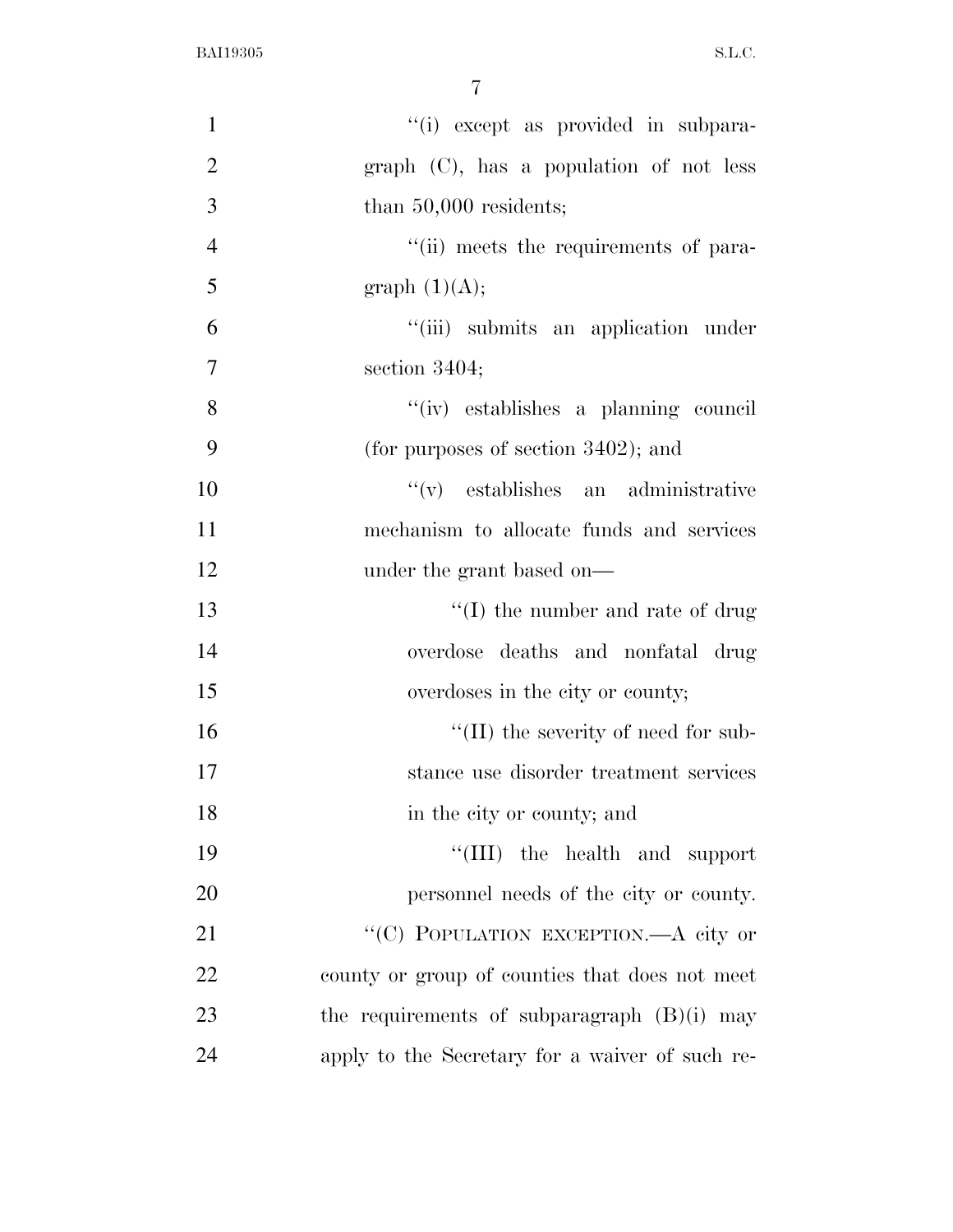| $\mathbf{1}$   | quirement. Such application shall dem-                  |
|----------------|---------------------------------------------------------|
| $\overline{2}$ | onstrate-                                               |
| 3              | "(i) that the needs of the population                   |
| $\overline{4}$ | to be served are distinct or that addressing            |
| 5              | substance use in the service area would be              |
| 6              | best served by the formation of an inde-                |
| 7              | pendent council; and                                    |
| 8              | "(ii) that the city or county or group                  |
| 9              | of counties has the capacity to administer              |
| 10             | the funding received under this subtitle.               |
| 11             | "(D) MINIMUM FUNDING.—A city or coun-                   |
| 12             | ty that meets the requirement of this paragraph         |
| 13             | and receives a grant under section 3401 shall           |
| 14             | be entitled to an amount of funding under the           |
| 15             | grant in an amount that is not less than the            |
| 16             | amount determined under section $3403(a)$ with          |
| 17             | respect to such city or county.                         |
| 18             | "(4) INDEPENDENT CITY.—Independent cities               |
| 19             | that are not located within the territory of a county   |
| 20             | shall be treated as eligible counties for purposes of   |
| 21             | this subtitle.                                          |
| 22             | "(5) POLITICAL SUBDIVISIONS.—With respect               |
| 23             | to States that do not have a local county system of     |
| 24             | governance, the Secretary shall determine the local     |
| 25             | political subdivisions within such States that are eli- |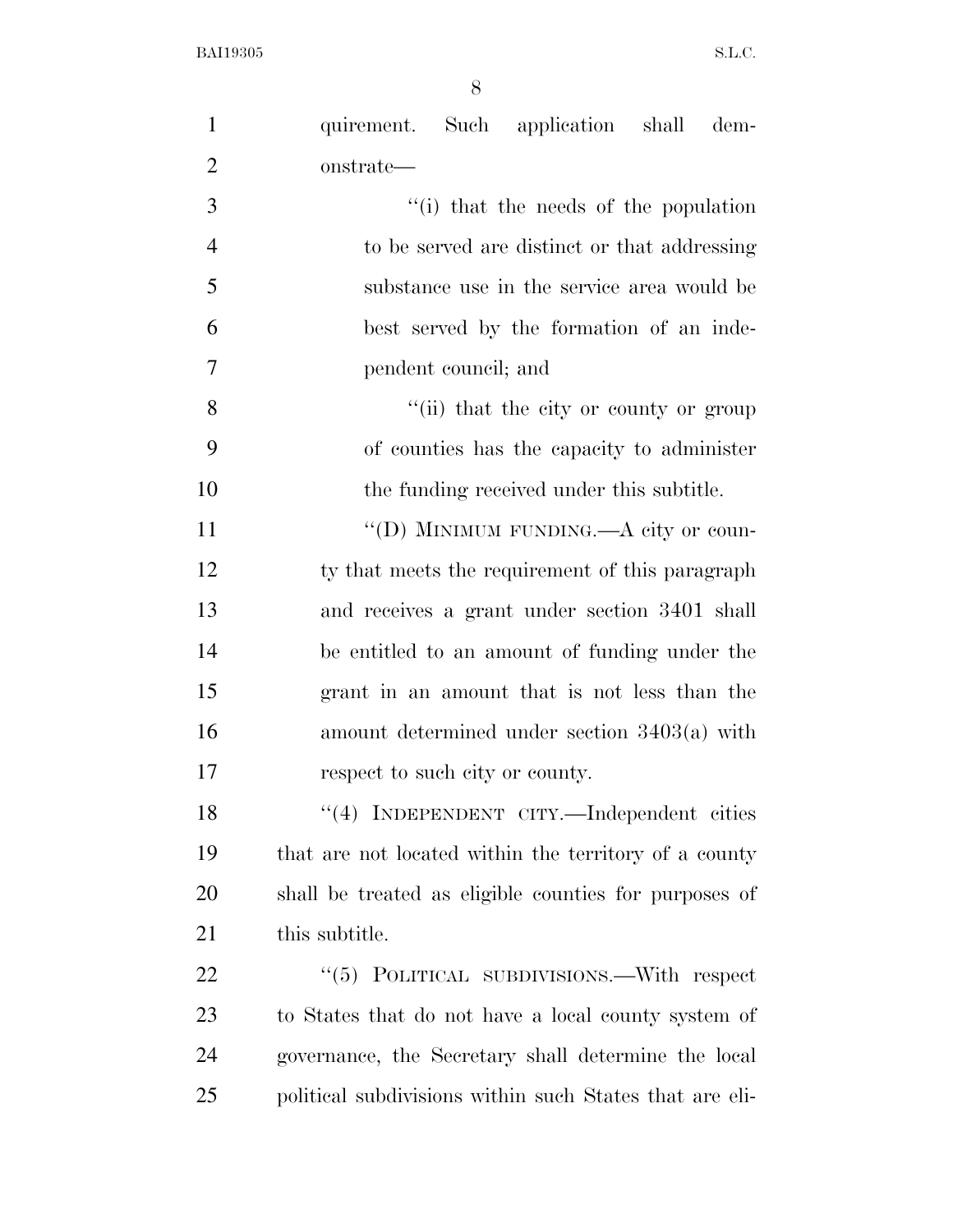gible to receive a grant under section 3401 and such subdivisions shall be treated as eligible counties for purposes of this subtitle.

4 "(6) DETERMINATIONS WHERE THERE IS A LACK OF DATA.—The Secretary shall establish eligi- bility and allocation criteria related to the prevalence of drug overdose deaths, the mortality rate from drug overdoses, and that provides an equivalent measure of need for funding for cities and counties 10 for which the data described in paragraph  $(1)(A)$  or  $(2)(D)(i)$  is not available.

12 ''(7) DATA FROM TRIBAL AREAS.—The Sec- retary, acting through the Indian Health Service, shall consult with Indian tribes to establish eligibility and allocation criteria that provide an equivalent measure of need for Tribal areas for which the data 17 described in paragraph  $(1)(A)$  or  $(2)(D)(i)$  are not available or do not apply.

 ''(8) STUDY.—Not later than 3 years after the date of enactment of this title, the Comptroller Gen- eral shall conduct a study to determine whether the data utilized for purposes of paragraph (1)(A) pro- vide the most precise measure of local area need re- lated to substance use and addiction prevalence and whether additional data would provide more precise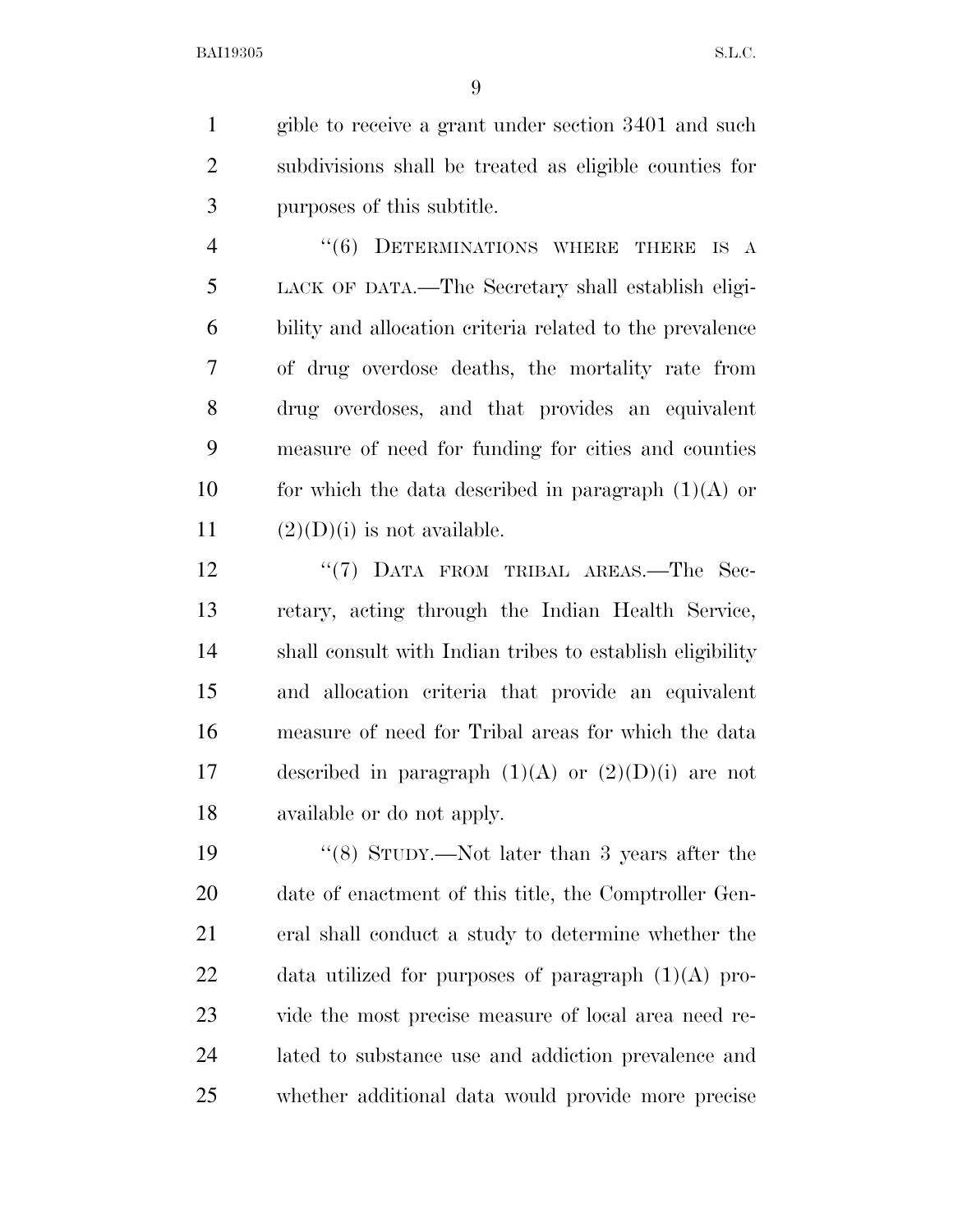| $\mathbf{1}$   | measures of substance use and addiction prevalence     |
|----------------|--------------------------------------------------------|
| $\overline{2}$ | in local areas. Such study shall identify barriers to  |
| 3              | collecting or analyzing such data, and make rec-       |
| $\overline{4}$ | ommendations for revising the indicators used under    |
| 5              | such paragraph to determine eligibility in order to    |
| 6              | direct funds to the local areas in most need of fund-  |
| 7              | ing to provide assistance related to substance use     |
| 8              | and addiction.                                         |
| 9              | $\lq(9)$ REFERENCE.—For purposes of this sub-          |
| 10             | title, the term 'eligible local area' includes—        |
| 11             | "(A) a city or county described in para-               |
| 12             | graph(1);                                              |
| 13             | "(B) multiple contiguous counties<br>de-               |
| 14             | scribed in paragraph $(2)$ ;                           |
| 15             | $\lq\lq$ cities or counties within multiple con-       |
| 16             | tiguous counties described in paragraph $(3)$ ;        |
| 17             | $\lq\lq$ an independent city described in              |
| 18             | paragraph $(4)$ ; and                                  |
| 19             | $\lq\lq$ (E) a political subdivision described in      |
| 20             | paragraph $(5)$ .                                      |
| 21             | $``(c)$ ADMINISTRATION.—                               |
| <u>22</u>      | $\lq(1)$ In GENERAL.—Assistance made available         |
| 23             | under a grant awarded under this section shall be      |
| 24             | directed to the chief elected official of the eligible |
| 25             | local area who shall administer the grant funds.       |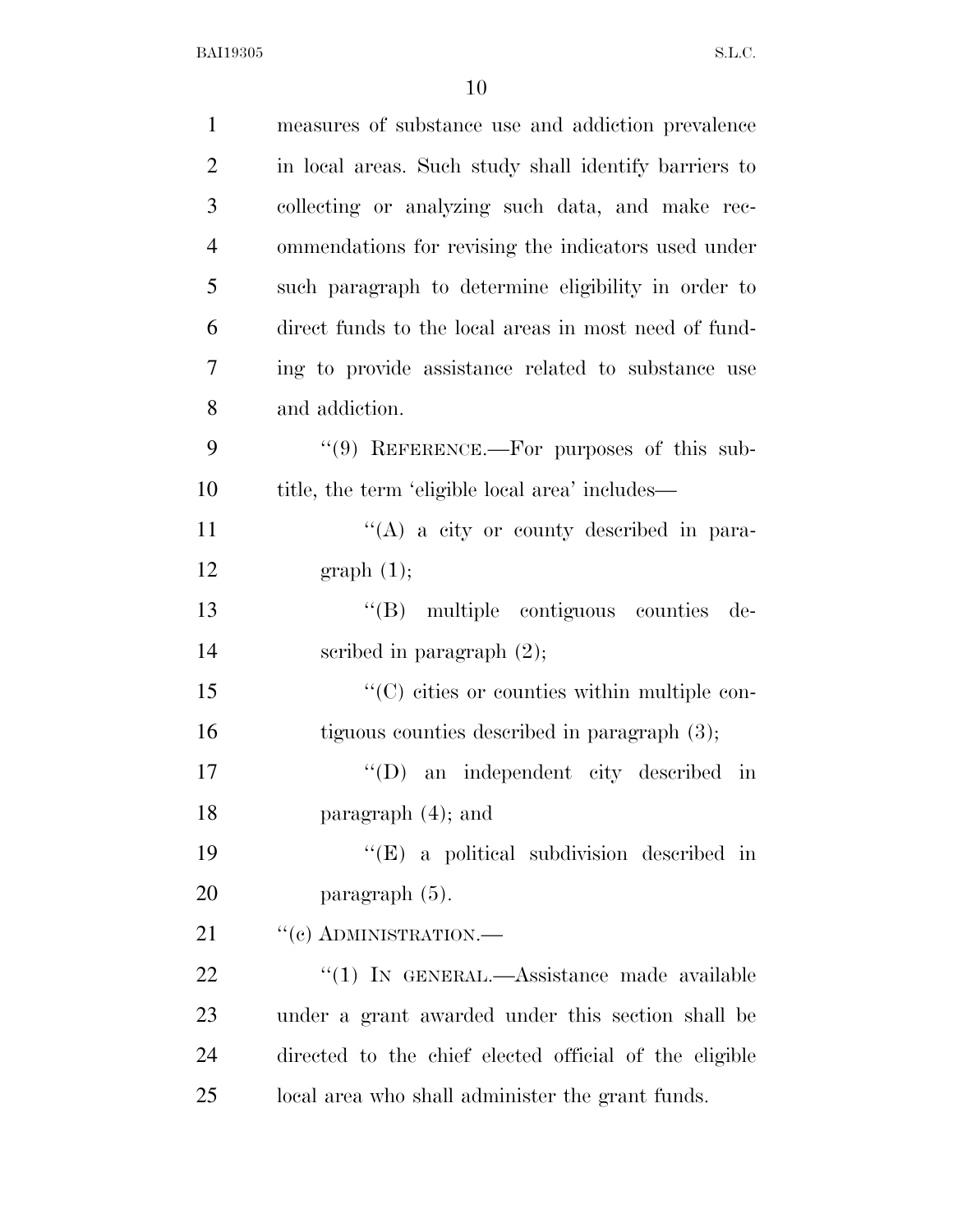$''(2)$  MULTIPLE CONTIGUOUS COUNTIES.— 2 "(A) IN GENERAL.—Except as provided in subparagraph (B), in the case of an eligible county described in subsection (b)(2), assist- ance made available under a grant awarded under this section shall be directed to the chief elected official of the particular county des- ignated in the application submitted for the grant under section 3404. Such chief elected of- ficial shall be the administrator of the grant. 11 "(B) STATE ADMINISTRATION.—Notwith- standing subparagraph (A), the eligible county described in subsection (b)(2) may elect to des- ignate the chief elected State official of the State in which the eligible county is located as 16 the administrator of the grant funds. **''SEC. 3402. PLANNING COUNCIL.**  ''(a) ESTABLISHMENT.—To be eligible to receive a grant under section 3401, the chief elected official of the eligible local area shall establish or designate a substance use disorder treatment and services planning council that shall, to the maximum extent practicable—  $\frac{1}{2}$  (1) be representative of the demographics of the population of individuals with substance use dis-order in the area;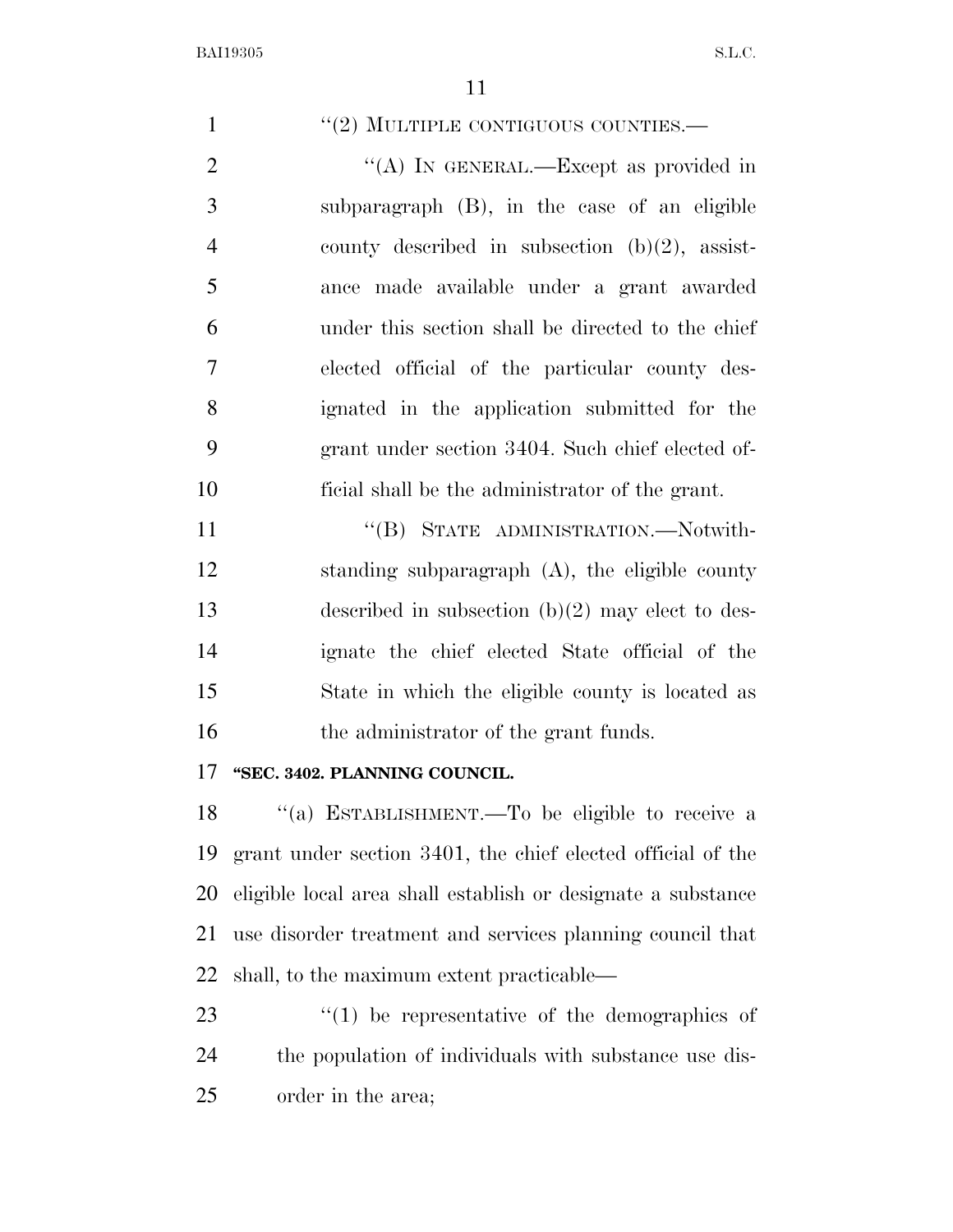| $\mathbf{1}$   | $\lq(2)$ include representatives of—                 |
|----------------|------------------------------------------------------|
| $\overline{2}$ | "(A) health care providers, including feder-         |
| 3              | ally qualified health centers, rural health clinics, |
| $\overline{4}$ | Indian health programs as defined in section 4       |
| 5              | of the Indian Health Care Improvement Act,           |
| 6              | urban Indian organizations as defined in section     |
| 7              | 4 of the Indian Health Care Improvement Act,         |
| 8              | Native Hawaiian organizations as defined in          |
| 9              | section 11 of the Native Hawaiian Health Care        |
| 10             | Act of 1988, and facilities operated by the De-      |
| 11             | partment of Veterans Affairs;                        |
| 12             | "(B) community-based health, harm reduc-             |
| 13             | tion, or addiction service organizations, includ-    |
| 14             | ing, where applicable, representatives of Drug       |
| 15             | Free Communities Coalition grantees;                 |
| 16             | "(C) social service providers, including pro-        |
| 17             | viders of housing and homelessness services and      |
| 18             | recovery residence providers;                        |
| 19             | $\lq\lq$ (D) mental health care providers;           |
| 20             | $\lq\lq$ (E) local public health agencies;           |
| 21             | "(F) law enforcement officials, including            |
| 22             | officials from the High Intensity Drug Traf-         |
| 23             | ficking Area program, where applicable;              |
| 24             | $\lq\lq(G)$ individuals with substance use dis-      |
| 25             | order;                                               |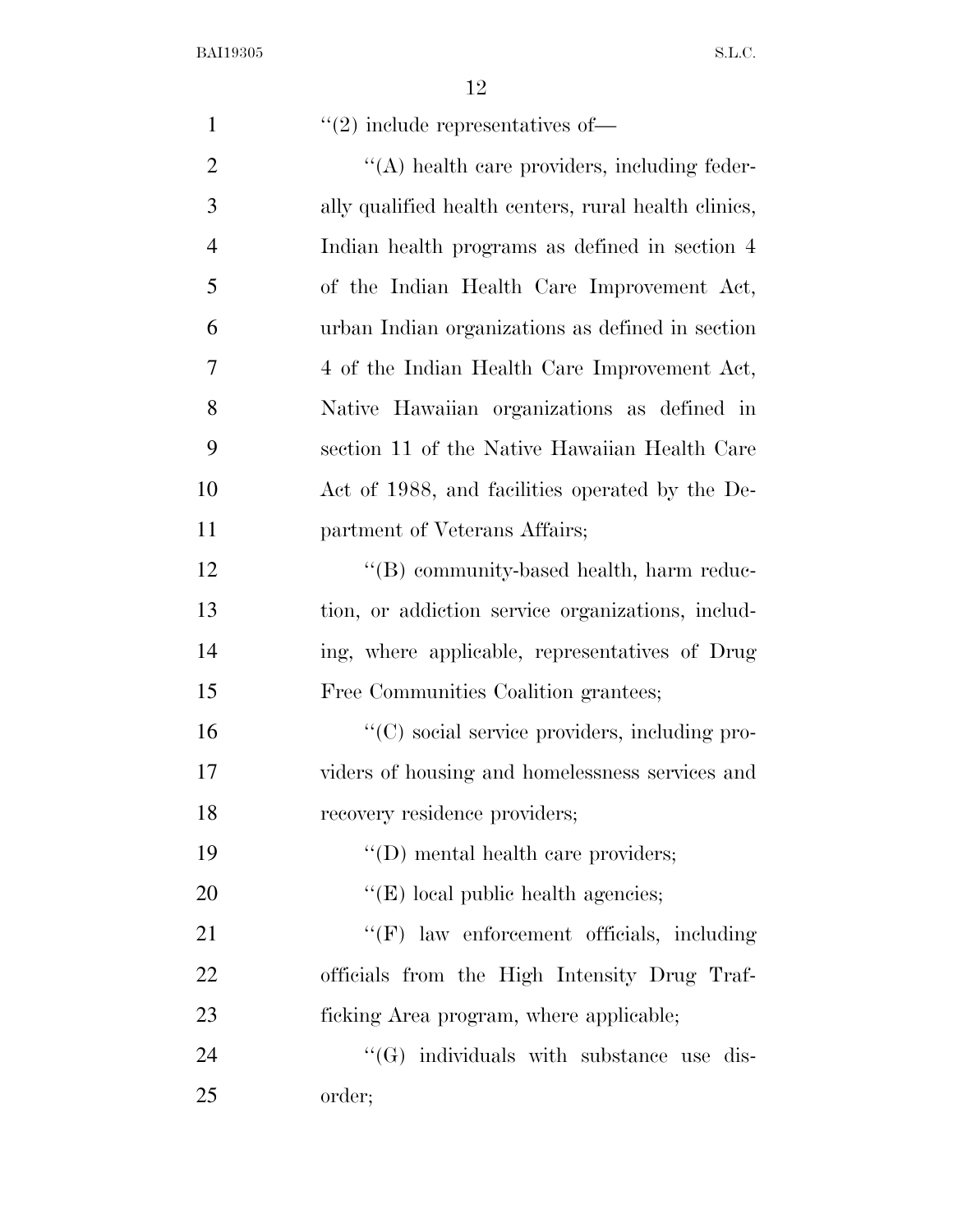| $\mathbf{1}$   | "(H) individuals in recovery from sub-              |
|----------------|-----------------------------------------------------|
| $\overline{2}$ | stance use disorders;                               |
| 3              | "(I) State governments, including the               |
| $\overline{4}$ | State Medicaid agency and the Single State          |
| 5              | Agency for Substance Abuse Services;                |
| 6              | $\lq\lq (J)$ local governments;                     |
| 7              | $\lq\lq$ (K) non-elected community leaders;         |
| 8              | $\lq\lq$ (L) substance use disorder treatment pro-  |
| 9              | viders;                                             |
| 10             | $\lq\lq$ (M) Indian tribes and tribal organizations |
| 11             | as defined in section 4 of the Indian Self-Deter-   |
| 12             | mination and Education Assistance Act;              |
| 13             | "(N) Urban Indians as defined in section            |
| 14             | 4 of the Indian Health Care Improvement Act;        |
| 15             | "(O) historically underserved groups and            |
| 16             | subpopulations;                                     |
| 17             | "(P) individuals who were formerly incar-           |
| 18             | cerated;                                            |
| 19             | $\lq\lq$ organizations serving individuals who      |
| 20             | are currently incarcerated or in pre-trial deten-   |
| 21             | tion or were formerly incarcerated;                 |
| 22             | $\lq\lq$ (R) Federal agencies;                      |
| 23             | "(S) organizations that provide drug pre-           |
| 24             | vention programs and services to youth at risk      |
| 25             | of substance use;                                   |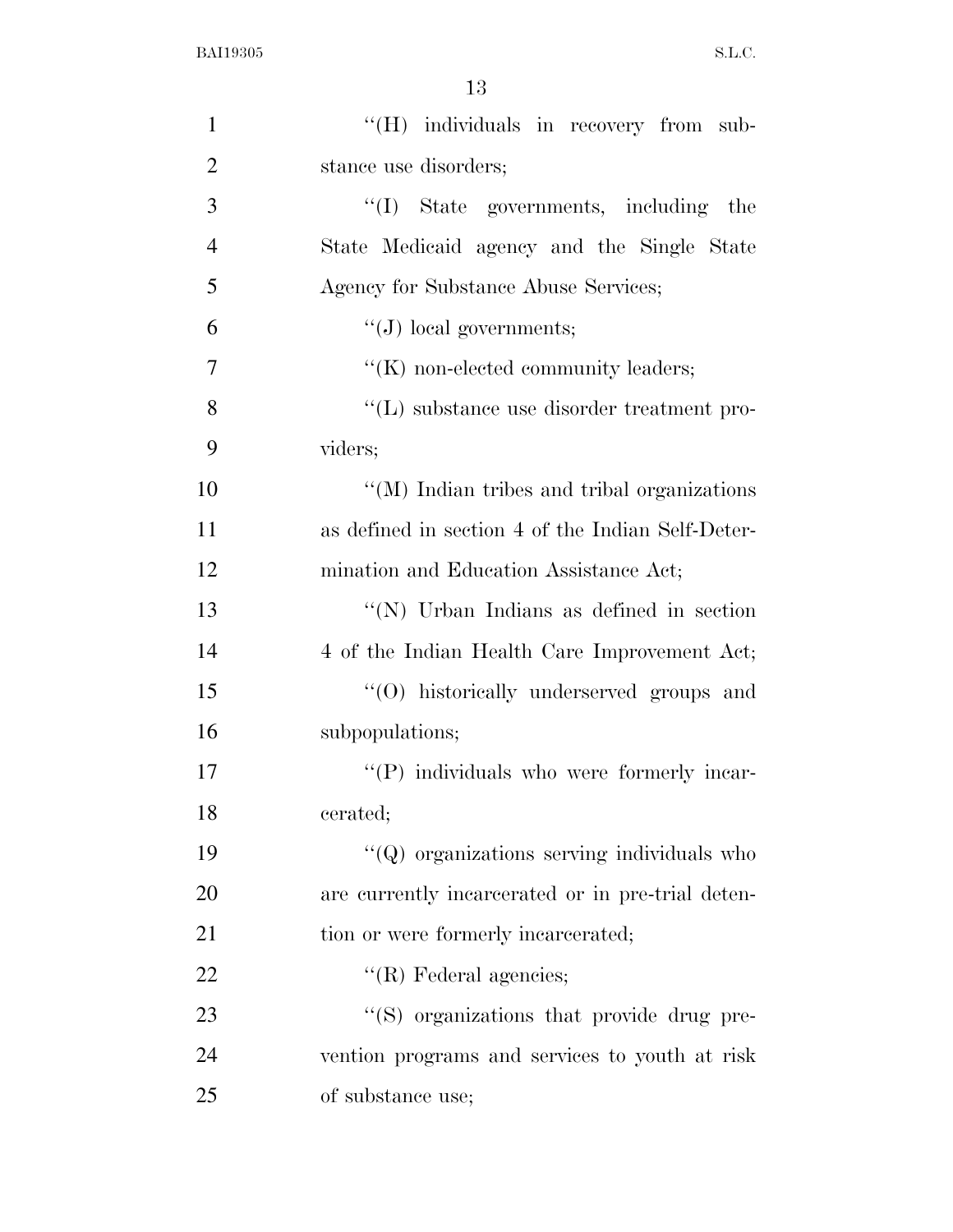| $\mathbf{1}$   | $\lq\lq$ (T) medical examiners or coroners;               |
|----------------|-----------------------------------------------------------|
| $\overline{2}$ | "(U) labor unions and the workplace com-                  |
| 3              | munity;                                                   |
| $\overline{4}$ | $\lq\lq(V)$ local fire departments and emergency          |
| 5              | medical services;                                         |
| 6              | "(W) the lesbian, gay, bisexual,                          |
| $\overline{7}$ | transgender, queer or questioning (LGBTQ)                 |
| 8              | community; and                                            |
| 9              | $\lq\lq$ (X) certified or accredited addiction re-        |
| 10             | covery community organizations.                           |
| 11             | "(b) METHOD OF PROVIDING FOR COUNCIL.—                    |
| 12             | "(1) IN GENERAL.—In providing for a council               |
| 13             | for purposes of subsection (a), the chief elected offi-   |
| 14             | cial of the eligible local area may establish the coun-   |
| 15             | cil directly or designate an existing entity to serve as  |
| 16             | the council, subject to paragraph $(2)$ .                 |
| 17             | $\lq (2)$ CONSIDERATION REGARDING DESIGNATION             |
| 18             | OF COUNCIL.—In making a determination of wheth-           |
| 19             | er to establish or designate a council under para-        |
| 20             | graph (1), the chief elected official shall give priority |
| 21             | to the designation of an existing entity that has         |
| 22             | demonstrated experience in the provision of health        |
| 23             | and support services to individuals with substance        |
| 24             | use disorder within the eligible local area, that has     |
| 25             | a structure that recognizes the Federal trust respon-     |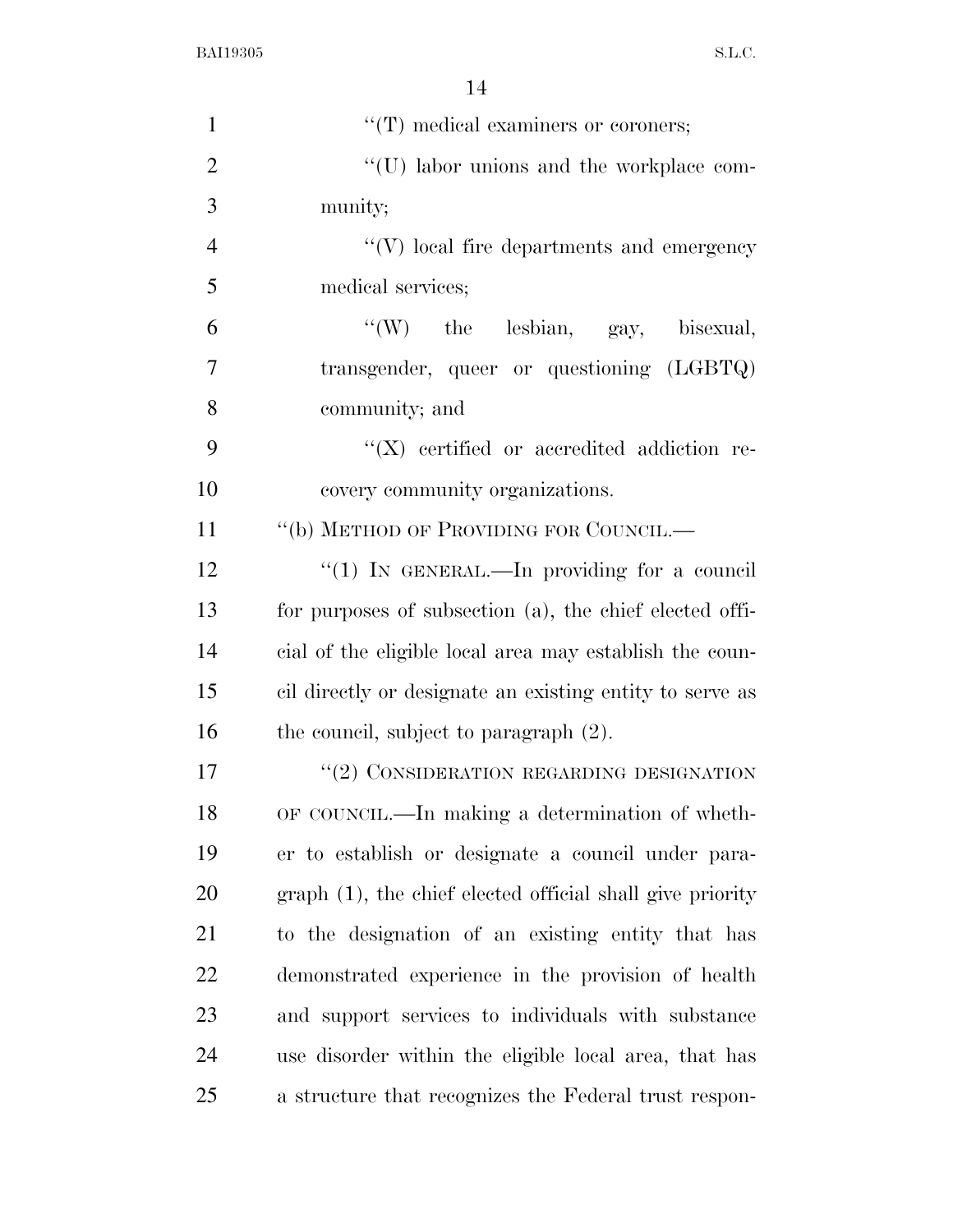sibility when spending Federal health care dollars, and that has demonstrated a commitment to re- specting the obligation of government agencies using Federal dollars to consult with Indian tribes and confer with Urban Indian health programs.

 ''(3) DESIGNATION OF EXISTING ENTITY.—If an existing entity is designated to serve as the coun- cil under this section, the membership of the entity shall comply with the requirements of subsection (a)(1) before it performs any of the duties set forth in subsection (e).

12 "(4) JOINT COUNCIL.—The Secretary shall es- tablish a process to permit an eligible local area that is not contiguous with any other eligible local area to form a joint planning council with such other eli- gible local area or areas, as long as such areas are located in geographical proximity to each other, as determined by the Secretary, and submit a joint ap-plication under section 3404.

20 "(5) JOINT COUNCIL ACROSS STATE LINES. Eligible local areas may form a joint planning coun- cil with other eligible local areas across State lines if such areas are located in geographical proximity to each other, as determined by the Secretary, sub-mit a joint application under section 3404, and es-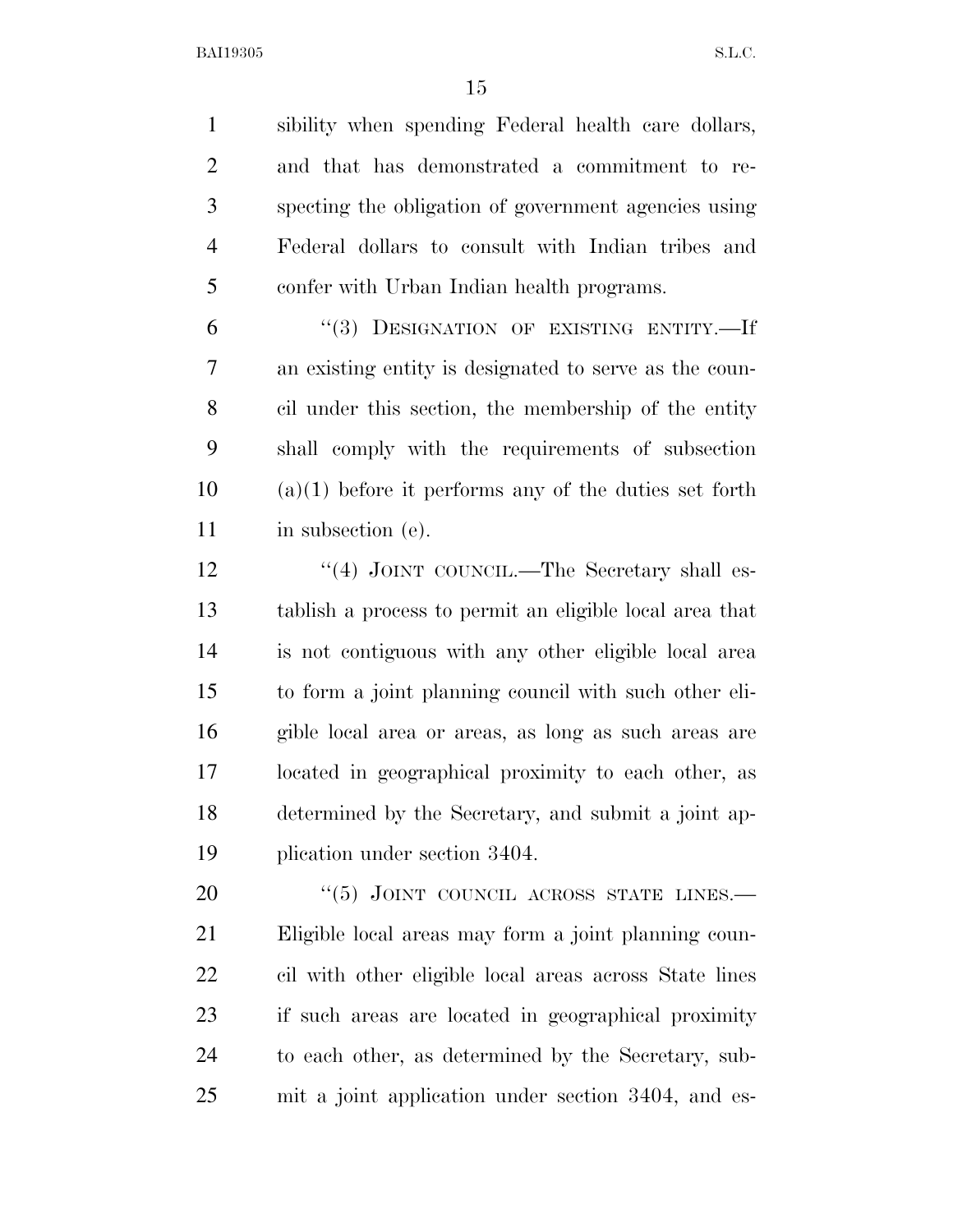| $\mathbf{1}$   | tablish intergovernmental agreements to allow the             |
|----------------|---------------------------------------------------------------|
| $\overline{2}$ | administration of the grant across State lines.               |
| 3              | "(c) MEMBERSHIP.—Members of the planning coun-                |
| $\overline{4}$ | cil established or designated under subsection (a) shall—     |
| 5              | $\lq(1)$ be nominated and selected through an                 |
| 6              | open process;                                                 |
| $\overline{7}$ | $\lq(2)$ elect from among their membership a chair            |
| 8              | and vice chair;                                               |
| 9              | $\cdot\cdot\cdot(3)$ include at least one representative from |
| 10             | Indian tribes located within any eligible local area          |
| 11             | that receives funding under the grant program es-             |
| 12             | tablished in section $3401$ ;                                 |
| 13             | $\cdot$ (4) serve no more than 3 consecutive years on         |
| 14             | the planning council.                                         |
| 15             | "(d) MEMBERSHIP TERMS.—Members of the plan-                   |
| 16             | ning council established or designated under subsection       |
| 17             | (a) may serve additional terms if nominated and selected      |
| 18             | through the process established in subsection $(c)(1)$ .      |
| 19             | "(e) DUTIES.—The planning council established or              |
| 20             | designated under subsection (a) shall—                        |
| 21             | $(1)$ establish priorities for the allocation of              |
| 22             | grant funds within the eligible local area that em-           |
| 23             | phasize reducing drug use rates, overdose, and sub-           |
| 24             | stance use disorder through evidence-based interven-          |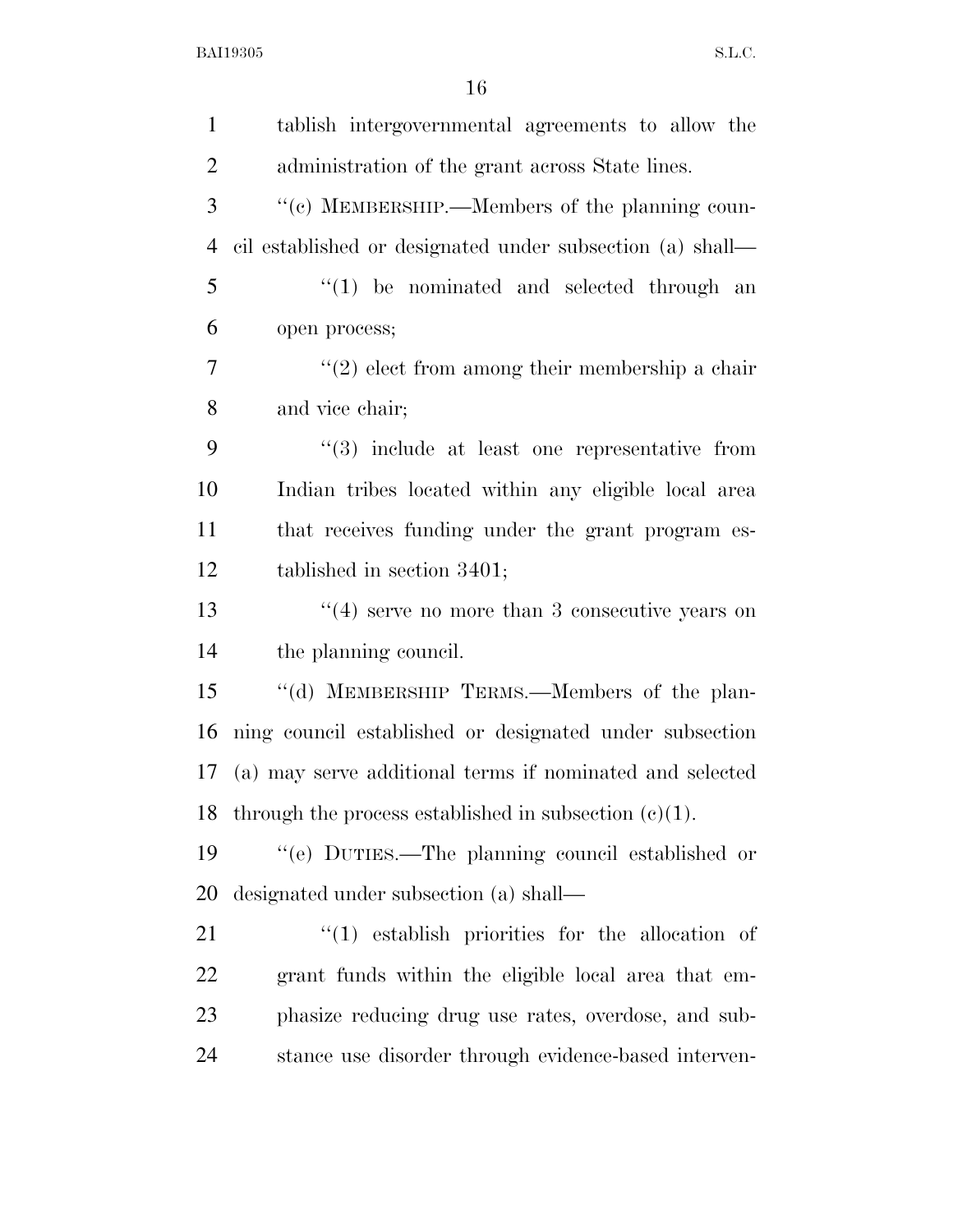| $\mathbf{1}$   | tions in both community and criminal justice set-     |
|----------------|-------------------------------------------------------|
| $\overline{2}$ | tings and that are based on—                          |
| 3              | $\lq\lq$ the use by the grantee of substance          |
| $\overline{4}$ | use disorder prevention, intervention, treat-         |
| 5              | ment, and recovery strategies that comply with        |
| 6              | best practices identified by the Secretary;           |
| $\overline{7}$ | $\cdot$ (B) the demonstrated or probable cost-ef-     |
| 8              | fectiveness of proposed substance use disorder        |
| 9              | prevention, intervention, treatment, and recov-       |
| 10             | ery services;                                         |
| 11             | "(C) the health priorities of the commu-              |
| 12             | nities within the eligible local area that are af-    |
| 13             | fected by substance use;                              |
| 14             | $\lq\lq$ (D) the priorities and needs of individuals  |
| 15             | with substance use disorder; and                      |
| 16             | " $(E)$ the availability of other governmental        |
| 17             | and non-governmental services;                        |
| 18             | $"(2)$ ensure the use of grant funds will advance     |
| 19             | any existing State or local plan regarding the provi- |
| 20             | sion of substance use disorder treatment services to  |
| 21             | individuals with substance use disorder;              |
| 22             | $\lq(3)$ in the absence of a State or local plan,     |
| 23             | work with local public health agencies to develop a   |
| 24             | comprehensive plan for the organization and delivery  |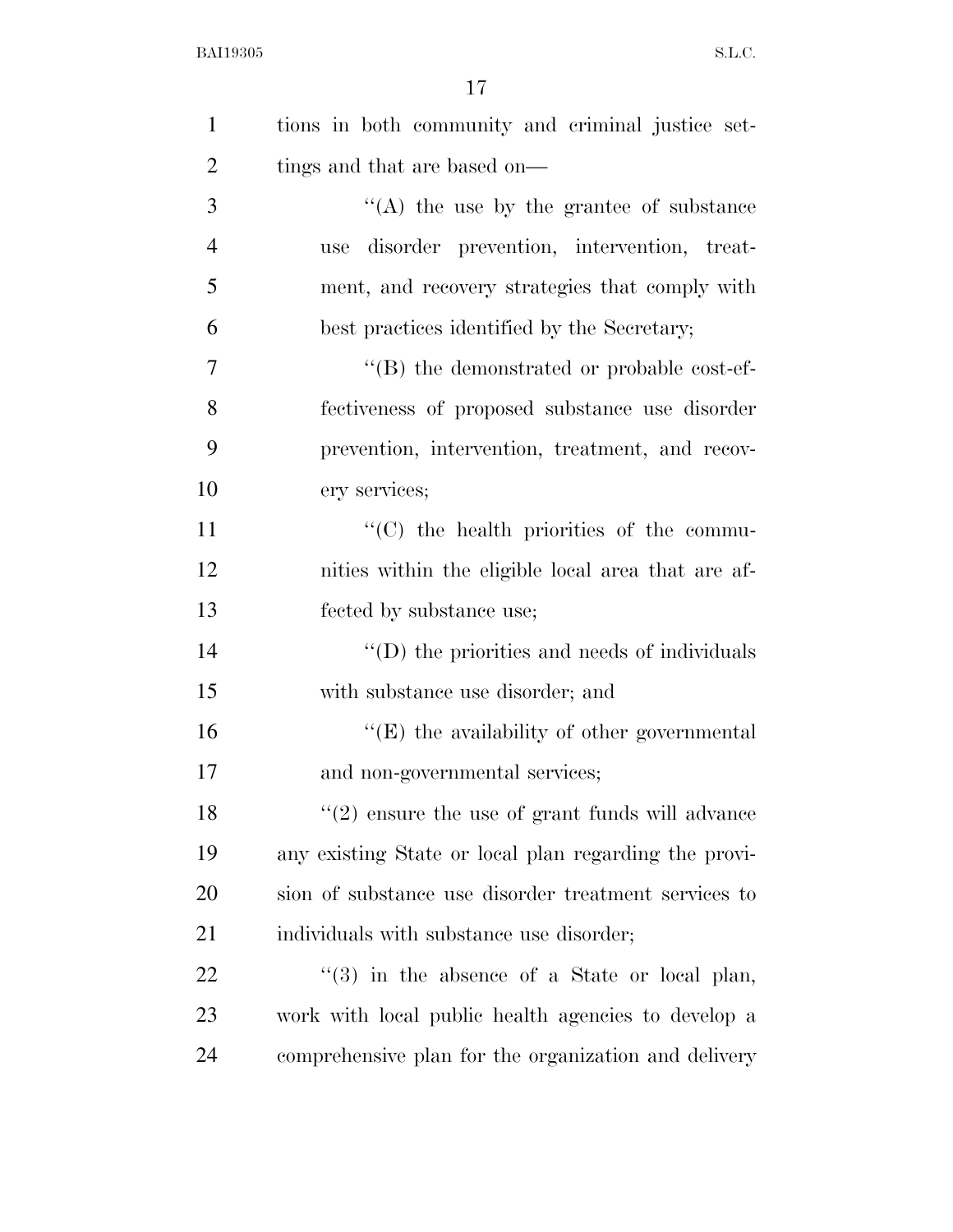of substance use disorder prevention and treatment services;

3 "(4) regularly assess the efficiency of the ad- ministrative mechanism in rapidly allocating funds to support evidence-based substance use disorder prevention and treatment services in the areas of greatest need within the eligible local area;

8 "(5) work with local public health agencies to determine the size and demographics of the popu- lation of individuals with substance use disorders and the types of substance use that are most preva-12 lent in the eligible local area;

 ''(6) work with local public health agencies to determine the needs of such population, including the need for substance use disorder prevention, intervention, treatment, and recovery services;

 $\frac{17}{2}$  The work with local public agencies to deter- mine the disparities in access to services among af- fected subpopulations and historically underserved communities, including infrastructure and capacity shortcomings of providers that contribute to these disparities;

23 ''(8) work with local public agencies to establish methods for obtaining input on community needs and priorities, including by partnering with organi-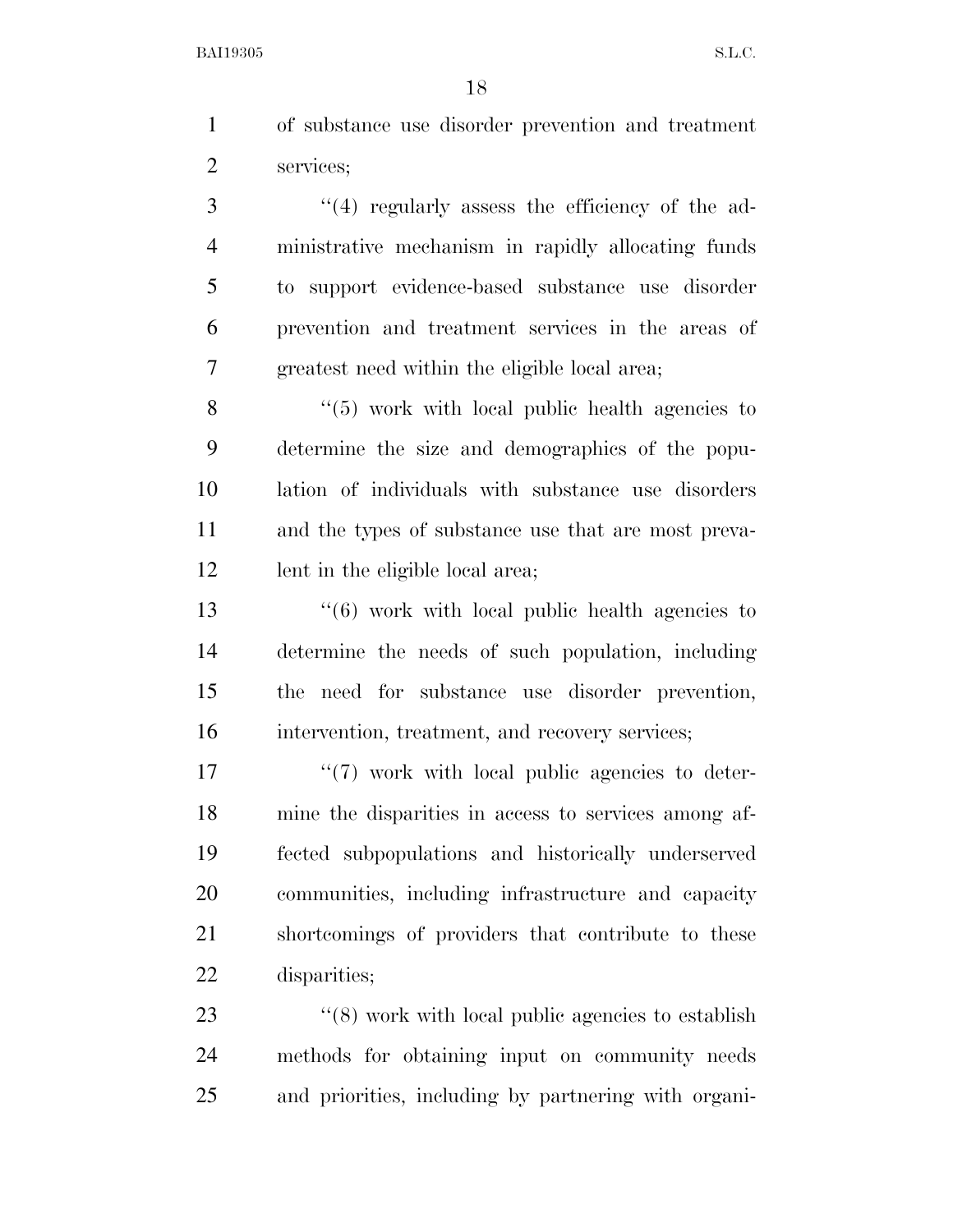| $\mathbf{1}$   | zations that serve targeted communities experiencing    |
|----------------|---------------------------------------------------------|
| $\overline{2}$ | high opioid and other addictive substance-related       |
| 3              | health disparities to gather data using culturally-at-  |
| $\overline{4}$ | tuned data collection methodologies;                    |
| 5              | "(9) coordinate with Federal grantees that pro-         |
| 6              | vide substance use disorder prevention and treat-       |
| 7              | ment services within the eligible local area; and       |
| 8              | $\cdot$ (10) annually assess the effectiveness of the   |
| 9              | substance use disorder prevention and treatment         |
| 10             | services being supported by the grant received by the   |
| 11             | eligible local area, including, to the extent possible— |
| 12             | $\lq\lq$ reductions in the rates of substance           |
| 13             | use, overdose, and death from substance use;            |
| 14             | "(B) rates of discontinuation from sub-                 |
| 15             | stance use disorder treatment services and rates        |
| 16             | of sustained recovery;                                  |
| 17             | "(C) long-term outcomes among individ-                  |
| 18             | uals receiving treatment for substance use dis-         |
| 19             | orders; and                                             |
| 20             | "(D) the availability and use of substance              |
| 21             | use disorder treatment services needed by indi-         |
| 22             | viduals with substance use disorders over their         |
| 23             | lifetimes.                                              |
| 24             | "(f) CONFLICTS OF INTEREST.—                            |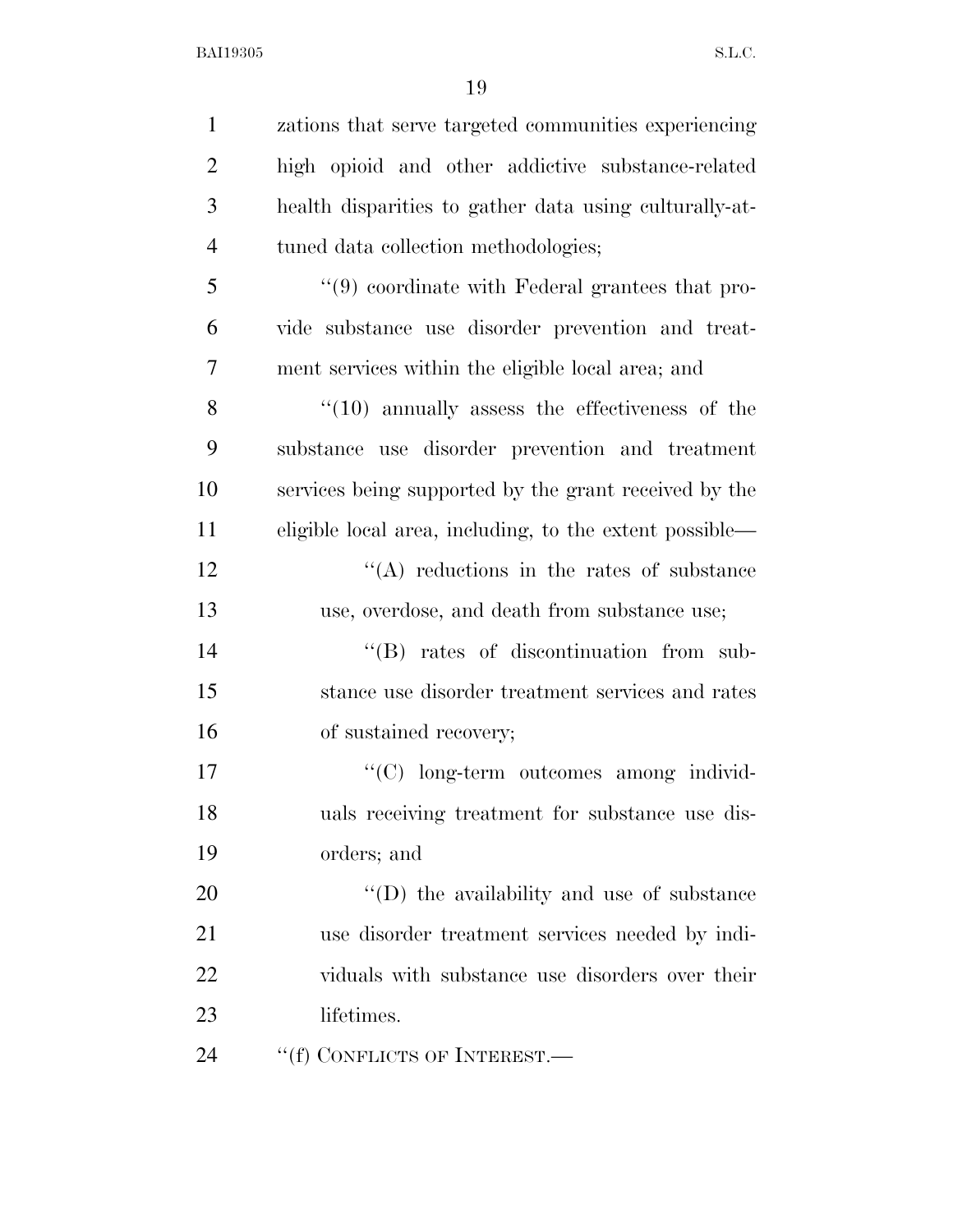1 "(1) IN GENERAL.—The planning council under subsection (a) may not be directly involved in the administration of a grant under section 3401.

 ''(2) REQUIRED AGREEMENTS.—An individual may serve on the planning council under subsection (a) only if the individual agrees that if the individual has a financial interest in an entity, if the individual is an employee of a public or private entity, or if the individual is a member of a public or private organi- zation, and such entity or organization is seeking amounts from a grant under section 3401, the indi- vidual will not, with respect to the purpose for which the entity seeks such amounts, participate (directly or in an advisory capacity) in the process of select- ing entities to receive such amounts for such pur-pose.

 ''(g) GRIEVANCE PROCEDURES.—A planning council under subsection (a) shall develop procedures for address- ing grievances with respect to funding under this subtitle, including procedures for submitting grievances that can- not be resolved to binding arbitration. Such procedures shall be described in the by-laws of the planning council. 23 "(h) PUBLIC DELIBERATIONS.—With respect to a planning council under subsection (a), in accordance with

criteria established by the Secretary, the following applies: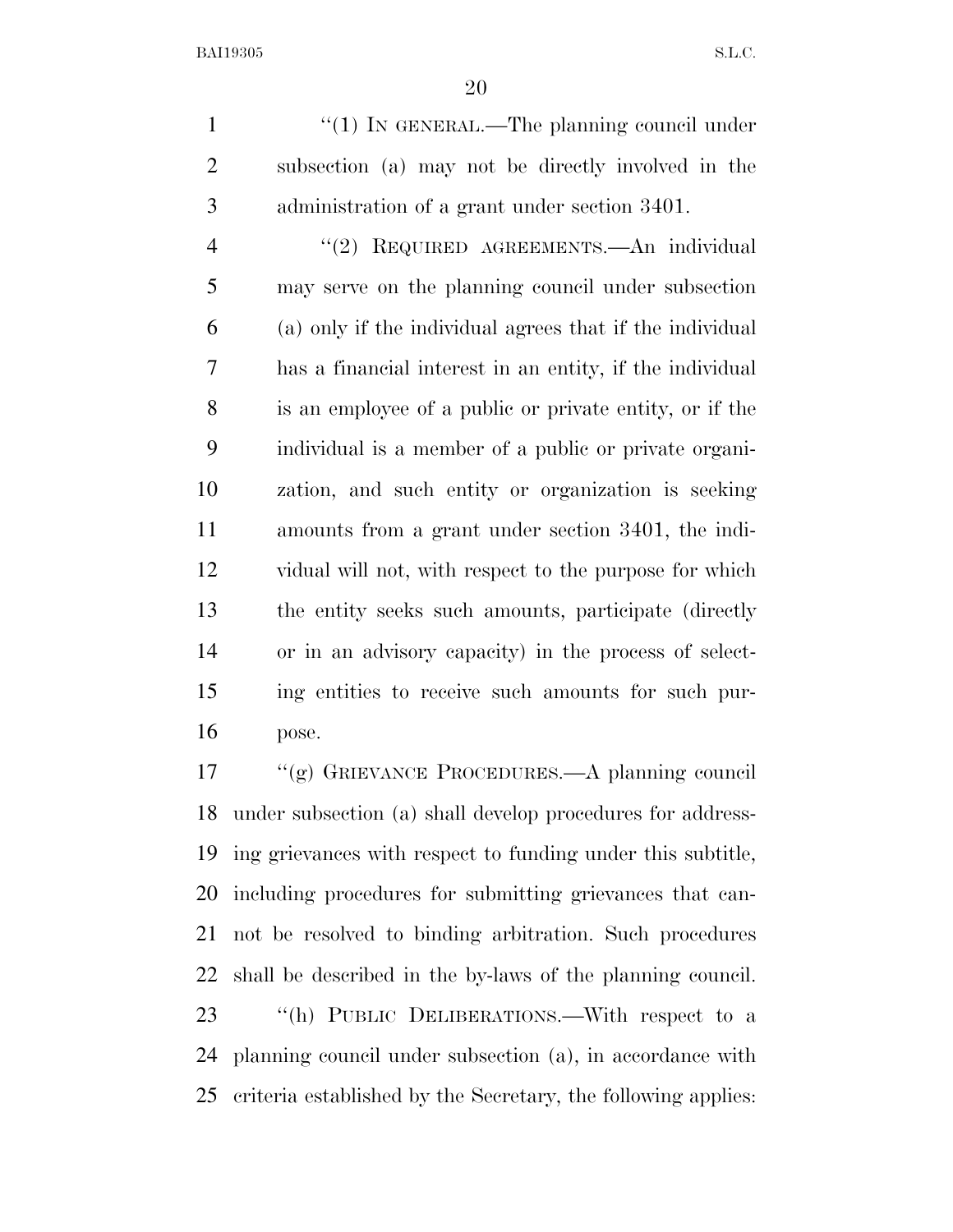| $\mathbf{1}$   | $\lq(1)$ The meetings of the council shall be open    |
|----------------|-------------------------------------------------------|
| $\overline{2}$ | to the public and shall be held only after adequate   |
| 3              | notice to the public.                                 |
| $\overline{4}$ | $\lq(2)$ The records, reports, transcripts, minutes,  |
| 5              | agenda, or other documents which were made avail-     |
| 6              | able to or prepared for or by the council shall be    |
| $\overline{7}$ | available for public inspection and copying at a sin- |
| 8              | gle location.                                         |
| 9              | "(3) Detailed minutes of each meeting of the          |
| 10             | council shall be kept. The accuracy of all minutes    |
| 11             | shall be certified to by the chair of the council.    |
| 12             | "(4) This subparagraph does not apply to any          |
| 13             | disclosure of information of a personal nature that   |
| 14             | would constitute a clearly unwarranted invasion of    |
| 15             | personal privacy, including any disclosure of medical |
| 16             | information or personnel matters.                     |
| 17             | "SEC. 3403. AMOUNT OF GRANT, USE OF AMOUNTS, AND      |
| 18             | FUNDING AGREEMENT.                                    |
| 19             | "(a) AMOUNT OF GRANT.                                 |
| 20             | "(1) GRANTS BASED ON RELATIVE NEED OF                 |
| 21             | $AREA$ .                                              |
| 22             | "(A) IN GENERAL.—In carrying out this                 |
| 23             | subtitle, the Secretary shall make a grant for        |
| 24             | each eligible local area for which an application     |
| 25             | under section 3404 has been approved. Each            |
|                |                                                       |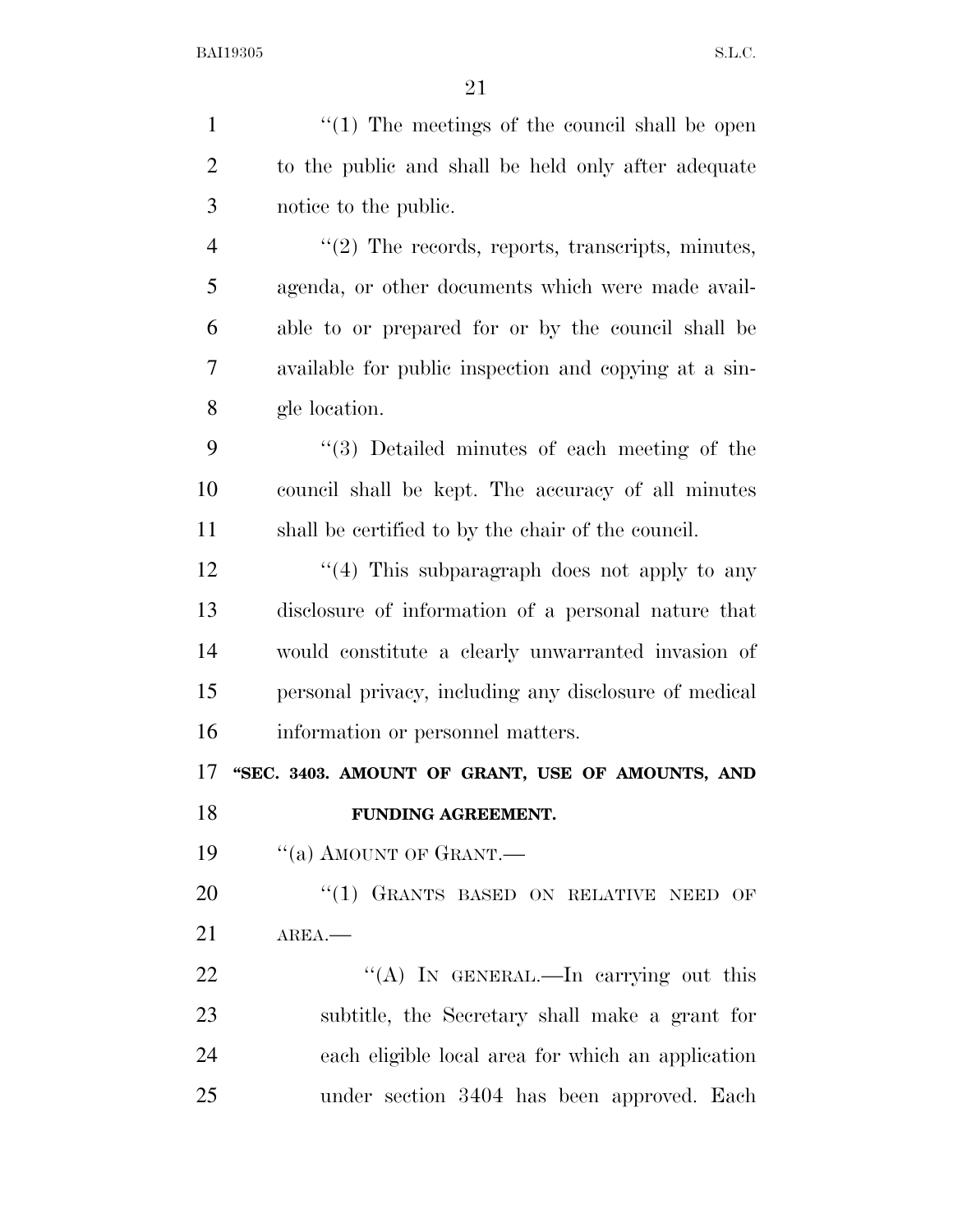| $\mathbf{1}$   | such grant shall be made in an amount deter-       |
|----------------|----------------------------------------------------|
| $\overline{2}$ | mined in accordance with paragraph $(3)$ .         |
| 3              | EXPEDITED DISTRIBUTION.—Not<br>$\lq\lq (B)$        |
| $\overline{4}$ | later than 90 days after an appropriation be-      |
| 5              | comes available to carry out this subtitle for a   |
| 6              | fiscal year, the Secretary shall disburse 53 per-  |
| 7              | cent of the amount made available under sec-       |
| 8              | tion 3406 for carrying out this subtitle for such  |
| 9              | fiscal year through grants to eligible local areas |
| 10             | under section 3401, in accordance with sub-        |
| 11             | paragraphs $(C)$ and $(D)$ .                       |
| 12             | " $(C)$ AMOUNT.—                                   |
| 13             | "(i) IN GENERAL.—Subject to the ex-                |
| 14             | tent of amounts made available in appro-           |
| 15             | priations Acts, a grant made for purposes          |
| 16             | of this subparagraph to an eligible local          |
| 17             | area shall be made in an amount equal to           |
| 18             | the product of-                                    |
| 19             | $\lq\lq$ (I) an amount equal to the                |
| 20             | available for distribution<br>amount               |
| 21             | under subparagraph $(B)$ for the fiscal            |
| 22             | year involved; and                                 |
| 23             | $\lq\lq$ (II) the percentage constituted           |
| 24             | by the ratio of the distribution factor            |
| 25             | for the eligible local area to the sum             |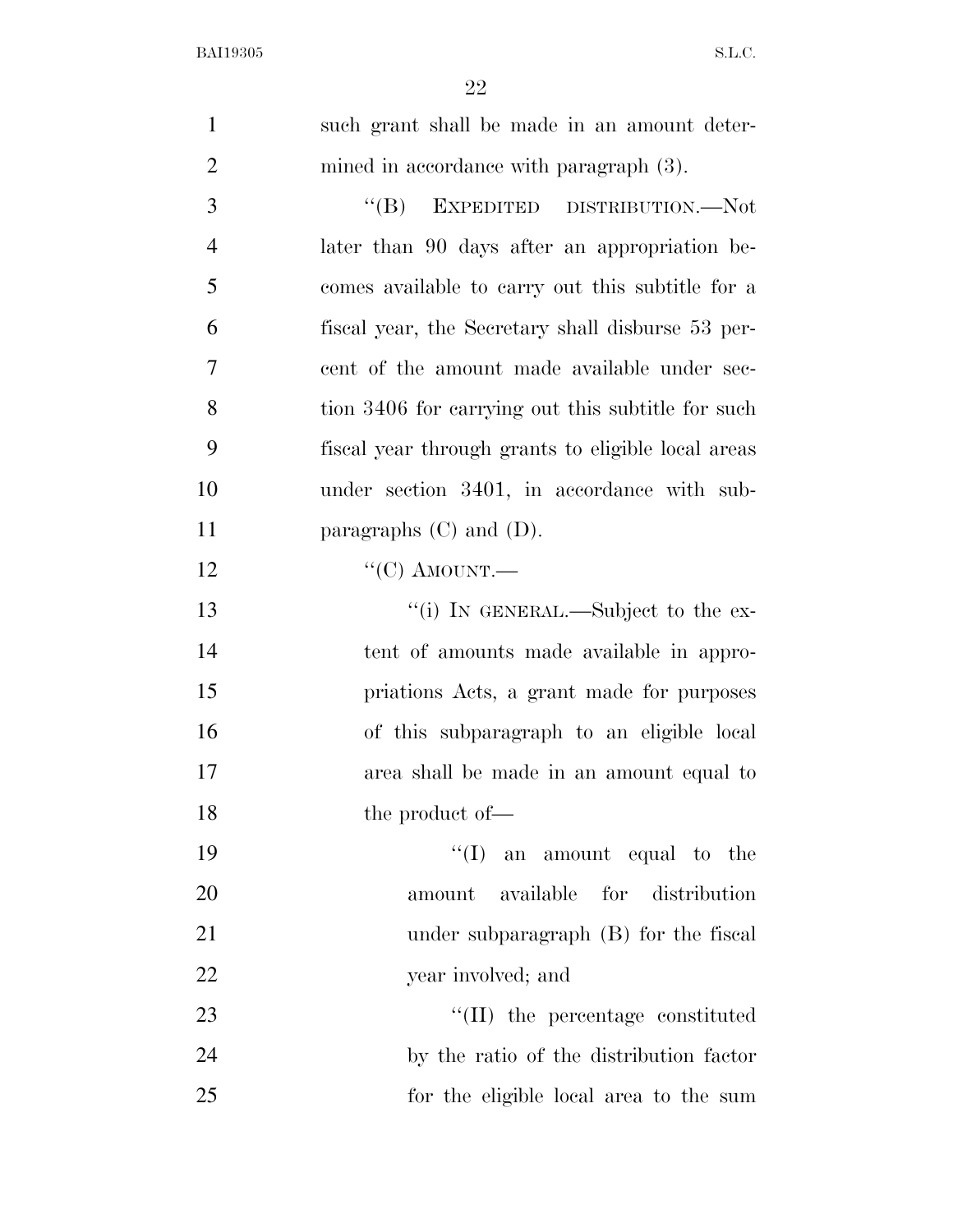| $\mathbf{1}$   | of the respective distribution factors        |
|----------------|-----------------------------------------------|
| $\overline{2}$ | for all eligible local areas;                 |
| 3              | which product shall then, as applicable, be   |
| $\overline{4}$ | increased under subparagraph (D).             |
| 5              | DISTRIBUTION FACTOR.-For<br>``(ii)            |
| 6              | purposes of clause $(i)(II)$ , the term 'dis- |
| $\tau$         | tribution factor' means—                      |
| 8              | "(I) an amount equal to-                      |
| 9              | $\cdot$ (aa) the estimated number             |
| 10             | of drug overdose deaths in the el-            |
| 11             | igible local area, as determined              |
| 12             | under clause (iii); or                        |
| 13             | "(bb) the estimated number                    |
| 14             | of non-fatal drug overdoses in the            |
| 15             | eligible local area, as determined            |
| 16             | under clause (iv);                            |
| 17             | as determined by the Secretary based          |
| 18             | on which distribution factor (item (aa)       |
| 19             | or (bb)) will result in the eligible local    |
| 20             | area receiving the greatest amount of         |
| 21             | funds; or                                     |
| 22             | $\lq\lq$ (II) in the case of an eligible      |
| 23             | local area for which the data de-             |
| 24             | scribed in subclause (I) are not avail-       |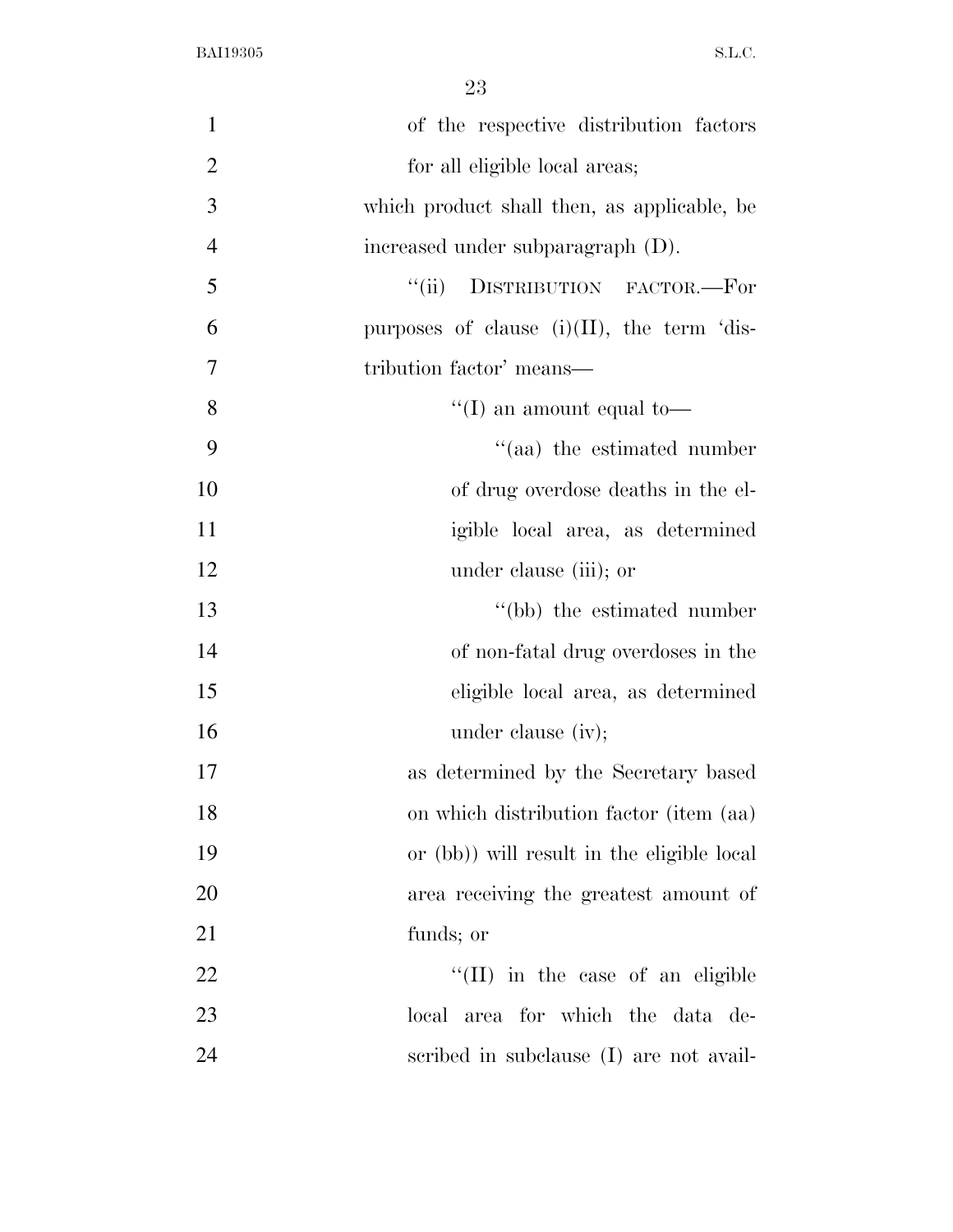| $\mathbf{1}$   | able, an amount determined by the             |
|----------------|-----------------------------------------------|
| $\overline{2}$ | Secretary—                                    |
| 3              | "(aa) based on other data                     |
| $\overline{4}$ | the Secretary determines appro-               |
| 5              | priate; and                                   |
| 6              | "(bb) that is related to the                  |
| $\tau$         | prevalence of non-fatal drug                  |
| 8              | overdoses, drug overdose deaths,              |
| 9              | and the mortality rate from drug              |
| 10             | overdoses and provides an equiv-              |
| 11             | alent measure of need for fund-               |
| 12             | ing.                                          |
| 13             | "(iii) NUMBER OF DRUG OVERDOSE                |
| 14             | DEATHS.—The number of drug overdose           |
| 15             | deaths determined under this clause for an    |
| 16             | eligible county for a fiscal year for pur-    |
| 17             | poses of clause (ii) is the number of drug    |
| 18             | overdose deaths during the most recent 3-     |
| 19             | year period for which such data are avail-    |
| 20             | able.                                         |
| 21             | "(iv) NUMBER OF NON-FATAL DRUG                |
| 22             | OVERDOSES.—The number of non-fatal            |
| 23             | drug overdose deaths determined under         |
| 24             | this clause for an eligible county for a fis- |
| 25             | cal year for purposes of clause (ii) may be   |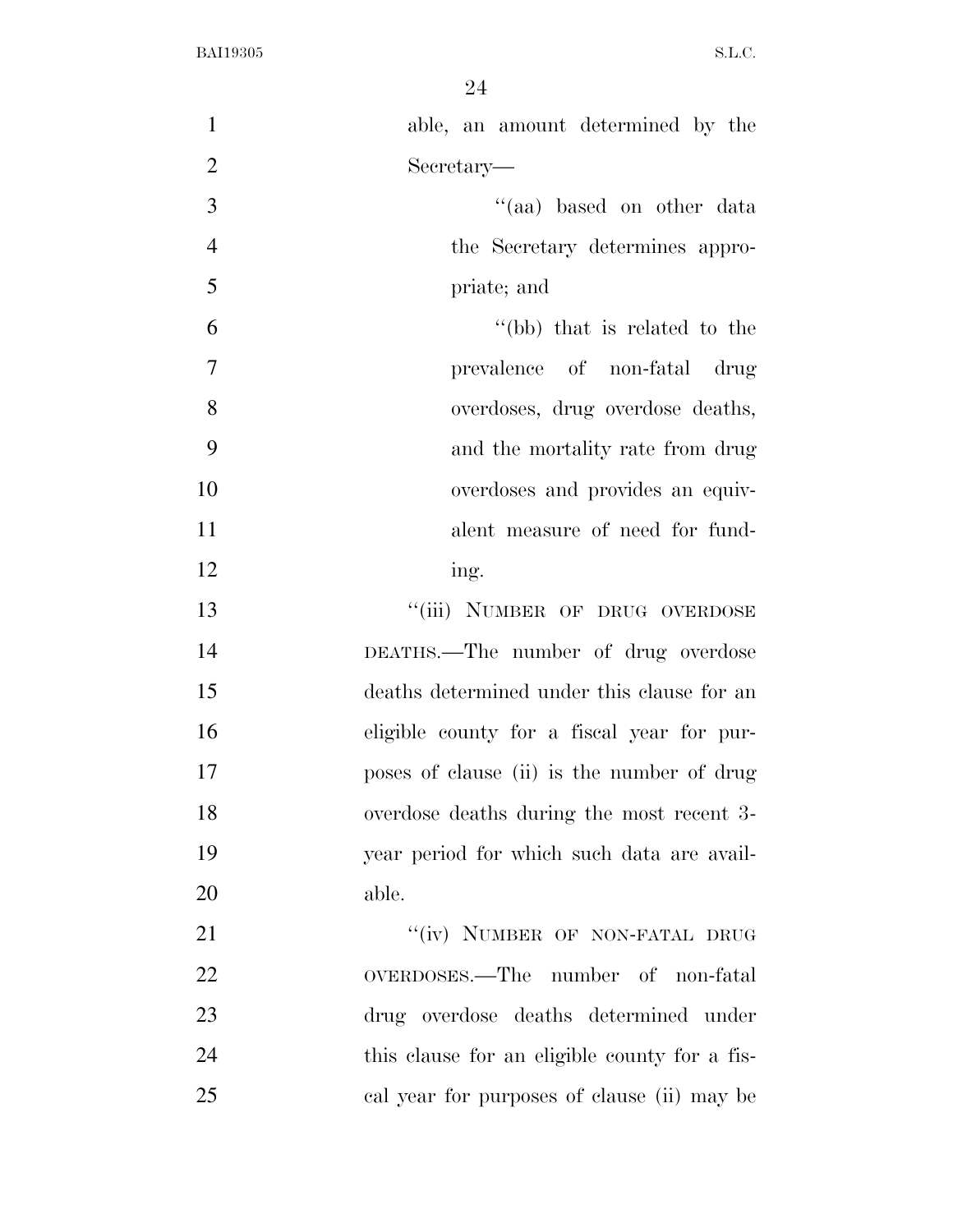| $\mathbf{1}$   | determined by using data including emer-      |
|----------------|-----------------------------------------------|
| $\overline{2}$ | gency department syndromic data, visits,      |
| 3              | other emergency medical services for drug-    |
| $\overline{4}$ | related causes, or Overdose Detection Map-    |
| 5              | ping Application Program (ODMAP) data         |
| 6              | during the most recent 3-year period for      |
| 7              | which such data are available.                |
| 8              | "(v) STUDY.—Not later than 3 years            |
| 9              | after the date of enactment of this title,    |
| 10             | the Comptroller General shall conduct a       |
| 11             | study to determine whether the data uti-      |
| 12             | lized for purposes of clause (ii) provide the |
| 13             | most precise measure of local area need re-   |
| 14             | lated to substance use and addiction preva-   |
| 15             | lence in local areas and whether additional   |
| 16             | data would provide more precise measures      |
| 17             | of substance use and addiction prevalence     |
| 18             | in local areas. Such study shall identify     |
| 19             | barriers to collecting or analyzing such      |
| 20             | data, and make recommendations for revis-     |
| 21             | ing the distribution factors used under       |
| 22             | such clause to determine funding levels in    |
| 23             | order to direct funds to the local areas in   |
| 24             | most need of funding to provide substance     |
| 25             | use disorder treatment services.              |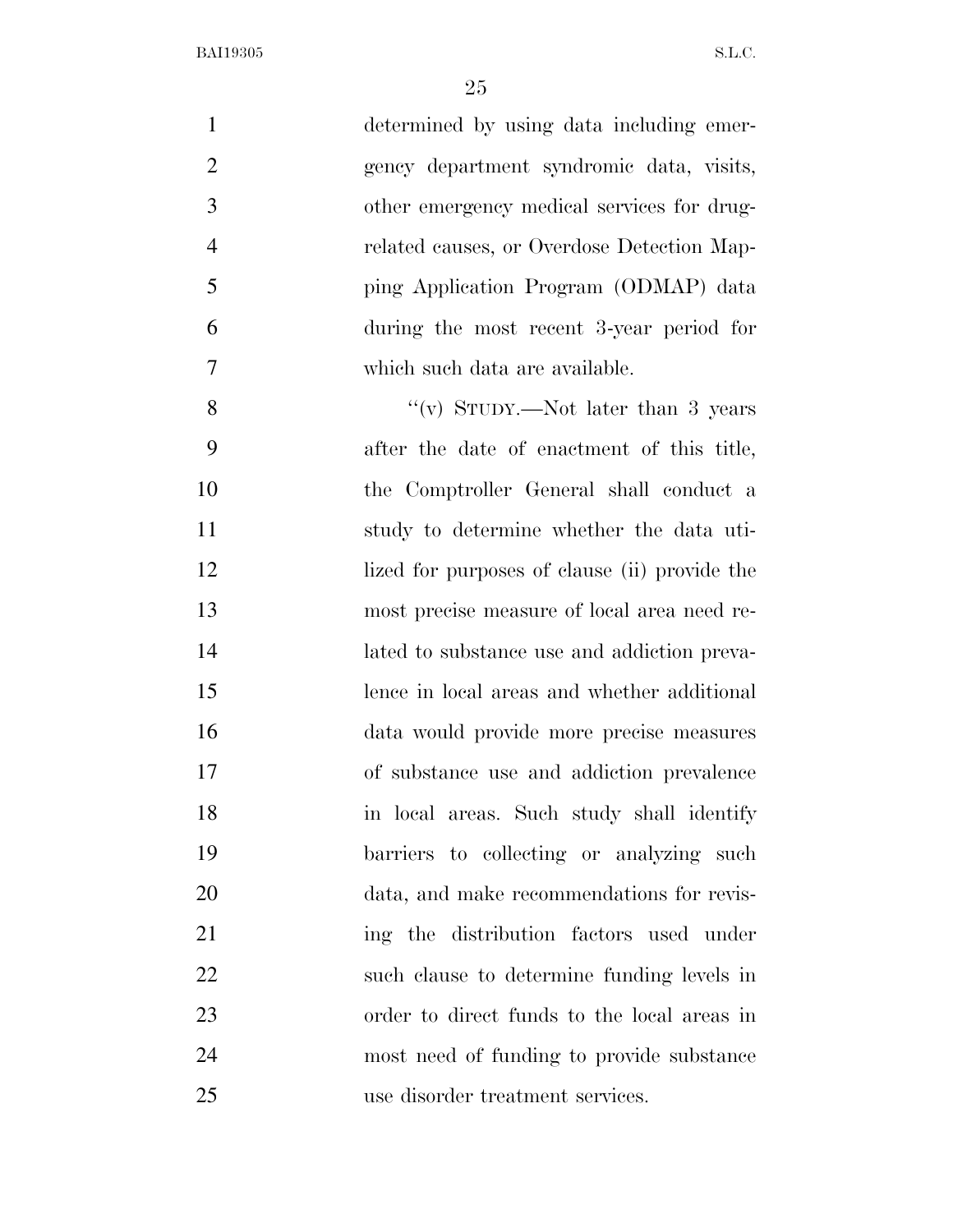| $\mathbf{1}$   | "(vi) REDUCTIONS IN AMOUNTS.—If a               |
|----------------|-------------------------------------------------|
| $\overline{2}$ | local area that is an eligible local area for   |
| 3              | a year loses such eligibility in a subsequent   |
| $\overline{4}$ | year based on the failure to meet the re-       |
| 5              | quirements of paragraph $(1)(A)$ or $(6)$ of    |
| 6              | section 3401(b), such area will remain eli-     |
| $\overline{7}$ | gible to receive—                               |
| 8              | $\lq\lq$ for such subsequent year, an           |
| 9              | amount equal to 80 percent of the               |
| 10             | amount received under the grant in              |
| 11             | the previous year; and                          |
| 12             | $\lq\lq$ (II) for the second such subse-        |
| 13             | quent year, an amount equal to 50               |
| 14             | percent of the amount received in the           |
| 15             | previous year.                                  |
| 16             | $``(2)$ SUPPLEMENTAL GRANTS.—                   |
| 17             | "(A) IN GENERAL.—The Secretary shall            |
| 18             | disburse the remainder of amounts not dis-      |
| 19             | bursed under paragraph (1) for such fiscal year |
| 20             | for the purpose of making grants to cities and  |
| 21             | counties whose application under section        |
| 22             | $3404-$                                         |
| 23             | "(i) contains a report concerning the           |
| 24             | dissemination of emergency relief funds         |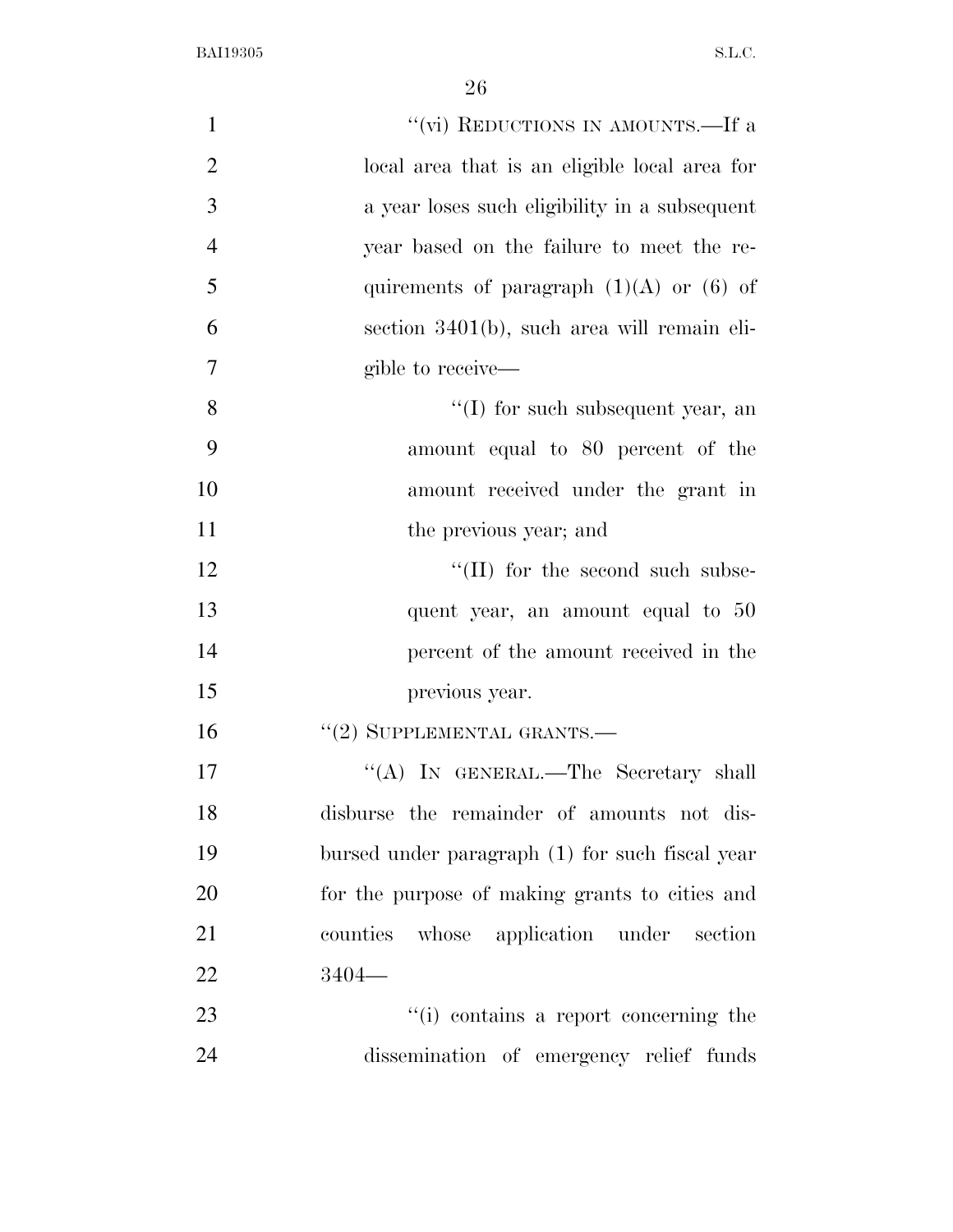| $\mathbf{1}$   | under paragraph (1) and the plan for utili-     |
|----------------|-------------------------------------------------|
| $\overline{2}$ | zation of such funds, if applicable;            |
| 3              | "(ii) demonstrates the need in such             |
| $\overline{4}$ | local area, on an objective and quantified      |
| 5              | basis, for supplemental financial assistance    |
| 6              | to combat substance use disorder;               |
| 7              | "(iii) demonstrates the existing com-           |
| 8              | mitment of local resources of the area,         |
| 9              | both financial and in-kind, to preventing,      |
| 10             | treating, and managing substance use dis-       |
| 11             | order and supporting sustained recovery;        |
| 12             | "(iv) demonstrates the ability of the           |
| 13             | area to utilize such supplemental financial     |
| 14             | resources in a manner that is immediately       |
| 15             | responsive and cost effective;                  |
| 16             | $\lq\lq$ (v) demonstrates that resources will   |
| 17             | be allocated in accordance with the local       |
| 18             | demographic incidence of substance use          |
| 19             | disorders and drug overdose mortality;          |
| 20             | $\lq\lq$ (vi) demonstrates the inclusiveness of |
| 21             | affected communities and individuals with       |
| 22             | substance use disorders, including those        |
| 23             | communities and individuals that are dis-       |
| 24             | proportionately affected or historically un-    |
| 25             | derserved;                                      |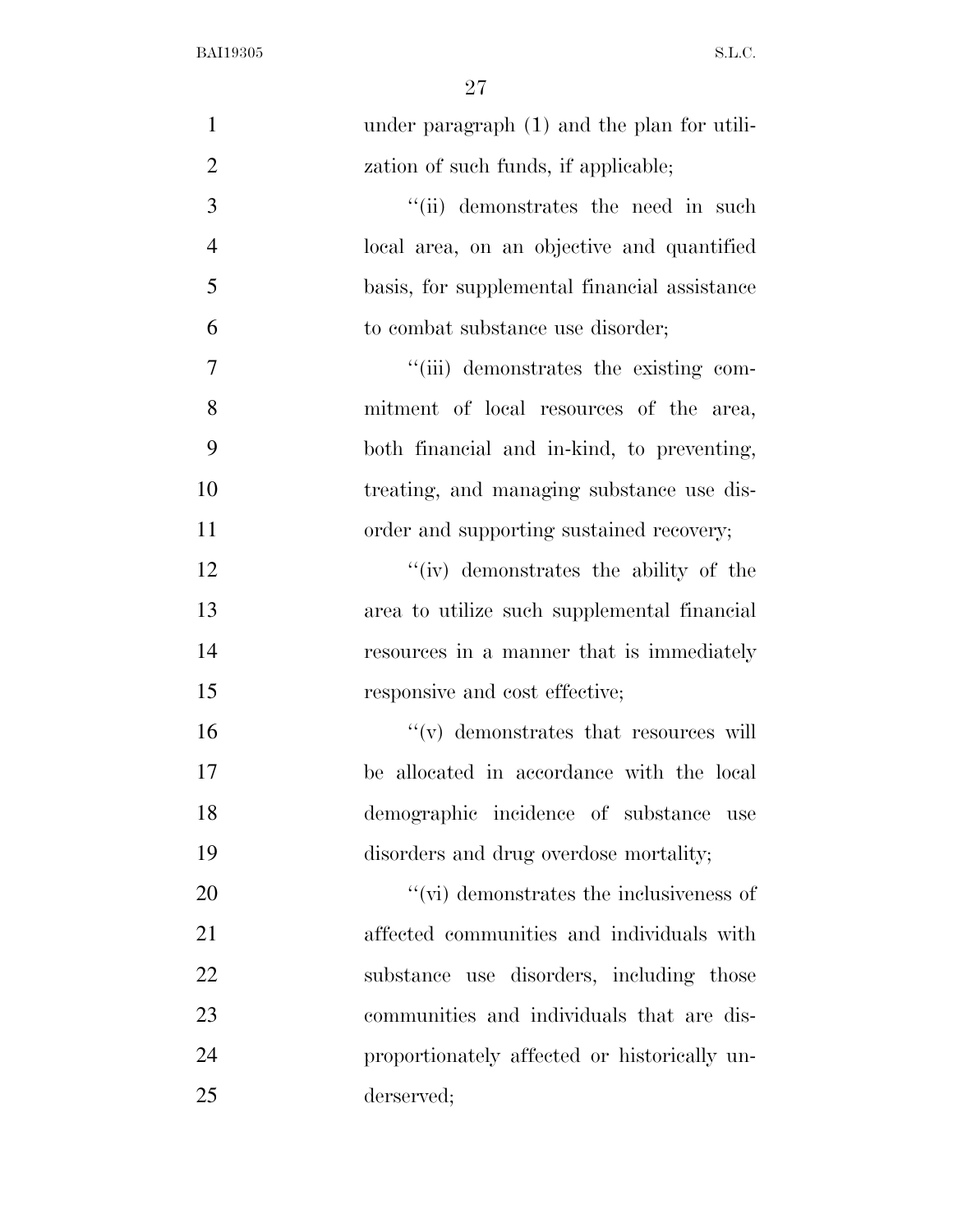| $\mathbf{1}$   | "(vii) demonstrates the manner in            |
|----------------|----------------------------------------------|
| $\overline{2}$ | which the proposed services are consistent   |
| 3              | with the local needs assessment and the      |
| $\overline{4}$ | State plan approved by the Secretary pur-    |
| 5              | suant to section $1932(b)$ ;                 |
| 6              | "(viii) demonstrates success in identi-      |
| 7              | fying individuals with substance use dis-    |
| 8              | orders; and                                  |
| 9              | "(ix) demonstrates that support for          |
| 10             | substance use disorder prevention and        |
| 11             | treatment services is organized to maxi-     |
| 12             | mize the value to the population to be       |
| 13             | served with an appropriate mix of sub-       |
| 14             | stance use disorder prevention and treat-    |
| 15             | ment services and attention to transition in |
| 16             | care.                                        |
| 17             | "(B) AMOUNT.—                                |
| 18             | "(i) IN GENERAL.—The amount of               |
| 19             | each grant made for purposes of this para-   |
| 20             | graph shall be determined by the Sec-        |
| 21             | retary. In making such determination, the    |
| 22             | Secretary shall consider—                    |
| 23             | $\lq\lq$ (I) the rate of drug overdose       |
| 24             | deaths per $100,000$ population in the       |
| 25             | eligible local area; and                     |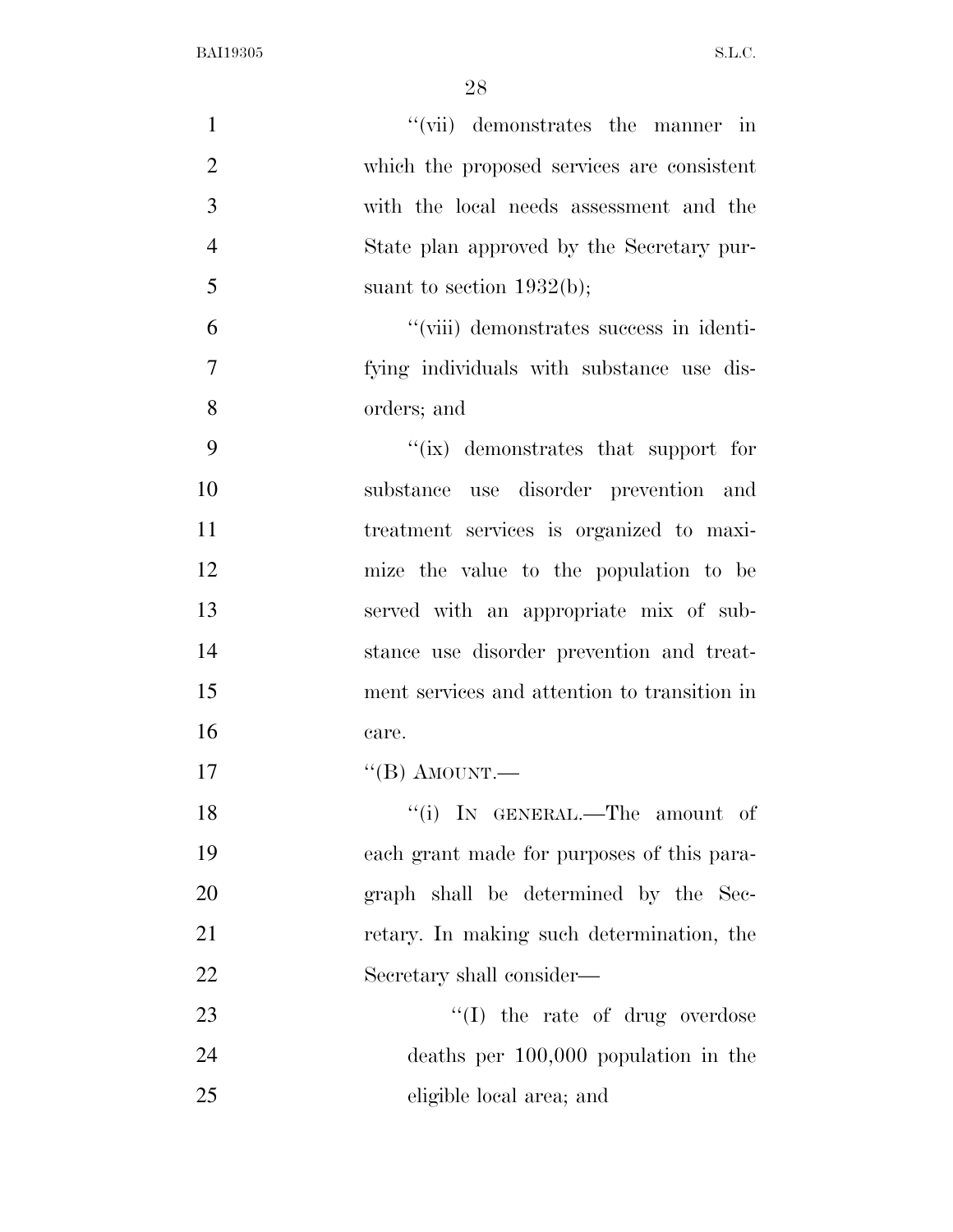| $\mathbf{1}$   | $\lq\lq$ (II) the increasing need for sub-   |
|----------------|----------------------------------------------|
| $\overline{2}$ | stance use disorder treatment serv-          |
| 3              | ices, including relative rates of in-        |
| $\overline{4}$ | in the number of drug<br>crease              |
| 5              | overdoses or drug overdose deaths, or        |
| 6              | recent increases in drug overdoses or        |
| $\overline{7}$ | drug overdose deaths since data were         |
| 8              | provided under section $3401(b)$ , if ap-    |
| 9              | plicable.                                    |
| 10             | DEMONSTRATED NEED.—The<br>``(ii)             |
| 11             | factors considered by the Secretary in de-   |
| 12             | termining whether a local area has a dem-    |
| 13             | onstrated need for purposes of clause        |
| 14             | $(i)(II)$ may include any or all of the fol- |
| 15             | lowing:                                      |
| 16             | $\lq\lq$ (I) The unmet need for sub-         |
| 17             | stance use disorder treatment serv-          |
| 18             | ices, including factors identified in        |
| 19             | subparagraph $(B)(i)(II)$ .                  |
| 20             | "(II) Relative rates of increase in          |
| 21             | the number of drug overdoses or drug         |
| 22             | overdose deaths.                             |
| 23             | "(III) The relative rates of in-             |
| 24             | crease in the number of drug                 |
| 25             | overdoses or drug overdose deaths            |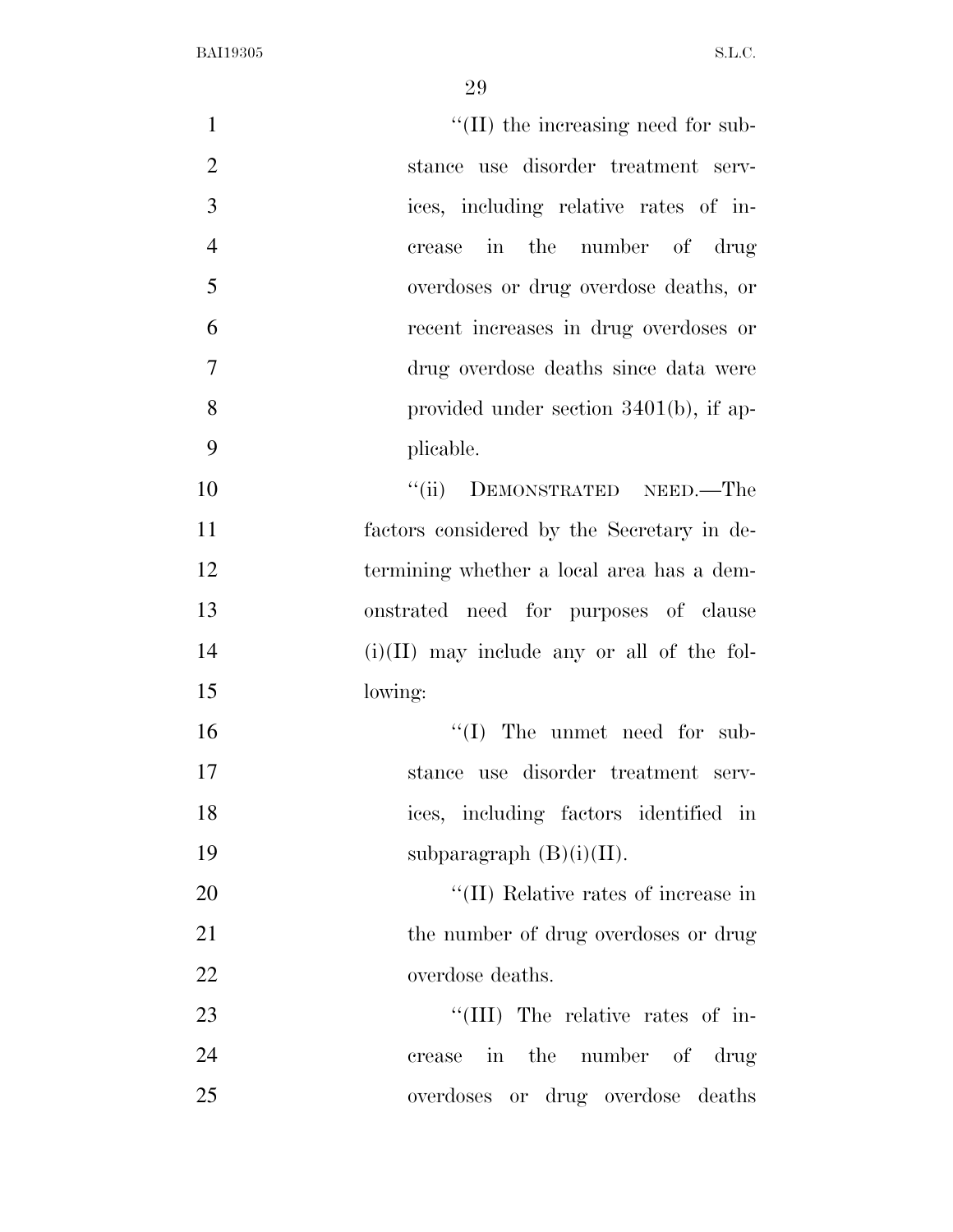| $\mathbf{1}$   | within new or emerging subpopula-         |
|----------------|-------------------------------------------|
| $\overline{2}$ | tions.                                    |
| 3              | $\lq\lq$ (IV) The current prevalence of   |
| $\overline{4}$ | substance use disorders.                  |
| 5              | $\lq\lq(V)$ Relevant factors related to   |
| 6              | the cost and complexity of delivering     |
| 7              | substance use disorder treatment serv-    |
| 8              | ices to individuals in the eligible local |
| 9              | area.                                     |
| 10             | "(VI) The impact of co-morbid             |
| 11             | factors, including co-occurring condi-    |
| 12             | tions, determined relevant by the Sec-    |
| 13             | retary.                                   |
| 14             | "(VII) The prevalence of home-            |
| 15             | lessness among individuals with sub-      |
| 16             | stance use disorders.                     |
| 17             | "(VIII) The relevant factors that $\,$    |
| 18             | limit access to health care, including    |
| 19             | geographic variation, adequacy of         |
| 20             | health insurance coverage, and lan-       |
| 21             | guage barriers.                           |
| 22             | "(IX) The impact of a decline in          |
| 23             | the amount received pursuant to para-     |
| 24             | graph (1) on substance use disorder       |
| 25             | treatment services available to all in-   |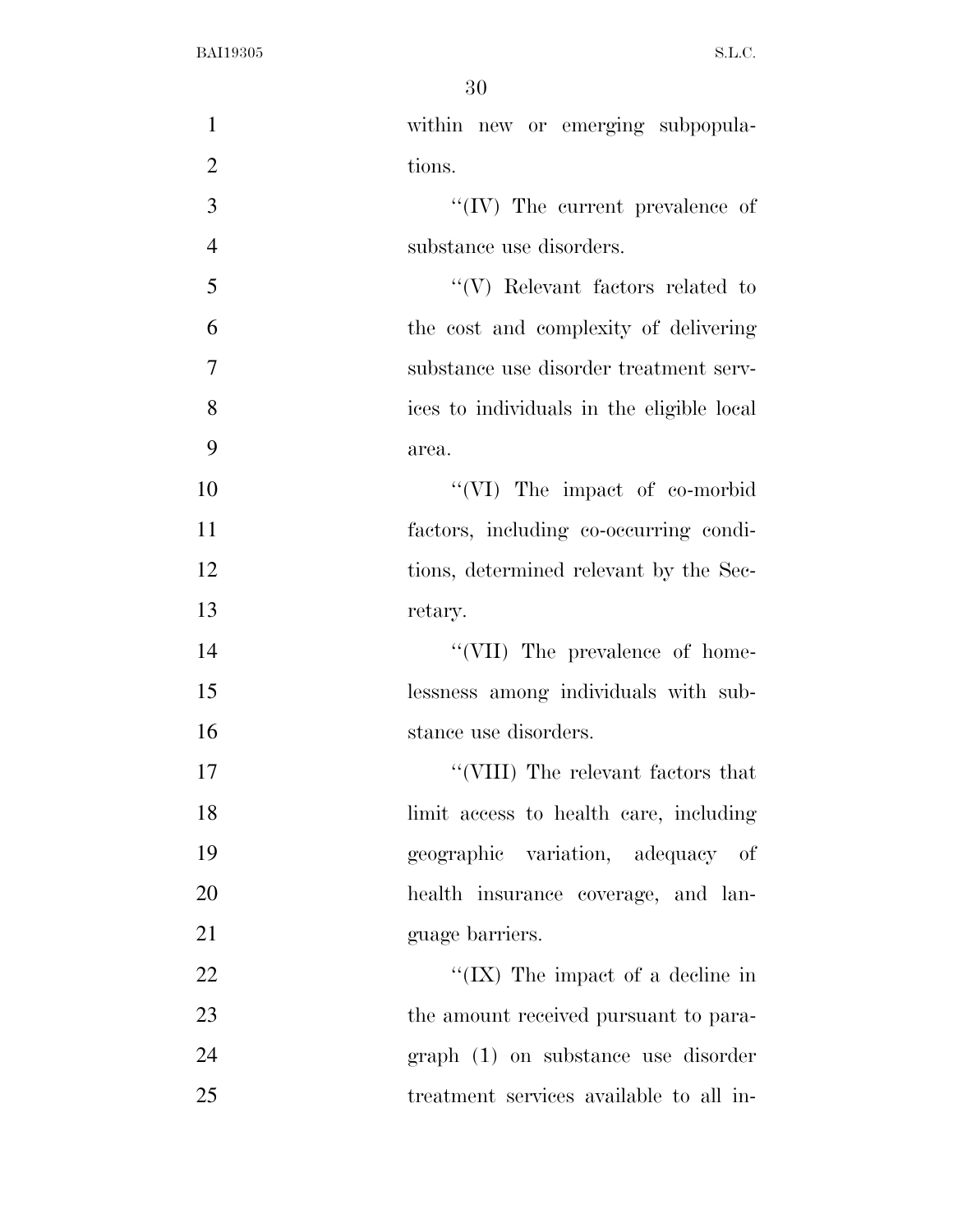| $\mathbf{1}$   | dividuals with substance use disorders            |
|----------------|---------------------------------------------------|
| $\overline{2}$ | identified and eligible under this sub-           |
| 3              | title.                                            |
| $\overline{4}$ | $\lq (X)$ The increasing incidence in             |
| 5              | conditions related to substance use,              |
| 6              | including hepatitis C, human immuno-              |
| $\overline{7}$ | deficiency virus, hepatitis B and other           |
| 8              | infections associated with injection              |
| 9              | drug use.                                         |
| 10             | "(C) APPLICATION OF PROVISIONS. $-A$              |
| 11             | local area that receives a grant under this para- |
| 12             | $graph$ —                                         |
| 13             | "(i) shall use amounts received in ac-            |
| 14             | cordance with subsection (b);                     |
| 15             | "(ii) shall not have to meet the eligi-           |
| 16             | ble criteria in section $3401(b)$ ; and           |
| 17             | "(iii) shall not have to establish a              |
| 18             | planning council under section 3402.              |
| 19             | "(3) AMOUNT OF GRANT TO TRIBAL GOVERN-            |
| 20             | MENTS.                                            |
| 21             | "(A) INDIAN TRIBES.—In this section, the          |
| 22             | term 'Indian tribe' has the meaning given such    |
| 23             | term in section 4 of the Indian Self-Determina-   |
| 24             | tion and Education Assistance Act.                |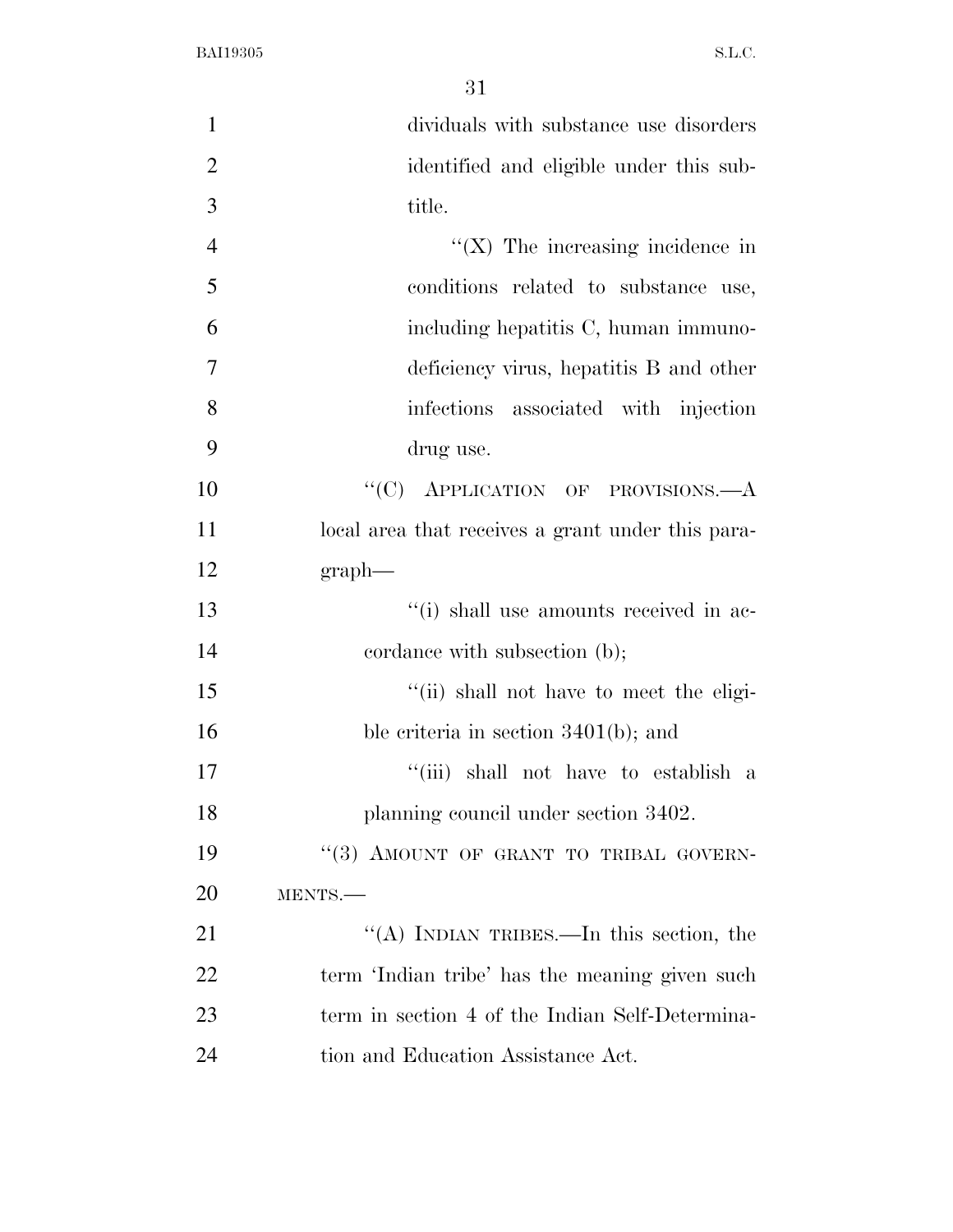1 ''(B) FORMULA GRANTS.—The Secretary, acting through the Indian Health Service, shall use 10 percent of the amount available under section 3406 for each fiscal year to provide for- mula grants to Indian tribes disproportionately affected by substance use, in an amount deter- mined pursuant to a formula and eligibility cri- teria developed by the Secretary in consultation with Indian tribes, for the purposes of address-10 ing substance use. 11 ""(C) USE OF AMOUNTS.—Notwithstanding" any requirements in this section, an Indian tribe may use amounts provided under grants awarded under this paragraph for the uses

 identified in subsection (b) and any other activi-16 ties determined appropriate by the Secretary, in consultation with Indian tribes. An Indian tribe shall not be required to allocate funds and serv- ices in accordance with the goals, priorities, or objectives established by a planning council 21 under section 3402.

22 "(b) USE OF AMOUNTS.—

23 "(1) REQUIREMENTS.—The Secretary may not make a grant under section 3401 to an eligible local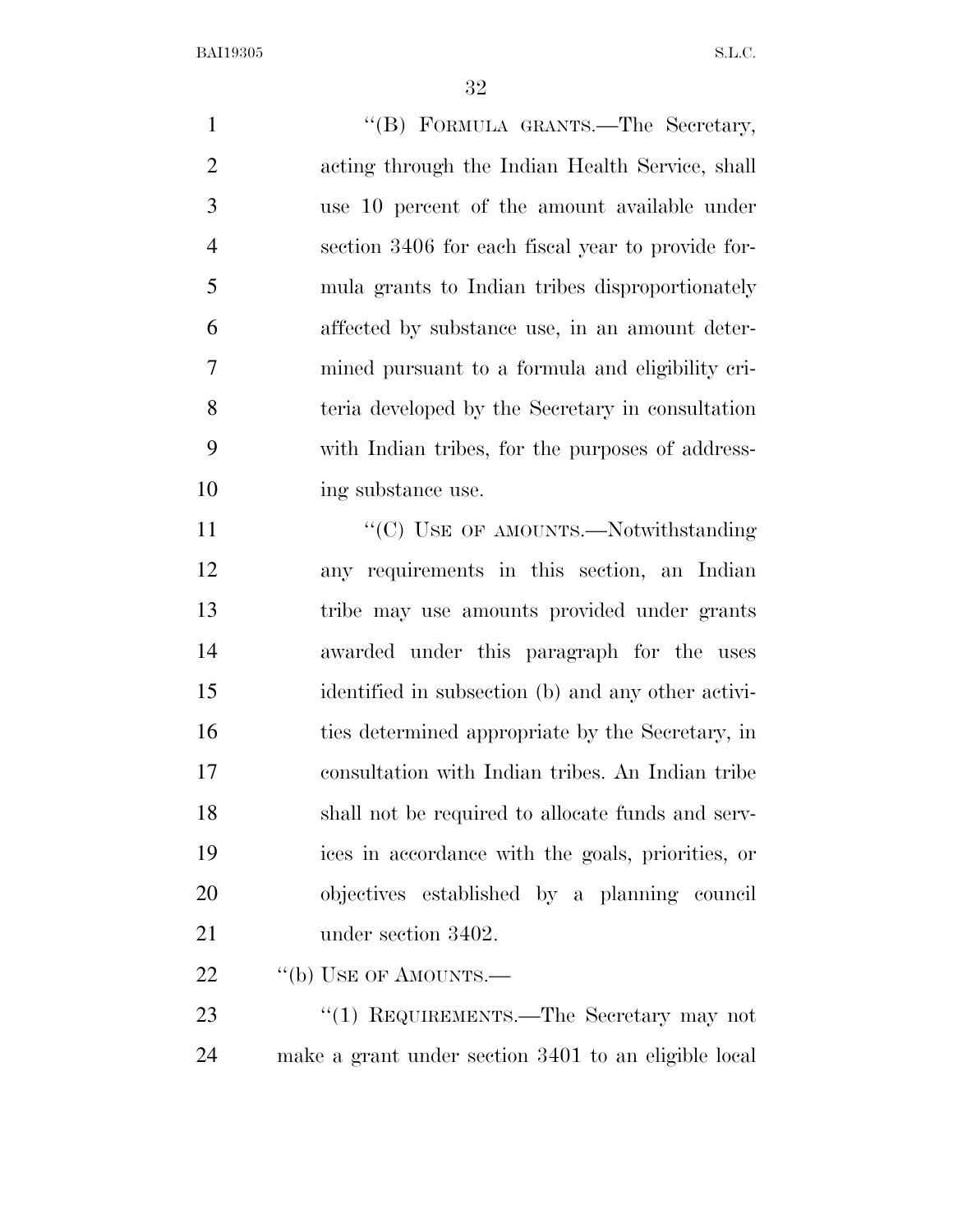| $\mathbf{1}$   | area unless the chief elected official of the area |
|----------------|----------------------------------------------------|
| $\overline{2}$ | agrees that—                                       |
| 3              | $\lq\lq$ the allocation of funds and services      |
| $\overline{4}$ | within the area under the grant will be made in    |
| 5              | accordance with the priorities established by the  |
| 6              | planning council; and                              |
| 7              | "(B) funds provided under this grant will          |
| 8              | be expended for-                                   |
| 9              | "(i) prevention services described in              |
| 10             | paragraph $(3)$ ;                                  |
| 11             | "(ii) core medical services described in           |
| 12             | paragraph $(4)$ ;                                  |
| 13             | "(iii) recovery and support services               |
| 14             | described in paragraph $(5)$ ;                     |
| 15             | "(iv) early intervention services de-              |
| 16             | scribed in paragraph $(6)$ ;                       |
| 17             | $\lq\lq$ harm reduction services described         |
| 18             | in paragraph $(7)$ ;                               |
| 19             | "(vi) financial assistance with health             |
| 20             | insurance described in paragraph (8); and          |
| 21             | "(vii) administrative expenses<br>de-              |
| 22             | scribed in paragraph $(9)$ .                       |
| 23             | $``(2)$ DIRECT FINANCIAL ASSISTANCE.—              |
| 24             | "(A) IN GENERAL.—An eligible local area            |
| 25             | shall use amounts received under a grant under     |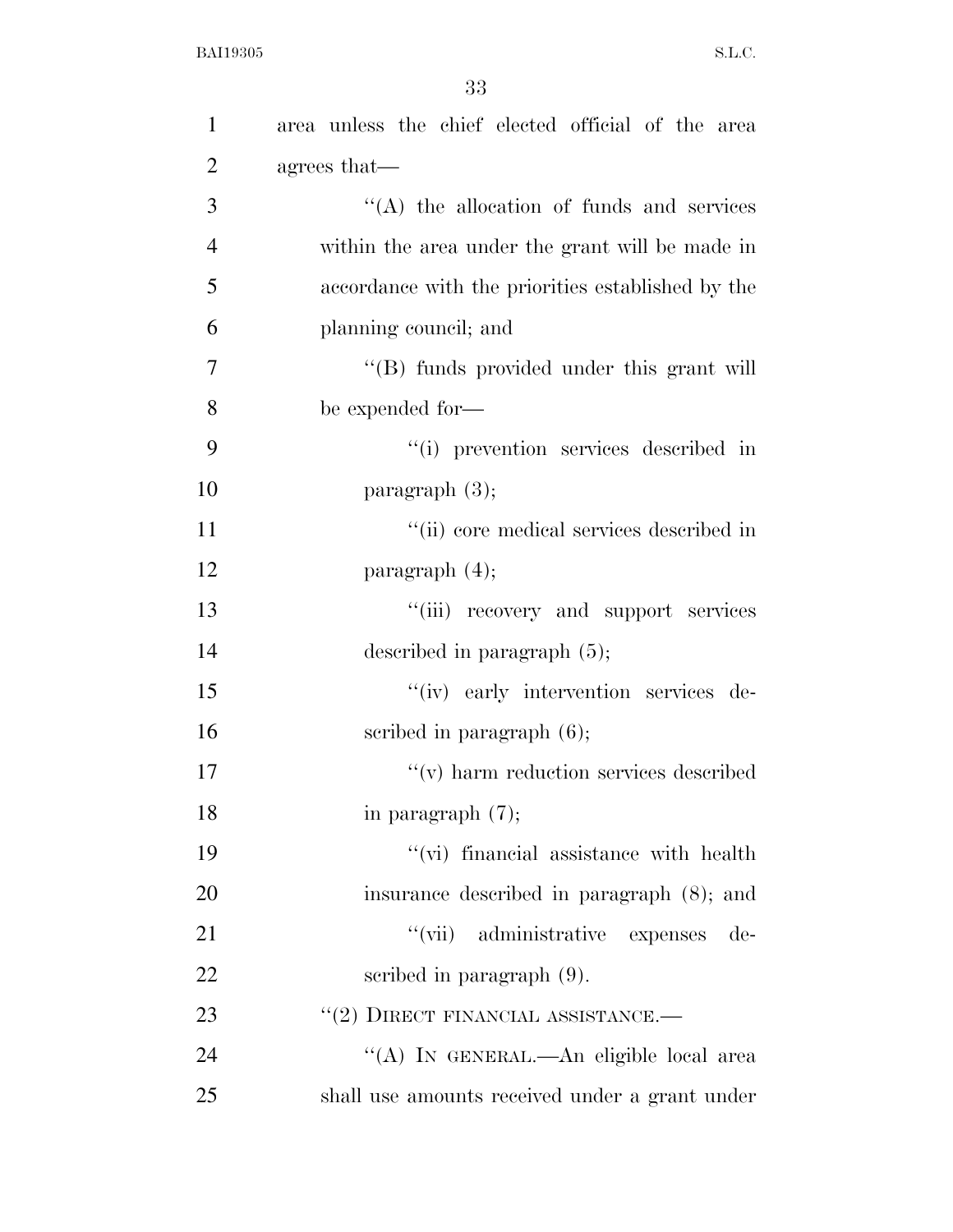| $\mathbf{1}$   | section 3401 to provide direct financial assist-     |
|----------------|------------------------------------------------------|
| $\overline{2}$ | ance to eligible entities for the purpose of pro-    |
| 3              | viding prevention services, core medical services,   |
| $\overline{4}$ | recovery and support services, early intervention    |
| 5              | services, and harm reduction services.               |
| 6              | "(B) APPROPRIATE ENTITIES.—Direct fi-                |
| 7              | nancial assistance may be provided under sub-        |
| 8              | paragraph (A) to public or nonprofit private en-     |
| 9              | tities, or private for-profit entities if such enti- |
| 10             | ties are the only available provider of quality      |
| 11             | substance use disorder treatment services in the     |
| 12             | area.                                                |
| 13             | "(C) LIMITATION. - An eligible local area            |
| 14             | (not including tribal areas) may not provide di-     |
| 15             | rect financial assistance to any entity that pro-    |
| 16             | vides medication-assisted treatment if that enti-    |
| 17             | ty does not also offer mental health services or     |
| 18             | psychotherapy by licensed clinicians through a       |
| 19             | referral or onsite.                                  |
| 20             | $``(3)$ PREVENTION SERVICES.—                        |
| 21             | "(A) IN GENERAL.—For purposes of this                |
| 22             | section, the term 'prevention services' means        |
| 23             | evidence-based services, programs, or multi-sec-     |
| 24             | tor strategies to prevent substance use disorder     |
| 25             | (including education campaigns, community-           |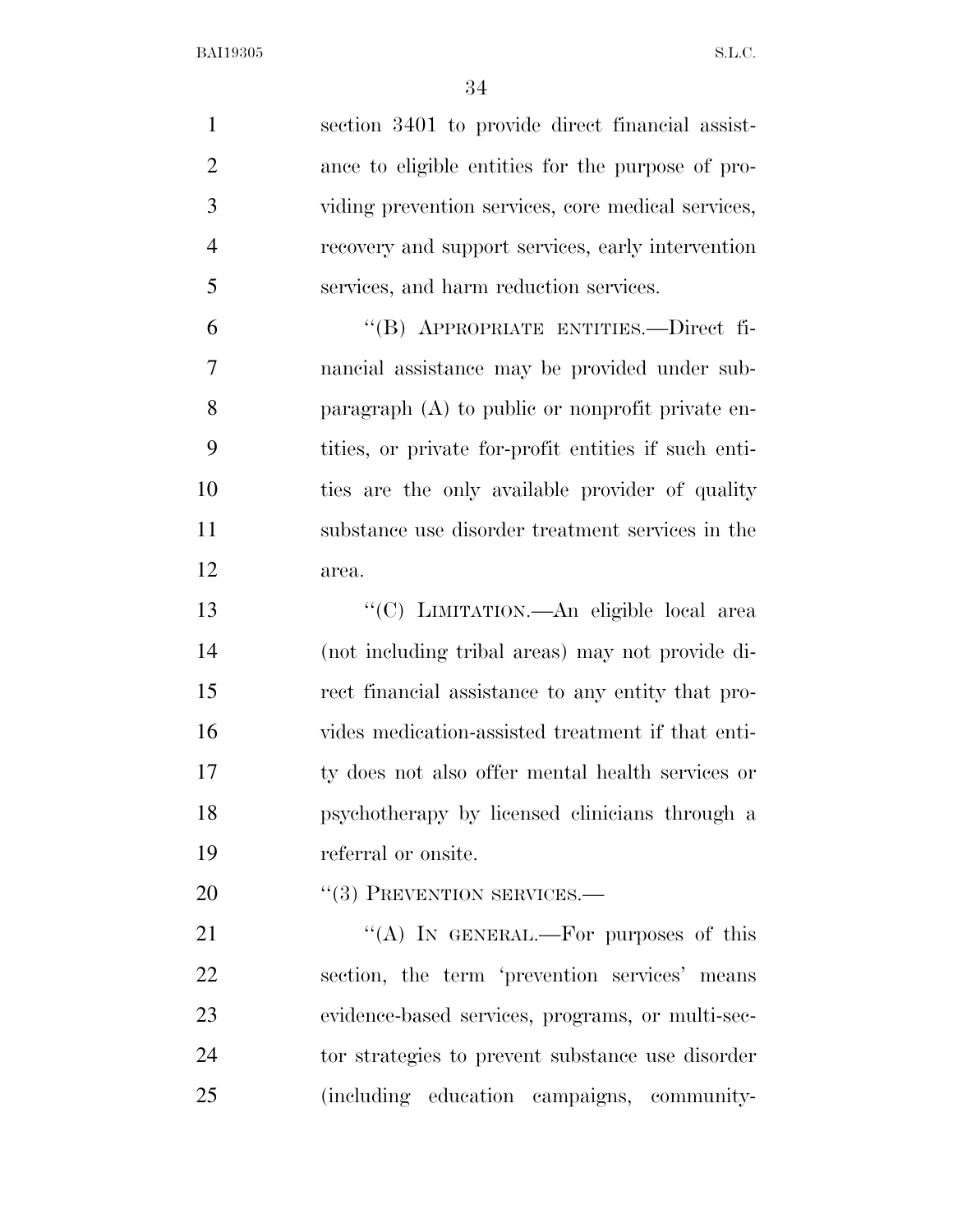based prevention programs, risk identification programs, opioid diversion, collection and dis- posal of unused opioids, services to at-risk pop-ulations, and trauma support services).

 ''(B) LIMIT.—An eligible local area may use not to exceed 20 percent of the amount of the grant under section 3401 for prevention services. An eligible local area may apply to the Secretary for a waiver of this subparagraph.

10 <sup>''(4)</sup> CORE MEDICAL SERVICES.—For purposes of this section, the term 'core medical services' means the following evidence-based services provided to individuals with substance use disorder or at risk for developing substance use disorder, including through the use of telemedicine or a hub and spoke model:

17 ''(A) Substance use disorder treatments, as more fully described in section 3439, including assessment of disease presence, severity, and co-occurring conditions, treatment planning, clinical stabilization services, withdrawal man- agement and detoxification, intensive inpatient treatment, intensive outpatient treatment, out- patient treatment, residential inpatient services, treatment for co-occurring mental health and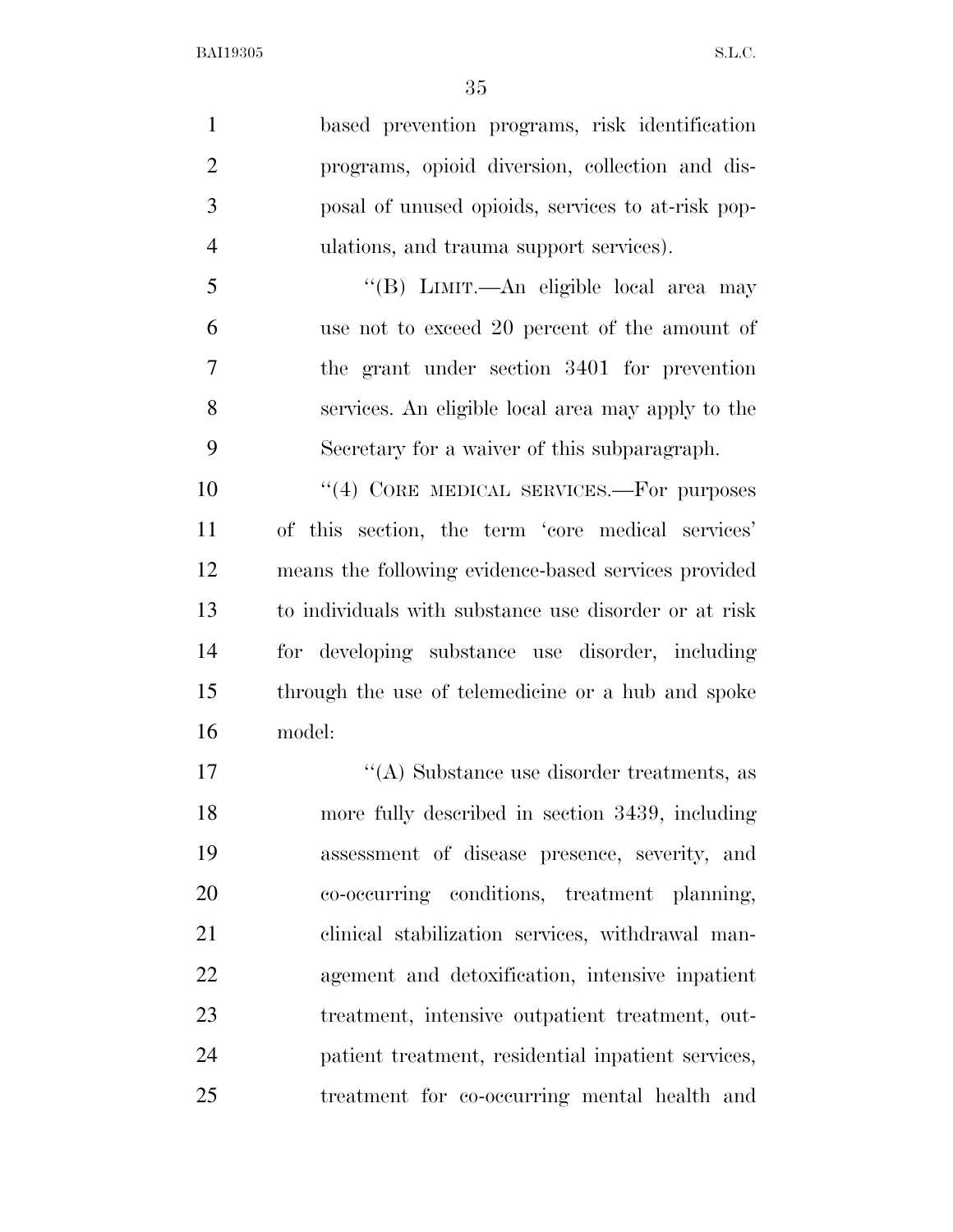| $\mathbf{1}$   | substance use disorders, and all drugs approved      |
|----------------|------------------------------------------------------|
| $\mathbf{2}$   | by the Food and Drug Administration for the          |
| 3              | treatment of substance use disorder.                 |
| $\overline{4}$ | "(B) Outpatient and ambulatory health                |
| 5              | services, including those administered by feder-     |
| 6              | ally qualified health centers, rural health clinics, |
| $\overline{7}$ | tribal clinics and hospitals, urban Indian health    |
| 8              | facilities, certified community behavioral health    |
| 9              | clinics (as described in section 223 of the Pro-     |
| 10             | tecting Access to Medicare Act), and com-            |
| 11             | prehensive opioid recovery centers (as described     |
| 12             | in section 552 of this Act).                         |
| 13             | $\lq\lq$ <sup>"</sup> (C) Hospice services.          |
| 14             | $\lq\lq$ (D) Mental health services.                 |
| 15             | "(E) Opioid overdose reversal drug prod-             |
| 16             | ucts procurement, distribution, and training.        |
| 17             | "(F) Pharmaceutical assistance and diag-             |
| 18             | nostic testing related to the management of          |
| 19             | substance use disorders and co-morbid condi-         |
| 20             | tions.                                               |
| 21             | "(G) Home and community based health                 |
| 22             | services.                                            |
| 23             | "(H) Comprehensive Case Management                   |
| 24             | and care coordination, including substance use       |
| 25             | disorder treatment adherence services.               |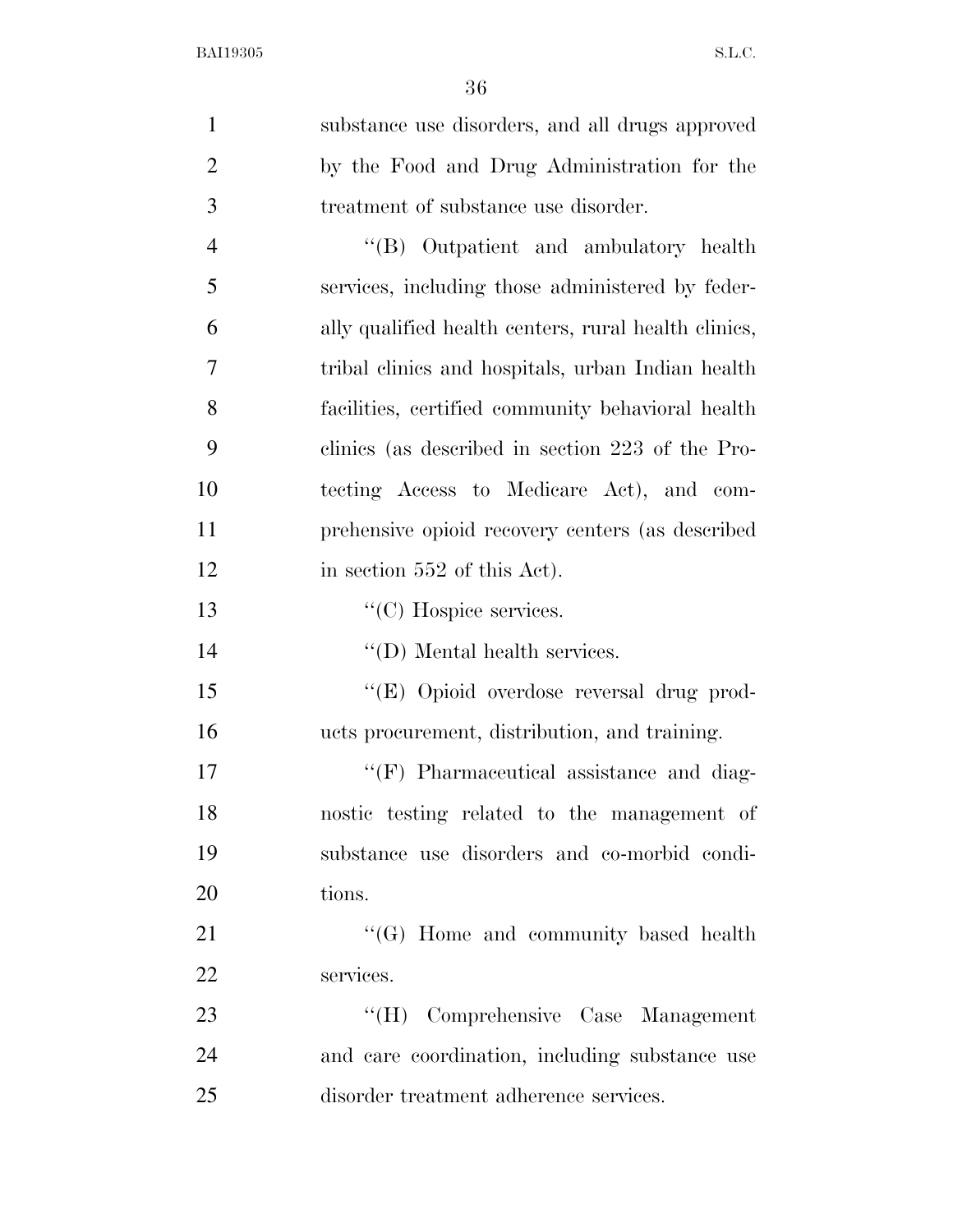1  $\frac{1}{1}$   $\frac{1}{1}$  Health insurance enrollment and cost- sharing assistance in accordance with para-graph (8).

4 "(5) RECOVERY AND SUPPORT SERVICES.—For purposes of this section, the term 'recovery and sup- port services' means services that are provided to in- dividuals with substance use disorder, including resi- dential recovery housing, mental health services, long term recovery services, 24/7 hotline crisis center support, medical transportation services, respite care for persons caring for individuals with substance use disorder, child care and family services while an in- dividual is receiving inpatient treatment services or at the time of outpatient services, outreach services, peer recovery services, nutrition services, and refer- rals for job training and career services, housing, legal services, and child care and family services. The entities through which such services may be provided include local and tribal authorities that provide child care, housing, community development, and other recovery and support services, so long as they do not exclude individuals on the basis that such individuals receive medication-assisted treat-ment.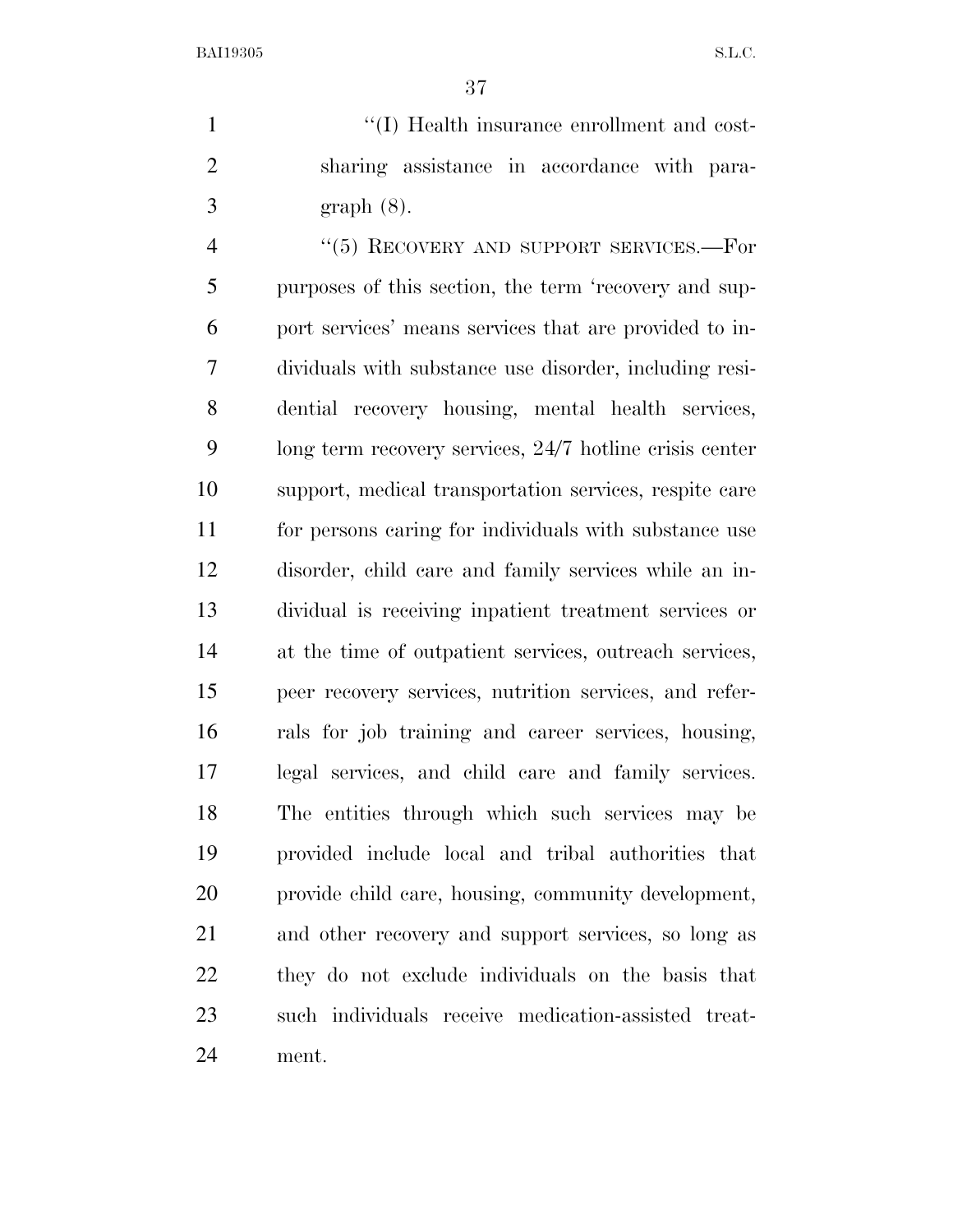1 "(6) EARLY INTERVENTION SERVICES.—For purposes of this section, the term 'early intervention services' means services to provide screening and connection to the appropriate level of substance use disorder and mental health treatment (including same-day connection), counseling provided to indi- viduals who have misused substances, who have ex- perienced an overdose, or are at risk of developing substance use disorder, the provision of referrals to facilitate the access of such individuals to core med- ical services or recovery and support services for substance use disorder, and rapid access to medica- tion-assisted treatment in the setting of recent over- dose. The entities through which such services may be provided include emergency rooms, fire depart- ments and emergency medical services, detention fa- cilities, prisons and jails, homeless shelters, law en- forcement agencies, health care points of entry speci- fied by eligible local areas, federally qualified health centers, tribal clinics and hospitals, urban Indian health facilities, and rural health clinics.

22 "(7) HARM REDUCTION SERVICES.—For pur- poses of this section, the term 'harm reduction serv- ices' means evidence-based services provided to indi-viduals engaging in substance use that reduce the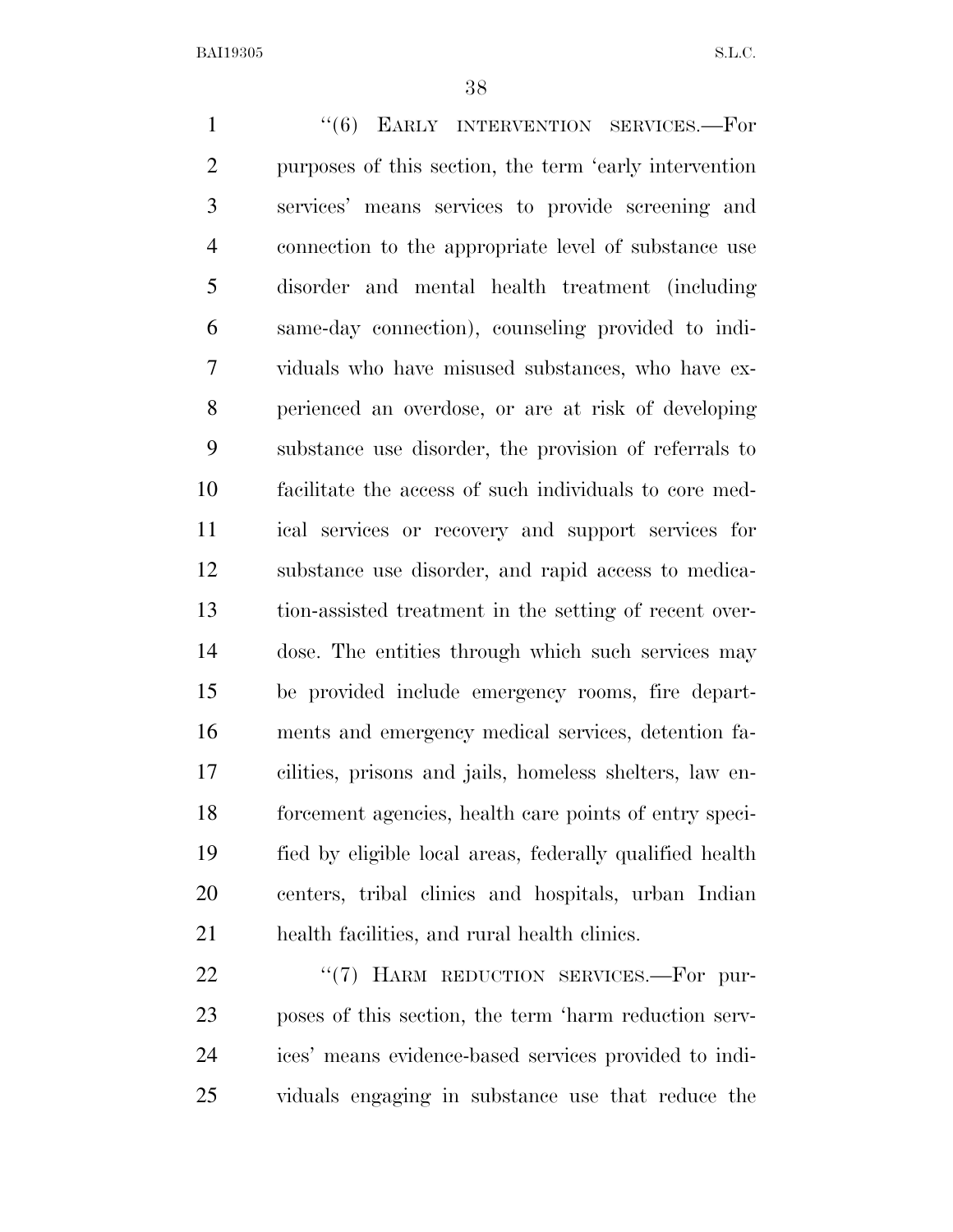| $\mathbf{1}$   | risk of infectious disease transmission, overdose, or   |
|----------------|---------------------------------------------------------|
| $\overline{2}$ | death, including by increasing access to health care,   |
| 3              | housing, and recovery and support services.             |
| 4              | "(8) AFFORDABLE HEALTH INSURANCE COV-                   |
| 5              | ERAGE.—An eligible local area may use amounts           |
| 6              | provided under a grant awarded under section 3401       |
| 7              | to establish a program of financial assistance to as-   |
| 8              | sist eligible individuals with substance use disorder   |
| 9              | $in-$                                                   |
| 10             | $\lq\lq$ enrolling in health insurance cov-             |
| 11             | erage; or                                               |
| 12             | "(B) affording health care services, includ-            |
| 13             | ing assistance paying cost-sharing amounts, in-         |
| 14             | cluding premiums.                                       |
| 15             | "(9) ADMINISTRATION AND PLANNING.—An eli-               |
| 16             | gible local area (not including tribal areas) shall not |
| 17             | use in excess of 15 percent of amounts received         |
| 18             | under a grant under section 3401 for administra-        |
| 19             | tion, accounting, reporting, and program oversight      |
| 20             | functions, including the development of systems to      |
| 21             | improve data collection and data sharing, in the first  |
| 22             | year of receiving the grant, and shall not use in ex-   |
| 23             | cess of 10 percent of amounts received under a          |
| 24             | grant under section 3401 for such activities in sub-    |
| 25             | sequent years.                                          |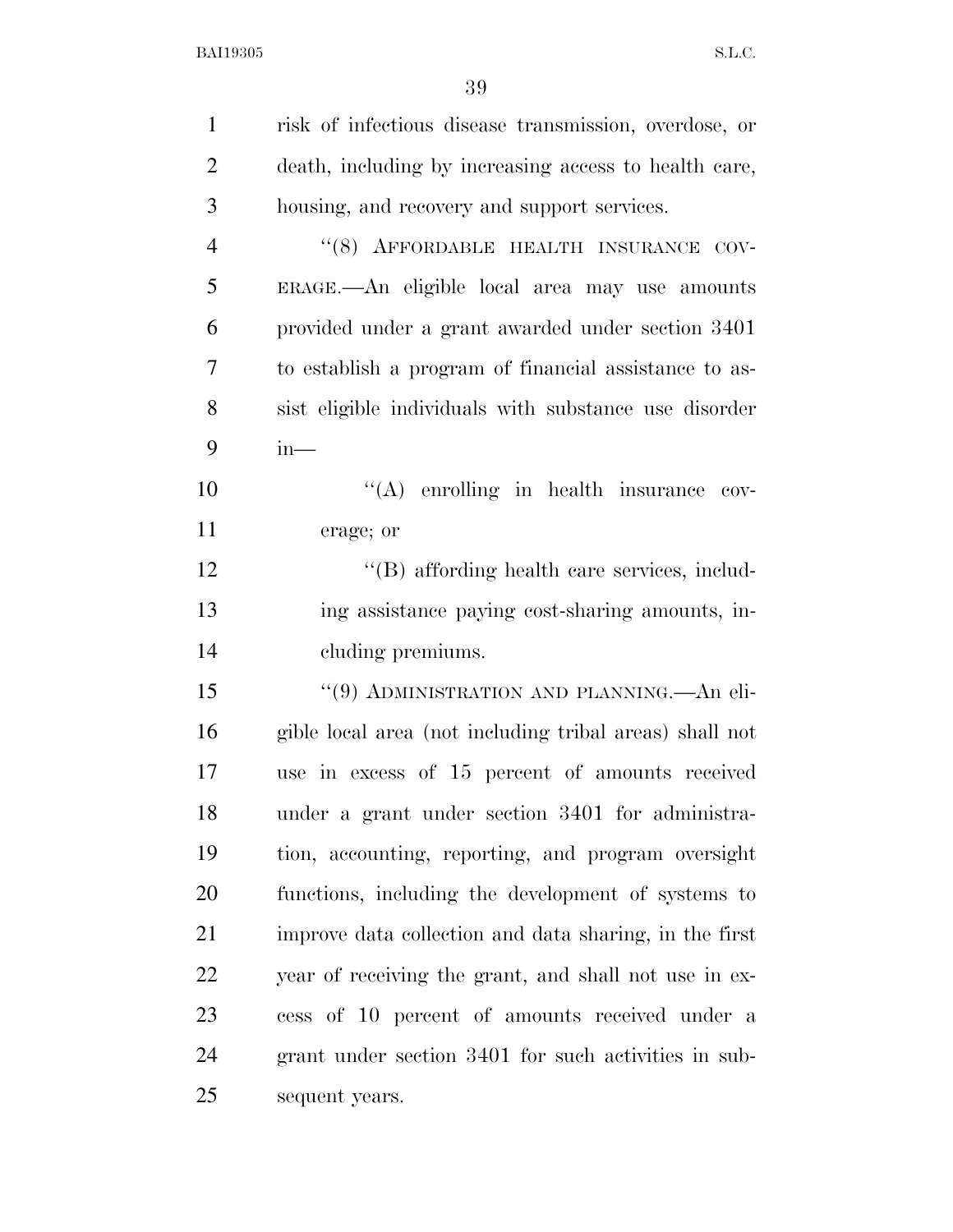| $\mathbf{1}$   | "(10) INCARCERATED INDIVIDUALS.—Amounts               |
|----------------|-------------------------------------------------------|
| $\overline{2}$ | received under a grant under section 3401 may be      |
| 3              | used to provide substance use disorder treatment      |
| $\overline{4}$ | services, including medication-assisted treatment, to |
| 5              | individuals who are currently incarcerated or in pre- |
| 6              | trial detention.                                      |
| 7              | $``(c)$ REQUIRED TERMS.—                              |
| 8              | "(1) REQUIREMENT OF STATUS AS MEDICAID                |
| 9              | PROVIDER.-                                            |
| 10             | "(A) PROVISION OF SERVICE.-Subject to                 |
| 11             | subparagraph $(B)$ , the Secretary may not make       |
| 12             | a grant under section 3401 for the provision of       |
| 13             | substance use disorder treatment services under       |
| 14             | this section in an eligible local area unless, in     |
| 15             | the case of any such service that is available        |
| 16             | pursuant to the State plan approved under title       |
| 17             | XIX of the Social Security Act for the State—         |
| 18             | "(i) the political subdivision involved               |
| 19             | will provide the service directly, and the            |
| 20             | political subdivision has entered into a par-         |
| 21             | ticipation agreement under the State plan             |
| 22             | and is qualified to receive payments under            |
| 23             | such plan; or                                         |
| 24             | "(ii) the eligible local area involved—               |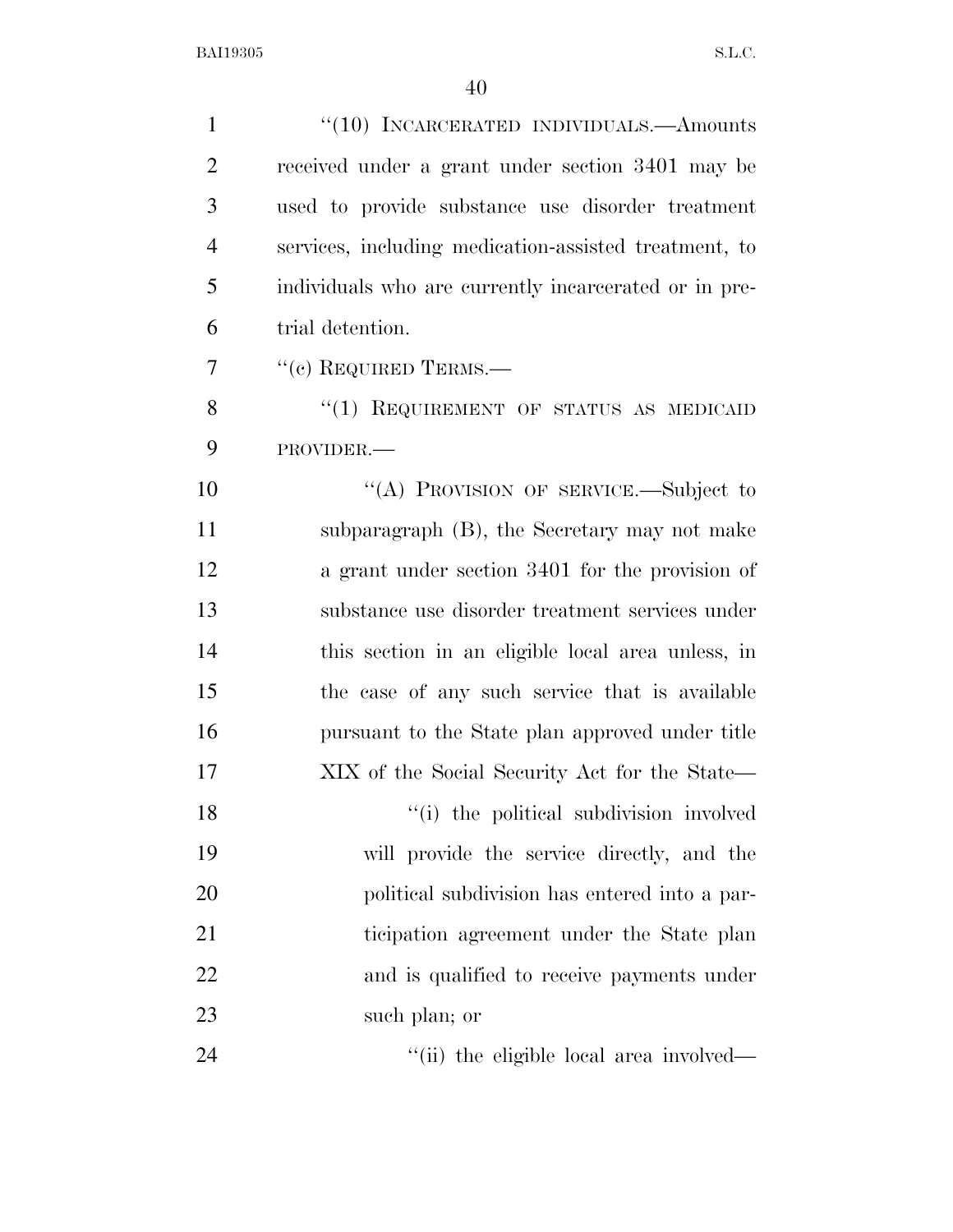| $\mathbf{1}$   | $\lq\lq$ will enter into agreements           |
|----------------|-----------------------------------------------|
| $\overline{2}$ | with public or nonprofit private enti-        |
| 3              | ties under which the entities will pro-       |
| $\overline{4}$ | vide the service, and the entities have       |
| 5              | entered into such a participation             |
| 6              | agreement and are qualified to receive        |
| $\tau$         | such payments; and                            |
| 8              | $\lq\lq$ (II) demonstrates that it will       |
| 9              | ensure that the entities providing the        |
| 10             | service will seek payment for each            |
| 11             | such service rendered in accordance           |
| 12             | with the usual payment schedule               |
| 13             | under the State plan.                         |
| 14             | $\lq\lq$ (B) WAIVER.—                         |
| 15             | "(i) IN GENERAL.—In the case of an            |
| 16             | entity making an agreement pursuant to        |
| 17             | subparagraph $(A)(ii)$ regarding the provi-   |
| 18             | sion of substance use disorder treatment      |
| 19             | services, the requirement established in      |
| 20             | such subparagraph shall be waived by the      |
| 21             | substance use planning council for the area   |
| 22             | involved if the entity does not, in providing |
| 23             | health care services, impose a charge or ac-  |
| 24             | cept reimbursement available from<br>any      |
| 25             | third-party payor, including reimbursement    |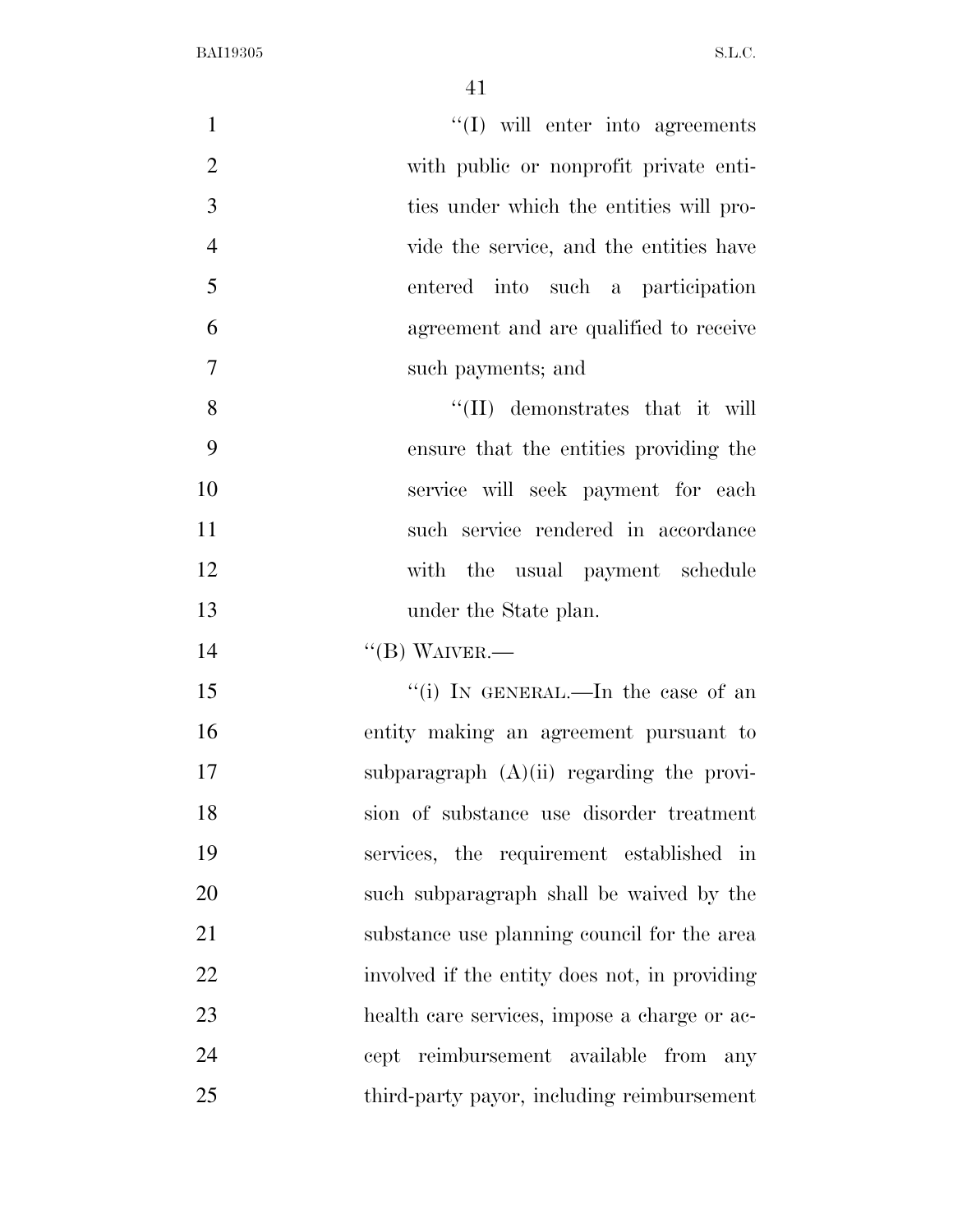| $\mathbf{1}$   | under any insurance policy or under any          |
|----------------|--------------------------------------------------|
| $\overline{2}$ | Federal or State health benefits program.        |
| 3              | A waiver under this subparagraph shall           |
| $\overline{4}$ | not be longer than 2 years in duration and       |
| 5              | shall not be renewed.                            |
| 6              | "(ii) DETERMINATION.—A determina-                |
| 7              | tion by the substance use planning council       |
| 8              | of whether an entity referred to in clause       |
| 9              | (i) meets the criteria for a waiver under        |
| 10             | such clause shall be made without regard         |
| 11             | to whether the entity accepts voluntary do-      |
| 12             | nations for the purpose of providing serv-       |
| 13             | ices to the public.                              |
| 14             | "(2) REQUIRED TERMS FOR EXPANDING AND            |
| 15             | IMPROVING CARE.—A funding agreement for a grant  |
| 16             | under this section shall—                        |
| 17             | $\lq\lq$ ensure that funds received under the    |
| 18             | grant will not be utilized to make payments for  |
| 19             | any item or service to the extent that payment   |
| 20             | has been made, or can reasonably be expected     |
| 21             | to be made, with respect to that item or service |
| 22             | under a State compensation program, under an     |
| 23             | insurance policy, or under any Federal or State  |
| 24             | health benefits program (except for a program    |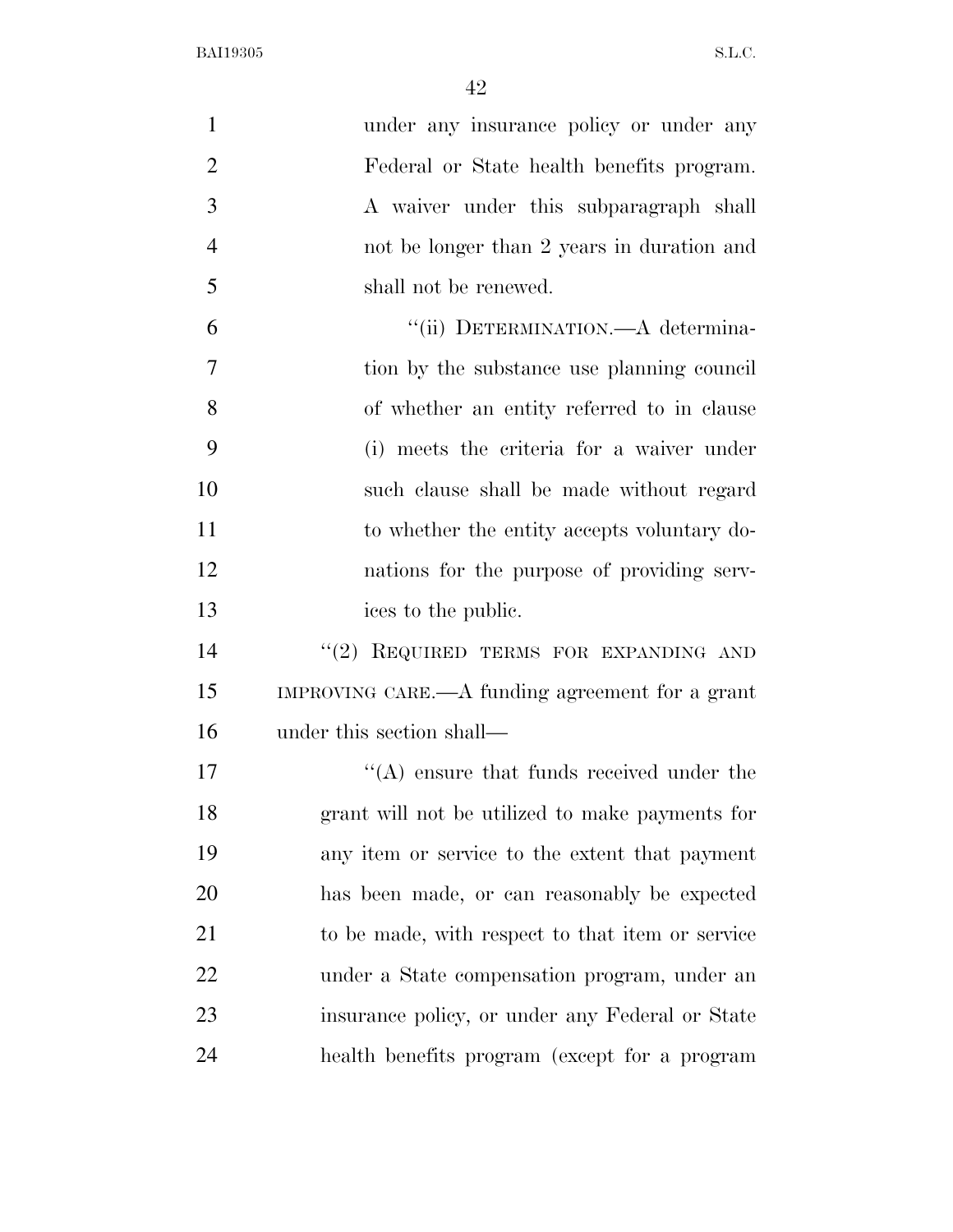| $\mathbf{1}$   | administered by, or providing the services of,       |
|----------------|------------------------------------------------------|
| $\overline{2}$ | the Indian Health Service); and                      |
| 3              | $\lq\lq (B)$ ensure that all entities providing sub- |
| $\overline{4}$ | stance use disorder treatment services with as-      |
| 5              | sistance made available under the grant offer        |
| 6              | all drugs approved by the Food and Drug Ad-          |
| 7              | ministration for the treatment of substance use      |
| 8              | disorder for which the applicant offers treat-       |
| 9              | ment, in accordance with section 3435.               |
| 10             | "(3) ADDITIONAL REQUIRED TERMS.—A fund-              |
| 11             | ing agreement for a grant under this section is      |
| 12             | $that-$                                              |
| 13             | "(A) funds received under the grant will be          |
| 14             | utilized to supplement not supplant other Fed-       |
| 15             | eral, State, or local funds made available in the    |
| 16             | year for which the grant is awarded to provide       |
| 17             | substance use disorder treatment services to in-     |
| 18             | dividuals with substance use disorder, including     |
| 19             | funds for each of prevention services, core med-     |
| 20             | ical services, recovery and support services,        |
| 21             | early intervention services, harm reduction serv-    |
| 22             | ices, mental health services, and administrative     |
| 23             | expenses;                                            |
| 24             | "(B) political subdivisions within the eligi-        |
| 25             | ble local area will maintain the level of expendi-   |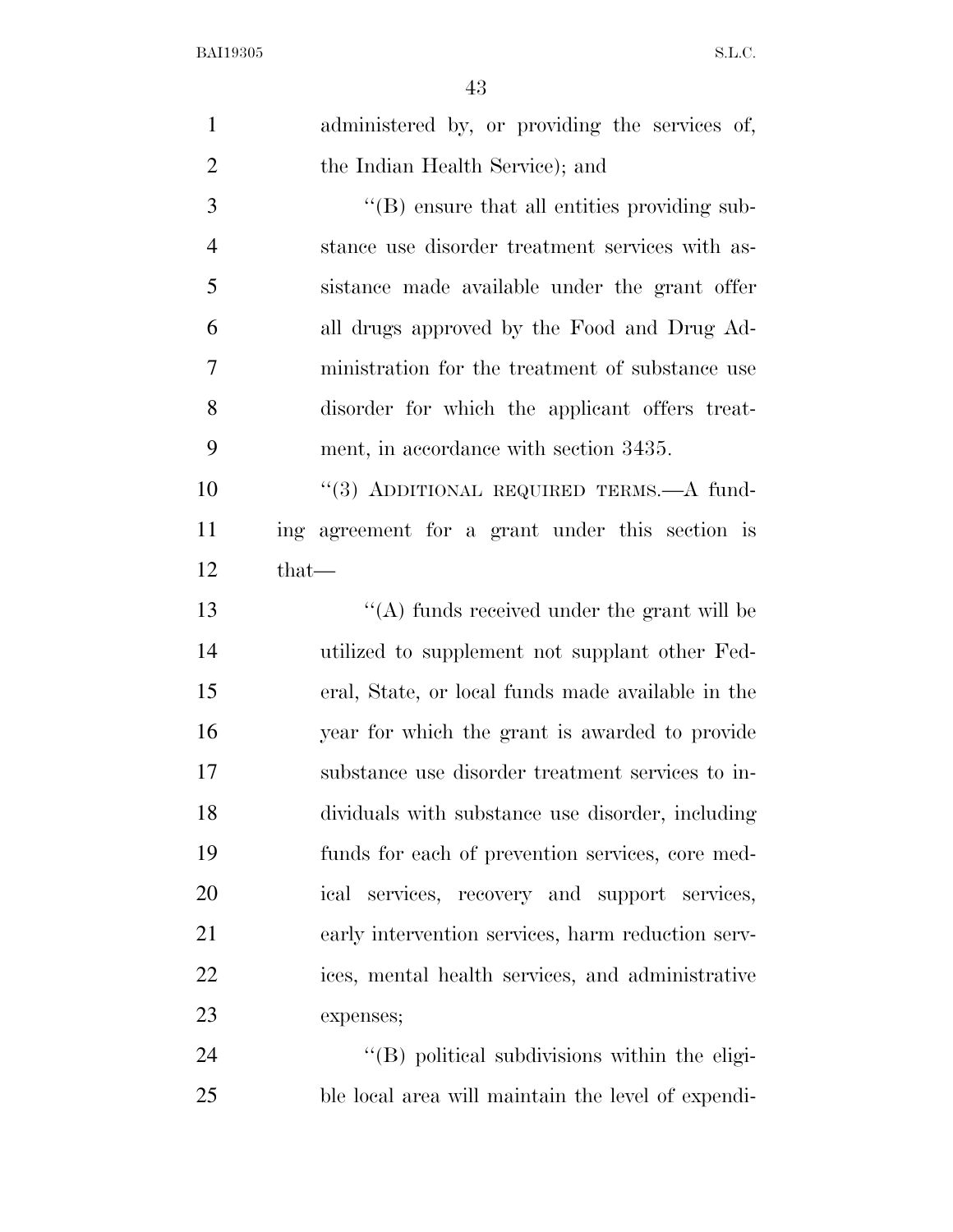| $\mathbf{1}$   | tures by such political subdivisions for sub-         |
|----------------|-------------------------------------------------------|
| $\overline{2}$ | stance use disorder treatment services at a level     |
| 3              | that is at least equal to the level of such ex-       |
| $\overline{4}$ | penditures by such political subdivisions for the     |
| 5              | preceding fiscal year, including expenditures for     |
| 6              | each of prevention services, core medical serv-       |
| 7              | ices, recovery and support services, early inter-     |
| 8              | vention services, harm reduction services, men-       |
| 9              | tal health services, and administrative expenses;     |
| 10             | $\lq\lq$ (C) political subdivisions within the eligi- |
| 11             | ble local area will not use funds received under      |
| 12             | a grant awarded under section 3401 in main-           |
| 13             | taining the level of substance use disorder treat-    |
| 14             | ment services as required in subparagraph (B);        |
| 15             | $\lq\lq$ (D) substance use disorder treatment         |
| 16             | services provided with assistance made available      |
| 17             | under the grant will be provided without re-          |
| 18             | $\text{gard}$                                         |
| 19             | "(i) to the ability of the individual to              |
| 20             | pay for such services; and                            |
| 21             | "(ii) to the current or past health con-              |
| 22             | dition of the individual to be served;                |
| 23             | substance use disorder treatment<br>``(E)             |
| 24             | services will be provided in a setting that is ac-    |
| 25             | cessible to low-income individuals with sub-          |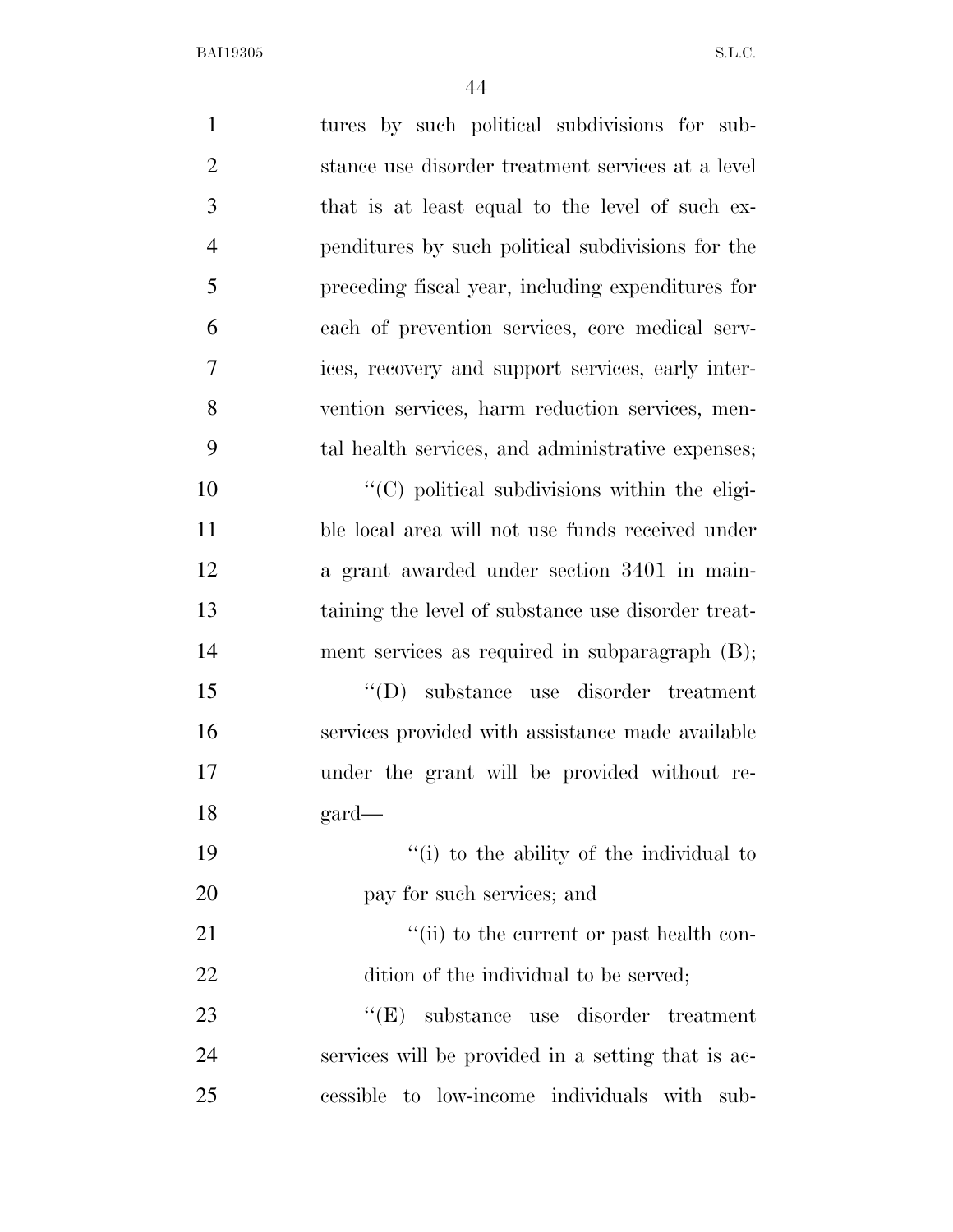| $\mathbf{1}$   | stance use disorders and to individuals with       |
|----------------|----------------------------------------------------|
| $\overline{2}$ | substance use disorders residing in rural areas;   |
| 3              | "(F) a program of outreach will be pro-            |
| $\overline{4}$ | vided to low-income individuals with substance     |
| 5              | use disorders to inform such individuals of sub-   |
| 6              | stance use disorder treatment services and to      |
| 7              | individuals with substance use disorders resid-    |
| 8              | ing in rural areas;                                |
| 9              | $\lq\lq(G)$ Indian tribes are included in planning |
| 10             | for the use of grant funds and the Federal trust   |
| 11             | responsibility is upheld at all levels of program  |
| 12             | administration; and                                |
| 13             | "(H) the confidentiality of individuals re-        |
| 14             | ceiving substance use disorder treatment serv-     |
| 15             | ices will be maintained in a manner not incon-     |
| 16             | sistent with applicable law.                       |
|                |                                                    |

## **''SEC. 3404. APPLICATION.**

 ''(a) APPLICATION.—To be eligible to receive a grant under section 3401, an eligible local area shall prepare and submit to the Secretary an application in such form, and containing such information, as the Secretary shall re-quire, including—

23  $\frac{1}{2}$  (1) a complete accounting of the disbursement of any prior grants received under this subtitle by the applicant and the results achieved by these ex-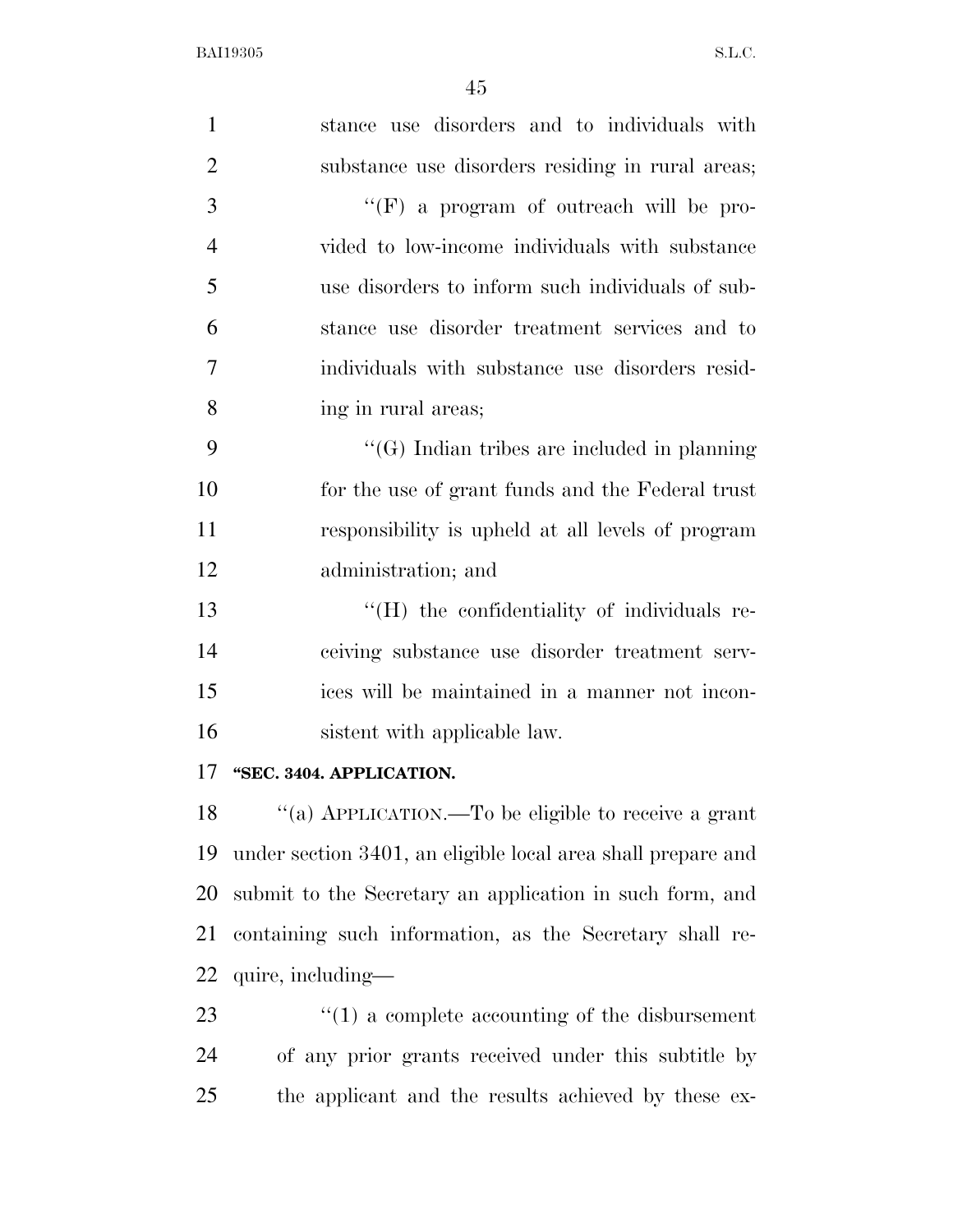penditures and a demonstration that funds received from a grant under this subtitle in the prior year were expended in accordance with local priorities de- veloped by the local planning council established under section 3402, except that the planning council requirement shall not apply with respect to areas re- ceiving supplemental grant funds under section  $3403(a)(2)$ ;

 $\frac{1}{2}$  establishment of goals and objectives to be achieved with grant funds provided under this sub- title, including targets and milestones that are in- tended to be met, the activities that will be under- taken to achieve those targets, the number of indi- viduals likely to be served by the funds sought, in- cluding demographic data on the populations to be served, and an explanation of how these goals and objectives advance the State plan approved by the Secretary pursuant to section 1932(b);

 $(3)$  a demonstration that the local area will use funds in a manner that provides substance use disorder treatment services in compliance with the evidence-based standards developed in accordance with section 3435, including providing all drugs ap- proved by the Food and Drug Administration for the treatment of substance use disorder;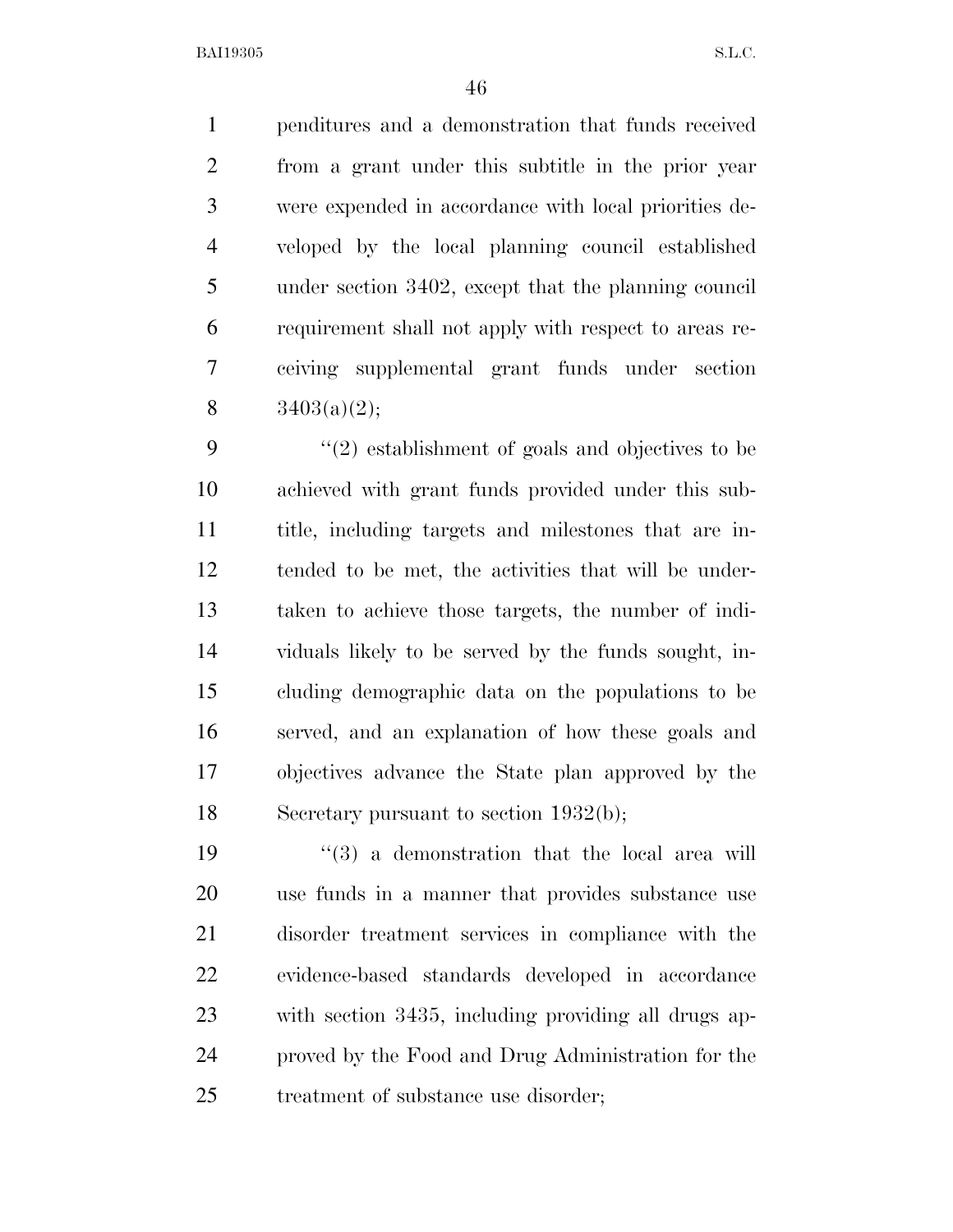1 ''(4) a demonstration that resources provided under the grant will be allocated in accordance with the local demographic incidence of substance use, in- cluding allocations for services for children, youths, and women;

 ''(5) an explanation of how income, asset, and medical expense criteria will be established and ap- plied to those who qualify for assistance under the program; and

10 ''(6) for any prior funding received under this section, data provided in such form as the Secretary shall require detailing, at a minimum, the extent to which the activities supported by the funding met the goals and objectives specified in the application for the funding, the number of individuals who accessed medication-assisted treatment by age, gen- der, race, and other demographic criteria relevant to the program, and the effect of the program on over- dose rates and rates of death due to overdose in the local area served by the program.

 ''(b) REQUIREMENTS REGARDING IMPOSITION OF CHARGES FOR SERVICES.—

23 "(1) IN GENERAL.—The Secretary may not make a grant under section 3401 to an eligible local area unless the eligible local area provides assur-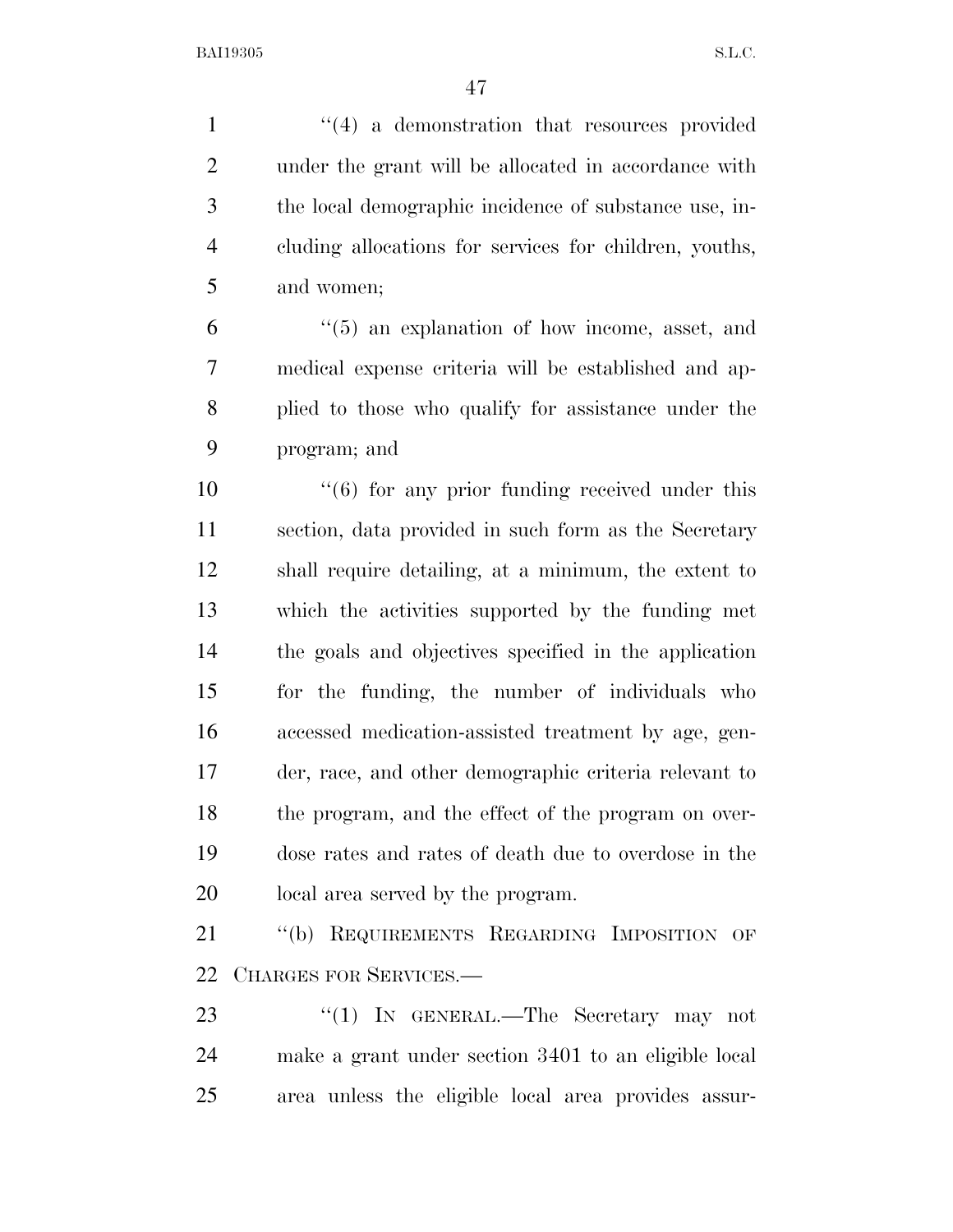ances that in the provision of substance use disorder treatment services with assistance provided under the grant —

 $\mathcal{L}$   $\mathcal{L}(\mathbf{A})$  in the case of individuals with an in- come less than or equal to 138 percent of the official poverty level, the provider will not im- pose charges on any such individual for the services provided under the grant;

 $"$ (B) in the case of individuals with an in- come greater than 138 percent of the official poverty level, the provider will impose a charge on each such individual according to a schedule of charges made available to the public;

 $\langle ^{\prime}(C) \rangle$  in the case of individuals with an in- come greater than 138 percent of the official poverty level but not exceeding 200 percent of such poverty level, the provider will not, for an calendar year, impose charges in an amount ex- ceeding 5 percent of the annual gross income of 20 the individual;

 $\langle (D)$  in the case of individuals with an in- come greater than 200 percent of the official poverty level but not exceeding 300 percent of such poverty level, the provider will not, for any calendar year, impose charges in an amount ex-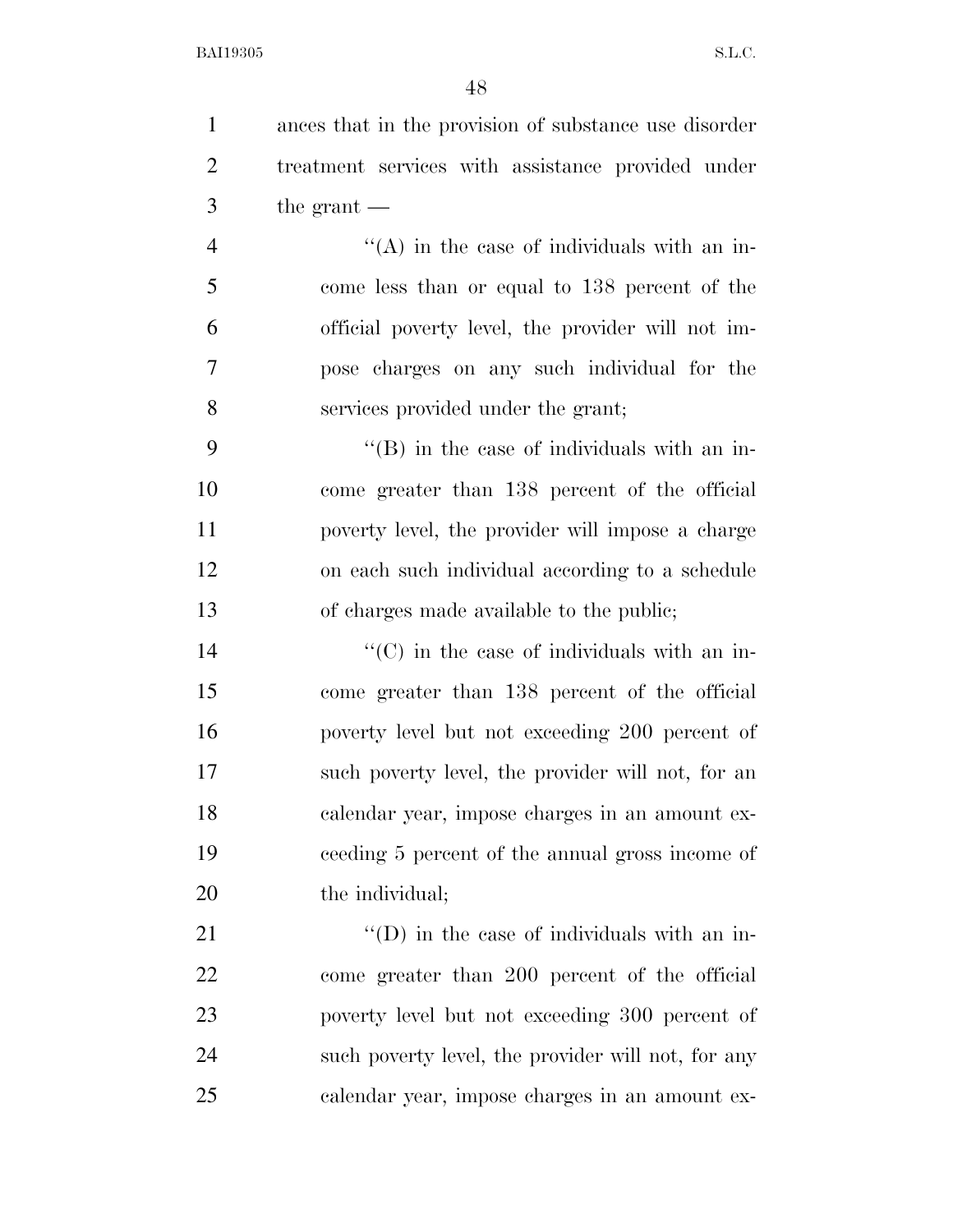|                | 49                                                  |
|----------------|-----------------------------------------------------|
| $\mathbf{1}$   | ceeding 7 percent of the annual gross income of     |
| $\overline{2}$ | the individual involved;                            |
| 3              | $\lq\lq(E)$ in the case of individuals with an in-  |
| $\overline{4}$ | come greater than 300 percent of the official       |
| 5              | poverty level, the provider will not, for any cal-  |
| 6              | endar year, impose charges in an amount ex-         |
| 7              | ceeding 15 percent of the annual gross income       |
| 8              | of the individual involved; and                     |
| 9              | $\lq\lq(F)$ in the case of eligible American In-    |
| 10             | dian and Alaska Native individuals as defined       |
| 11             | by section 447.50 of title 42, Code of Federal      |
| 12             | Regulations (as in effect on July 1, 2010), the     |
| 13             | provider will not impose any charges for sub-       |
| 14             | stance use disorder treatment services, includ-     |
| 15             | ing any charges or cost-sharing prohibited by       |
| 16             | section 1402(d) of the Patient Protection and       |
| 17             | Affordable Care Act.                                |
| 18             | "(2) CHARGES.—With respect to compliance            |
| 19             | with the assurances made under paragraph (1), an    |
| 20             | eligible local area may, in the case of individuals |
| 21             | subject to a charge—                                |
| 22             | $\lq\lq$ assess the amount of the charge in         |
| 23             | the discretion of the area, including imposing      |
| 24             | only a nominal charge for the provision of sub-     |

stance use disorder treatment services, subject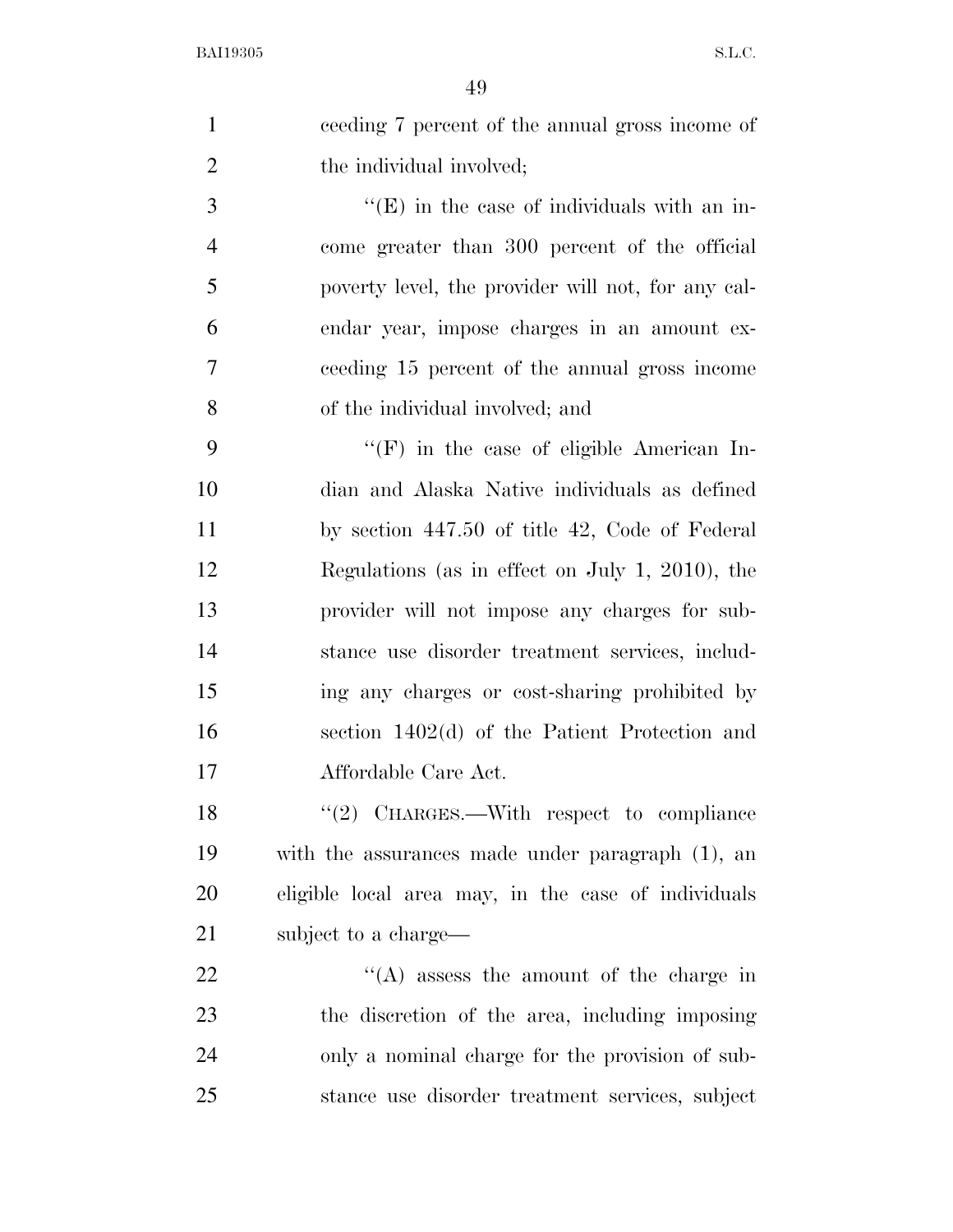to the provisions of the paragraph regarding public schedules and regarding limitations on the maximum amount of charges and;

4 ''(B) take into consideration the total med- ical expenses of individuals in assessing the amount of the charge, subject to such provi-sions.

8 "(3) AGGREGATE CHARGES.—The Secretary may not make a grant under section 3401 to an eli- gible local area unless the area agrees that the limi- tations on charges for substance use disorder treat- ment services under this subsection applies to the annual aggregate of charges imposed for such serv- ices, however the charges are characterized, includes enrollment fees, premiums, deductibles, cost sharing, co-payments, co-insurance costs, or any other charges.

18 "(c) INDIAN TRIBES.—Any application requirements for grants distributed in accordance with section  $20\quad 3403(a)(3)$  shall be developed by the Secretary in con-sultation with Indian tribes.

## **''SEC. 3405. TECHNICAL ASSISTANCE.**

 ''The Secretary shall, beginning on the date of enact- ment of this title, provide technical assistance, including assistance from other grantees, contractors or subcontrac-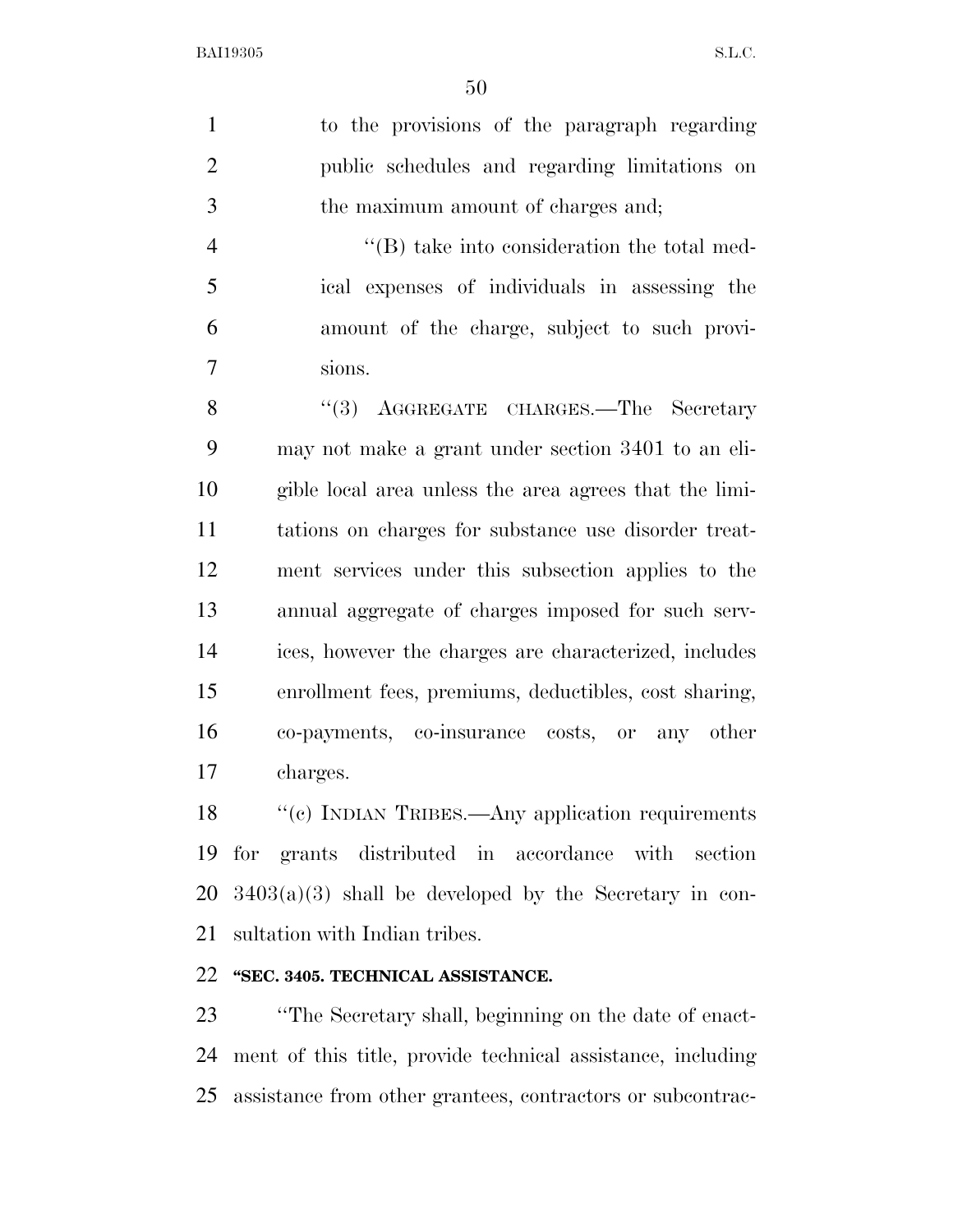tors under this title to assist newly eligible local areas in the establishment of planning councils and, to assist enti- ties in complying with the requirements of this subtitle in order to make such areas eligible to receive a grant under this subtitle. The Secretary may make planning grants available to eligible local areas, in an amount not to exceed \$75,000, for any area that is projected to be eligible for funding under section 3401 in the following fiscal year. Such grant amounts shall be deducted from the first year formula award to eligible local areas accept-ing such grants.

## **''SEC. 3406. AUTHORIZATION OF APPROPRIATIONS.**

 ''There is authorized to be appropriated to carry out this subtitle—

| 15 | "(1) $\text{$}2,700,000,000$ for fiscal year 2020; |
|----|----------------------------------------------------|
| 16 | "(2) $\text{$}2,700,000,000$ for fiscal year 2021; |
| 17 | "(3) $\text{$}2,700,000,000$ for fiscal year 2022; |
| 18 | "(4) $\text{$}2,700,000,000$ for fiscal year 2023; |
| 19 | $(5)$ \$2,700,000,000 for fiscal year 2024;        |
| 20 | $(6)$ \$2,700,000,000 for fiscal year 2025;        |
| 21 | $\lq(7)$ \$2,700,000,000 for fiscal year 2026;     |
| 22 | $\lq(8)$ \$2,700,000,000 for fiscal year 2027;     |
| 23 | $(9)$ \$2,700,000,000 for fiscal year 2028; and    |
| 24 | " $(10)$ \$2,700,000,000 for fiscal year 2029.     |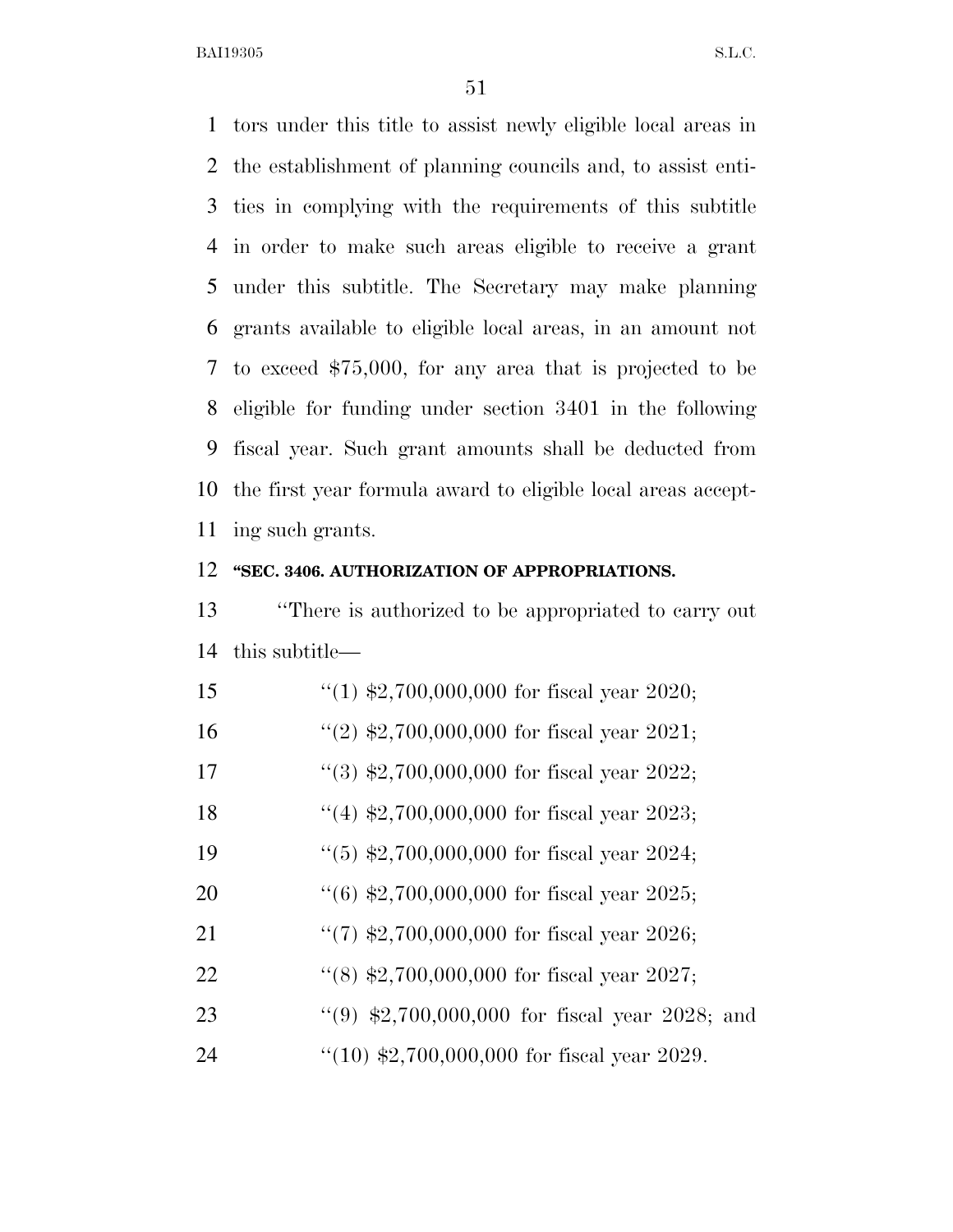**''Subtitle B—State and Tribal Sub- stance Use Disorder Prevention and Intervention Grant Pro- gram ''SEC. 3411. ESTABLISHMENT OF PROGRAM OF GRANTS.**  ''The Secretary shall award grants to States, terri- tories, and tribal governments for the purpose of address- ing substance use within such States. **''SEC. 3412. AMOUNT OF GRANT, USE OF AMOUNTS, AND FUNDING AGREEMENT.**  11 "(a) AMOUNT OF GRANT TO STATES AND TERRI- TORIES.—  $\frac{1}{1}$  IN GENERAL. ''(A) EXPEDITED DISTRIBUTION.—Not later than 90 days after an appropriation be- comes available, the Secretary shall disburse 50 percent of the amount made available under section 3415 for carrying out this subtitle for such fiscal year through grants to States under section 3411, in accordance with subparagraphs (B) and (C) 22 "(B) MINIMUM ALLOTMENT.—Subject to 23 the amount made available under section 3415, the amount of a grant under section 3411 for—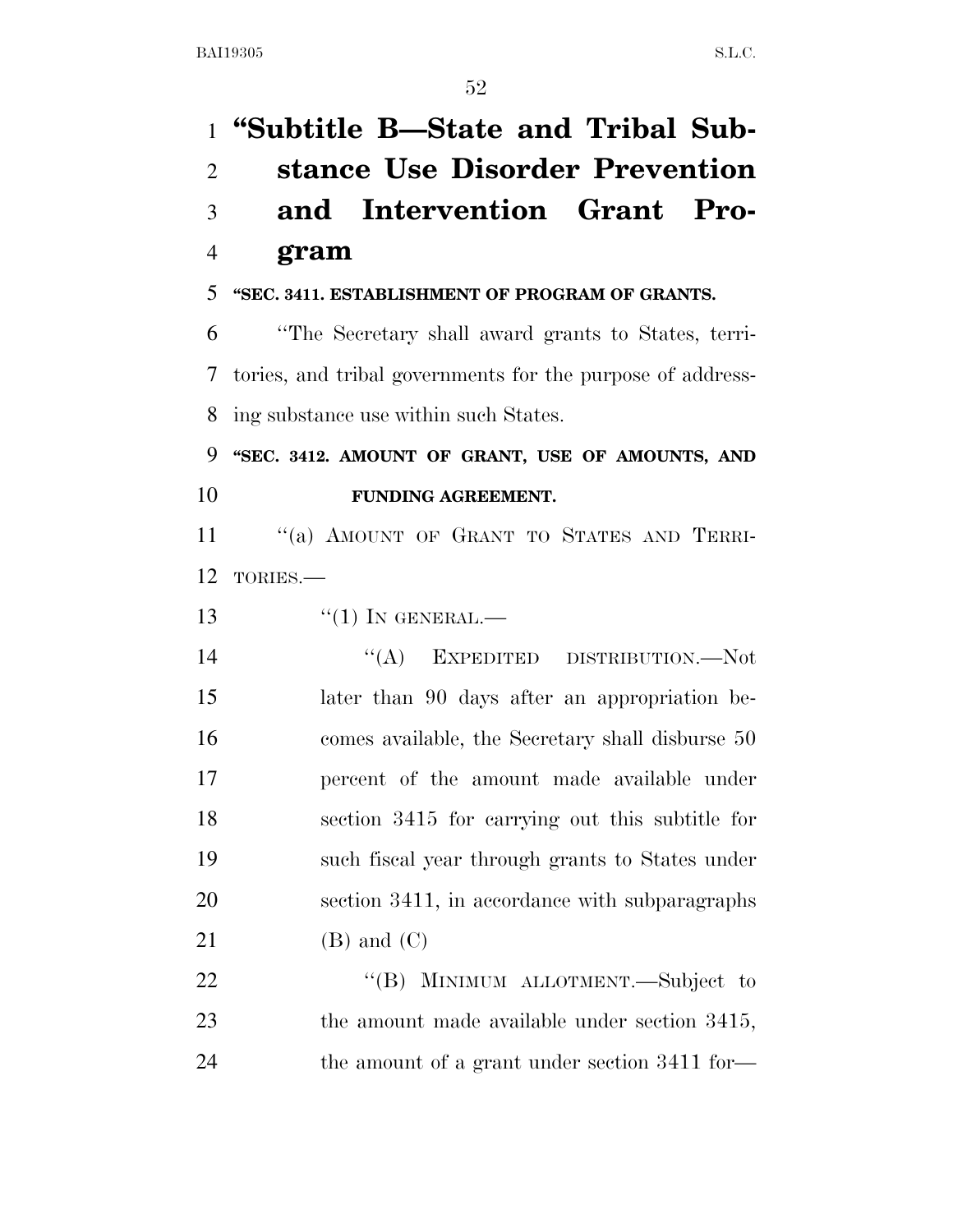| $\mathbf{1}$   | $"$ (i) each of the 50 States, the District |
|----------------|---------------------------------------------|
| $\overline{2}$ | of Columbia, and Puerto Rico for a fiscal   |
| 3              | year shall be the greater of—               |
| $\overline{4}$ | "(I) $$2,000,000;$ or                       |
| 5              | ``(II)<br>an amount determined              |
| 6              | under the subparagraph $(C)$ ; and          |
| 7              | "(ii) each territory other than Puerto"     |
| 8              | Rico for a fiscal year shall be the greater |
| 9              | $of$ —                                      |
| 10             | "(I) $$500,000$ ; or                        |
| 11             | ``(II)<br>an amount determined              |
| 12             | under the subparagraph $(C)$ .              |
| 13             | "(C) DETERMINATION.-                        |
| 14             | "(i) FORMULA.—For purposes of sub-          |
| 15             | paragraph $(B)$ , the amount referred to in |
| 16             | this subparagraph for a State (including a  |
| 17             | territory) for a fiscal year is—            |
| 18             | $\lq\lq$ (I) an amount equal to the         |
| 19             | amount made available under section         |
| 20             | 3415 for the fiscal year involved for       |
| 21             | grants pursuant to subparagraph $(B)$ ;     |
| 22             | and                                         |
| 23             | $\lq\lq$ (II) the percentage constituted    |
| 24             | by the sum of—                              |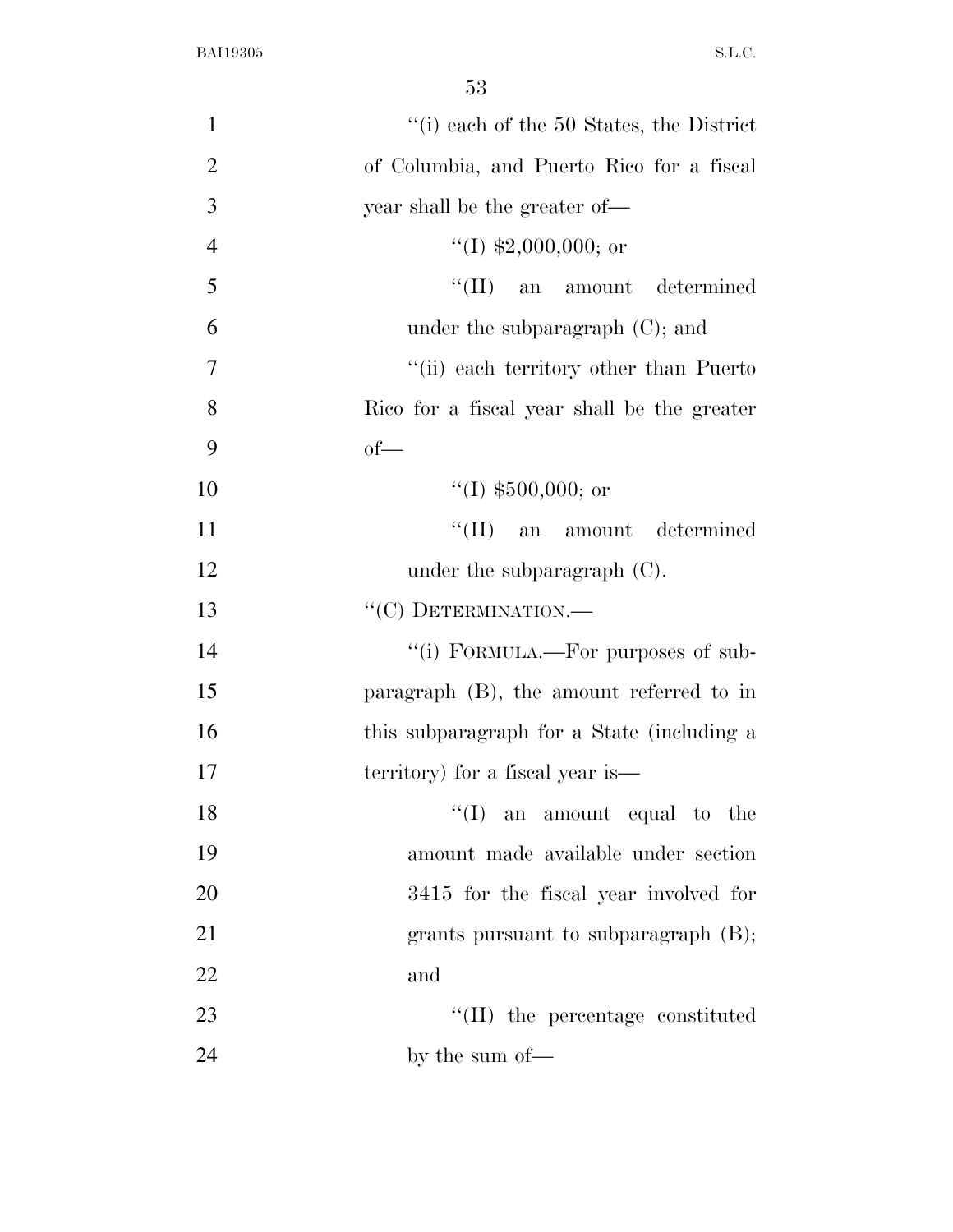| $\mathbf{1}$   | "(aa) the product of $0.85$                     |
|----------------|-------------------------------------------------|
| $\overline{2}$ | and the ratio of the State dis-                 |
| 3              | tribution factor for the State or               |
| $\overline{4}$ | territory to the sum of the re-                 |
| 5              | spective distribution factors for               |
| 6              | all States; and                                 |
| $\overline{7}$ | "(bb) the product of $0.15$                     |
| 8              | and the ratio of the non-local dis-             |
| 9              | tribution factor for the State or               |
| 10             | territory (as determined under                  |
| 11             | clause $(iv)$ to the sum of the re-             |
| 12             | spective non-local distribution                 |
| 13             | factors for all States or terri-                |
| 14             | tories.                                         |
| 15             | "(ii) STATE DISTRIBUTION FACTOR.-               |
| 16             | For purposes of clause $(i)(II)(aa)$ , the term |
| 17             | distribution factor' means<br>'State<br>an      |
| 18             | amount equal to-                                |
| 19             | $\lq\lq$ (I) the estimated number<br>- of       |
| 20             | drug overdose deaths in the State, as           |
| 21             | determined under clause (iii); or               |
| 22             | $\lq\lq$ (II) the number of non-fatal           |
| 23             | drug overdoses in the State, as deter-          |
| 24             | mined under clause (iv);                        |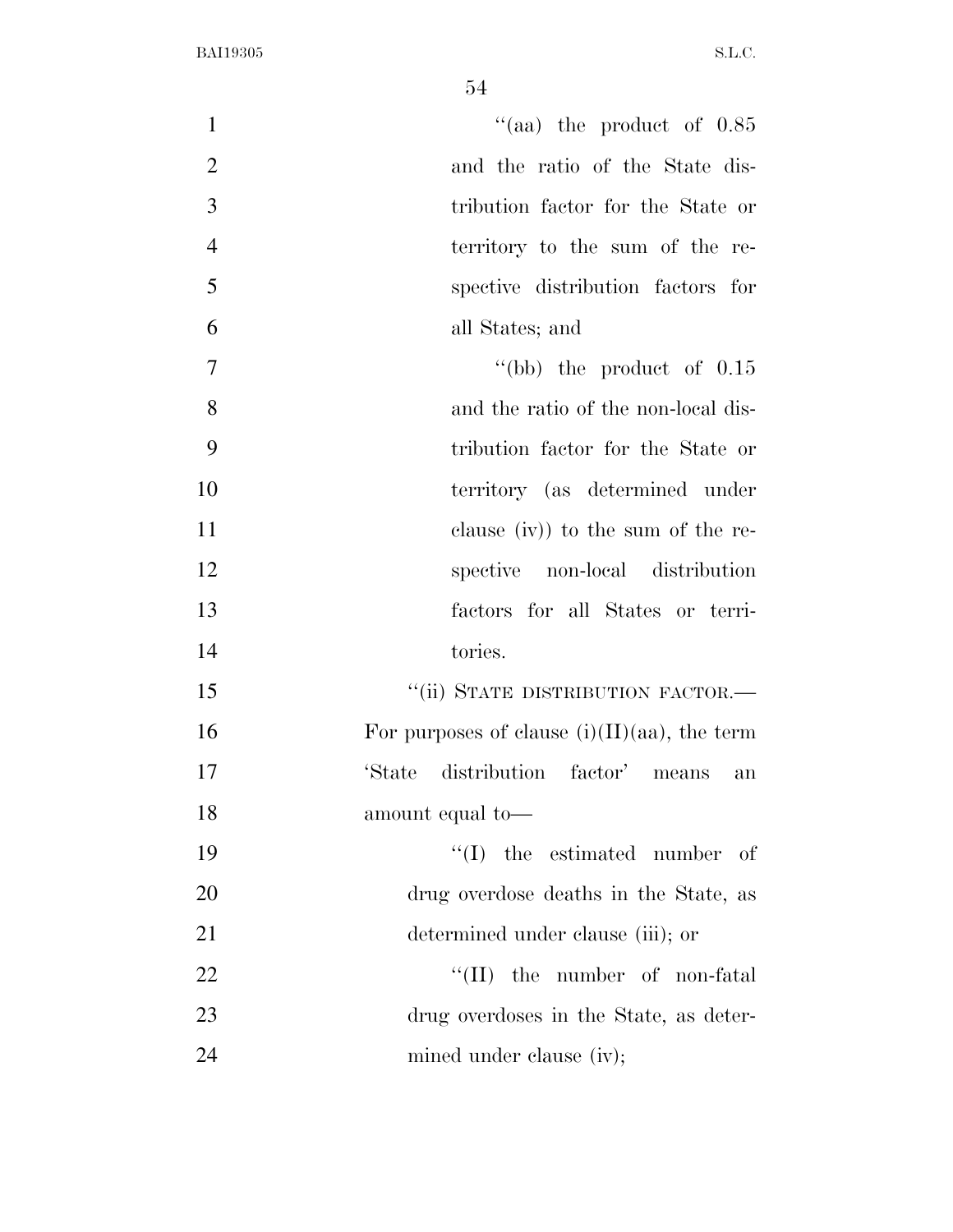| $\mathbf{1}$   | as determined by the Secretary based on                   |
|----------------|-----------------------------------------------------------|
| $\overline{2}$ | which distribution factor (subclause (I) or               |
| 3              | (II)) will result in the State receiving the              |
| $\overline{4}$ | greatest amount of funds.                                 |
| 5              | $``(iii)$ NUMBER<br>$\overline{\text{OF}}$<br><b>DRUG</b> |
| 6              | OVERDOSES.—For purposes of clause (ii),                   |
| $\overline{7}$ | the number of drug overdose deaths deter-                 |
| 8              | mined under this clause for a State for a                 |
| 9              | fiscal year is the number of drug overdose                |
| 10             | deaths during the most recent 3-year pe-                  |
| 11             | riod for which such data are available.                   |
| 12             | "(iv) NUMBER OF NON-FATAL DRUG                            |
| 13             | OVERDOSES.—The number of non-fatal                        |
| 14             | drug overdose deaths determined under                     |
| 15             | this clause for a State for a fiscal year for             |
| 16             | purposes of clause (ii) may be determined                 |
| 17             | by using data including emergency depart-                 |
| 18             | ment syndromic data, visits, other emer-                  |
| 19             | gency medical services for drug-related                   |
| 20             | causes, or Overdose Detection Mapping                     |
| 21             | Application Program (ODMAP) data dur-                     |
| 22             | ing the most recent 3-year period for which               |
| 23             | such data are available.                                  |
|                |                                                           |

24 "(v) NON-LOCAL DISTRIBUTION FAC-25 TORS.—For purposes of clause  $(i)(II)(bb)$ ,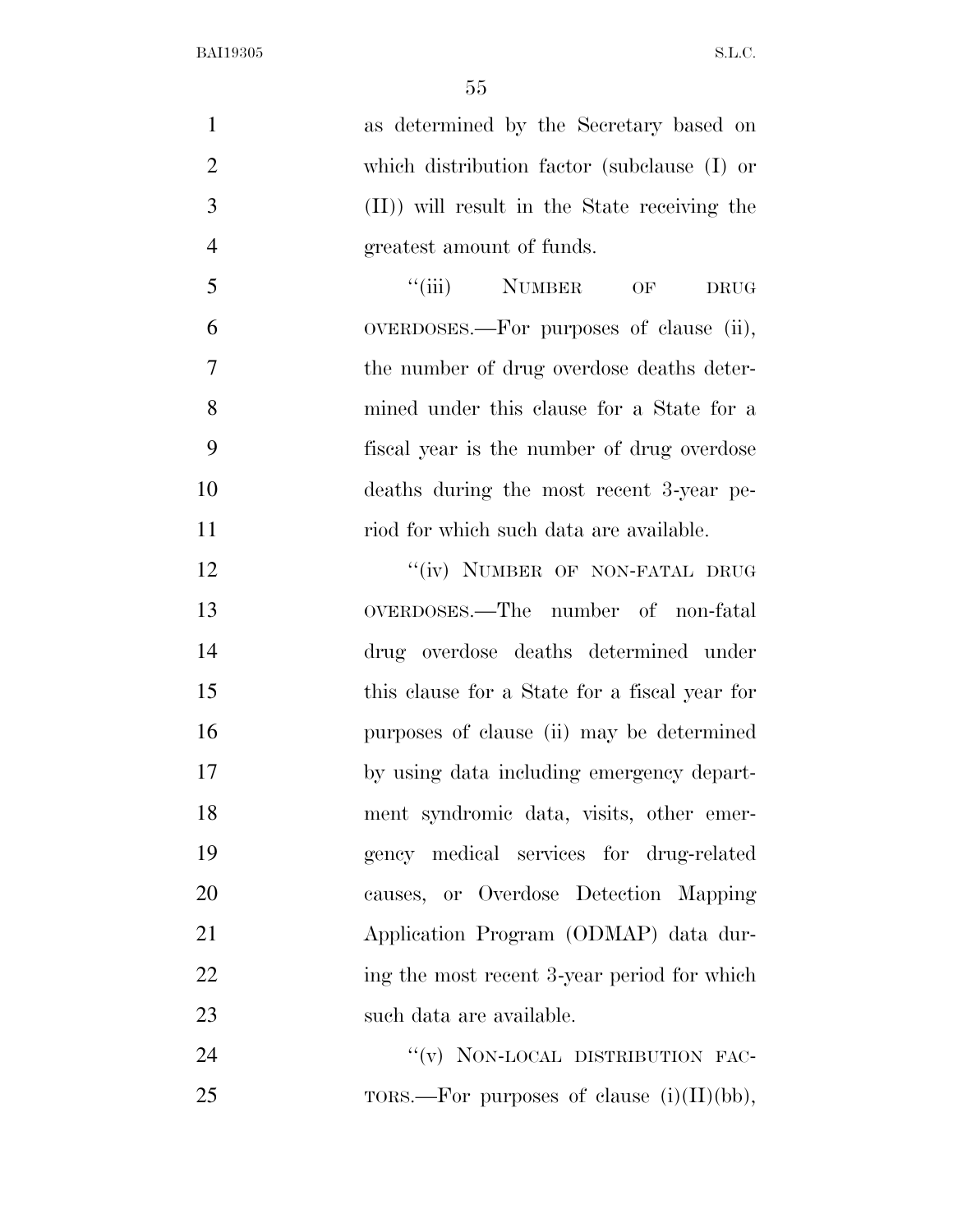| $\mathbf{1}$   | term 'non-local distribution factor'<br>the                        |
|----------------|--------------------------------------------------------------------|
| $\overline{2}$ | means an amount equal to the sum of—                               |
| 3              | $\lq\lq$ the number of drug overdose                               |
| $\overline{4}$ | deaths in the State involved, as deter-                            |
| 5              | mined under clause (iii), or the num-                              |
| 6              | ber of non-fatal drug overdoses in the                             |
| 7              | State, based on the criteria used by                               |
| 8              | the State under clause (ii); less                                  |
| 9              | "(II) the total number of drug                                     |
| 10             | overdose deaths or non-fatal drug                                  |
| 11             | overdoses that are within areas in                                 |
| 12             | such State or territory that are eligi-                            |
| 13             | ble counties under section 3401.                                   |
| 14             | "(vi) STUDY.—Not later than 3 years                                |
| 15             | after the date of enactment of this title,                         |
| 16             | the Comptroller General shall conduct a                            |
| 17             | study to determine whether the data uti-                           |
| 18             | lized for purposes of clause (ii) provide the                      |
| 19             | most precise measure of State need related                         |
| 20             | to substance use and addiction prevalence                          |
| 21             | and whether additional data would provide                          |
| 22             | more precise measures the levels of sub-                           |
| 23             | and addiction prevalent<br>stance<br>use<br>$\overline{\text{in}}$ |
| 24             | States. Such study shall identify barriers                         |
| 25             | to collecting or analyzing such data, and                          |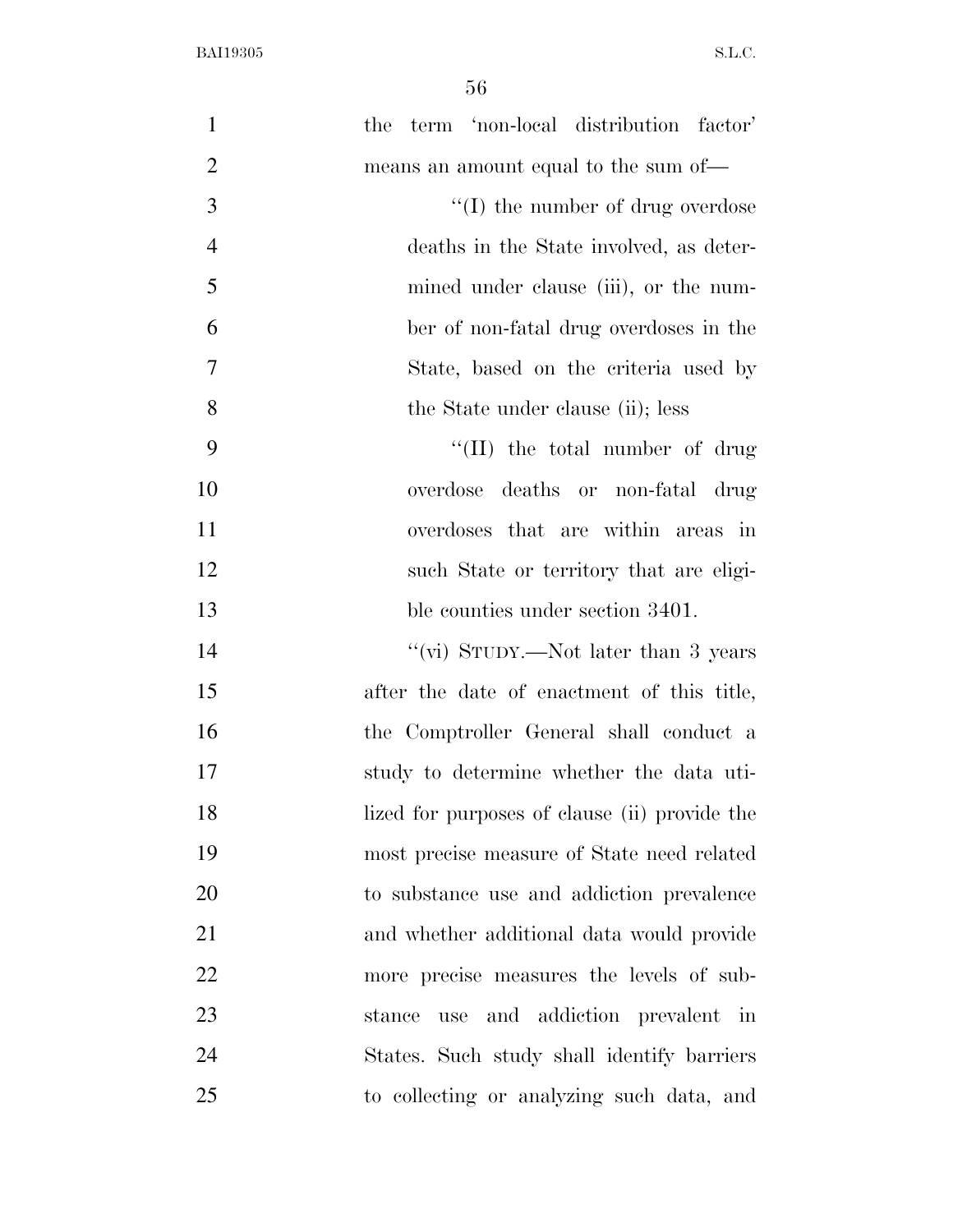| $\mathbf{1}$   | make recommendations for revising the              |
|----------------|----------------------------------------------------|
| $\overline{2}$ | distribution factors used under such clause        |
| 3              | to determine funding levels in order to di-        |
| $\overline{4}$ | rect funds to the States in most need of           |
| 5              | funding to provide substance use disorder          |
| 6              | treatment services.                                |
| $\overline{7}$ | $"(2)$ SUPPLEMENTAL GRANTS.—                       |
| 8              | "(A) IN GENERAL.—Subject to subpara-               |
| 9              | graph $(C)$ , the Secretary shall disburse the re- |
| 10             | mainder of amounts not disbursed under para-       |
| 11             | $graph(1)$ for such fiscal year for the purpose    |
| 12             | of making grants to States whose application—      |
| 13             | "(i) contains a report concerning the              |
| 14             | dissemination of emergency relief funds            |
| 15             | under paragraph (1) and the plan for utili-        |
| 16             | zation of such funds, if applicable;               |
| 17             | "(ii) demonstrates the need in such                |
| 18             | State, on an objective and quantified basis,       |
| 19             | for supplemental financial assistance to           |
| 20             | combat substance use disorder;                     |
| 21             | "(iii) demonstrates the existing com-              |
| 22             | mitment of local resources of the State,           |
| 23             | both financial and in-kind, to preventing,         |
| 24             | treating, and managing substance use dis-          |
| 25             | order and supporting sustained recovery;           |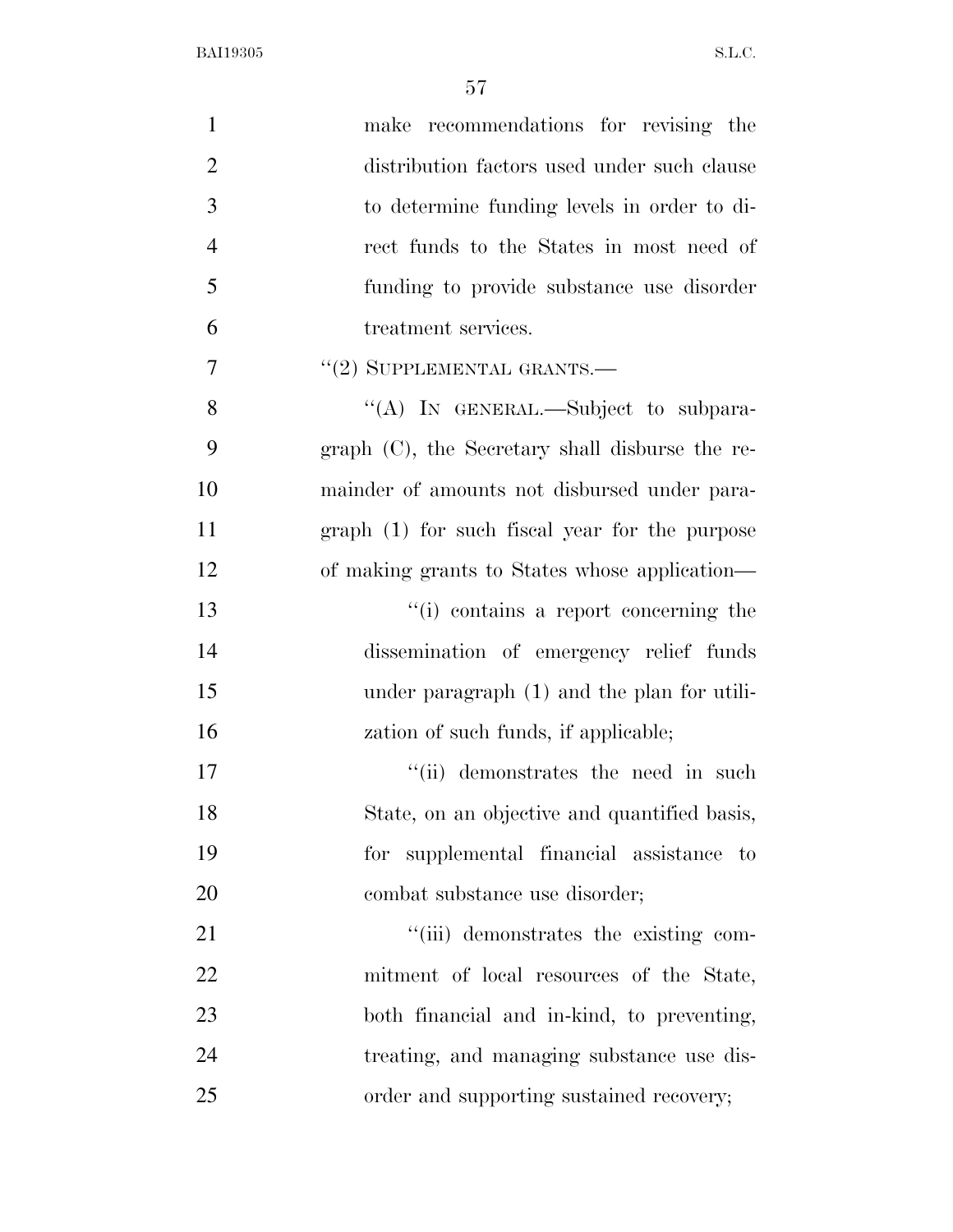| $\mathbf{1}$   | "(iv) demonstrates the ability of the             |
|----------------|---------------------------------------------------|
| $\overline{2}$ | State to utilize such supplemental financial      |
| 3              | resources in a manner that is immediately         |
| $\overline{4}$ | responsive and cost effective;                    |
| 5              | $\mathcal{C}(v)$ demonstrates that resources will |
| 6              | be allocated in accordance with the local         |
| $\overline{7}$ | demographic incidence of substances use           |
| 8              | disorders and drug overdose mortality;            |
| 9              | $``$ (vi) demonstrates the inclusiveness of       |
| 10             | affected communities and individuals with         |
| 11             | substance use disorders, including those          |
| 12             | communities and individuals that are dis-         |
| 13             | proportionately affected or historically un-      |
| 14             | derserved;                                        |
| 15             | demonstrates the manner in<br>$``(\text{vii})$    |
| 16             | which the proposed services are consistent        |
| 17             | with the local needs assessment and the           |
| 18             | State plan approved by the Secretary pur-         |
| 19             | suant to section $1932(b)$ ;                      |
| 20             | "(viii) demonstrates success in identi-           |
| 21             | fying individuals with substance use dis-         |
| 22             | orders; and                                       |
| 23             | "(ix) demonstrates that support for               |
| 24             | substance use disorder prevention and             |
| 25             | treatment services is organized to maxi-          |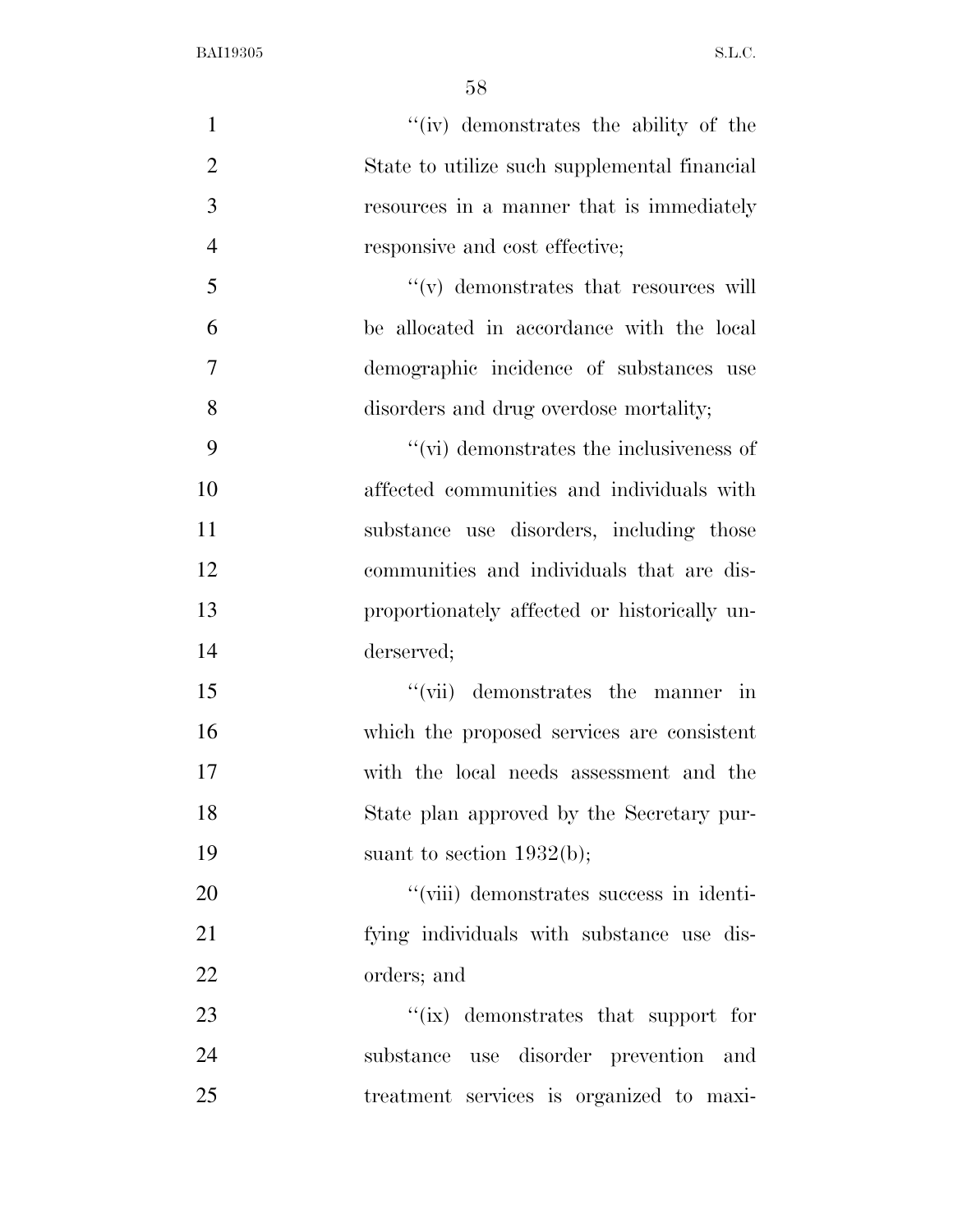| $\mathbf{1}$   | mize the value to the population to be     |
|----------------|--------------------------------------------|
| $\overline{2}$ | served with an appropriate mix of sub-     |
| 3              | stance use disorder treatment services and |
| $\overline{4}$ | attention to transition in care.           |
| 5              | $\lq$ <sup>"</sup> (B) AMOUNT.—            |
| 6              | "(i) IN GENERAL.—The amount of             |
| $\overline{7}$ | each grant made for purposes of this para- |
| 8              | graph shall be determined by the Sec-      |
| 9              | retary. In making such determination, the  |
| 10             | Secretary shall consider:                  |
| 11             | $\lq\lq$ (I) the rate of drug overdose     |
| 12             | deaths per $100,000$ population in the     |
| 13             | State; and                                 |
| 14             | "(II) the increasing need for sub-         |
| 15             | stance use disorder treatment serv-        |
| 16             | ices, including relative rates of in-      |
| 17             | in the number of drug<br>crease            |
| 18             | overdoses or drug overdose deaths, or      |
| 19             | recent increases in drug overdoses or      |
| 20             | drug overdose deaths since the data        |
| 21             | were reported under section 3413, if       |
| 22             | applicable.                                |
| 23             | DEMONSTRATED NEED.—The<br>``(ii)           |
| 24             | factors considered by the Secretary in de- |
| 25             | termining whether a State has a dem-       |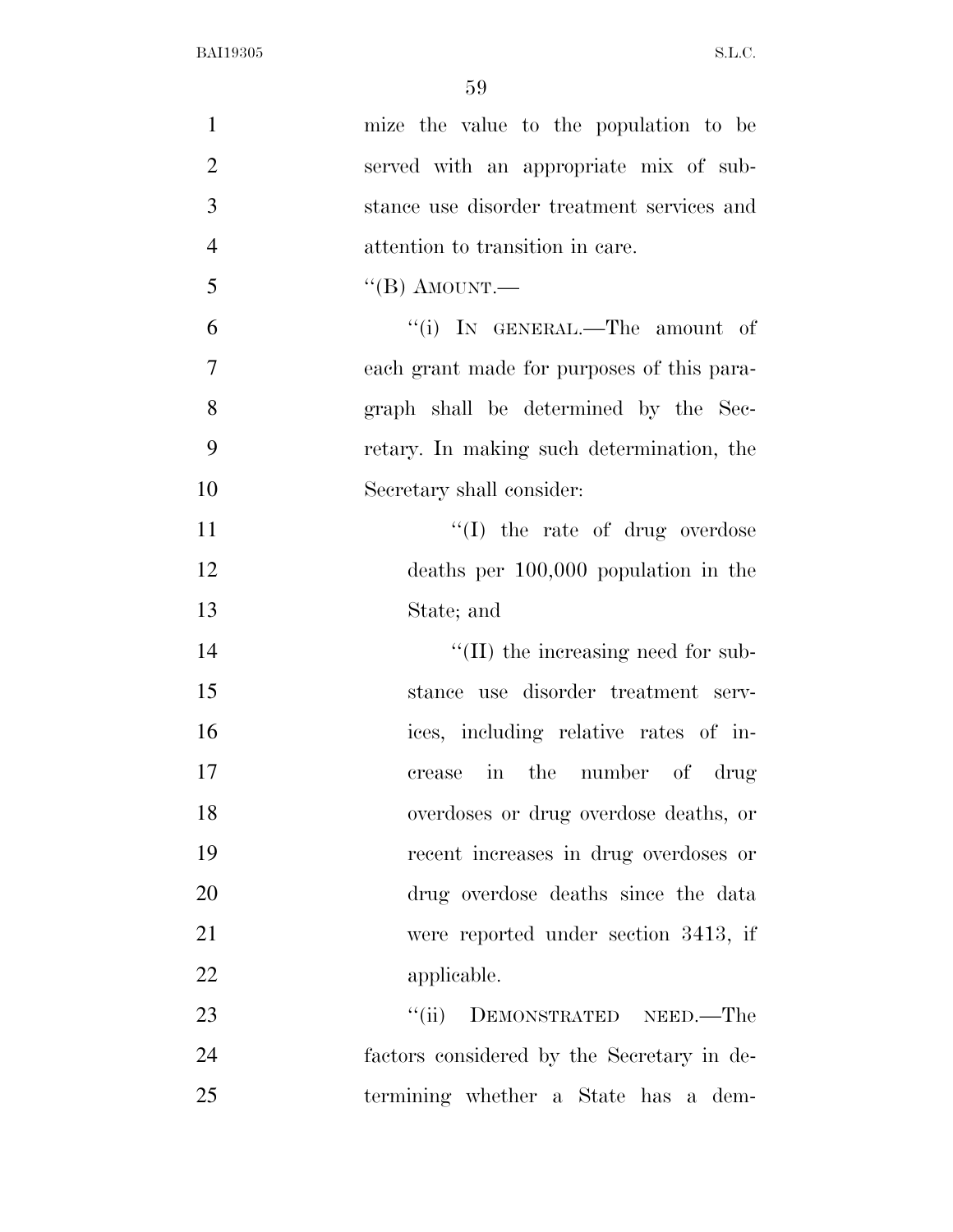| $\mathbf{1}$   | onstrated need for purposes of subpara-       |
|----------------|-----------------------------------------------|
| $\overline{2}$ | graph $(A)(ii)$ may include any or all of the |
| 3              | following:                                    |
| $\overline{4}$ | $\lq\lq$ (I) The unmet need for such          |
| 5              | services, including the factors identi-       |
| 6              | fied in clause $(i)(II)$ .                    |
| $\tau$         | "(II) Relative rates of increase in           |
| 8              | the number of drug overdoses or drug          |
| 9              | overdose deaths.                              |
| 10             | "(III) The relative rates of in-              |
| 11             | crease in the number of drug                  |
| 12             | overdoses or drug overdose deaths             |
| 13             | within new or emerging subpopula-             |
| 14             | tions.                                        |
| 15             | $\lq\lq$ (IV) The current prevalence of       |
| 16             | substance use disorders.                      |
| 17             | $\lq\lq(V)$ Relevant factors related to       |
| 18             | the cost and complexity of delivering         |
| 19             | substance use disorder treatment serv-        |
| 20             | ices to individuals in the State.             |
| 21             | "(VI) The impact of co-morbid                 |
| 22             | factors, including co-occurring condi-        |
| 23             | tions, determined relevant by the Sec-        |
| 24             | retary.                                       |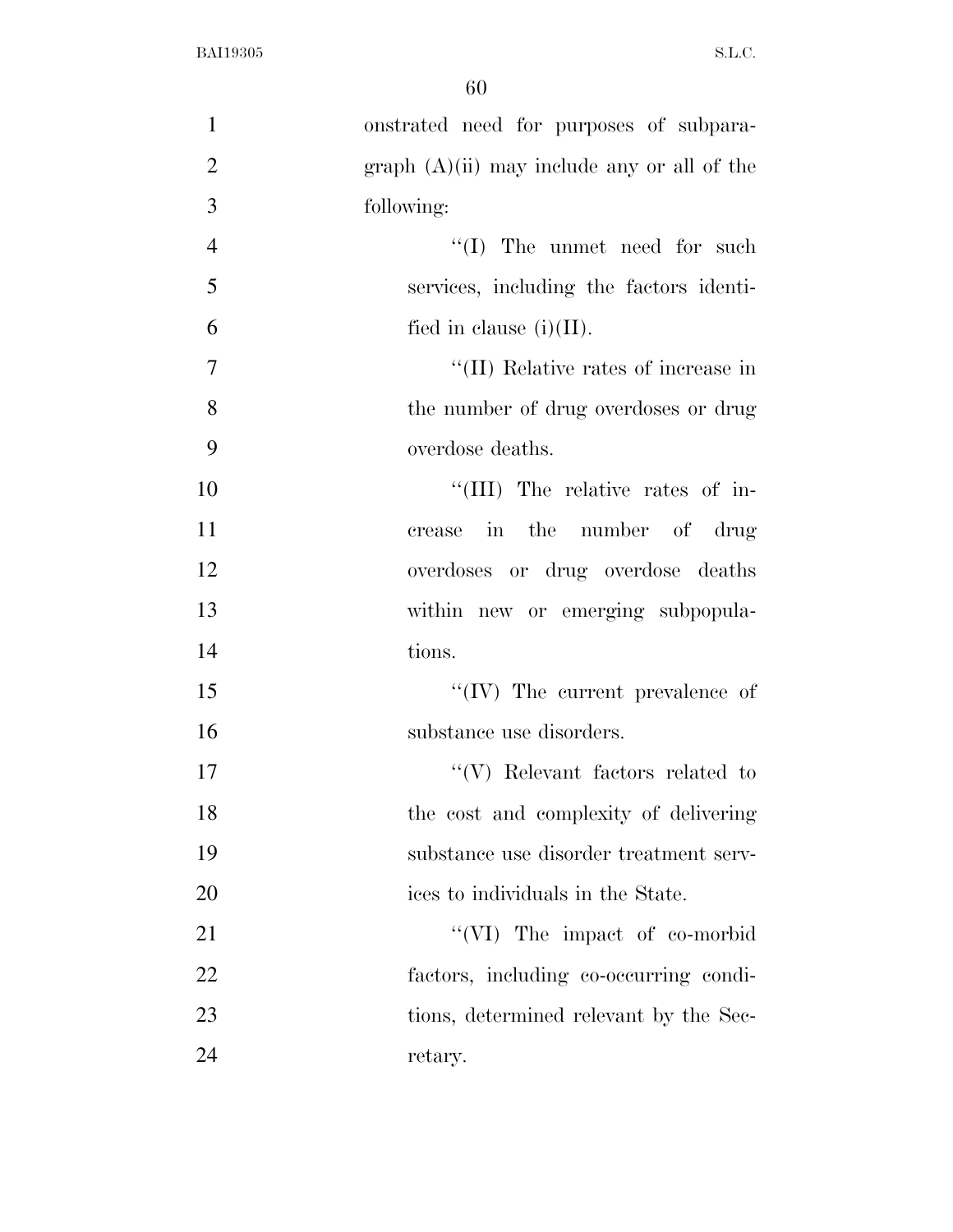| $\mathbf{1}$   | "(VII) The prevalence of home-           |
|----------------|------------------------------------------|
| $\overline{2}$ | lessness among individuals with sub-     |
| 3              | stance use disorder.                     |
| $\overline{4}$ | "(VIII) The relevant factors that        |
| 5              | limit access to health care, including   |
| 6              | geographic variation, adequacy of        |
| $\tau$         | health insurance coverage, and lan-      |
| 8              | guage barriers.                          |
| 9              | "(IX) The impact of a decline in         |
| 10             | the amount received pursuant to para-    |
| 11             | graph (1) on substance use disorder      |
| 12             | treatment services available to all in-  |
| 13             | dividuals with substance use disorders   |
| 14             | identified and eligible under this sub-  |
| 15             | title.                                   |
| 16             | $\lq\lq$ (X) The increasing incidence in |
| 17             | conditions related to substance use,     |
| 18             | including hepatitis C, human immuno-     |
| 19             | deficiency virus, hepatitis B and other  |
| 20             | infections associated with injection     |
| 21             | drug use.                                |
| 22             | $``(C)$ MODEL STANDARDS.—                |
| 23             | "(i) PREFERENCE.—In determining          |
| 24             | whether a State will receive funds under |
| 25             | this<br>paragraph, except as provided in |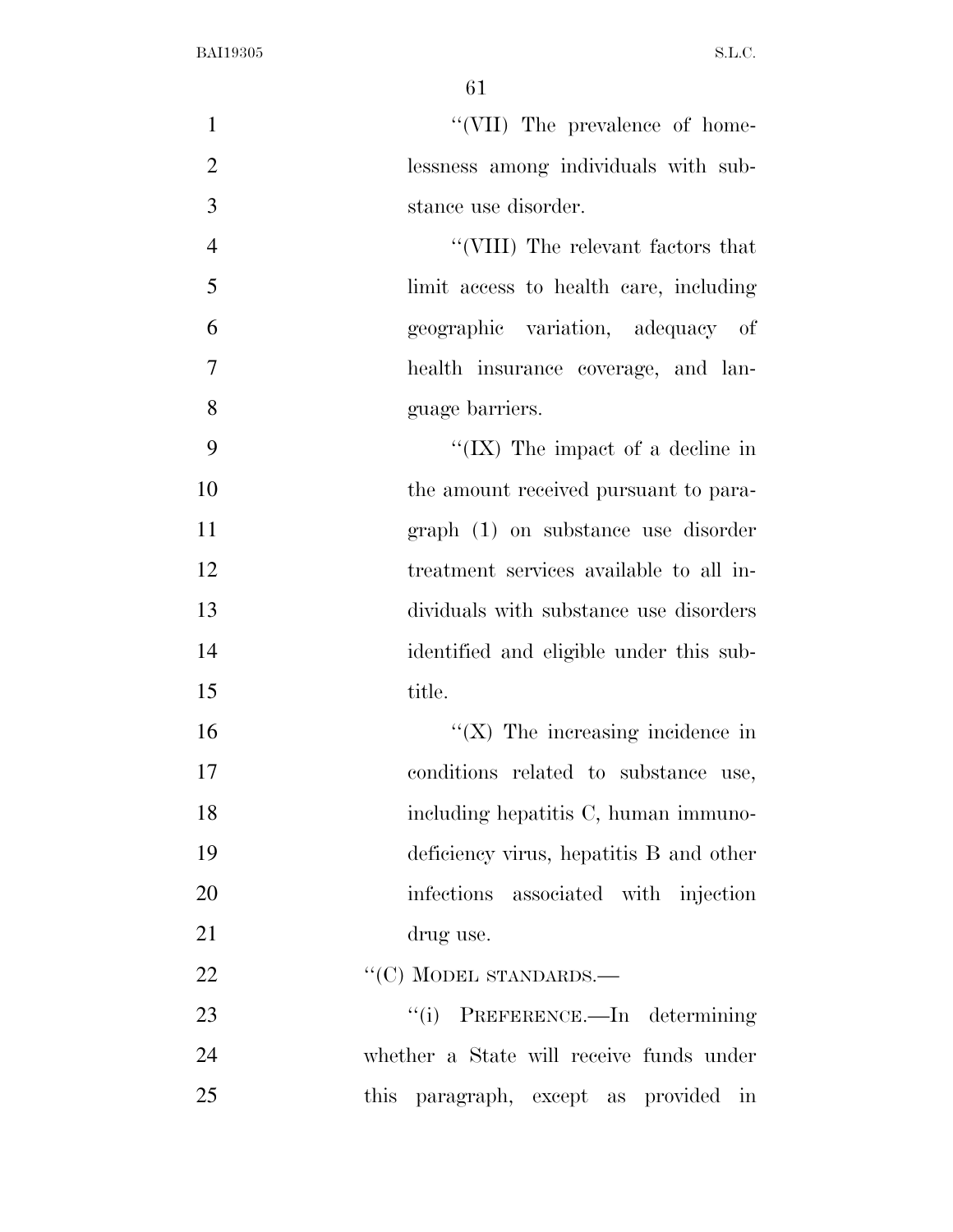| $\mathbf{1}$   | clause (ii), the Secretary shall give pref- |
|----------------|---------------------------------------------|
| $\overline{2}$ | erence to States that have adopted the      |
| 3              | model standards for each substance use      |
| $\overline{4}$ | disorder treatment service and recovery     |
| 5              | residence developed in accordance with      |
| 6              | subsections (a) and (b) of section $3435$ . |
| $\overline{7}$ | "(ii) REQUIREMENT.—Effective begin-         |
| 8              | ning in fiscal year 2024, the Secretary     |
| 9              | shall not award a grant under this para-    |
| 10             | graph to a State unless that State has      |
| 11             | adopted the model standards for each of     |
| 12             | substance use disorder treatment services   |
| 13             | and recovery residences developed in ac-    |
| 14             | cordance with subsections (a) and (b) of    |
| 15             | section 3435.                               |
| 16             | "(D) CONTINUUM OF CARE.—                    |
| 17             | PREFERENCE.—In determining<br>``(i)         |
| 18             | whether a State will receive funds under    |
| 19             | this paragraph, except as provided in       |
| 20             | clause (ii), the Secretary shall give pref- |
| 21             | erence to States that have carried out the  |
| 22             | requirements to ensure a continuum of       |
| 23             | services in accordance with section         |
| 24             | $3435(d)$ .                                 |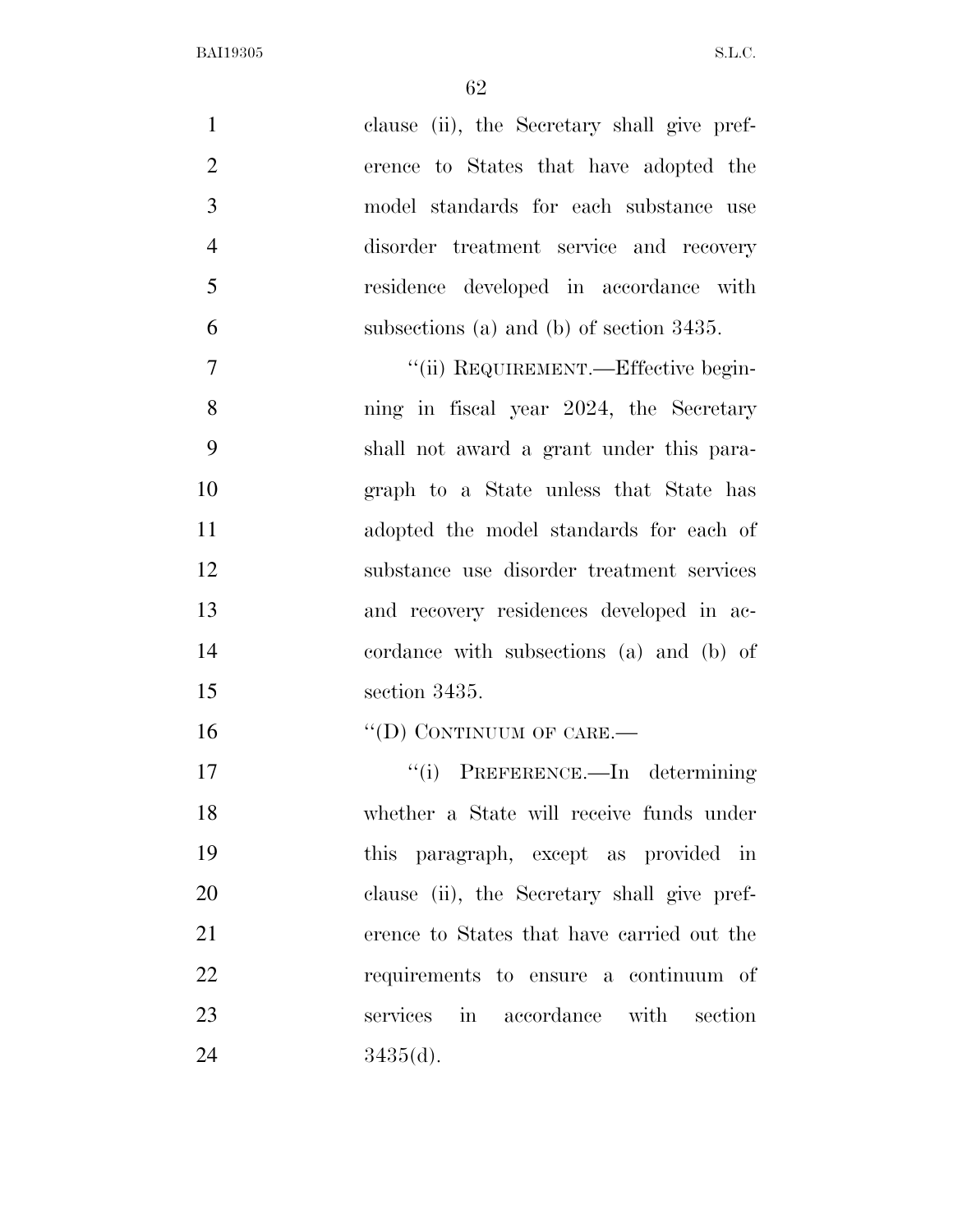| $\mathbf{1}$   | "(ii) REQUIREMENT.—Effective begin-         |
|----------------|---------------------------------------------|
| $\overline{2}$ | ning in fiscal year 2024, the Secretary     |
| 3              | shall not award a grant under this para-    |
| $\overline{4}$ | graph to a State unless that State has car- |
| 5              | ried out the requirements to ensure a con-  |
| 6              | tinuum of services in accordance with sec-  |
| $\overline{7}$ | tion $3435(d)$ .                            |
| 8              | "(E) UTILIZATION MANAGEMENT FOR             |
| 9              | MEDICATION-ASSISTED TREATMENT.-             |
| 10             | "(i) PREFERENCE.—In determining             |
| 11             | whether a State will receive funds under    |
| 12             | this paragraph, the Secretary shall give    |
| 13             | preference to States that have prohibited   |
| 14             | prior authorization and step therapy re-    |
| 15             | quirements for at least 1 drug in each      |
| 16             | class approved by the Food and Drug Ad-     |
| 17             | ministration for the treatment of substance |
| 18             | use disorder.                               |
| 19             | "(ii) ADDITIONAL PREFERENCES.-              |
| 20             | Additional preference shall be given to     |
| 21             | States that have prohibited prior author-   |
| 22             | ization and step therapy requirements for   |
| 23             | 2 or more drugs in each class approved by   |
| 24             | the Food and Drug Administration for the    |
| 25             | treatment of substance use disorder.        |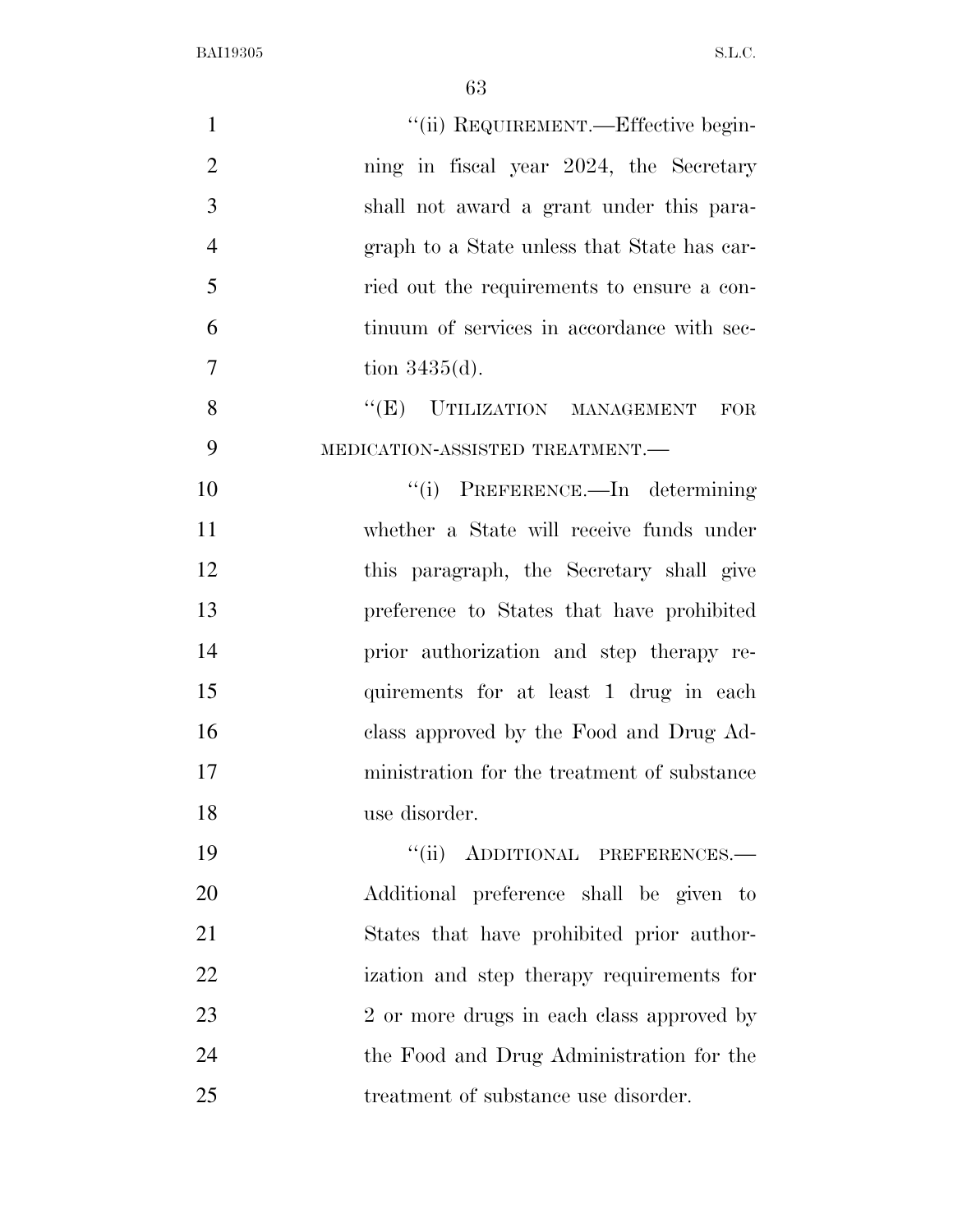1 "(iii) DEFINITIONS.—In this subpara-graph:

 $\text{``(I)}$  PRIOR AUTHORIZATION.— The term 'prior authorization' means the process by which a health insur- ance issuer or pharmacy benefit man- agement company determines the medical necessity of otherwise covered health care services prior to the ren- dering of such health care services. Such term includes any health insur- ance issuer's or utilization review enti- ty's requirement that a subscriber or health care provider notify the issuer or entity prior to providing a health care service.

 $\text{``(II)}$  STEP THERAPY.—The term 'step therapy' means a protocol or program that establishes the specific sequence in which prescription drugs for a medical condition that are medi- cally appropriate for a particular pa- tient are authorized by a health insur- ance issuer or prescription drug man-agement company.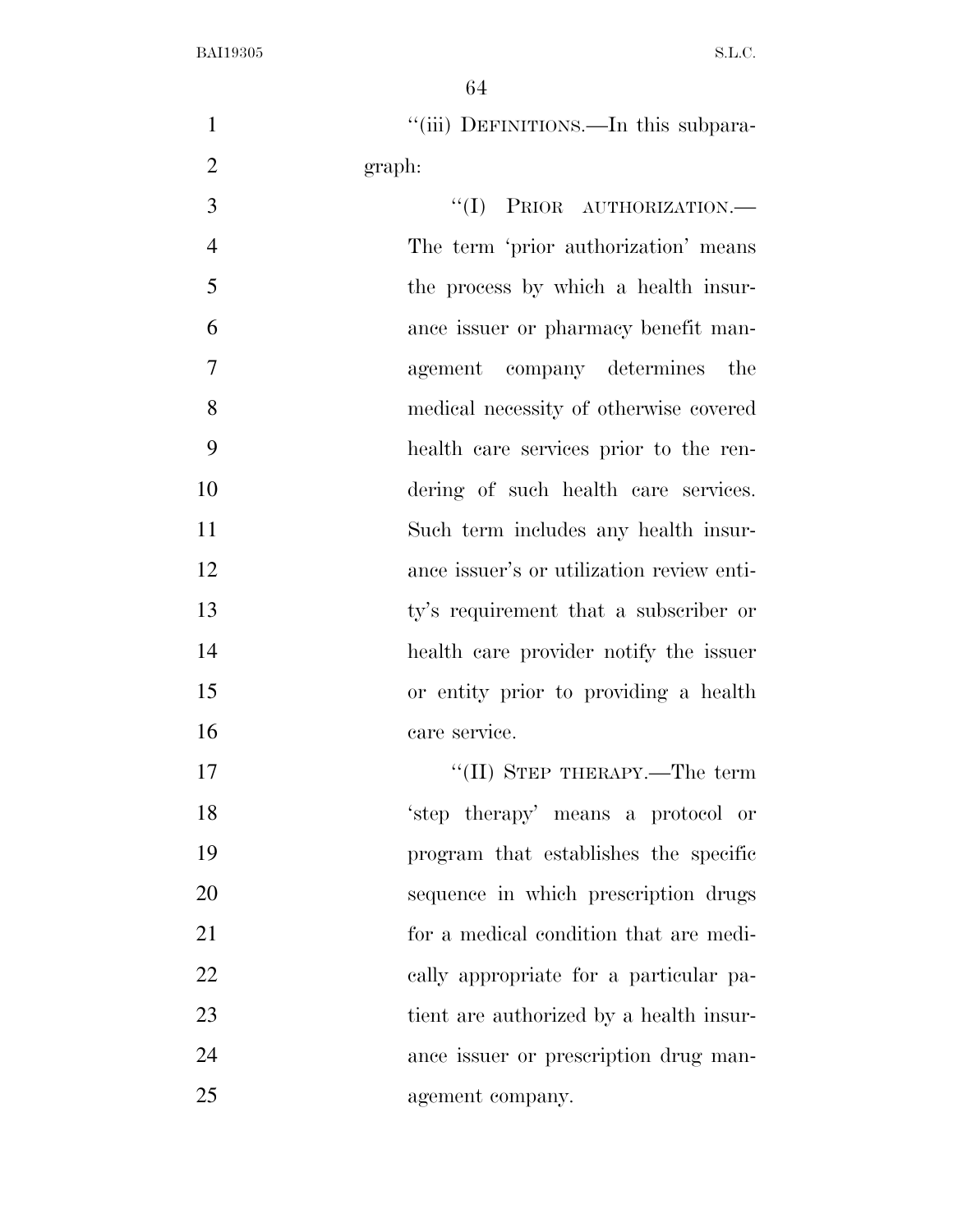|                | 65                                                 |
|----------------|----------------------------------------------------|
| $\mathbf{1}$   | "(3) AMOUNT OF GRANT TO TRIBAL GOVERN-             |
| $\overline{2}$ | MENTS.-                                            |
| 3              | "(A) INDIAN TRIBES.—In this section, the           |
| $\overline{4}$ | term 'Indian tribe' has the meaning given such     |
| 5              | term in section 4 of the Indian Self-Determina-    |
| 6              | tion and Education Assistance Act.                 |
| 7              | "(B) FORMULA GRANTS.—The Secretary,                |
| 8              | acting through the Indian Health Service, shall    |
| 9              | use 10 percent of the amount available under       |
| 10             | section 3415 for each fiscal year to provide for-  |
| 11             | mula grants to Indian tribes in an amount de-      |
| 12             | termined pursuant to a formula and eligibility     |
| 13             | criteria developed by the Secretary in consulta-   |
| 14             | tion with Indian tribes, for the purposes of ad-   |
| 15             | dressing substance use.                            |
| 16             | $\lq\lq (C)$ USE OF AMOUNTS.—Notwithstanding       |
| 17             | any requirements in this section, an Indian        |
| 18             | tribe may use amounts provided under grants        |
| 19             | awarded under this paragraph for the uses          |
| 20             | identified in subsection (b) and any other activi- |
| 21             | ties determined appropriate by the Secretary, in   |
| 22             | consultation with Indian tribes.                   |
| 23             | "(b) USE OF AMOUNTS.—                              |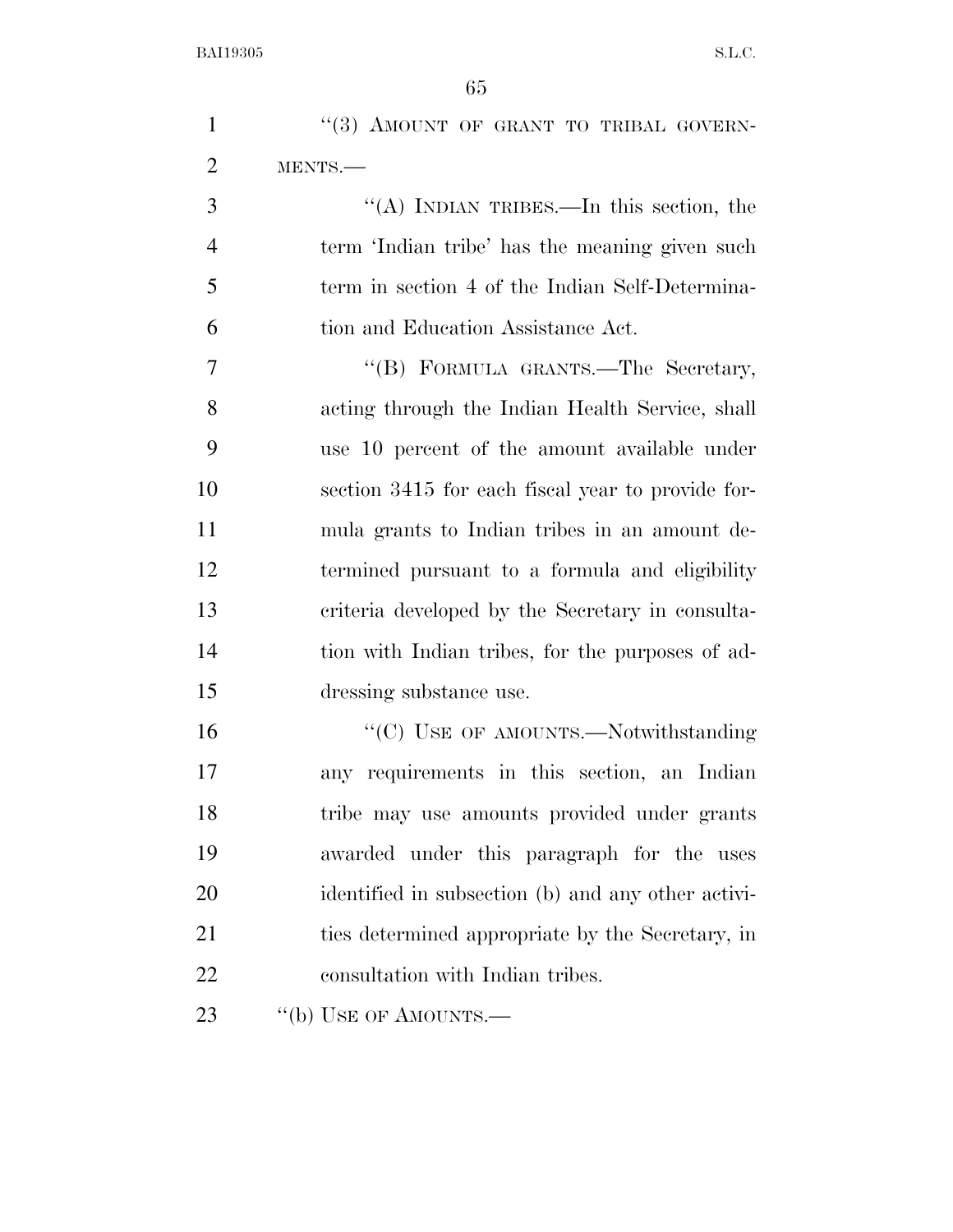| $\mathbf{1}$   | "(1) IN GENERAL.—A State or tribe may use           |
|----------------|-----------------------------------------------------|
| $\overline{2}$ | amounts provided under grants awarded under sec-    |
| 3              | tion $3411$ for —                                   |
| $\overline{4}$ | "(A) prevention services described in para-         |
| 5              | graph(3);                                           |
| 6              | "(B) core medical services described in             |
| $\overline{7}$ | paragraph $(4)$ ;                                   |
| 8              | "(C) recovery and support services de-              |
| 9              | scribed in paragraph $(5)$ ;                        |
| 10             | "(D) early intervention services described          |
| 11             | in paragraph $(6)$ ;                                |
| 12             | $\lq\lq$ (E) harm reduction services described in   |
| 13             | paragraph $(7)$ ;                                   |
| 14             | $\lq\lq(F)$ financial assistance with health insur- |
| 15             | ance as described in paragraph $(8)$ ; and          |
| 16             | $\lq\lq(G)$ administrative expenses described in    |
| 17             | $\text{paramph } (9).$                              |
| 18             | $``(2)$ DIRECT FINANCIAL ASSISTANCE.—               |
| 19             | "(A) IN GENERAL.—A State or tribe may               |
| 20             | use amounts received under a grant under sec-       |
| 21             | tion 3411 to provide direct financial assistance    |
| 22             | to eligible entities for the purpose of providing   |
| 23             | prevention services, core medical services, recov-  |
| 24             | ery and support services, early intervention        |
| 25             | services, and harm reduction services.              |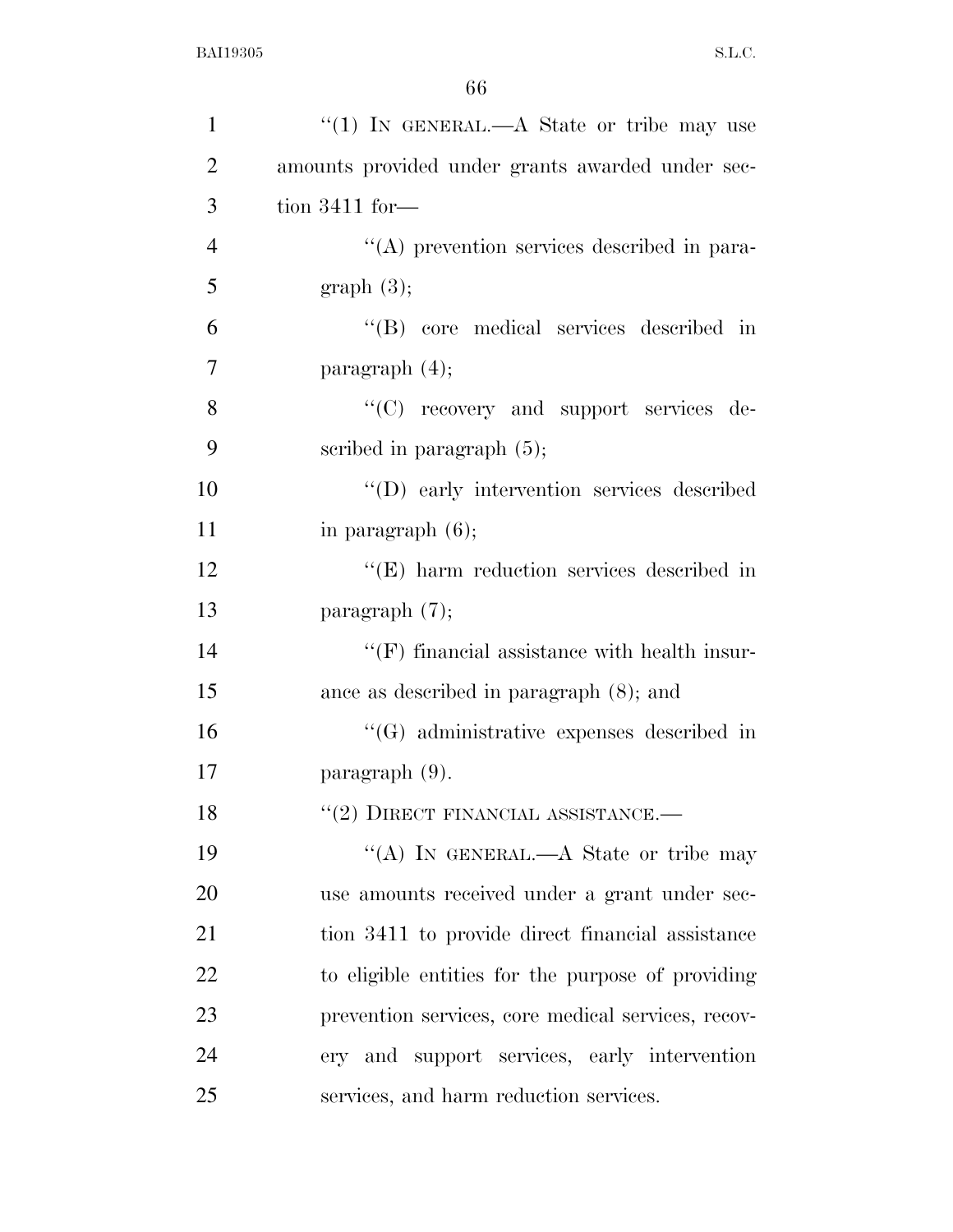''(B) APPROPRIATE ENTITIES.—Direct fi- nancial assistance may be provided under sub- paragraph (A) to public or nonprofit private en- tities, or private for-profit entities if such enti- ties are the only available provider of quality substance use disorder treatment services in the area.

8 "'(C) LIMITATION.—A State may not pro- vide direct financial assistance to any entity that provides medication-assisted treatment if that entity does not also offer mental health services or psychotherapy by licensed clinicians through a referral or onsite.

14 "(3) PREVENTION SERVICES.—

15 "(A) IN GENERAL.—For purposes of this section, the term 'prevention services' means evidence-based services, programs, or multi-sec- tor strategies to prevent substance use disorder (including education campaigns, community- based prevention programs, risk-identification programs, opioid diversion, collection and dis- posal of unused opioids, services to at-risk pop-23 ulations, and trauma support services).

24 "(B) LIMIT.—A State may use not to ex-ceed 20 percent of the amount of the grant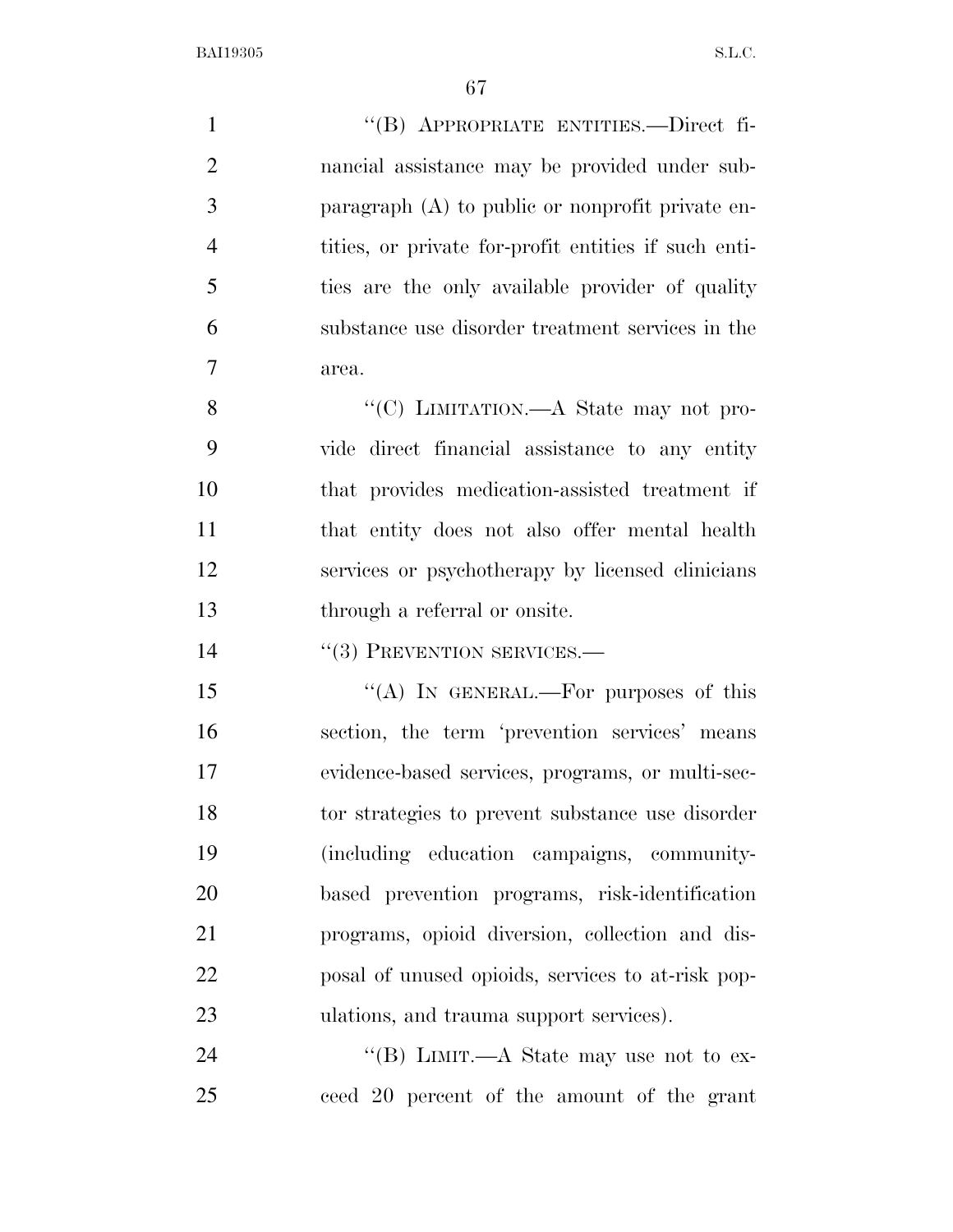under section 3411 for prevention services. A State may apply to the Secretary for a waiver of this subparagraph.

4 "(4) CORE MEDICAL SERVICES.—For purposes of this section, the term 'core medical services' means the following evidence-based services when provided to individuals with substance use disorder or at risk for developing substance use disorder, in- cluding through the use of telemedicine or a hub and spoke model:

11 ''(A) Substance use disorder treatment, as described in section 3439(4), including assess- ment of disease presence, severity, and co-oc- curring conditions, treatment planning, clinical stabilization services, withdrawal management and detoxification, intensive inpatient treat- ment, intensive outpatient treatment, outpatient treatment, residential inpatient services, treat- ment for co-occurring mental health and sub- stance use disorders, and all drugs approved by the Food and Drug Administration for the 22 treatment of substance use disorder.

23 ''(B) Outpatient and ambulatory health services, including those administered by feder-ally qualified health centers, rural health clinics,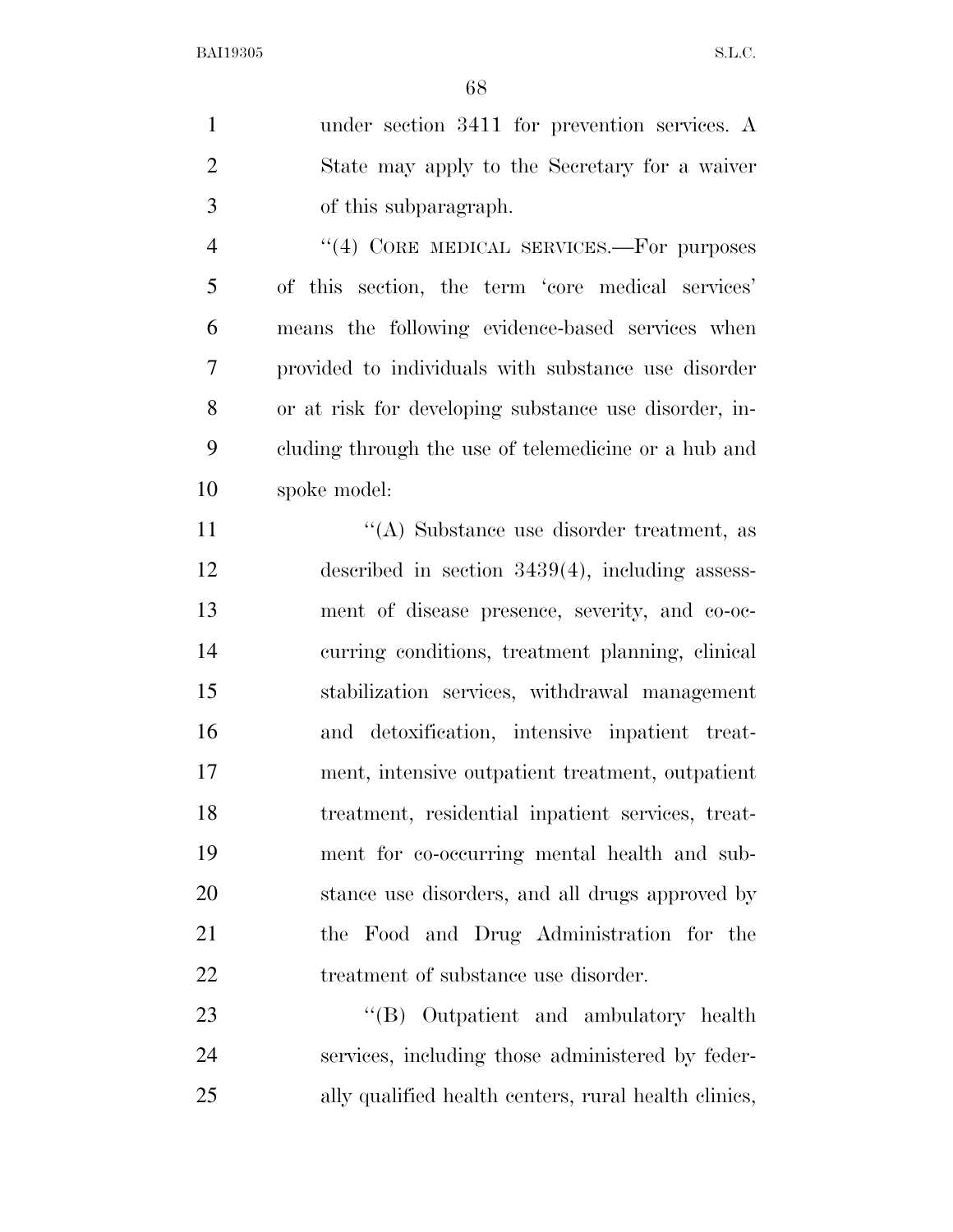| $\mathbf{1}$   | tribal clinics and hospitals, urban Indian health       |
|----------------|---------------------------------------------------------|
| $\overline{2}$ | facilities, certified community behavioral health       |
| 3              | clinics (as described in section 223 of the Pro-        |
| $\overline{4}$ | tecting Access to Medicare Act), and com-               |
| 5              | prehensive opioid recovery centers (as described        |
| 6              | in section 552 of this Act).                            |
| 7              | "(C) Hospice services.                                  |
| 8              | $\lq\lq$ (D) Mental health services.                    |
| 9              | "(E) Opioid overdose reversal drug prod-                |
| 10             | ucts procurement, distribution, and training.           |
| 11             | $\lq\lq(F)$ Pharmaceutical assistance related to        |
| 12             | the management of substance-use disorders and           |
| 13             | co-morbid conditions.                                   |
| 14             | $\lq\lq (G)$ Home and community based health            |
| 15             | services.                                               |
| 16             | "(H) Comprehensive Case Management                      |
| 17             | and care coordination, including substance use          |
| 18             | disorder treatment adherence services.                  |
| 19             | "(I) Health insurance enrollment and cost-              |
| 20             | sharing assistance in accordance with para-             |
| 21             | $graph(8)$ .                                            |
| 22             | " $(5)$ RECOVERY AND SUPPORT SERVICES.—For              |
| 23             | purposes of this section, the term 'recovery and sup-   |
| 24             | port services' means services including residential re- |
| 25             | covery housing, mental health services, long term re-   |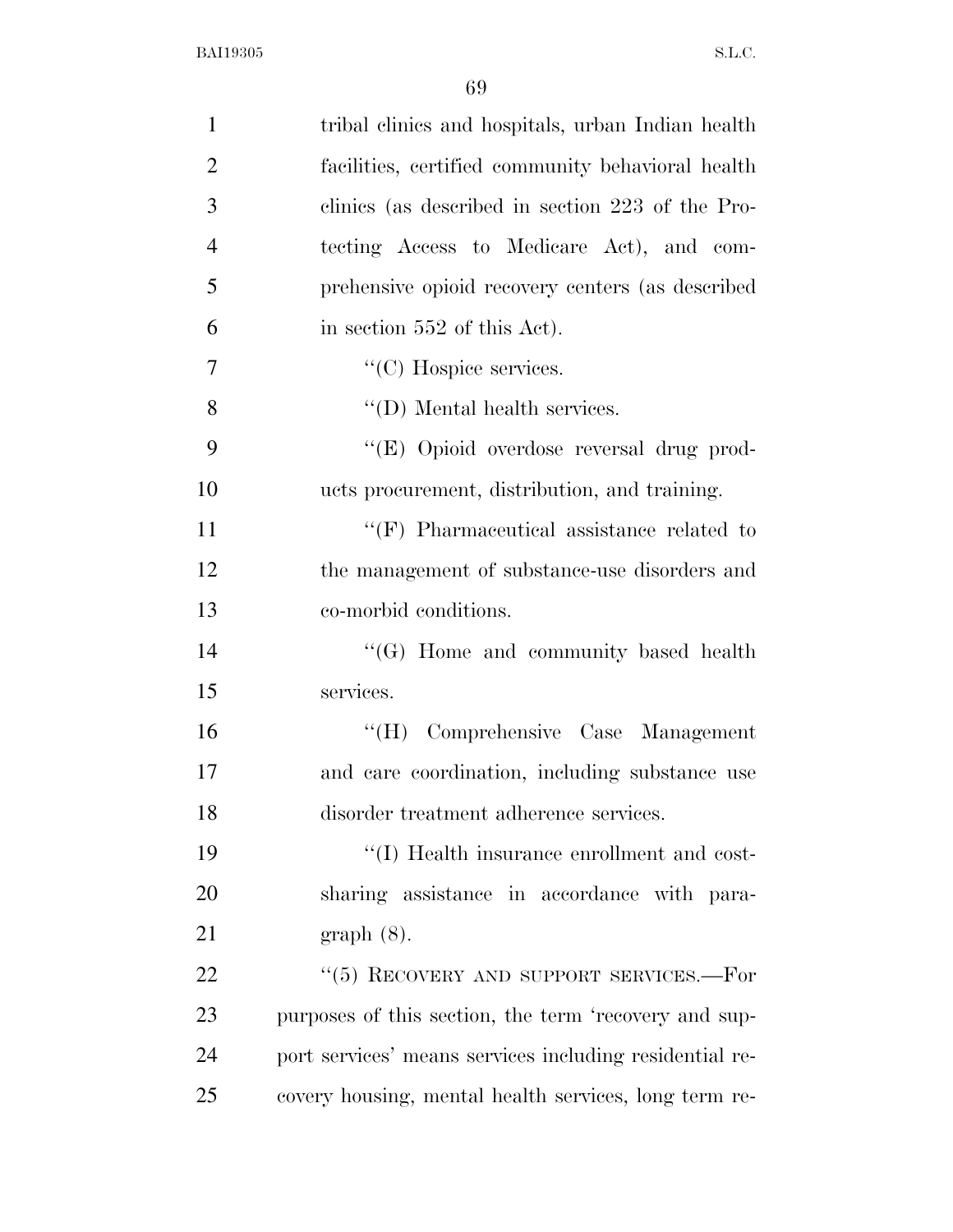covery services, 24/7 hotline crisis center services, medical transportation services, respite care for per- sons caring for individuals with substance use dis- order, child care and family services while an indi- vidual is receiving inpatient treatment services or at the time of outpatient services, outreach services, peer recovery services, nutrition services, and refer- rals for job training and career services, housing, legal services, and child care and family services. The entities through which such services may be provided include State, local, and tribal authorities that provide child care, housing, community develop- ment, and other recovery and support services, so long as they do not exclude individuals on the basis that such individuals receive medication-assisted treatment.

17 "(6) EARLY INTERVENTION SERVICES.—For purposes of this section, the term 'early intervention services' means services to provide screening and connection to the appropriate level of substance use disorder and mental health treatment (including same-day connection), counseling provided to indi- viduals who have misused substances, who have ex- perienced an overdose, or are at risk of developing substance use disorder, the provision of referrals to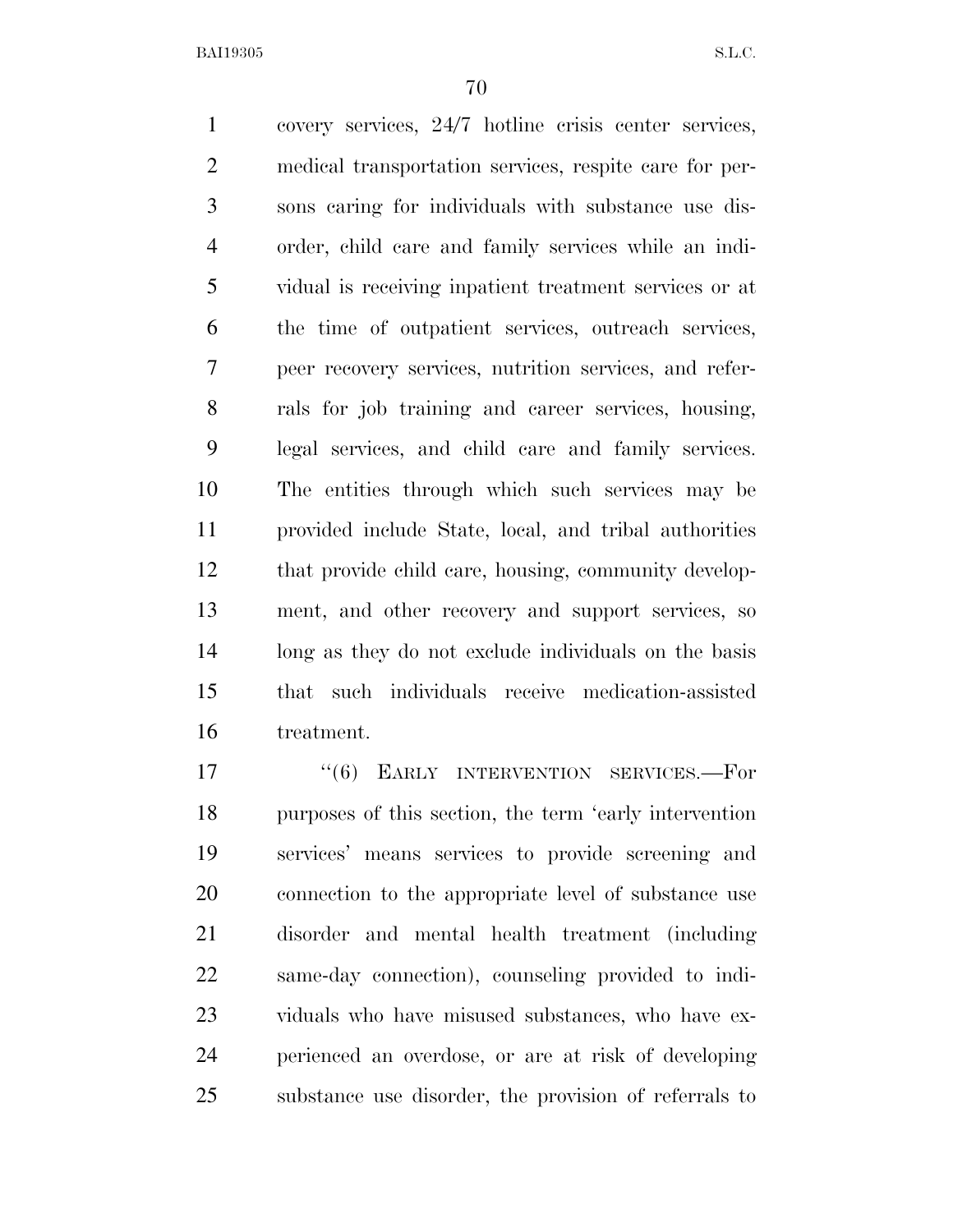facilitate the access of such individuals to core med- ical services or recovery and support services for substance use disorder, and rapid access to medica- tion-assisted treatment in the setting of recent over- dose. The entities through which such services may be provided include emergency rooms, fire depart- ments and emergency medical services, detention fa- cilities, prisons and jails, homeless shelters, law en- forcement agencies, health care points of entry speci- fied by eligible local areas, federally qualified health centers, tribal clinics and hospitals, urban Indian health facilities, and rural health clinics.

13 "(7) HARM REDUCTION SERVICES.—For pur- poses of this section, the term 'harm reduction serv- ices' means evidence-based services provided to indi- viduals engaging in substance use that reduce the risk of infectious disease transmission, overdose, or death, including by increasing access to health care, housing, recovery, and support services.

20 "(8) AFFORDABLE HEALTH INSURANCE COV- ERAGE.—A State may use amounts provided under a grant awarded under section 3411 to establish a program of financial assistance to assist eligible indi-viduals with substance use disorder in—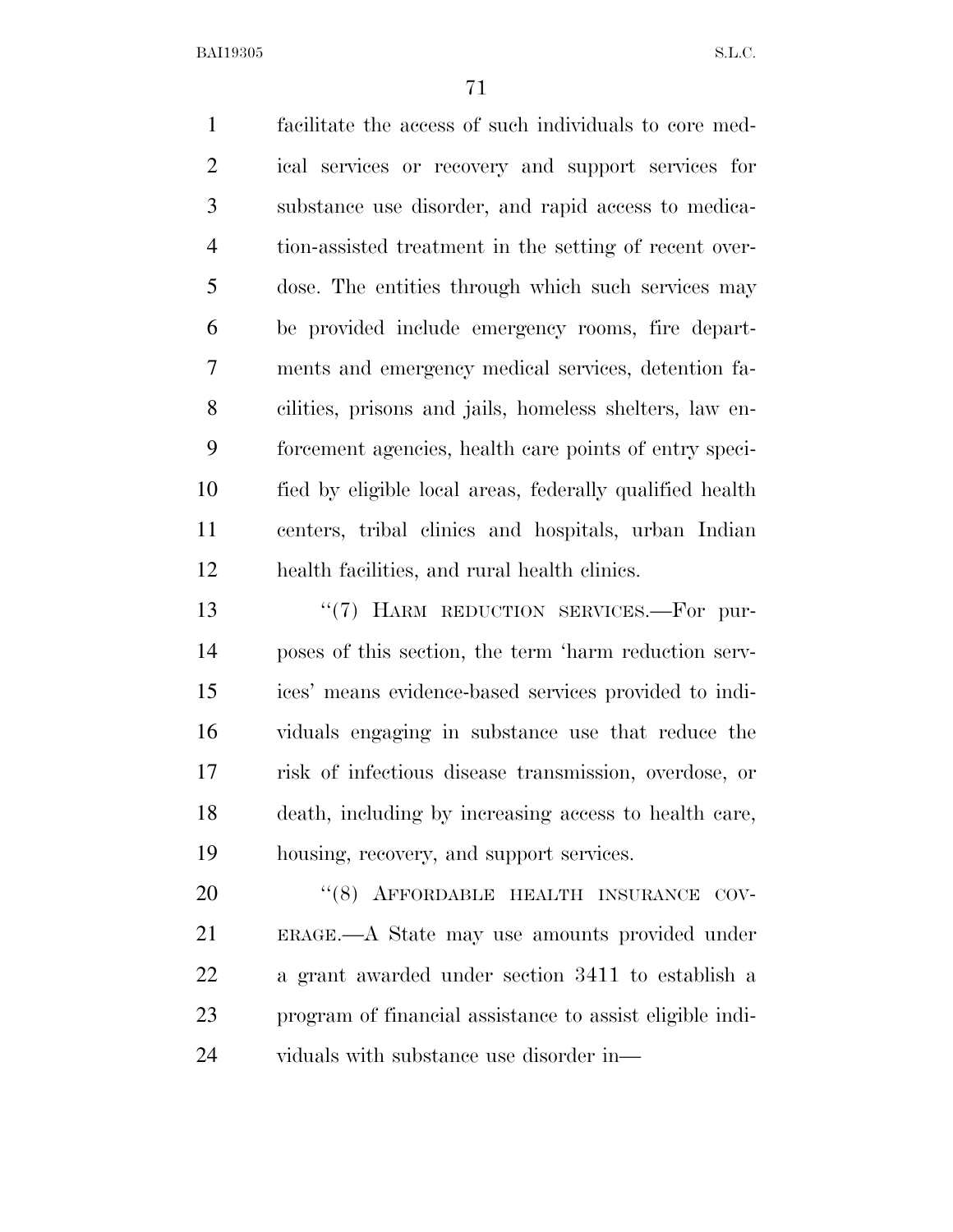| $\mathbf{1}$   | "(A) enrolling in health insurance cov-               |
|----------------|-------------------------------------------------------|
| $\overline{2}$ | erage; or                                             |
| 3              | "(B) affording health care services, includ-          |
| $\overline{4}$ | ing assistance paying cost-sharing amounts, in-       |
| 5              | cluding premiums.                                     |
| 6              | "(9) ADMINISTRATION AND PLANNING. $-A$                |
| $\overline{7}$ | State shall not use in excess of 10 percent of        |
| 8              | amounts received under a grant under section 3411     |
| 9              | for administration, accounting, reporting, and pro-   |
| 10             | gram oversight functions, including the development   |
| 11             | of systems to improve data collection and data shar-  |
| 12             | ing.                                                  |
| 13             | $``(10)$ INCARCERATED INDIVIDUALS.—Amounts            |
| 14             | received under a grant under section 3411 may be      |
| 15             | used to provide substance use disorder treatment      |
| 16             | services, including medication-assisted treatment, to |
| 17             | individuals who are currently incarcerated or in pre- |
| 18             | trial detention.                                      |
| 19             | $``(c)$ REQUIRED TERMS.—                              |
| 20             | " $(1)$ REQUIREMENT OF STATUS AS MEDICAID             |
| 21             | PROVIDER.-                                            |
| 22             | "(A) PROVISION OF SERVICE.-Subject to                 |
| 23             | subparagraph (B), the Secretary may not make          |
| 24             | a grant under section 3411 for the provision of       |
| 25             | substance use disorder treatment services under       |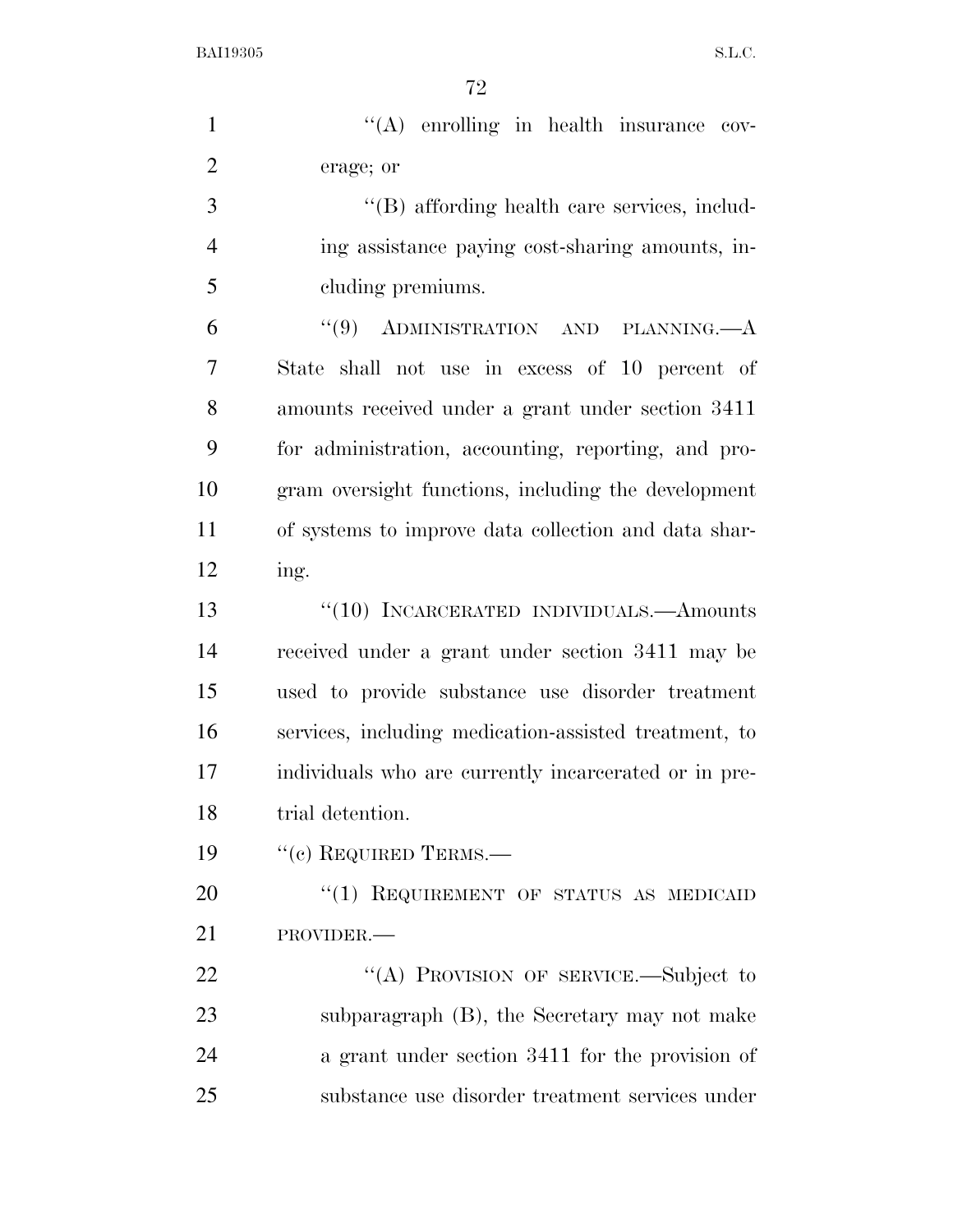| $\mathbf{1}$   | this section in a State unless, in the case of any |
|----------------|----------------------------------------------------|
| $\overline{2}$ | such service that is available pursuant to the     |
| 3              | State plan approved under title XIX of the So-     |
| $\overline{4}$ | cial Security Act for the State—                   |
| 5              | $``(i)(I)$ the State will enter into an            |
| 6              | agreement with a political subdivision,            |
| 7              | under which the political subdivision will         |
| 8              | provide the service directly, and the polit-       |
| 9              | ical subdivision has entered into a partici-       |
| 10             | pation agreement under the State plan and          |
| 11             | is qualified to receive payments under such        |
| 12             | plan; or                                           |
| 13             | "(II) the State will enter into agree-             |
| 14             | ments with public or nonprofit private enti-       |
| 15             | ties under which the entities will provide         |
| 16             | the service, and the entities have entered         |
| 17             | into such a participation agreement and            |
| 18             | are qualified to receive such payments; and        |
| 19             | "(ii) the State ensures the political              |
| 20             | subdivision under clause $(i)(I)$ or the pub-      |
| 21             | lic or nonprofit private entity under clause       |
| 22             | $(i)(II)$ seeks payment for each such service      |
| 23             | rendered in accordance with the usual pay-         |
| 24             | ment schedule under the State plan.                |
| 25             | $\lq\lq (B)$ WAIVER.—                              |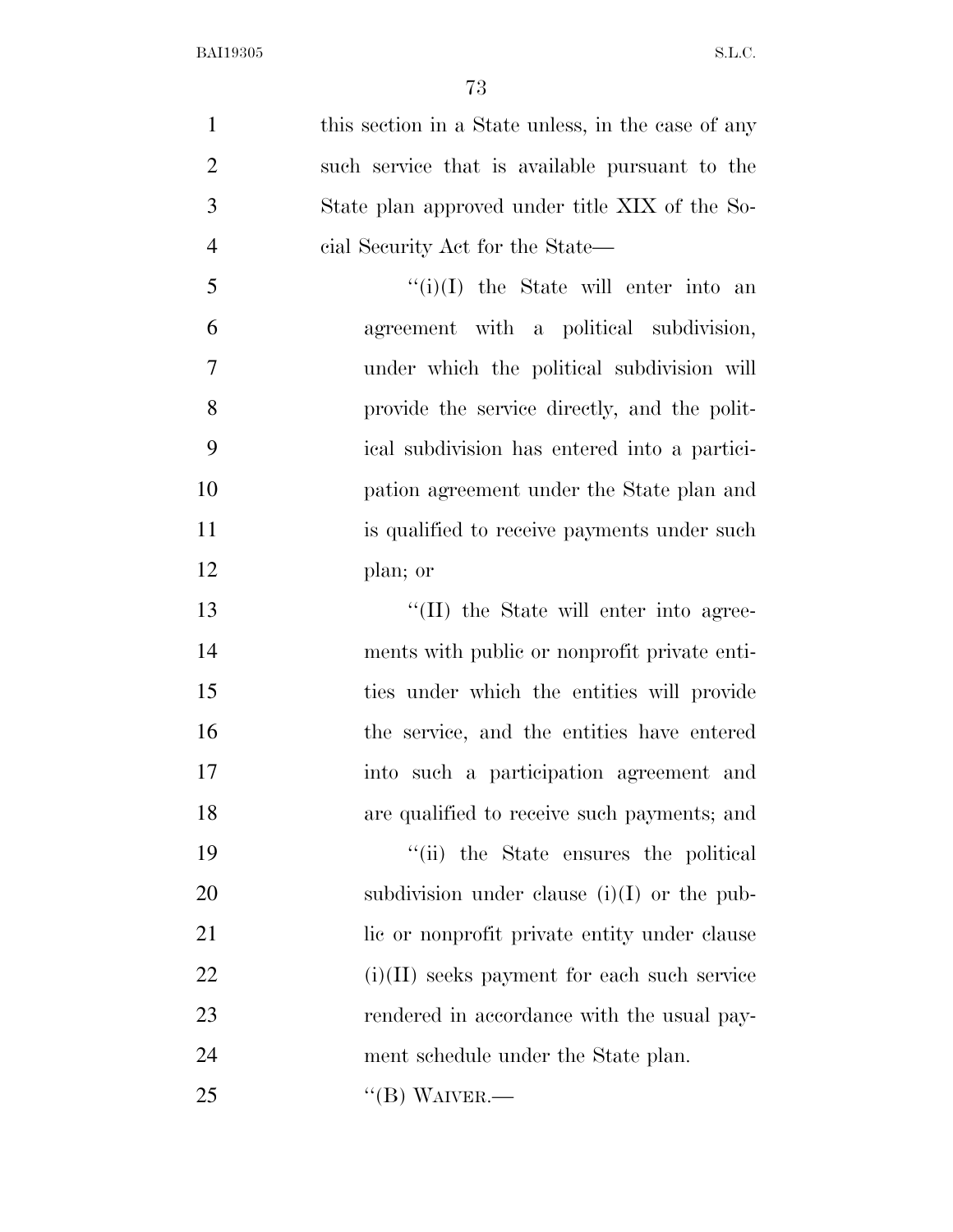1 ''(i) In GENERAL.—In the case of an entity making an agreement pursuant to 3 subparagraph  $(A)(ii)$  regarding the provi- sion of substance use disorder treatment services, the requirement established in such subparagraph shall be waived by the State if the entity does not, in providing health care services, impose a charge or ac- cept reimbursement available from any third-party payor, including reimbursement 11 under any insurance policy or under any Federal or State health benefits program. A waiver under this subparagraph shall not be longer than 2 years in duration and 15 shall not be renewed.  $"$ (ii) DETERMINATION.—A determina-17 tion by the State of whether an entity re- ferred to in clause (i) meets the criteria for a waiver under such clause shall be made 20 without regard to whether the entity ac- cepts voluntary donations for the purpose of providing services to the public. 23 "(2) REQUIRED TERMS FOR EXPANDING AND IMPROVING CARE.—A funding agreement for a grant under this section shall—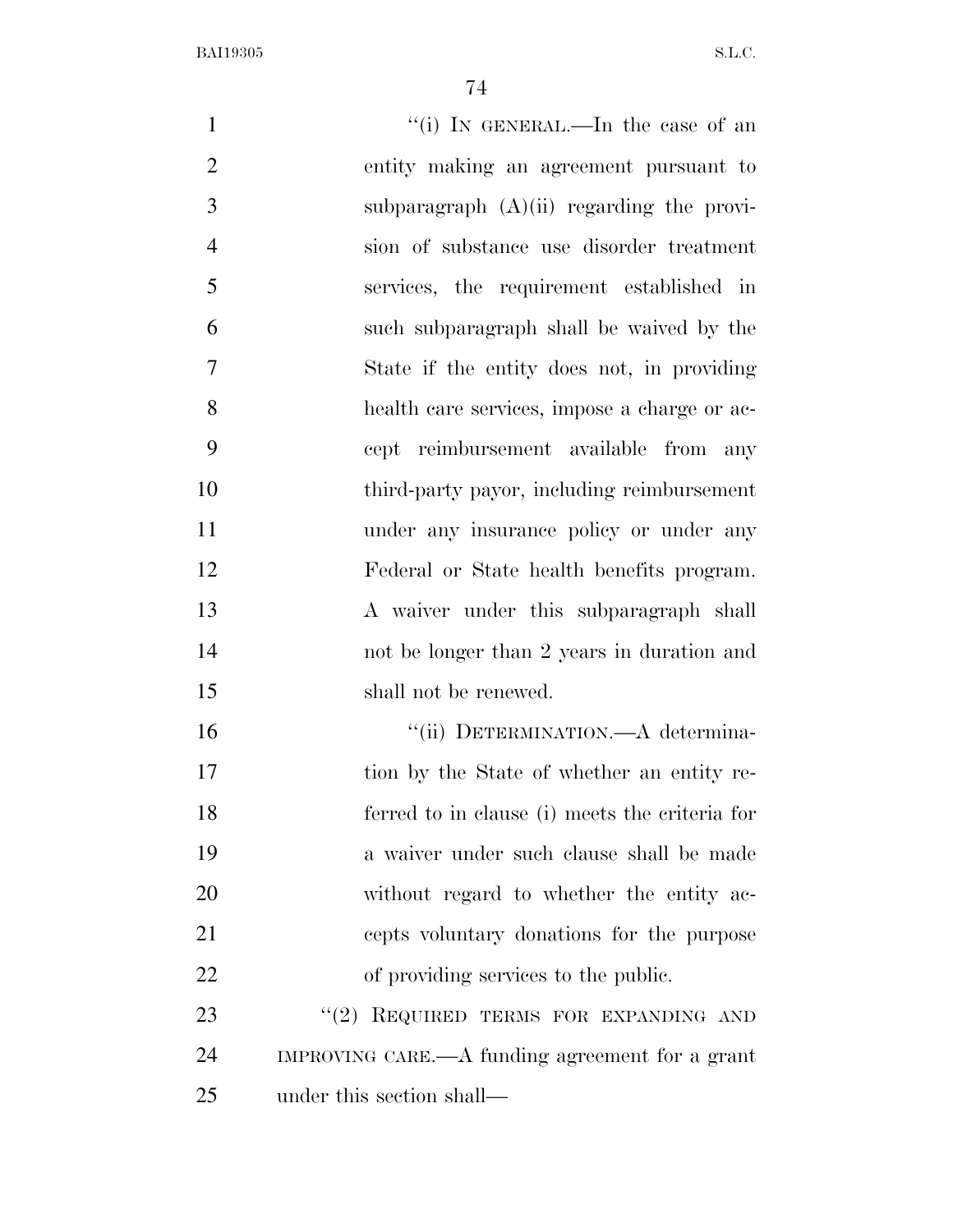| $\mathbf{1}$   | $\lq\lq$ ensure that funds received under the     |
|----------------|---------------------------------------------------|
| $\overline{2}$ | grant will not be utilized to make payments for   |
| 3              | any item or service to the extent that payment    |
| $\overline{4}$ | has been made, or can reasonably be expected      |
| 5              | to be made, with respect to that item or service  |
| 6              | under a State compensation program, under an      |
| 7              | insurance policy, or under any Federal or State   |
| 8              | health benefits program (except for a program     |
| 9              | administered by, or providing the services of,    |
| 10             | the Indian Health Service); and                   |
| 11             | "(B) ensure that all entities providing sub-      |
| 12             | stance use disorder treatment services with as-   |
| 13             | sistance made available under the grant shall     |
| 14             | offer all drugs approved by the Food and Drug     |
| 15             | Administration for the treatment of substance     |
| 16             | disorder for which the applicant offers<br>use    |
| 17             | treatment, in accordance with section 3435.       |
| 18             | "(3) ADDITIONAL REQUIRED TERMS.—A fund-           |
| 19             | ing agreement for a grant under this section is   |
| 20             | that—                                             |
| 21             | "(A) funds received under the grant will be       |
| 22             | utilized to supplement not supplant other Fed-    |
| 23             | eral, State, or local funds made available in the |
| 24             | year for which the grant is awarded to provide    |
| 25             | substance use disorder treatment services to in-  |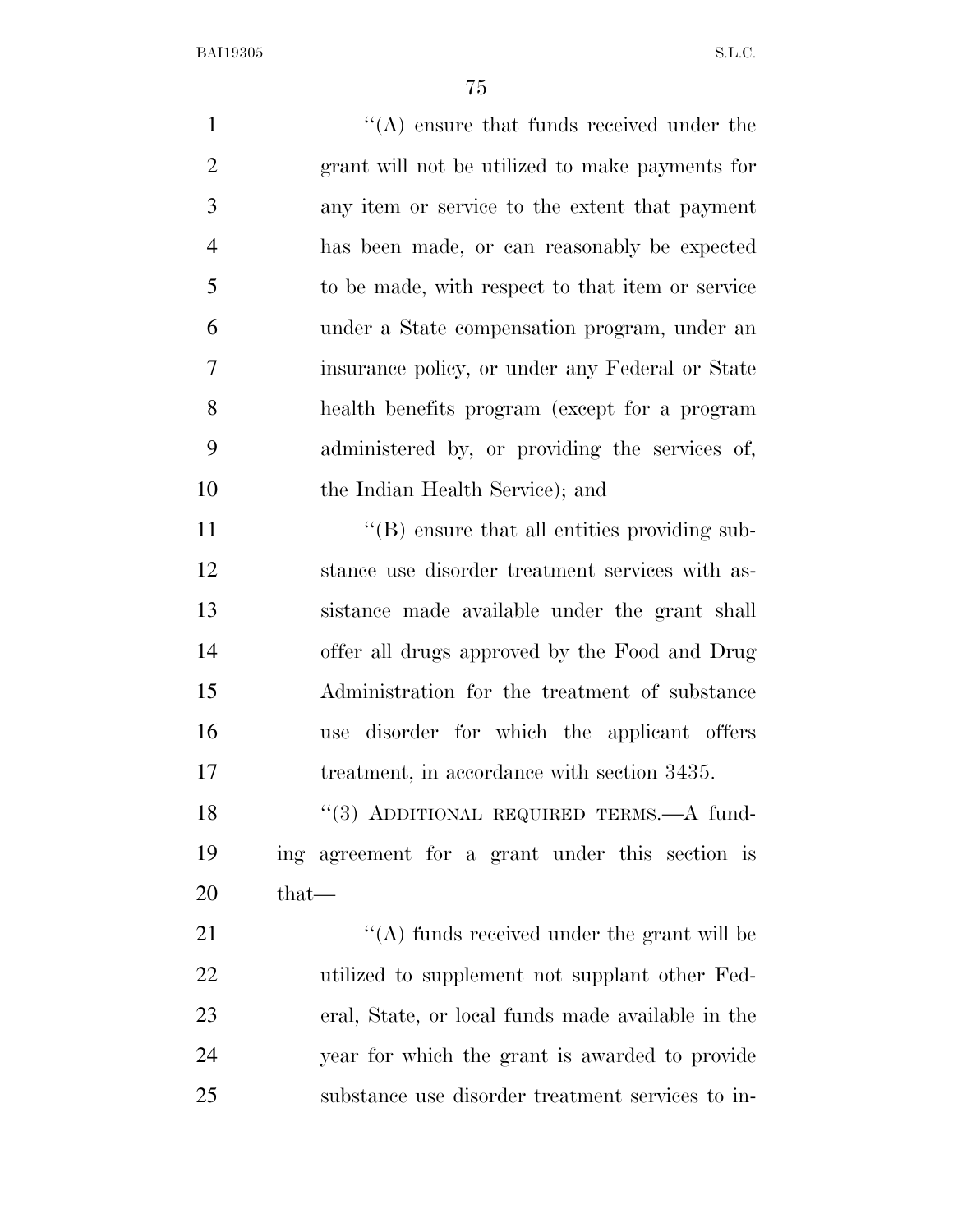dividuals with substance use disorder, including funds for each of prevention services, core med- ical services, recovery and support services, early intervention services, harm reduction serv- ices, mental health services, and administrative expenses;

 ''(B) political subdivisions within the State will maintain the level of expenditures by such political subdivisions for substance use disorder treatment services at a level that is at least equal to the level of such expenditures by such political subdivisions for the preceding fiscal year including expenditures for each of preven- tion services, core medical services, recovery and support services, early intervention services, harm reduction services, mental health services, and administrative expenses;

18 ''(C) political subdivisions within the State will not use funds received under a grant awarded under section 3411 in maintaining the level of substance use disorder treatment serv-22 ices as required in subparagraph (B);

23  $\text{``(D)}$  substance use disorder treatment services provided with assistance made available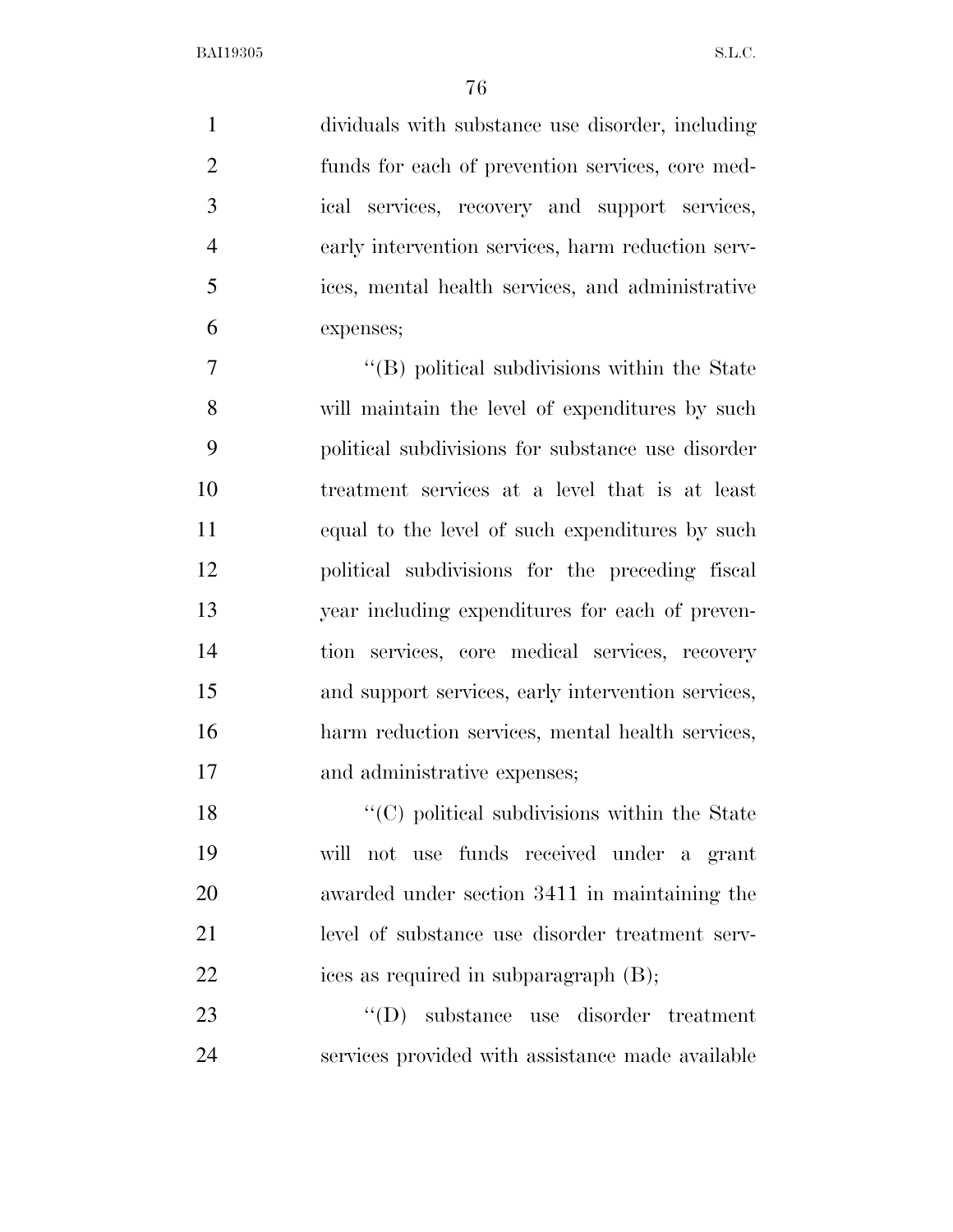| $\mathbf{1}$   | under the grant will be provided without re-                    |
|----------------|-----------------------------------------------------------------|
| $\overline{2}$ | $\text{gard}$                                                   |
| 3              | "(i) to the ability of the individual to                        |
| $\overline{4}$ | pay for such services; and                                      |
| 5              | "(ii) to the current or past health con-                        |
| 6              | dition of the individual to be served;                          |
| 7              | ``(E)<br>substance use disorder treatment                       |
| 8              | services will be provided in a setting that is ac-              |
| 9              | cessible to low-income individuals with sub-                    |
| 10             | stance use disorders and to individuals with                    |
| 11             | substance use disorders residing in rural areas;                |
| 12             | "(F) a program of outreach will be pro-                         |
| 13             | vided to low-income individuals with substance                  |
| 14             | use disorders to inform such individuals of sub-                |
| 15             | stance use disorder treatment services and to                   |
| 16             | individuals with substance use disorders resid-                 |
| 17             | ing in rural areas;                                             |
| 18             | $\lq\lq(G)$ Indian tribes are included in planning              |
| 19             | for the use of grant funds and the Federal trust                |
| 20             | responsibility is upheld at all levels of program               |
| 21             | administration; and                                             |
| 22             | $\rm ^{\prime\prime}(H)$ the confidentiality of individuals re- |
| 23             | ceiving substance use disorder treatment serv-                  |
| 24             | ices will be maintained in a manner not incon-                  |
| 25             | sistent with applicable law.                                    |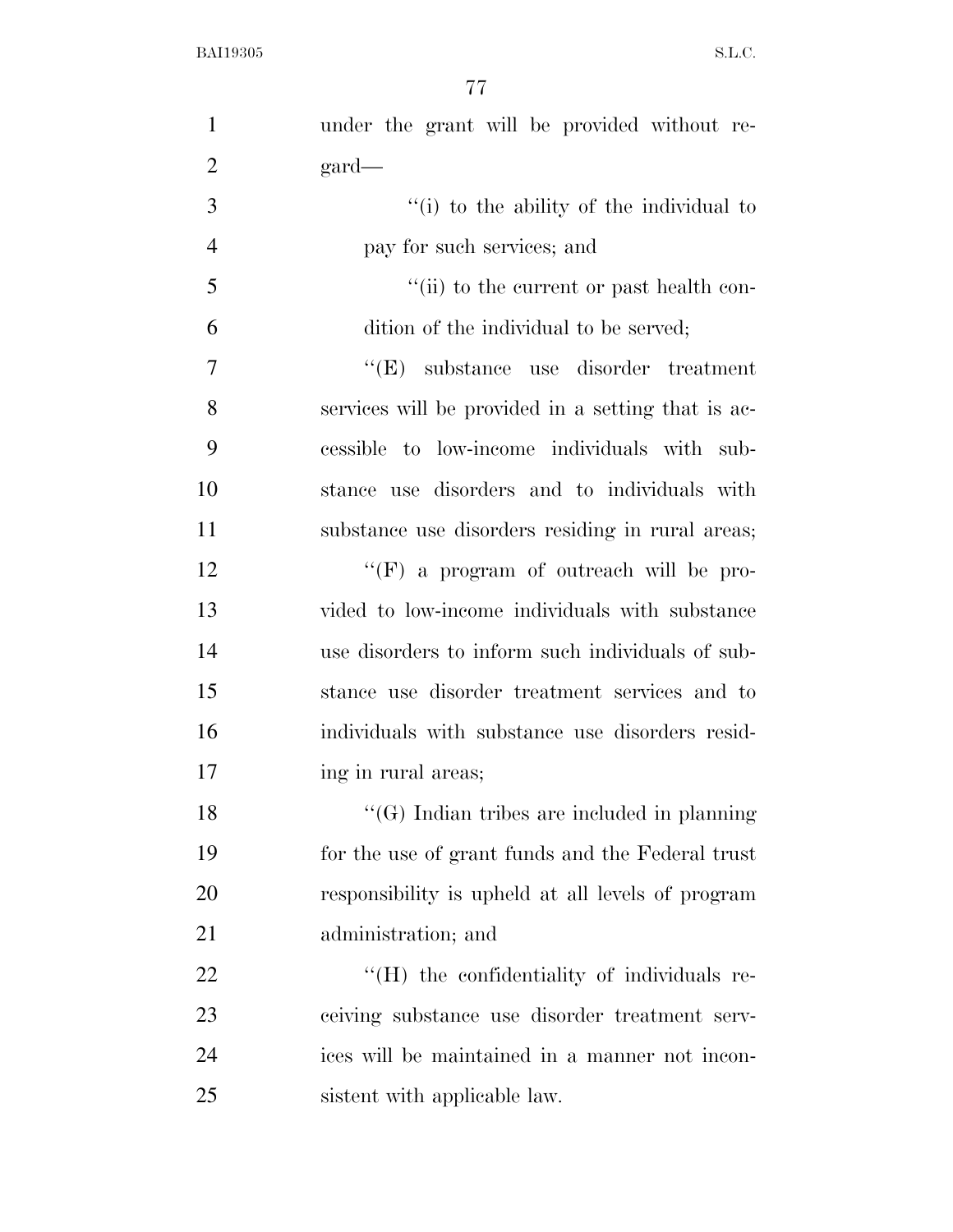#### **''SEC. 3413. APPLICATION.**

 ''(a) APPLICATION.—To be eligible to receive a grant under section 3411, a State shall have in effect a State plan approved by the Secretary pursuant to section 1932(b), and shall prepare and submit to the Secretary an application in such form, and containing such informa-tion, as the Secretary shall require, including—

 ''(1) a complete accounting of the disbursement of any prior grants received under this subtitle by the applicant and the results achieved by these ex- penditures and a demonstration that funds received from a grant under this subtitle in the prior year were expended in accordance with State priorities;

 ''(2) establishment of goals and objectives to be achieved with grant funds provided under this sub- title, including targets and milestones that are in- tended to be met, the activities that will be under- taken to achieve those targets, and the number of individuals likely to be served by the funds sought, including demographic data on the populations to be served;

22 ''(3) a demonstration that the State will use funds in a manner that provides substance use dis- order treatment services in compliance with the evi- dence-based standards developed in accordance with section 3435, including all drugs approved by the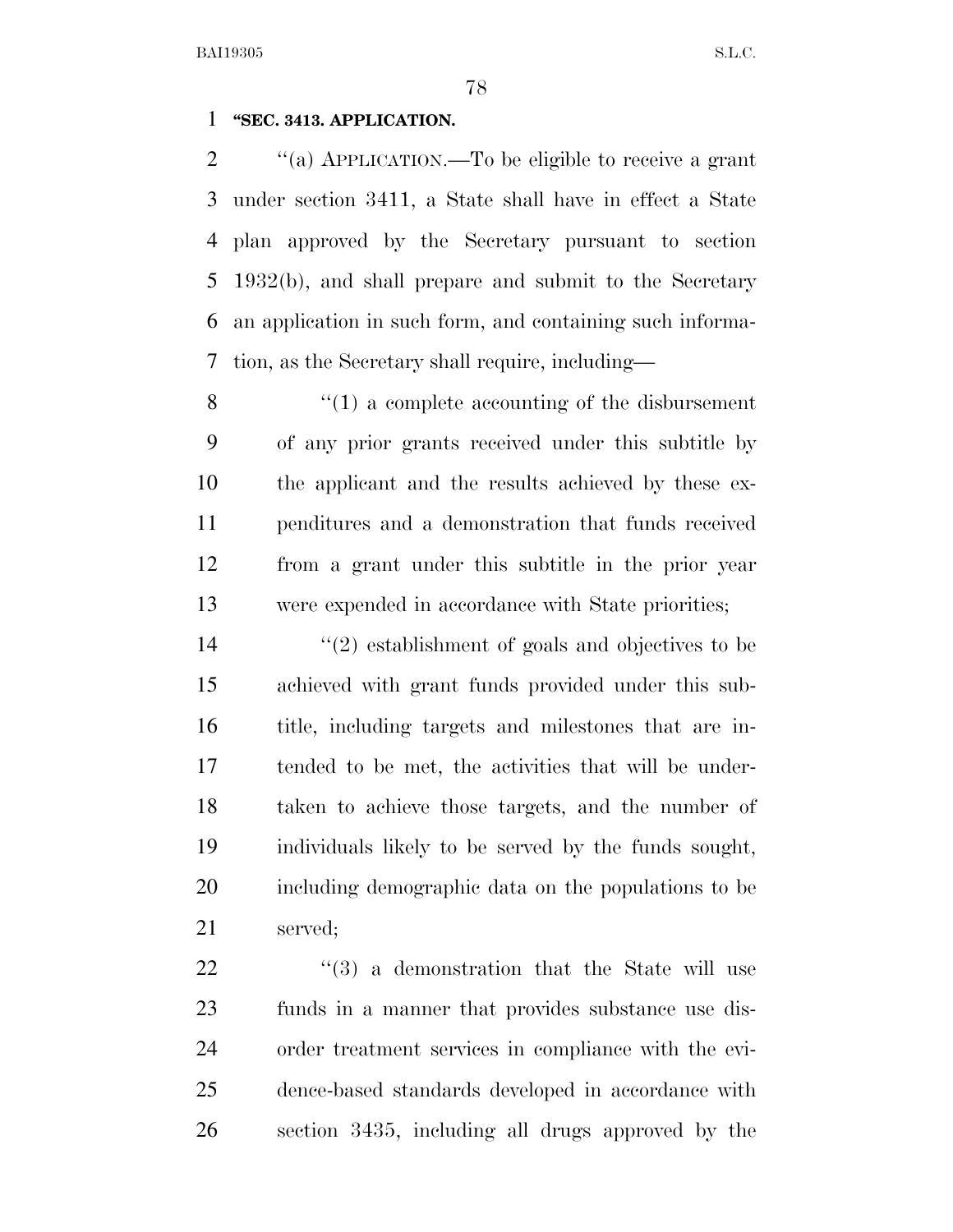Food and Drug Administration for the treatment of substance use disorder;

3 ''(4) a demonstration that resources provided under the grant will be allocated in accordance with the local demographic incidence of substance use, in- cluding allocations for services for children, youths, and women;

8 "(5) an explanation of how income, asset, and medical expense criteria will be established and ap- plied to those who qualify for assistance under the program; and

12 ''(6) for any prior funding received under this section, data provided in such form as the Secretary shall require detailing, at a minimum, the extent to which the activities supported by the funding met the goals and objectives specified in the application for the funding, the number of individuals who accessed medication-assisted treatment by age, gen- der, race, and other demographic criteria relevant to the program, and the effect of the program on over- dose rates and rates of death due to overdose in the region served by the program.

 ''(b) REQUIREMENTS REGARDING IMPOSITION OF CHARGES FOR SERVICES.—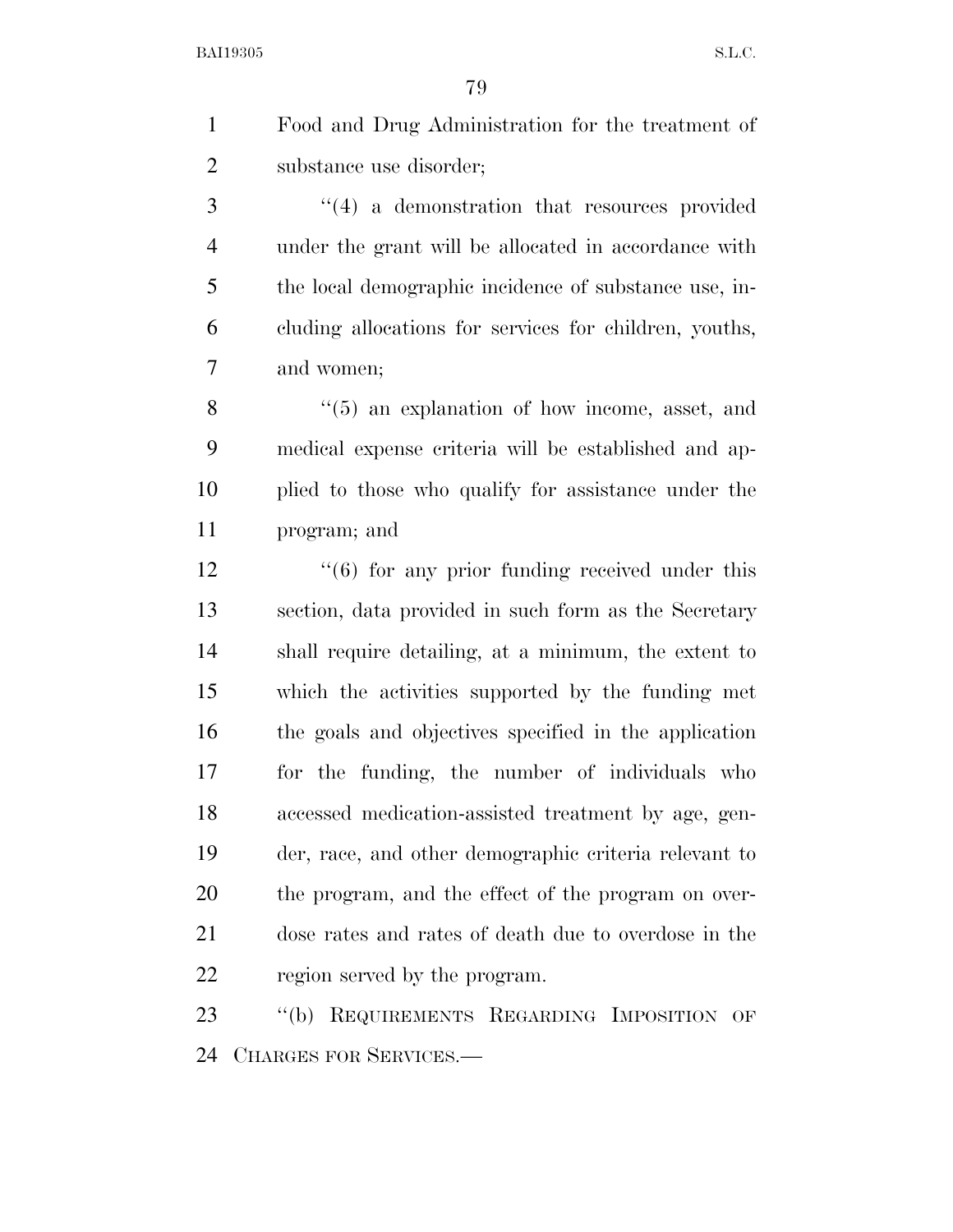| $\mathbf{1}$   | "(1) IN GENERAL.—The Secretary may not               |
|----------------|------------------------------------------------------|
| $\overline{2}$ | make a grant under section 3411 to a State unless    |
| 3              | the State provides assurances that in the provision  |
| $\overline{4}$ | of services with assistance provided under the grant |
| 5              |                                                      |
| 6              | $\lq\lq$ in the case of individuals with an in-      |
| 7              | come less than or equal to 138 percent of the        |
| 8              | official poverty level, the provider will not im-    |
| 9              | pose charges on any such individual for the          |
| 10             | services provided under the grant;                   |
| <sup>11</sup>  | $\lq\lq$ (B) in the case of individuals with an in-  |
| 12             | come greater than 138 percent of the official        |
| 13             | poverty level, the provider will impose a charge     |
| 14             | on each such individual according to a schedule      |
| 15             | of charges made available to the public;             |
| 16             | $\lq\lq$ (C) in the case of individuals with an in-  |
| 17             | come greater than 138 percent of the official        |
| 18             | poverty level but not exceeding 200 percent of       |
| 19             | such poverty level, the provider will not, for an    |
| 20             | calendar year, impose charges in an amount ex-       |
| 21             | ceeding 5 percent of the annual gross income of      |
| 22             | the individual;                                      |
| 23             | "(D) in the case of individuals with an in-          |
| 24             | come greater than 200 percent of the official        |
| 25             | poverty level but not exceeding 300 percent of       |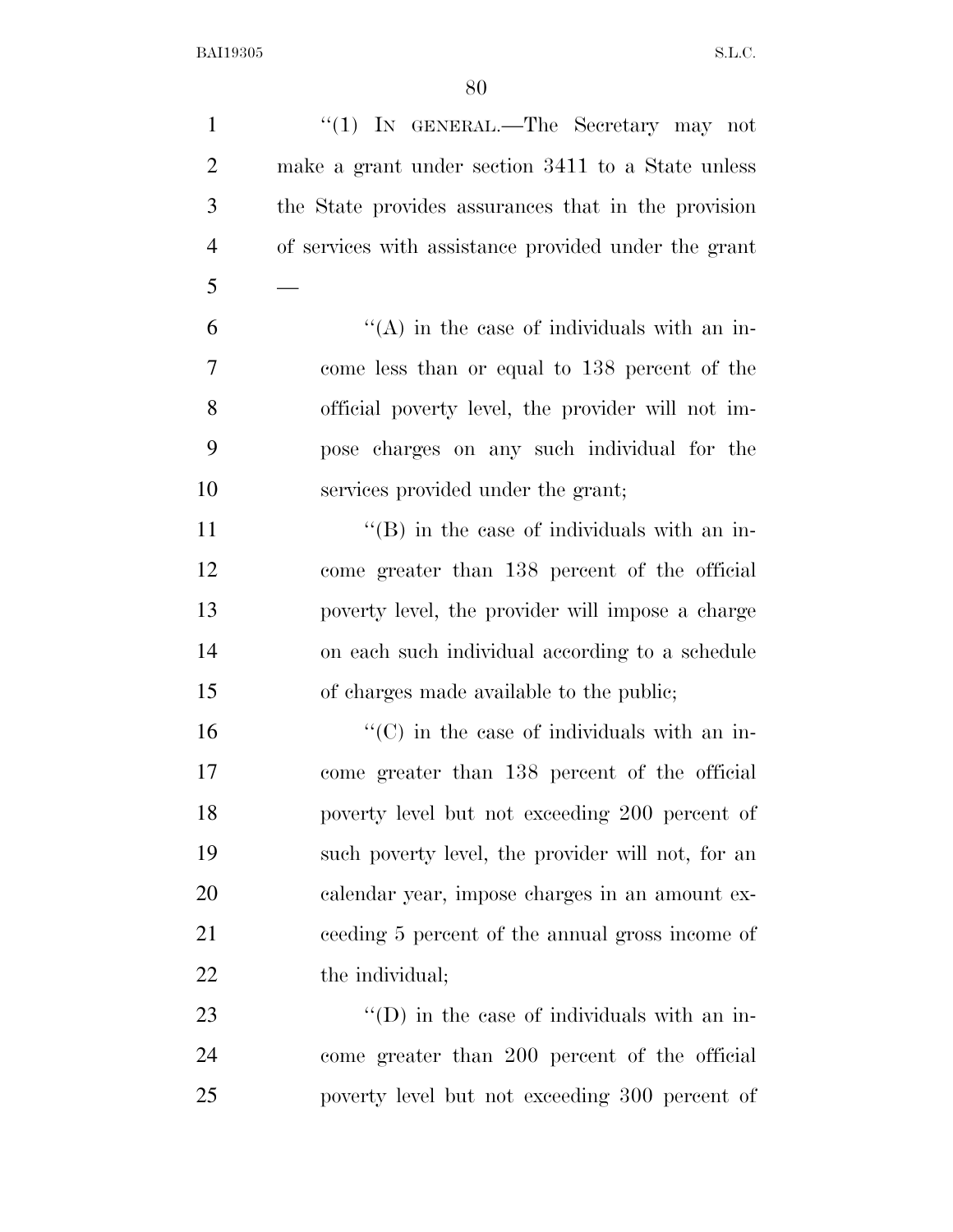| $\mathbf{1}$   | such poverty level, the provider will not, for any  |
|----------------|-----------------------------------------------------|
| $\mathbf{2}$   | calendar year, impose charges in an amount ex-      |
| 3              | ceeding 7 percent of the annual gross income of     |
| $\overline{4}$ | the individual involved;                            |
| 5              | $\lq\lq$ (E) in the case of individuals with an in- |
| 6              | come greater than 300 percent of the official       |
| $\tau$         | poverty level, the provider will not, for any cal-  |
| 8              | endar year, impose charges in an amount ex-         |
| 9              | ceeding 15 percent of the annual gross income       |
| 10             | of the individual involved; and                     |
| 11             | $\lq\lq(F)$ in the case of eligible American In-    |
| 12             | dian and Alaska Native individuals as defined       |
| 13             | by section 447.50 of title 42, Code of Federal      |
| 14             | Regulations (as in effect on July 1, 2010), the     |
| 15             | provider will not impose any charges for sub-       |
| 16             | stance use disorder treatment services, includ-     |
| 17             | ing any charges or cost-sharing prohibited by       |
| 18             | section $1402(d)$ of the Patient Protection and     |
| 19             | Affordable Care Act.                                |
| 20             | $\lq(2)$ CHARGES.—With respect to compliance        |
| 21             | with the assurances made under paragraph $(1)$ , a  |
| 22             | State may, in the case of individuals subject to a  |
| 23             | charge—                                             |
| 24             | $\lq\lq$ assess the amount of the charge in         |
| 25             | the discretion of the State, including imposing     |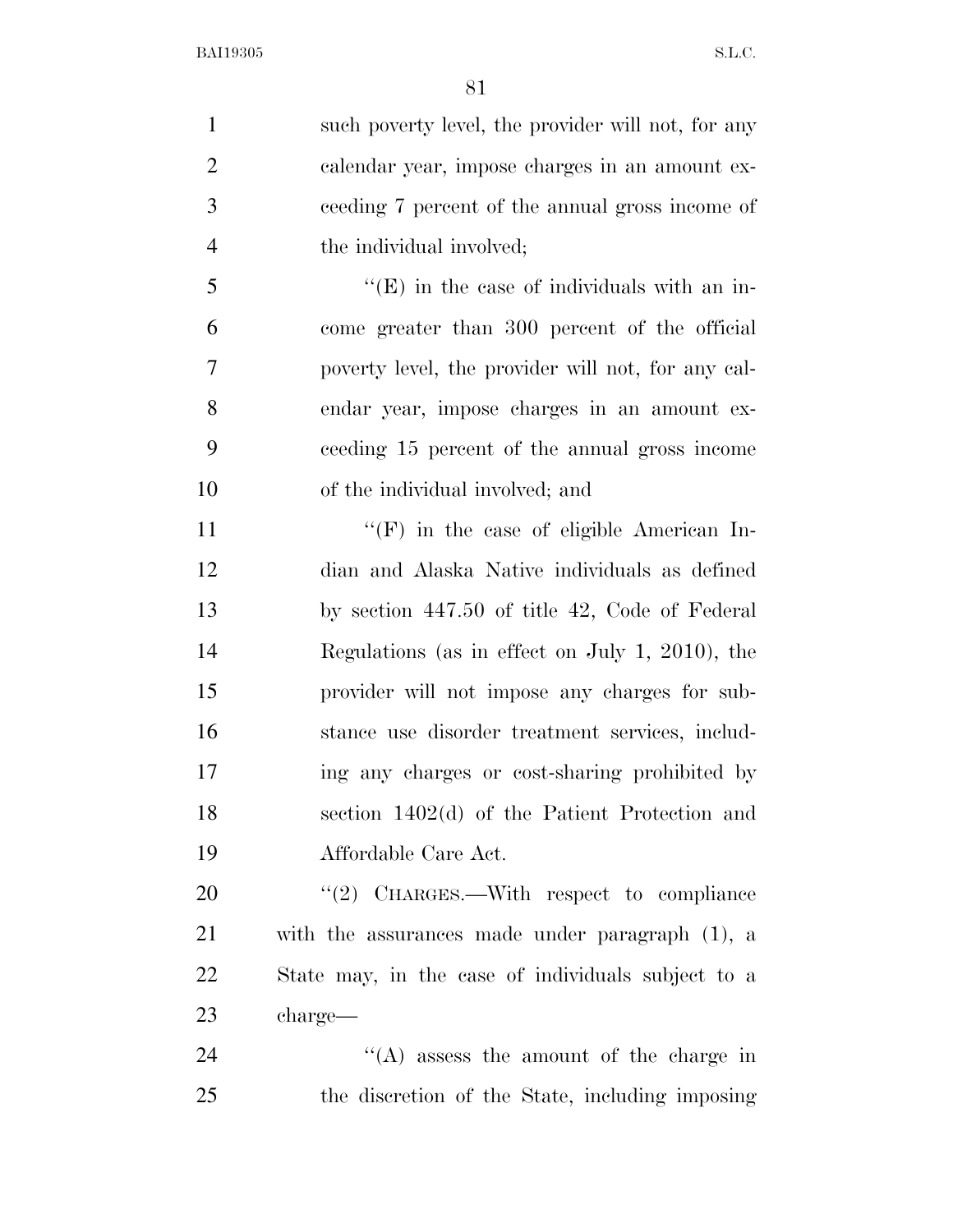only a nominal charge for the provision of serv- ices, subject to the provisions of the paragraph regarding public schedules and regarding limi- tations on the maximum amount of charges and;

 ''(B) take into consideration the total med- ical expenses of individuals in assessing the amount of the charge, subject to such provi-sions.

10 ''(3) AGGREGATE CHARGES.—The Secretary may not make a grant under section 3411 to a State unless the State agrees that the limitations on charges for substance use disorder treatment serv- ices under this subsection applies to the annual ag- gregate of charges imposed for such services, how- ever the charges are characterized, includes enroll- ment fees, premiums, deductibles, cost sharing, co- payments, co-insurance costs, or any other charges. 19 "(c) INDIAN TRIBES.—Any application requirements applying to grants distributed in accordance with section 3412(b) shall be developed by the Secretary in consulta-tion with Indian tribes.

#### **''SEC. 3414. TECHNICAL ASSISTANCE.**

 ''The Secretary shall provide technical assistance in administering and coordinating the activities authorized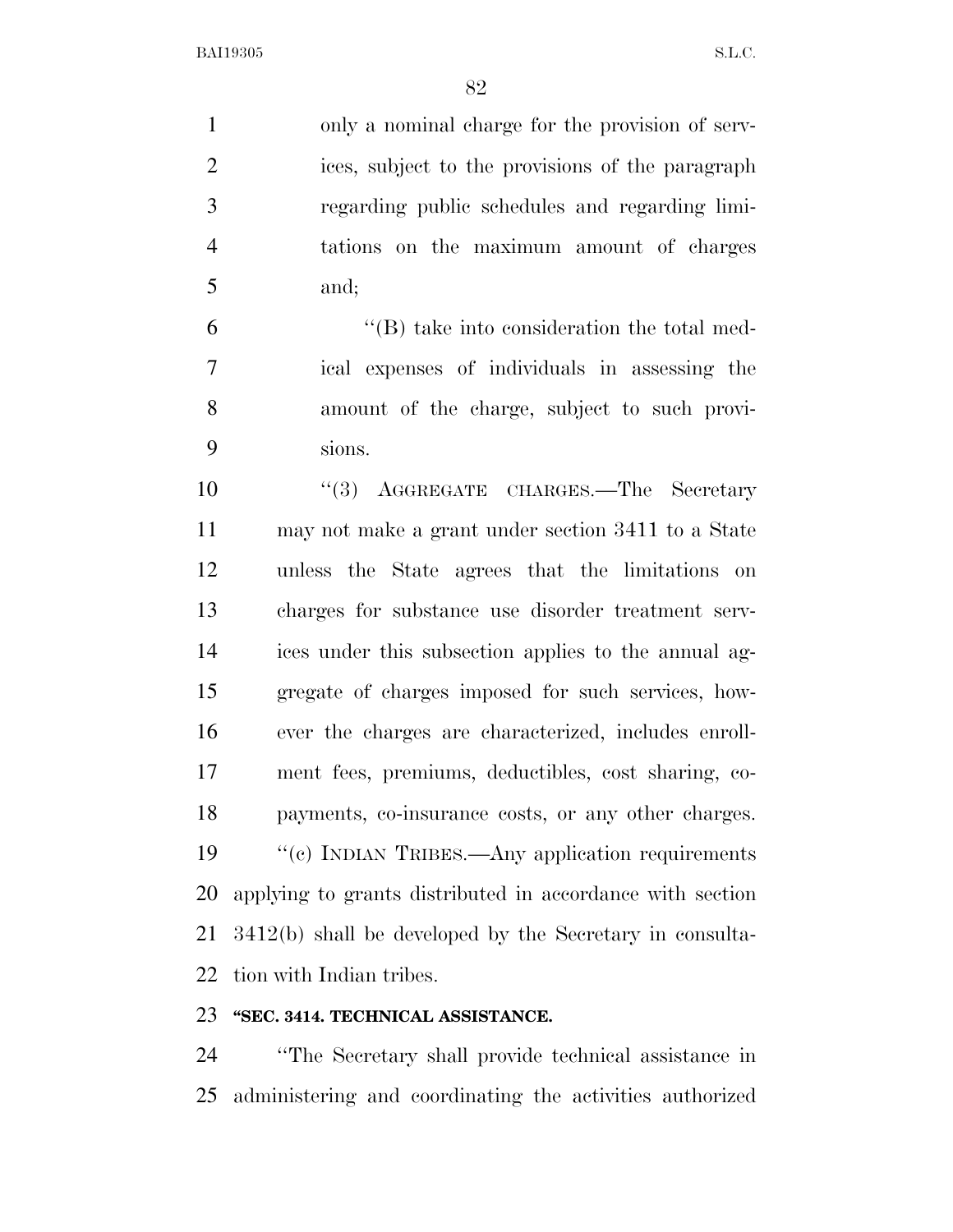under section 3412, including technical assistance for the development of State applications for supplementary 3 grants authorized in section  $3212(a)(2)$ .

#### **''SEC. 3415. AUTHORIZATION OF APPROPRIATIONS.**

 ''There is authorized to be appropriated to carry out this subtitle—

| 7  | "(1) $$4,000,000,000$ for fiscal year 2020;     |
|----|-------------------------------------------------|
| 8  | "(2) $$4,000,000,000$ for fiscal year 2021;     |
| 9  | $(3)$ \$4,000,000,000 for fiscal year 2022;     |
| 10 | $(4)$ \$4,000,000,000 for fiscal year 2023;     |
| 11 | $(5)$ \$4,000,000,000 for fiscal year 2024;     |
| 12 | $(6)$ \$4,000,000,000 for fiscal year 2025;     |
| 13 | "(7) $$4,000,000,000$ for fiscal year 2026;     |
| 14 | $(8)$ \$4,000,000,000 for fiscal year 2027;     |
| 15 | "(9) $$4,000,000,000$ for fiscal year 2028; and |
| 16 | $(10)$ \$4,000,000,000 for fiscal year 2029.    |
| 17 | "Subtitle C—Other Grant Program                 |
| 18 | "SEC. 3421. ESTABLISHMENT OF GRANT PROGRAM.     |

 ''(a) IN GENERAL.—The Secretary shall award grants to public, nonprofit, and Indian entities for the purpose of funding prevention services, core medical serv- ices, recovery and support services, early intervention serv- ices, harm reduction services, and administrative expenses in accordance with this section.

''(b) ELIGIBILITY.—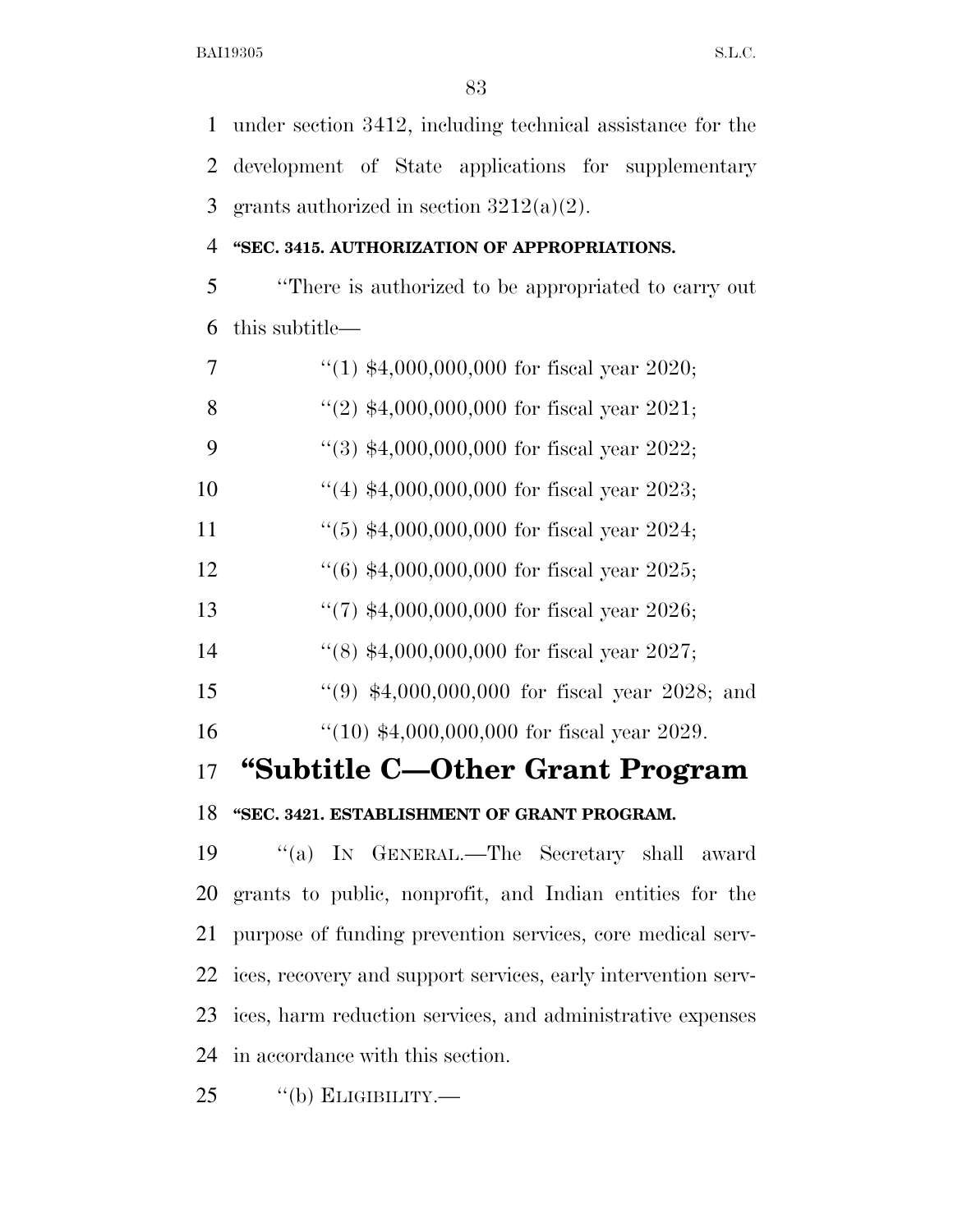| $\mathbf{1}$   | "(1) ENTITIES.—Public, nonprofit, or Indian           |
|----------------|-------------------------------------------------------|
| $\overline{2}$ | entities eligible to receive a grant under subsection |
| 3              | (a) may include—                                      |
| $\overline{4}$ | $\lq\lq$ federally qualified health centers           |
| 5              | under section $1905(l)(2)(B)$ of the Social Secu-     |
| 6              | rity Act;                                             |
| $\tau$         | "(B) family planning clinics;                         |
| 8              | $\lq\lq$ (C) rural health clinics;                    |
| 9              | "(D) Indian entities, including Indian                |
| 10             | health programs as defined in section 4 of the        |
| 11             | Indian Health Care Improvement Act, urban             |
| 12             | Indian organizations as defined in section 4 of       |
| 13             | the Indian Health Care Improvement Act, and           |
| 14             | Native Hawaiian organizations as defined in           |
| 15             | section 11 of the Native Hawaiian Health Care         |
| 16             | Act of 1988;                                          |
| 17             | "(E) community-based organizations, clin-             |
| 18             | ics, hospitals, and other health facilities that      |
| 19             | provide substance use disorder treatment serv-        |
| 20             | ices; and                                             |
| 21             | $\lq\lq(F)$ other nonprofit entities that provide     |
| 22             | substance use disorder treatment services.            |
| 23             | UNDERSERVED POPULATIONS.-Entities<br>(2)              |
| 24             | described in paragraph (1) shall serve underserved    |
| 25             | populations which may include—                        |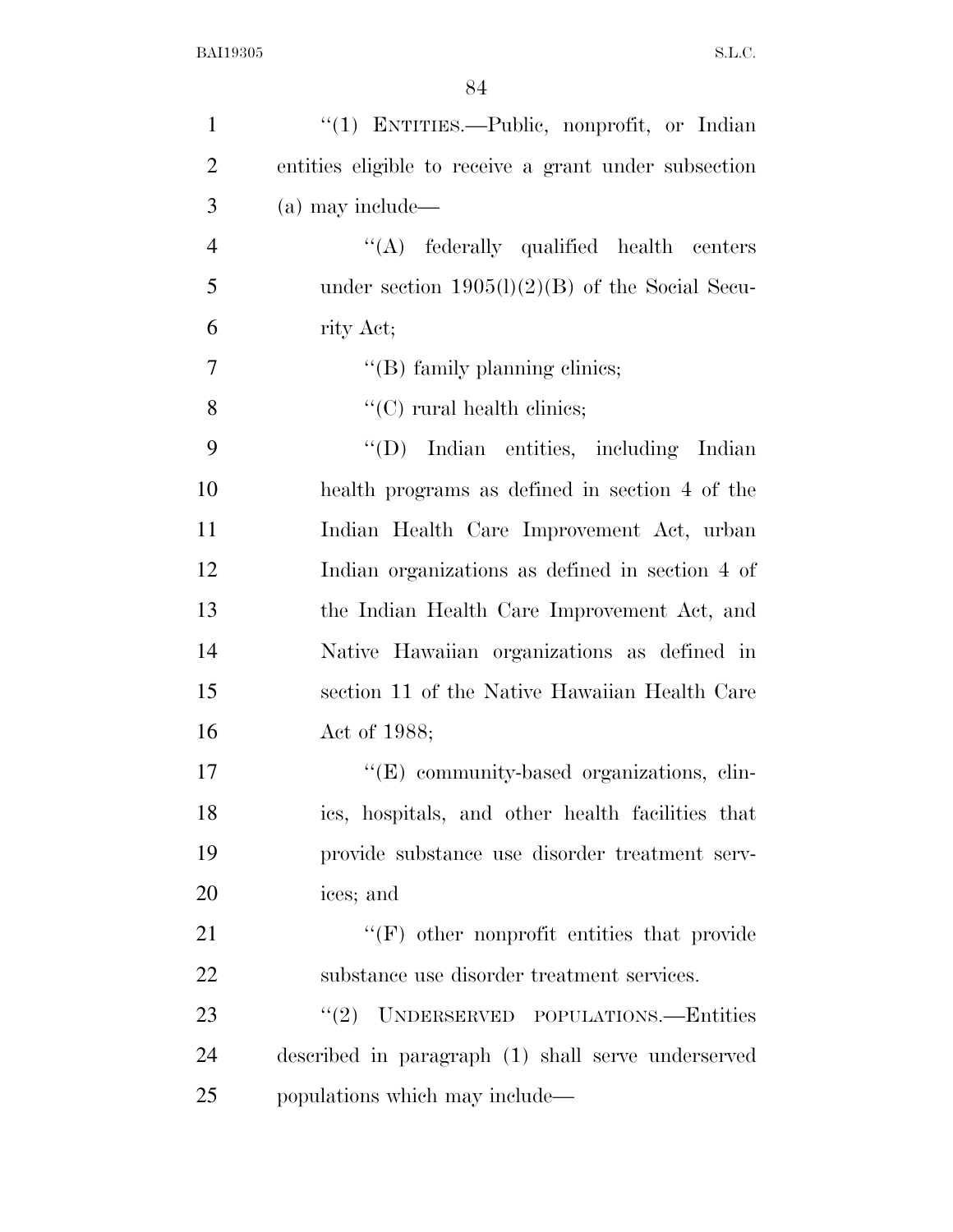| $\mathbf{1}$   | "(A) minority populations and Indian pop-              |
|----------------|--------------------------------------------------------|
| $\mathbf{2}$   | ulations;                                              |
| 3              | $\lq\lq(B)$ ex-offenders;                              |
| $\overline{4}$ | $\cdot$ (C) individuals with comorbidities includ-     |
| 5              | ing HIV/AIDS, hepatitis B or C, mental health          |
| 6              | disorder or other behavioral health disorders;         |
| 7              | $\lq\lq$ (D) low-income populations;                   |
| 8              | $\lq\lq(E)$ inner city populations; and                |
| 9              | " $(F)$ rural populations.                             |
| 10             | "(3) APPLICATION.—To be eligible to receive a          |
| 11             | grant under this section, a public or nonprofit entity |
| 12             | described in this subsection shall prepare and submit  |
| 13             | to the Secretary an application in such form, and      |
| 14             | containing such information, as the Secretary shall    |
| 15             | require, including—                                    |
| 16             | $\lq\lq$ a complete accounting of the dis-             |
| 17             | bursement of any prior grants received under           |
| 18             | this subtitle by the applicant and the results         |
| 19             | achieved by these expenditures;                        |
| 20             | $\lq\lq (B)$ a comprehensive plan for the use of       |
| 21             | the grant, including—                                  |
| 22             | "(i) a demonstration of the extent of                  |
| 23             | local need for the funds sought;                       |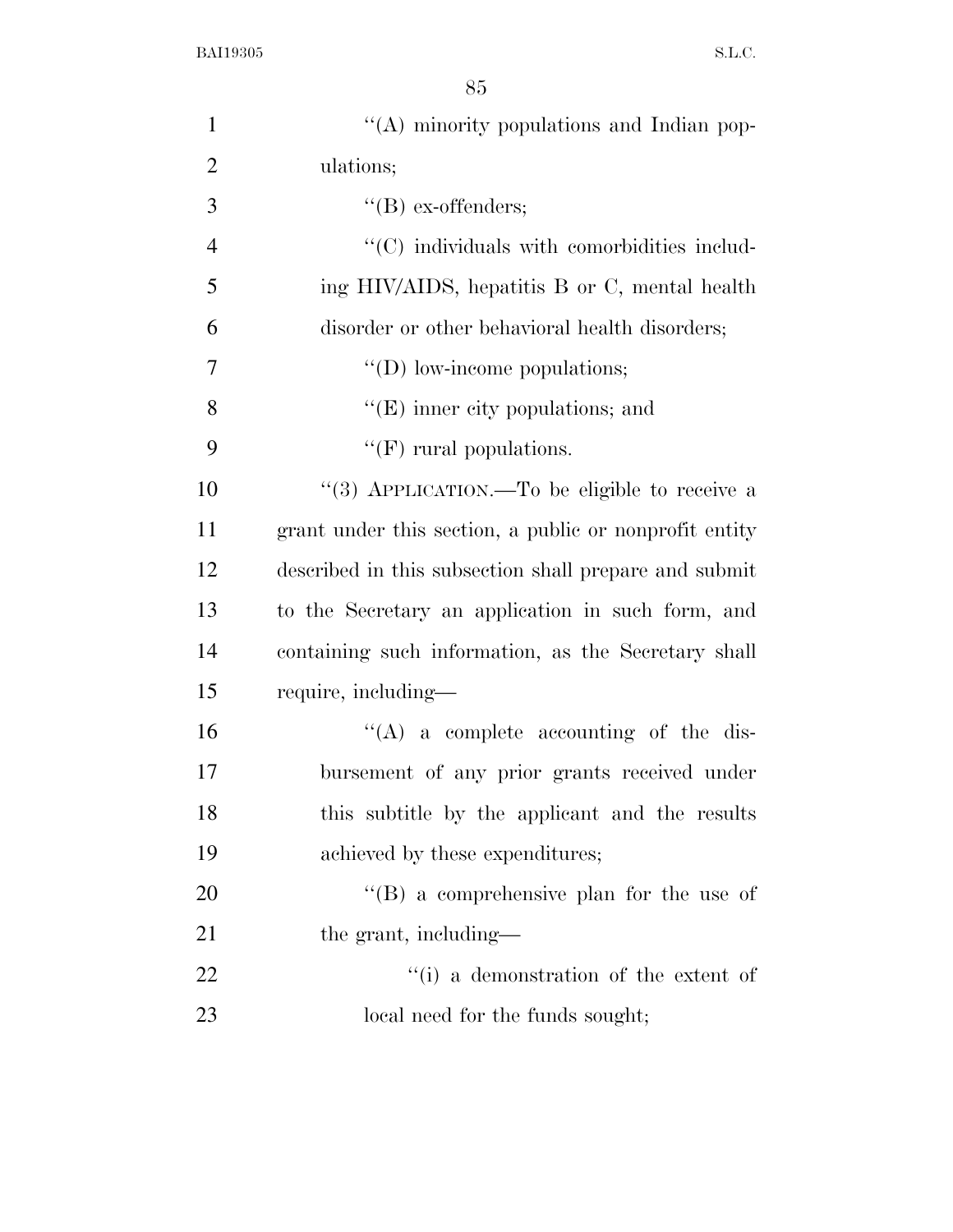|                | 86                                                     |
|----------------|--------------------------------------------------------|
| $\mathbf{1}$   | "(ii) a plan for providing substance                   |
| $\overline{2}$ | use disorder treatment services that is con-           |
| 3              | sistent with local needs; and                          |
| $\overline{4}$ | "(iii) goals and objectives<br>$-$ to<br>be            |
| 5              | achieved with grant funds provided under               |
| 6              | this section, including targets and mile-              |
| 7              | stones that are intended to be met and a               |
| 8              | description of the activities that will be un-         |
| 9              | dertaken to achieve those targets;                     |
| 10             | $\cdot\cdot$ (C) a demonstration that the grantee will |
| 11             | use funds in a manner that provides substance          |
| 12             | use disorder treatment services compliant with         |
| 13             | the evidence-based standards developed in ac-          |
| 14             | cordance with section 3435, including all drugs        |
| 15             | approved by the Food and Drug Administration           |
| 16             | for the treatment of substance use disorder for        |
| 17             | which the applicant offers treatment, in accord-       |
| 18             | ance with section $3435(c)$ ;                          |
| 19             | $\lq\lq$ (D) information on the number of individ-     |
| 20             | uals to be served by the funds sought, including       |
| 21             | demographic data on the populations to be              |

served;

23 ''(E) a demonstration that resources pro- vided under the grant will be allocated in ac-cordance with the local demographic incidence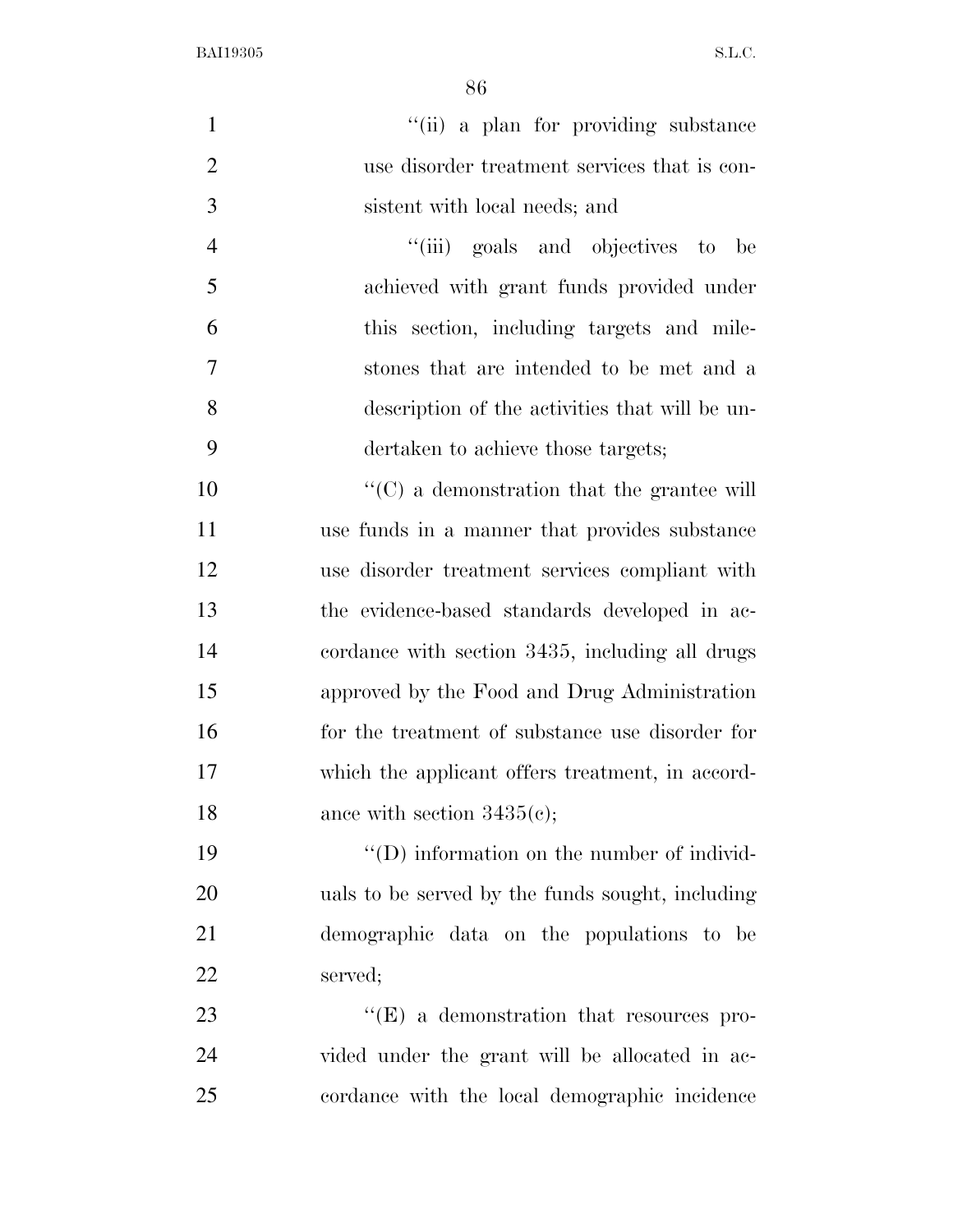| $\mathbf{1}$   | of substance use, including allocations for serv-  |
|----------------|----------------------------------------------------|
| $\overline{2}$ | ices for children, youths, and women;              |
| 3              | $\lq\lq(F)$ an explanation of how income, asset,   |
| $\overline{4}$ | and medical expense criteria will be established   |
| 5              | and applied to those who qualify for assistance    |
| 6              | under the program; and                             |
| 7              | $\lq\lq(G)$ for any prior funding received under   |
| 8              | this section, data provided in such form as the    |
| 9              | Secretary shall require detailing, at a minimum,   |
| 10             | the extent to which the activities supported by    |
| 11             | the funding met the goals and objectives speci-    |
| 12             | fied in the application for the funding, the num-  |
| 13             | ber of individuals who accessed medication-as-     |
| 14             | sisted treatment by age, gender, race, and other   |
| 15             | demographic criteria relevant to the program,      |
| 16             | and the effect of the program on overdose rates    |
| 17             | and rates of death due to overdose in the region   |
| 18             | served by the program.                             |
| 19             | "(4) REQUIREMENT OF STATUS AS MEDICAID             |
| 20             | PROVIDER.-                                         |
| 21             | "(A) PROVISION OF SERVICE.—Subject to              |
| 22             | subparagraph (B), the Secretary may not make       |
| 23             | a grant under this section for the provision of    |
| 24             | substance use disorder treatment services under    |
| 25             | this section in a State unless, in the case of any |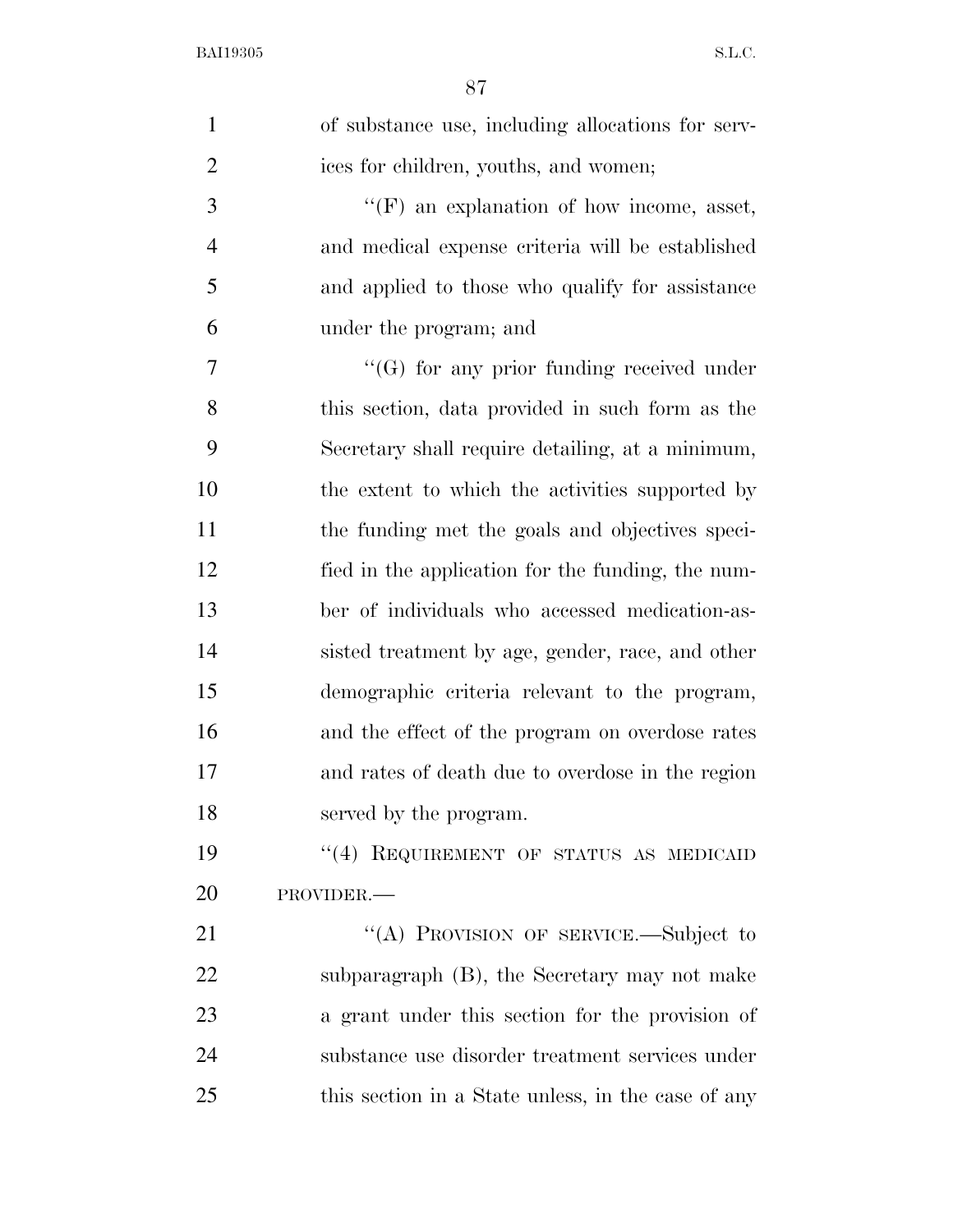| $\mathbf{1}$   | such service that is available pursuant to the |
|----------------|------------------------------------------------|
| $\overline{2}$ | State plan approved under title XIX of the So- |
| 3              | cial Security Act for the State—               |
| $\overline{4}$ | $f'(i)(I)$ the applicant for the grant will    |
| 5              | provide the service directly, and the appli-   |
| 6              | cant has entered into a participation agree-   |
| $\tau$         | ment under the State plan and is qualified     |
| 8              | to receive payments under such plan; or        |
| 9              | $\lq$ (II) the applicant for the grant will    |
| 10             | enter into an agreement with a public or       |
| 11             | nonprofit private entity under which the       |
| 12             | entity will provide the substance use dis-     |
| 13             | order treatment service, and the entity has    |
| 14             | entered into such a participation agree-       |
| 15             | ment and is qualified to receive such pay-     |
| 16             | ments; and                                     |
| 17             | "(ii) the applicant ensures that pay-          |
| 18             | ment will be sought for each such service      |
| 19             | rendered in accordance with the usual pay-     |
| 20             | ment schedule under the State plan.            |
| 21             | "(B) WAIVER.—In the case of an entity          |
| 22             | making an agreement pursuant to subpara-       |
| 23             | graph (A) regarding the provision of substance |
| 24             | use disorder treatment services, the require-  |
| 25             | ment established in such paragraph shall be    |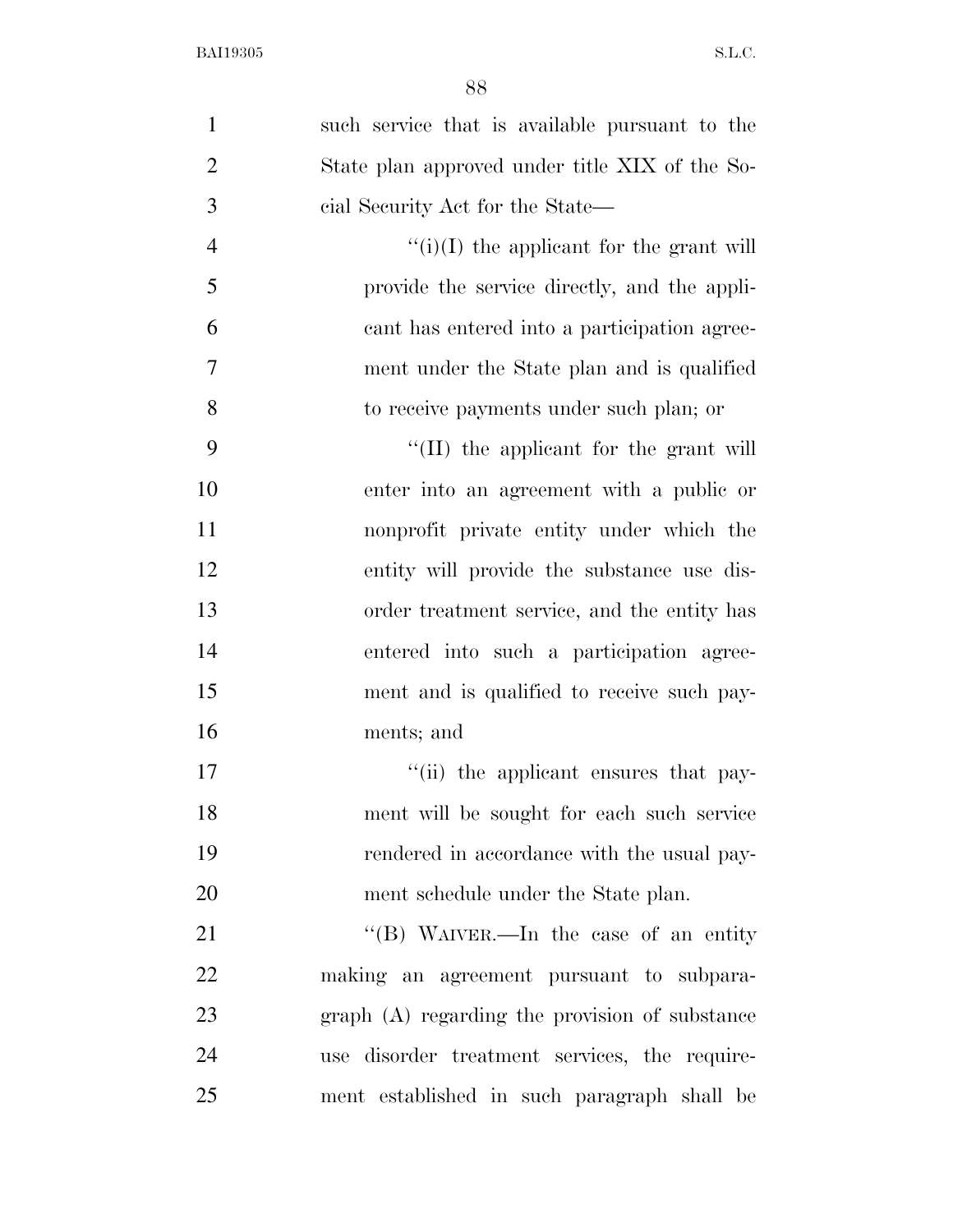| $\mathbf{1}$   | waived by the State if the entity does not, in   |
|----------------|--------------------------------------------------|
| $\overline{2}$ | providing such services, impose a charge or ac-  |
| 3              | cept reimbursement available from any third-     |
| $\overline{4}$ | party payor, including reimbursement under       |
| 5              | any insurance policy or under any Federal or     |
| 6              | State health benefits program. A waiver under    |
| 7              | this subparagraph shall not be longer than 2     |
| 8              | years in duration and shall not be renewed.      |
| 9              | "(C) DETERMINATION.—A determination              |
| 10             | by the State of whether an entity referred to in |
| 11             | subparagraph (A) meets the criteria for a waiv-  |
| 12             | er under such subparagraph shall be made         |
| 13             | without regard to whether the entity accepts     |
| 14             | voluntary donations for the purpose of pro-      |
| 15             | viding services to the public.                   |
| 16             | "(5) REQUIRED TERMS FOR EXPANDING AND            |
| 17             | IMPROVING CARE.—A funding agreement for a grant  |
| 18             | under this section is that—                      |
| 19             | $\lq\lq$ funds received under the grant will     |
| 20             | not be utilized to make payments for any item    |
| 21             | or service to the extent that payment has been   |
| 22             | made, or can reasonably be expected to be        |
| 23             | made, with respect to that item or service under |
| 24             | a State compensation program, under an insur-    |
| 25             | ance policy, or under any Federal or State       |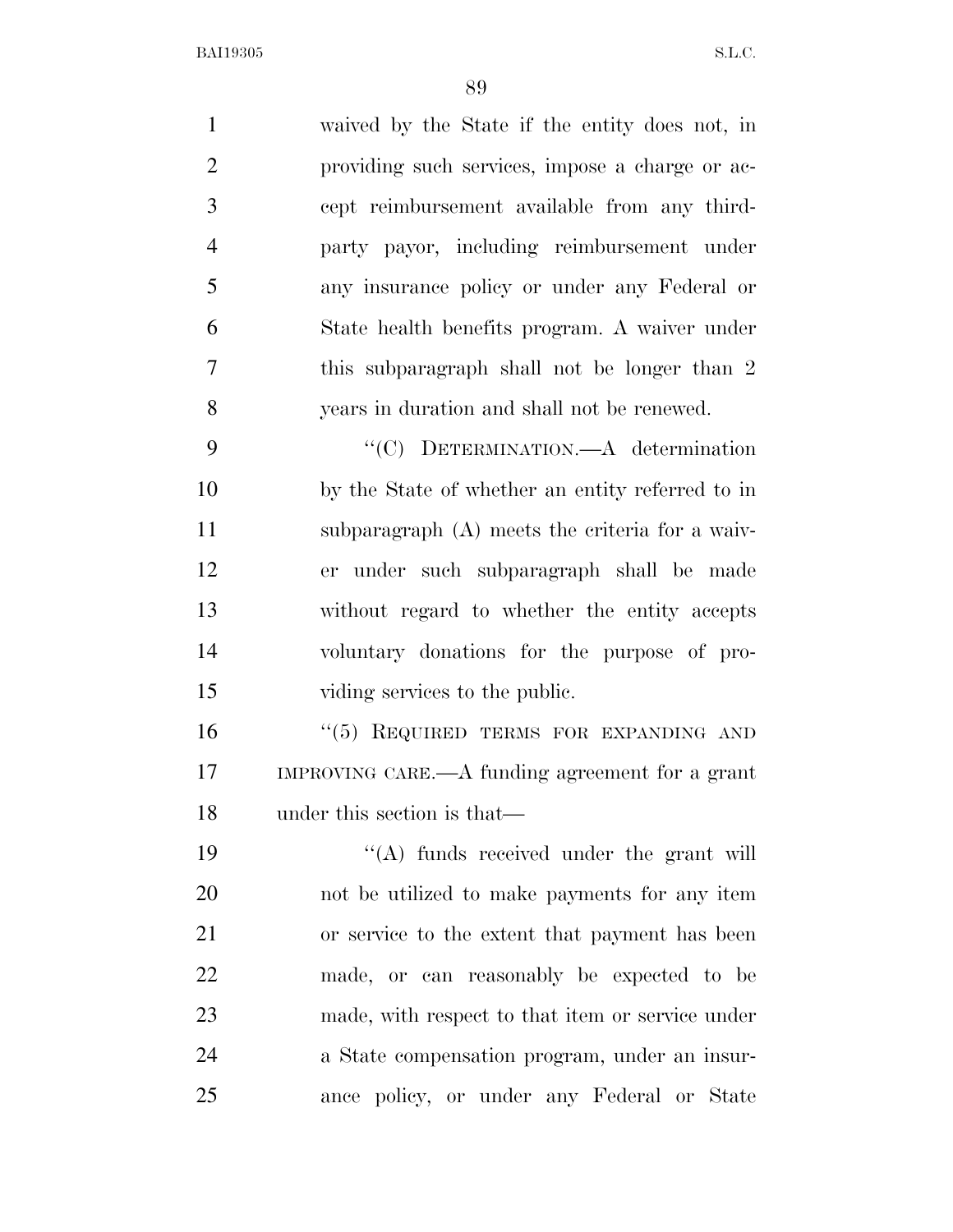| $\mathbf{1}$   | health benefits program (except for a program      |
|----------------|----------------------------------------------------|
| $\overline{2}$ | administered by, or providing the services of,     |
| 3              | the Indian Health Service);                        |
| $\overline{4}$ | "(B) entities providing substance use dis-         |
| 5              | order treatment services with assistance made      |
| 6              | available under the grant shall offer all drugs    |
| $\overline{7}$ | approved by the Food and Drug Administration       |
| 8              | for the treatment of substance use disorder for    |
| 9              | which the applicant offers treatment, in accord-   |
| 10             | ance with section $3435(c)$ ;                      |
| 11             | $\lq\lq$ substance use disorder treatment          |
| 12             | services provided with assistance made available   |
| 13             | under the grant will be provided without re-       |
| 14             | $\text{gard}$                                      |
| 15             | "(i) to the ability of the individual to           |
| 16             | pay for such services; and                         |
| 17             | "(ii) to the current or past health con-           |
| 18             | dition of the individual to be served;             |
| 19             | $\lq\lq (D)$<br>substance use disorder treatment   |
| 20             | services will be provided in a setting that is ac- |
| 21             | cessible to low-income individuals with sub-       |
| 22             | stance use disorders and to individuals with       |
| 23             | substance use disorders residing in rural areas;   |
| 24             | and                                                |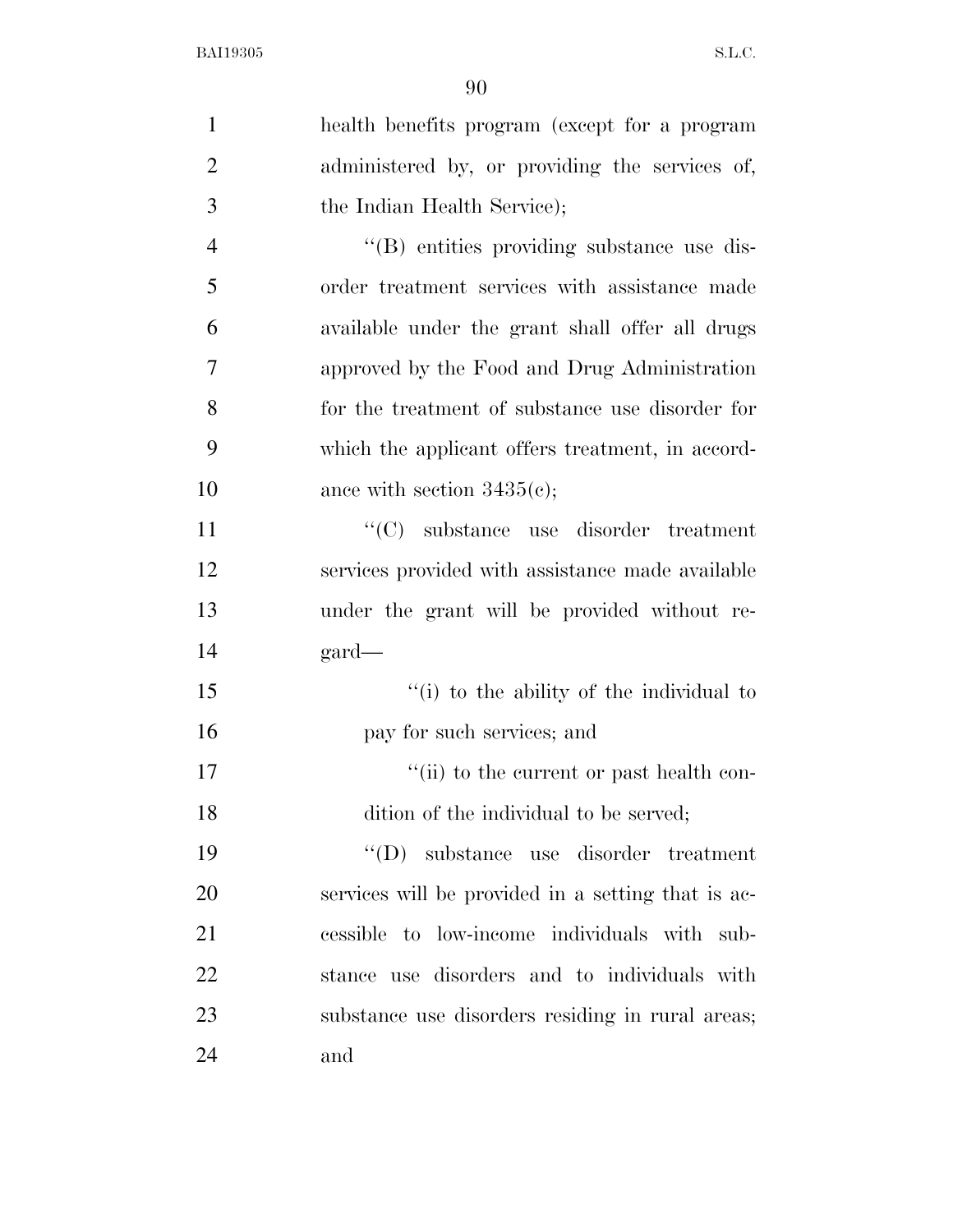| $\mathbf{1}$   | "(E) the confidentiality of individuals re-           |
|----------------|-------------------------------------------------------|
| $\overline{2}$ | ceiving substance use disorder treatment serv-        |
| 3              | ices will be maintained in a manner not incon-        |
| 4              | sistent with applicable law                           |
| 5              | "(c) AMOUNT OF GRANT TO INDIAN ENTITIES.—             |
| 6              | "(1) INDIAN TRIBES.—In this section, the term         |
| 7              | 'Indian Tribe' has the meaning given such term in     |
| 8              | section 4 of the Indian Self-Determination and Edu-   |
| 9              | cation Assistance Act.                                |
| 10             | "(2) FORMULA GRANTS.—The Secretary, acting            |
| 11             | through the Indian Health Service, shall use 10 per-  |
| 12             | cent of the amount available under section 3435 for   |
| 13             | each fiscal year to provide grants to Indian entities |
| 14             | in an amount determined pursuant to criteria devel-   |
| 15             | oped by the Secretary in consultation with Indian     |
| 16             | Tribes, for the purposes of addressing substance use. |
| 17             | "(3) USE OF AMOUNTS.—Notwithstanding any              |
| 18             | requirements in this section, Native entities may use |
| 19             | amounts provided under grants awarded under this      |
| 20             | section for the uses identified in section 3422 and   |
| 21             | any other activities determined appropriate by the    |
| 22             | Secretary, in consultation with Indian Tribes.        |
| 23             | "SEC. 3422. USE OF AMOUNTS.                           |

24 ''(a) USE OF FUNDS.—An entity shall use amounts received under a grant under section 3421 to provide di-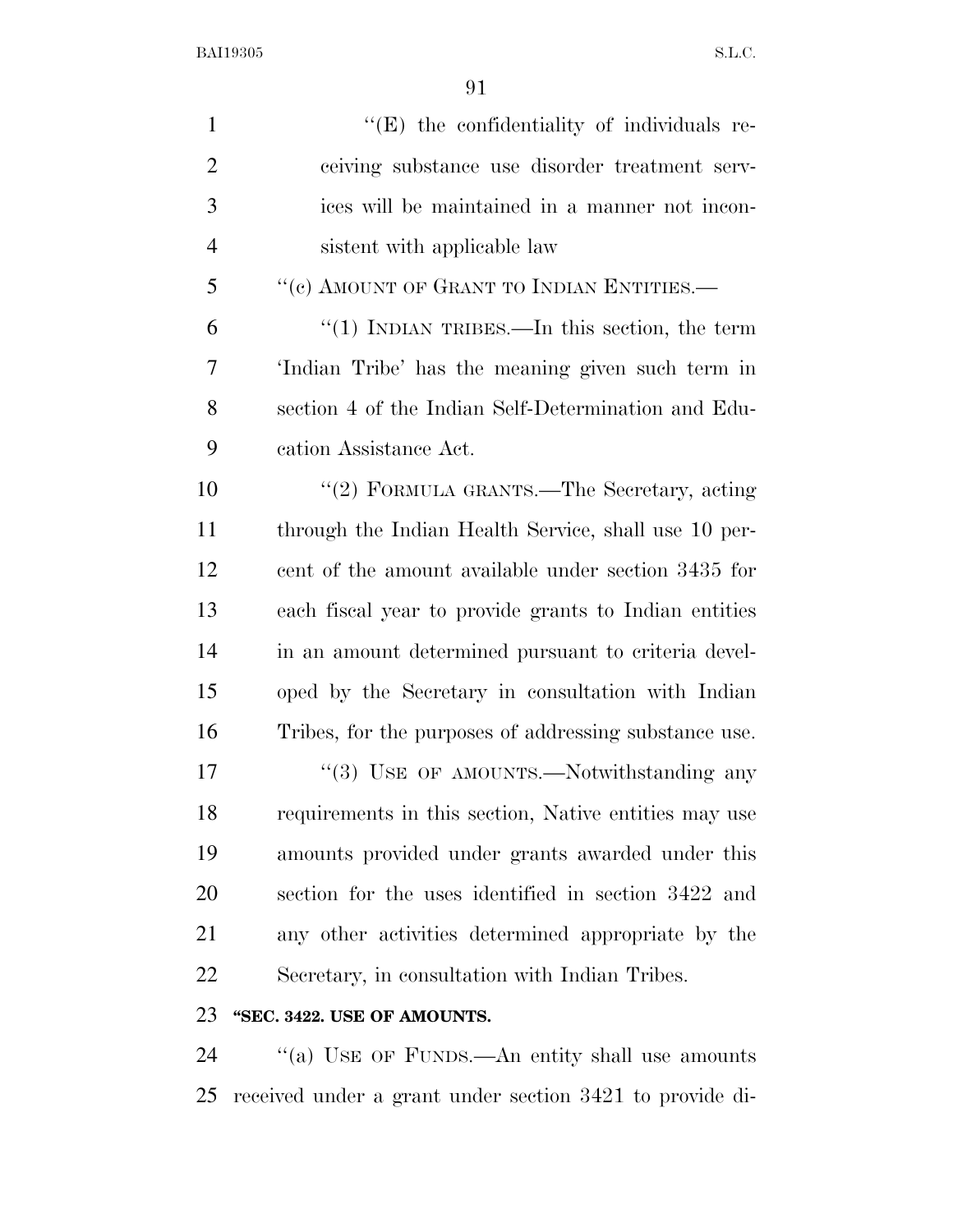| $\mathbf{1}$   | rect financial assistance to eligible entities for the purpose |
|----------------|----------------------------------------------------------------|
| $\overline{2}$ | of delivering or enhancing—                                    |
| 3              | $"(1)$ prevention services described in subsection             |
| $\overline{4}$ | (b);                                                           |
| 5              | $"(2)$ core medical services described in sub-                 |
| 6              | section $(e)$ ;                                                |
| $\overline{7}$ | $\lq(3)$ recovery and support services described in            |
| 8              | subsection (d);                                                |
| 9              | "(4) early intervention and engagement services                |
| 10             | described in subsection (e);                                   |
| 11             | $\cdot\cdot$ (5) harm reduction services described in sub-     |
| 12             | section (f); and                                               |
| 13             | "(6) administrative expenses described in sub-                 |
| 14             | section $(g)$ .                                                |
| 15             | "(b) PREVENTION SERVICES.—For purposes of this                 |
| 16             | section, the term 'prevention services' means evidence-        |
| 17             | based services, programs, or multi-sector strategies to pre-   |
|                | 18 vent substance use disorder (including education cam-       |
| 19             | paigns, community-based prevention programs, risk iden-        |
| 20             | tification programs, opioid diversion, collection and dis-     |
| 21             | posal of unused opioids, services to at-risk populations,      |
| 22             | and trauma support services).                                  |
| 23             | "(c) CORE MEDICAL SERVICES.—For purposes of                    |
| 24             | this section, the term 'core medical services' means the       |

following evidence-based services provided to individuals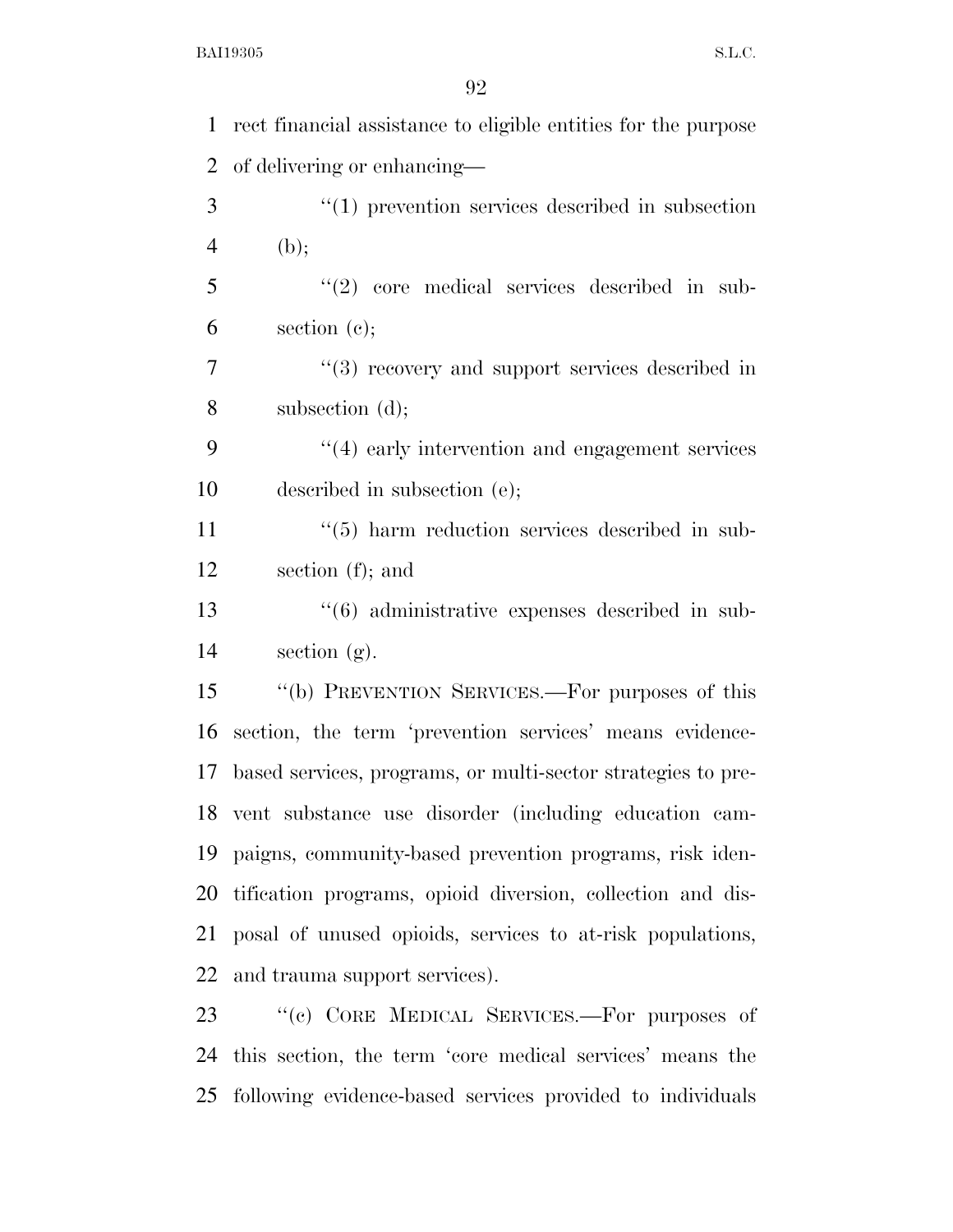with substance use disorder or at risk for developing sub- stance use disorder, including through the use of telemedi-cine or a hub and spoke model:

 $\frac{4}{1}$  Substance use disorder treatment, as more fully described in section 3439(4), including assess- ment of disease presence, severity, and co-occurring conditions, treatment planning, clinical stabilization services, withdrawal management and detoxification, intensive inpatient treatment, intensive outpatient treatment, outpatient treatment, residential inpa- tient services, treatment for co-occurring mental health and substance use disorders, and all drugs approved by the Food and Drug Administration for the treatment of substance use disorder.

 ''(2) Outpatient and ambulatory health services, including those administered by federally qualified health centers, rural health clinics, tribal clinics and hospitals, urban Indian health facilities, certified community behavioral health clinics (as described in section 223 of the Protecting Access to Medicare Act), and comprehensive opioid recovery centers (as described in section 552 of this Act).

23  $\frac{1}{3}$  Hospice services.

24  $((4)$  Mental health services.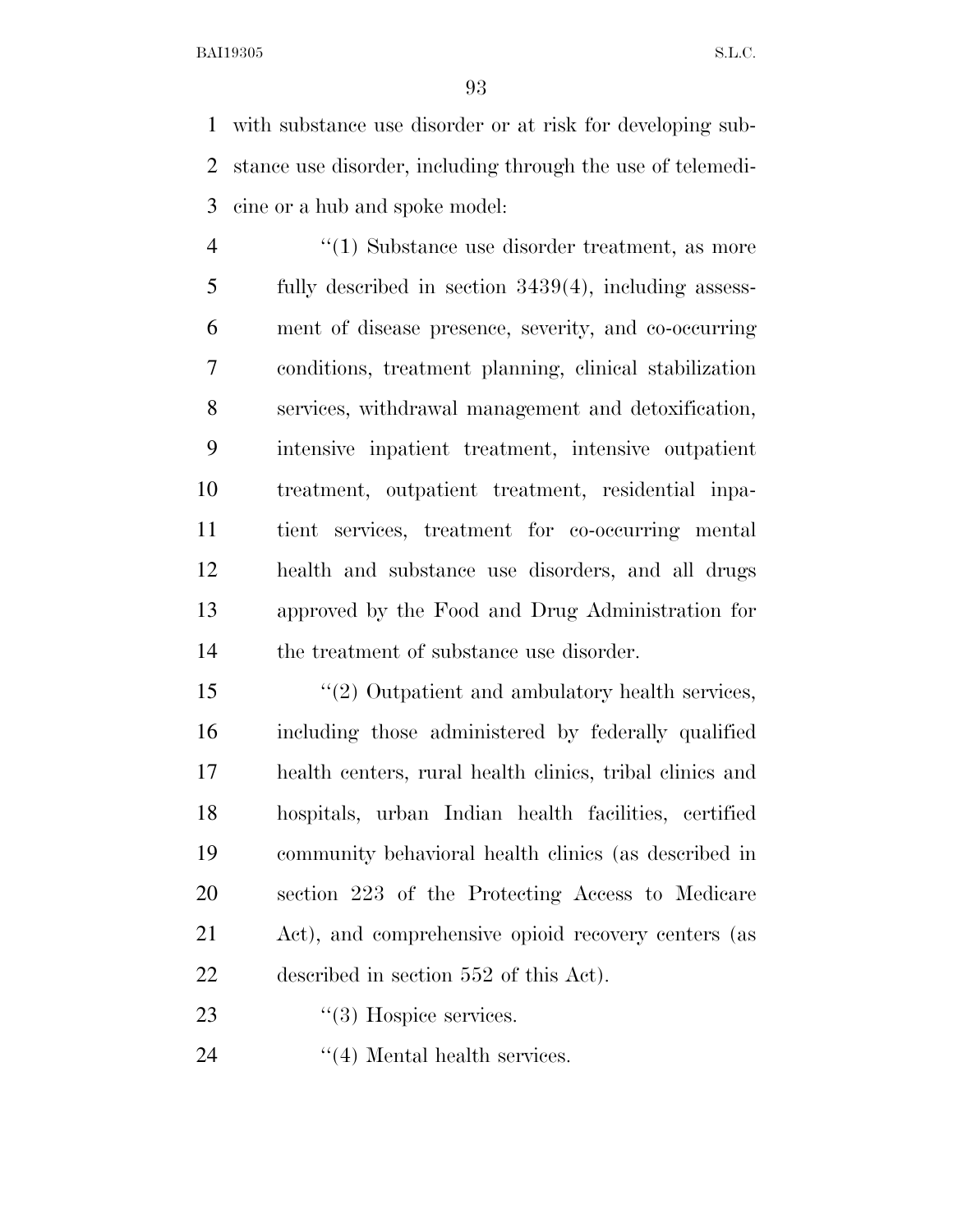| $\mathbf{1}$   | "(5) Opioid overdose reversal drug products                    |
|----------------|----------------------------------------------------------------|
| $\overline{2}$ | procurement, distribution, and training.                       |
| 3              | $\cdot\cdot\cdot$ (6) Pharmaceutical assistance related to the |
| $\overline{4}$ | management of substance-use disorder and co-mor-               |
| 5              | bid conditions.                                                |
| 6              | $\lq(7)$ Home and community based health serv-                 |
| 7              | ices.                                                          |
| 8              | "(8) Comprehensive Case Management and care                    |
| 9              | coordination, including substance use disorder treat-          |
| 10             | ment adherence services.                                       |
| 11             | $\lq(9)$ Health insurance enrollment and cost-                 |
| 12             | sharing assistance in accordance with section 3412.            |
| 13             | "(d) RECOVERY AND SUPPORT SERVICES.—For pur-                   |
| 14             | poses of this section, the term 'recovery and support serv-    |
| 15             | ices' means services that are provided to individuals with     |
| 16             | substance use disorder, including residential recovery         |
| 17             | housing, mental health services, long term recovery serv-      |
|                | 18 ices, 24/7 hotline crisis center support, medical transpor- |
| 19             | tation services, respite care for persons caring for individ-  |
| 20             | uals with substance use disorder, child care and family        |
| 21             | services while an individual is receiving inpatient treat-     |
| 22             | ment services or at the time of outpatient services, out-      |
| 23             | reach services, peer recovery services, nutrition services,    |
| 24             | and referrals for job training and career services, housing,   |
| 25             | legal services, and child care and family services. The enti-  |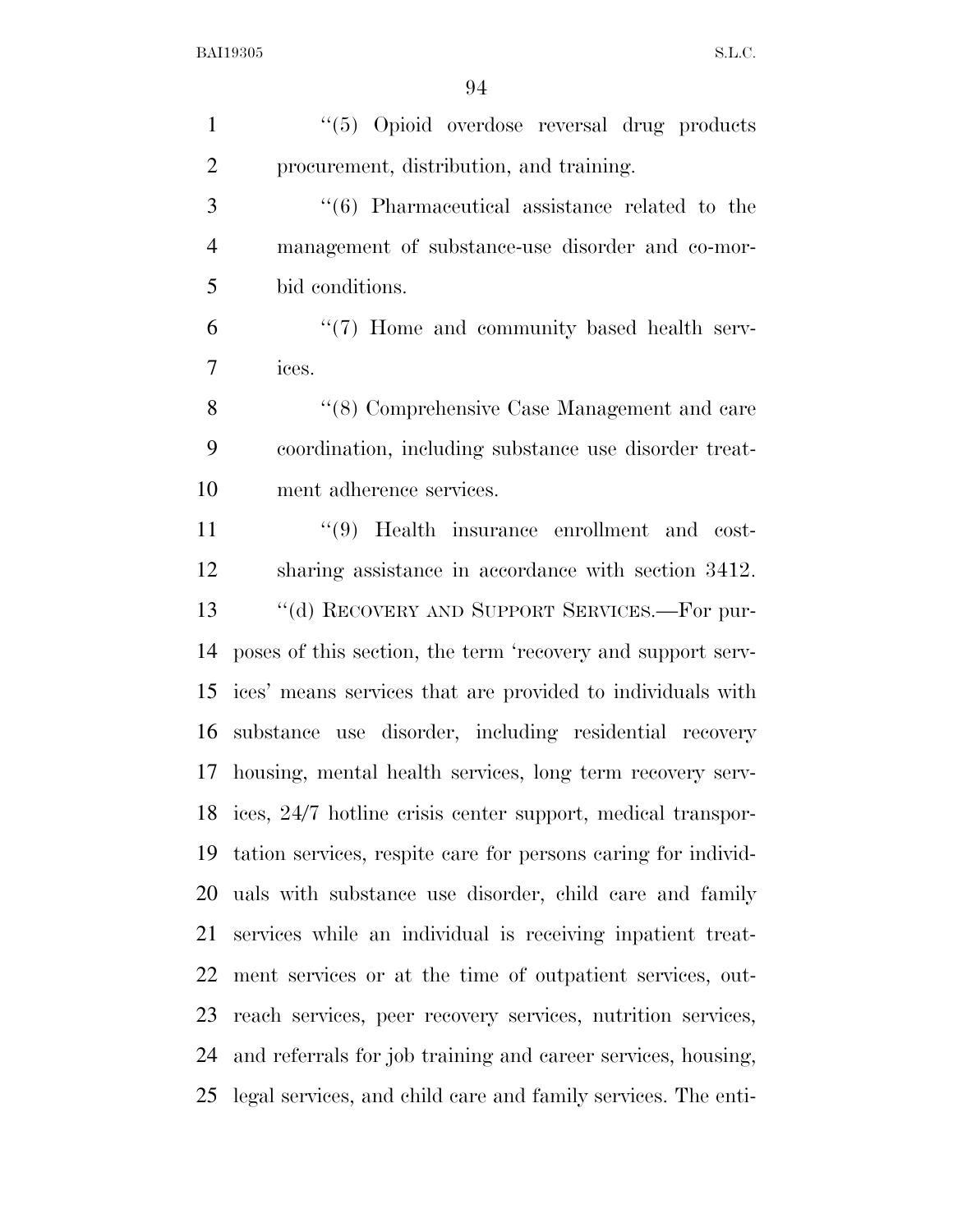ties through which such services may be provided include local and tribal authorities that provide child care, hous- ing, community development, and other recovery and sup- port services, so long as they do not exclude individuals on the basis that such individuals receive medication-as-sisted treatment.

 ''(e) EARLY INTERVENTION SERVICES.—For pur- poses of this section, the term 'early intervention services' means services to provide screening and connection to the appropriate level of substance use disorder and mental health treatment (including same-day connection), coun- seling provided to individuals who have misused sub- stances, who have experienced an overdose, or are at risk of developing substance use disorder, the provision of re- ferrals to facilitate the access of such individuals to core medical services or recovery and support services for sub- stance use disorder, and rapid access to medication-as- sisted treatment in the setting of recent overdose. The en- tities through which such services may be provided include emergency rooms, fire departments and emergency med- ical services, detention facilities, prisons and jails homeless shelters, law enforcement agencies, health care points of entry specified by eligible local areas, federally qualified health centers, tribal clinics and hospitals, urban Indian health facilities, and rural health clinics.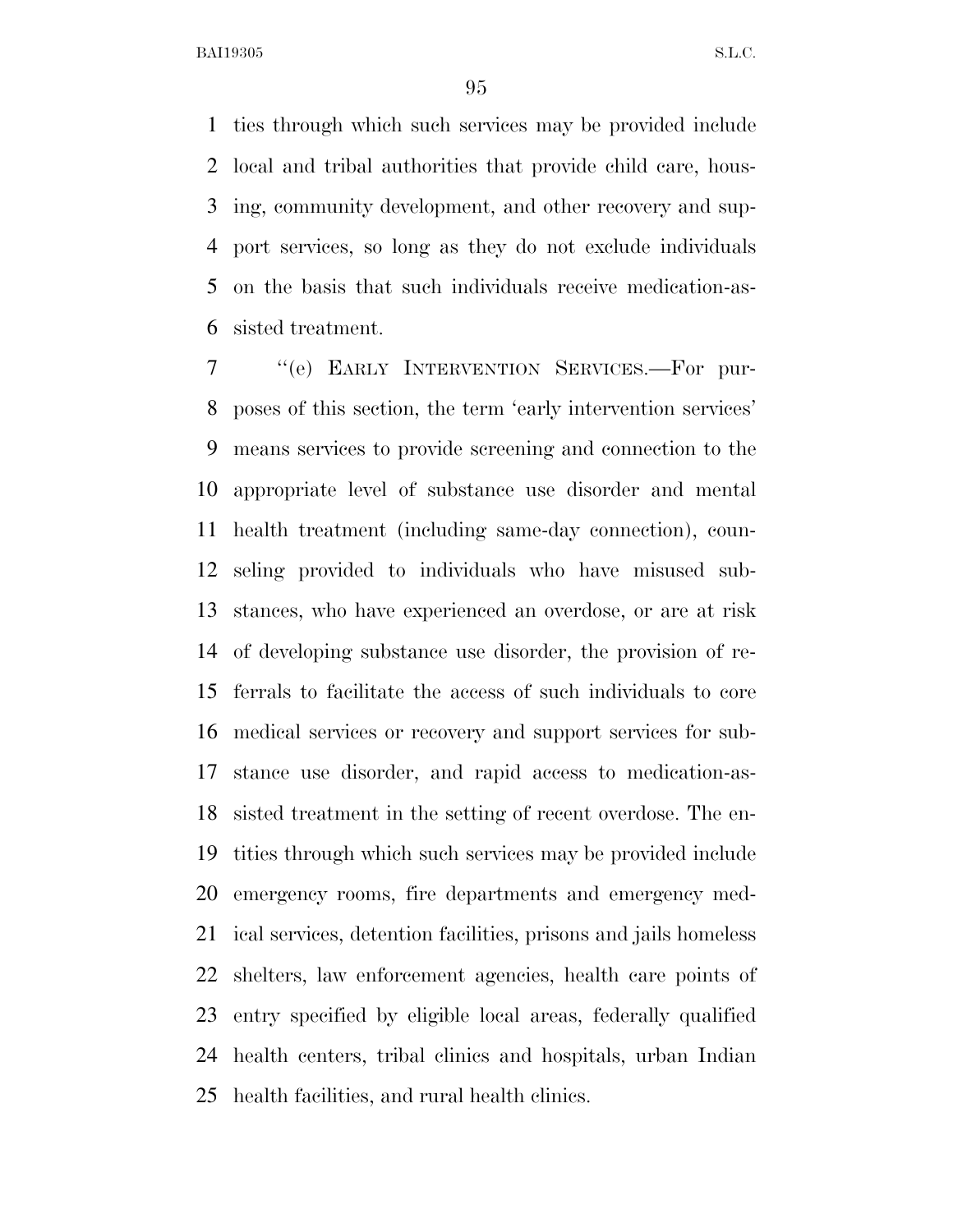''(f) HARM REDUCTION SERVICES.—For purposes of this section, the term 'harm reduction services' means evi- dence-based services provided to individuals engaging in substance use that reduce the risk of infectious disease transmission, overdose, or death, including by increasing access to health care, housing, and recovery and support services.

8 "(g) ADMINISTRATION AND PLANNING.—An entity (not including tribal entities) shall not use in excess of 10 percent of amounts received under a grant under sec- tion 3421 for administration, accounting, reporting, and program oversight functions, including for the purposes of developing systems to improve data collection and data sharing.

#### **''SEC. 3423. TECHNICAL ASSISTANCE.**

 ''The Secretary may, directly or through grants or contracts, provide technical assistance to nonprofit private entities and Indian entities regarding the process of sub- mitting to the Secretary applications for grants under sec- tion 3421, and may provide technical assistance with re- spect to the planning, development, and operation of any program or service carried out pursuant to such section.

## **''SEC. 3424. PLANNING AND DEVELOPMENT GRANTS.**

24 "(a) In GENERAL.—The Secretary may provide plan-ning grants to public, nonprofit private, and Indian enti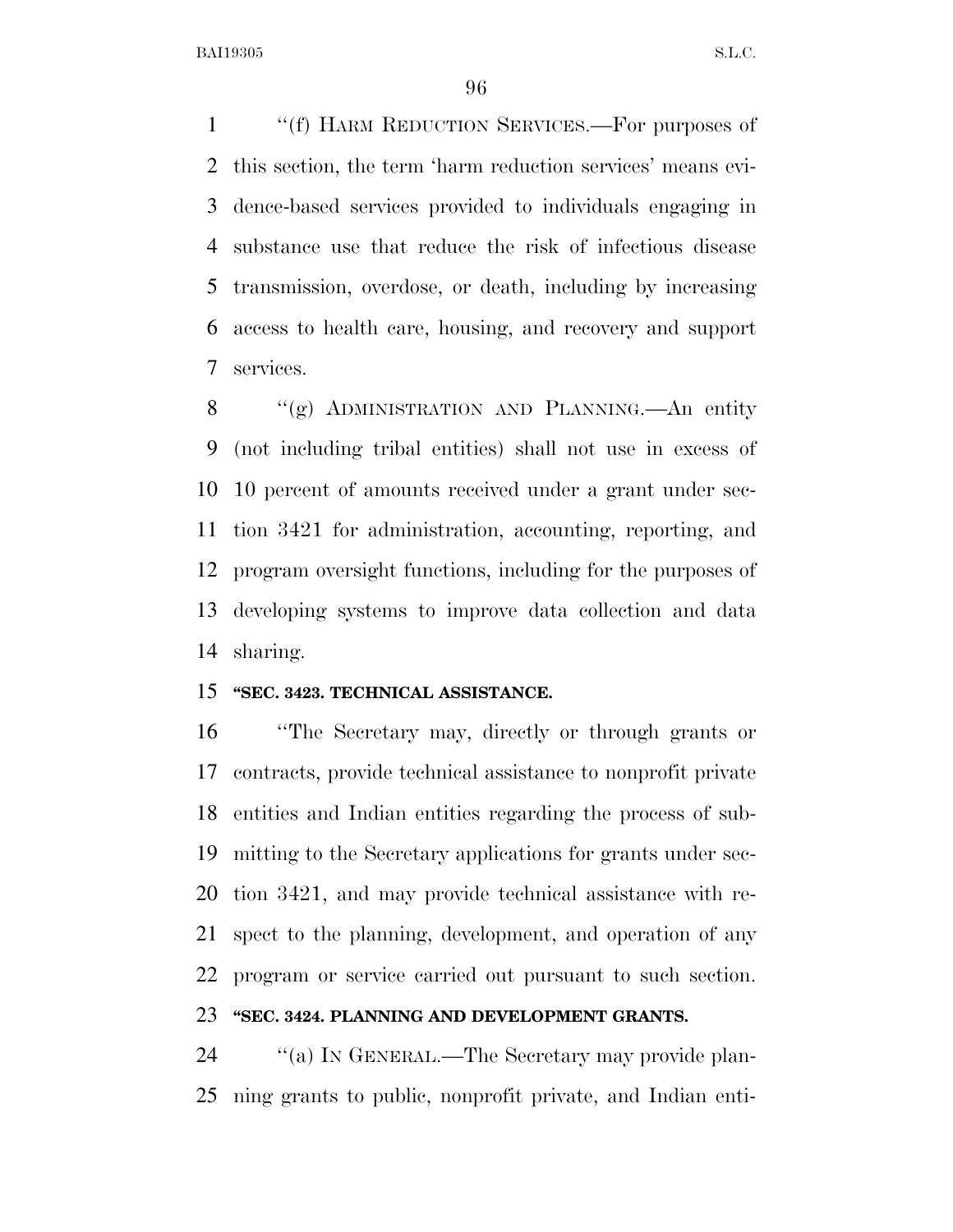ties for purposes of assisting such entities in expanding their capacity to provide substance use disorder treatment services in low-income communities and affected sub- populations that are underserviced with respect to such services.

 ''(b) AMOUNT.—A grant under this section may be made in an amount not to exceed \$150,000.

## **''SEC. 3425. AUTHORIZATION OF APPROPRIATIONS.**

 ''There is authorized to be appropriated to carry out this subtitle—

| 11 | "(1) $$500,000,000$ for fiscal year 2020;       |
|----|-------------------------------------------------|
| 12 | "(2) $$500,000,000$ for fiscal year 2021;       |
| 13 | $\lq(3)$ \$500,000,000 for fiscal year 2022;    |
| 14 | $(4)$ \$500,000,000 for fiscal year 2023;       |
| 15 | $(5)$ \$500,000,000 for fiscal year 2024;       |
| 16 | $(6)$ \$500,000,000 for fiscal year 2025;       |
| 17 | "(7) $$500,000,000$ for fiscal year 2026;       |
| 18 | $\cdot$ (8) \$500,000,000 for fiscal year 2027; |
| 19 | "(9) $$500,000,000$ for fiscal year 2028; and   |
| 20 | $(10)$ \$500,000,000 for fiscal year 2029.      |
|    |                                                 |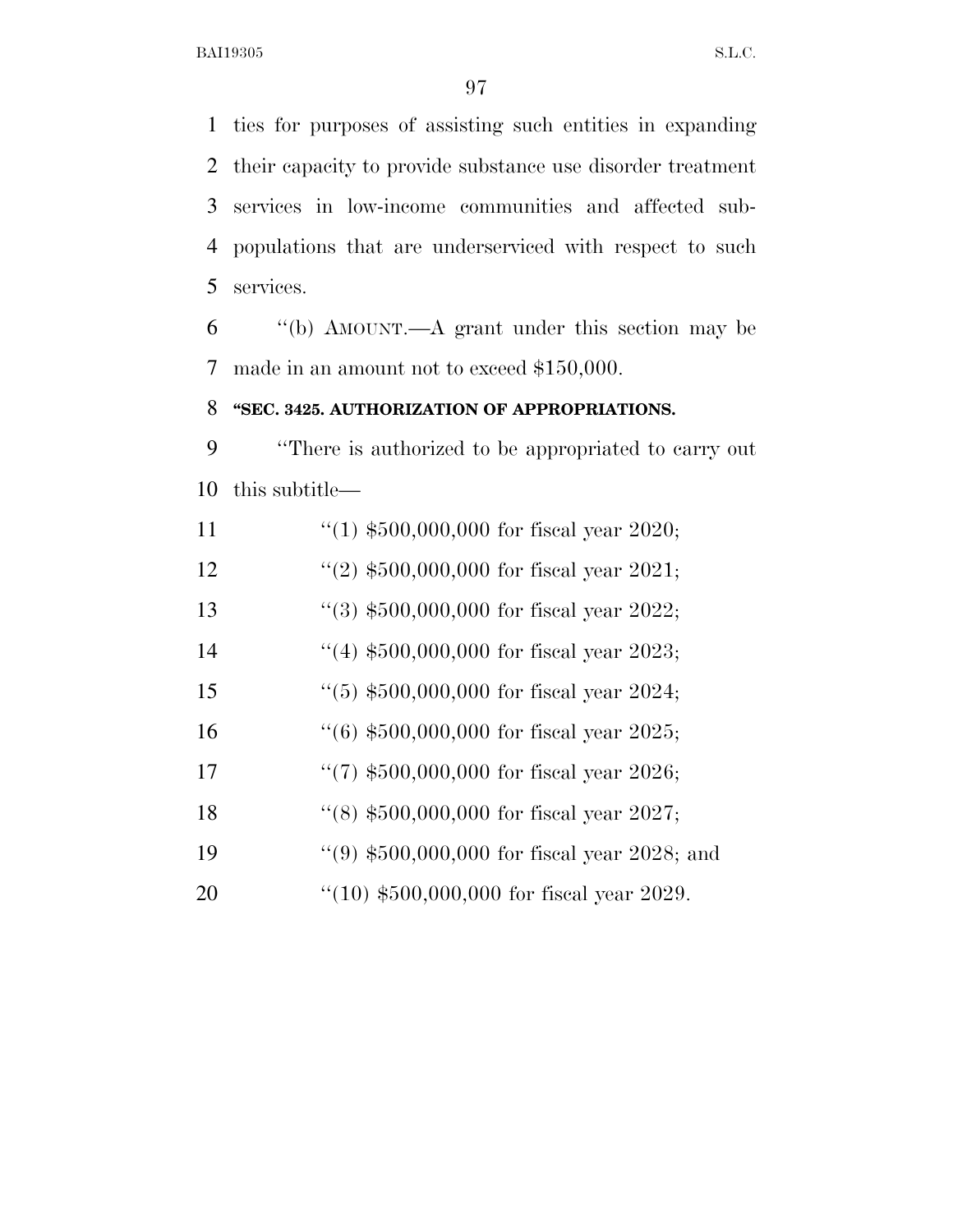# **''Subtitle D—Innovation, Training, and Health Systems Strengthening ''SEC. 3431. SPECIAL PROJECTS OF NATIONAL SIGNIFI-**

**CANCE.** 

 ''(a) IN GENERAL.—The Secretary shall award grants to entities to administer special projects of national significance to support the development of innovative and original models for the delivery of substance use disorder treatment services.

 ''(b) GRANTS.—The Secretary shall award grants under a project under subsection (a) to entities eligible for grants under subtitles A, B, and C based on newly emerging needs of individuals receiving assistance under this title.

 ''(c) REPLICATION.—The Secretary shall make infor- mation concerning successful models or programs devel- oped under this section available to grantees under this title for the purpose of coordination, replication, and inte- gration. To facilitate efforts under this section, the Sec- retary may provide for peer-based technical assistance for grantees funded under this section.

22 ""(d) GRANTS TO TRIBAL GOVERNMENTS.—

23 "(1) INDIAN TRIBES.—In this section, the term 'Indian tribe' has the meaning given such term in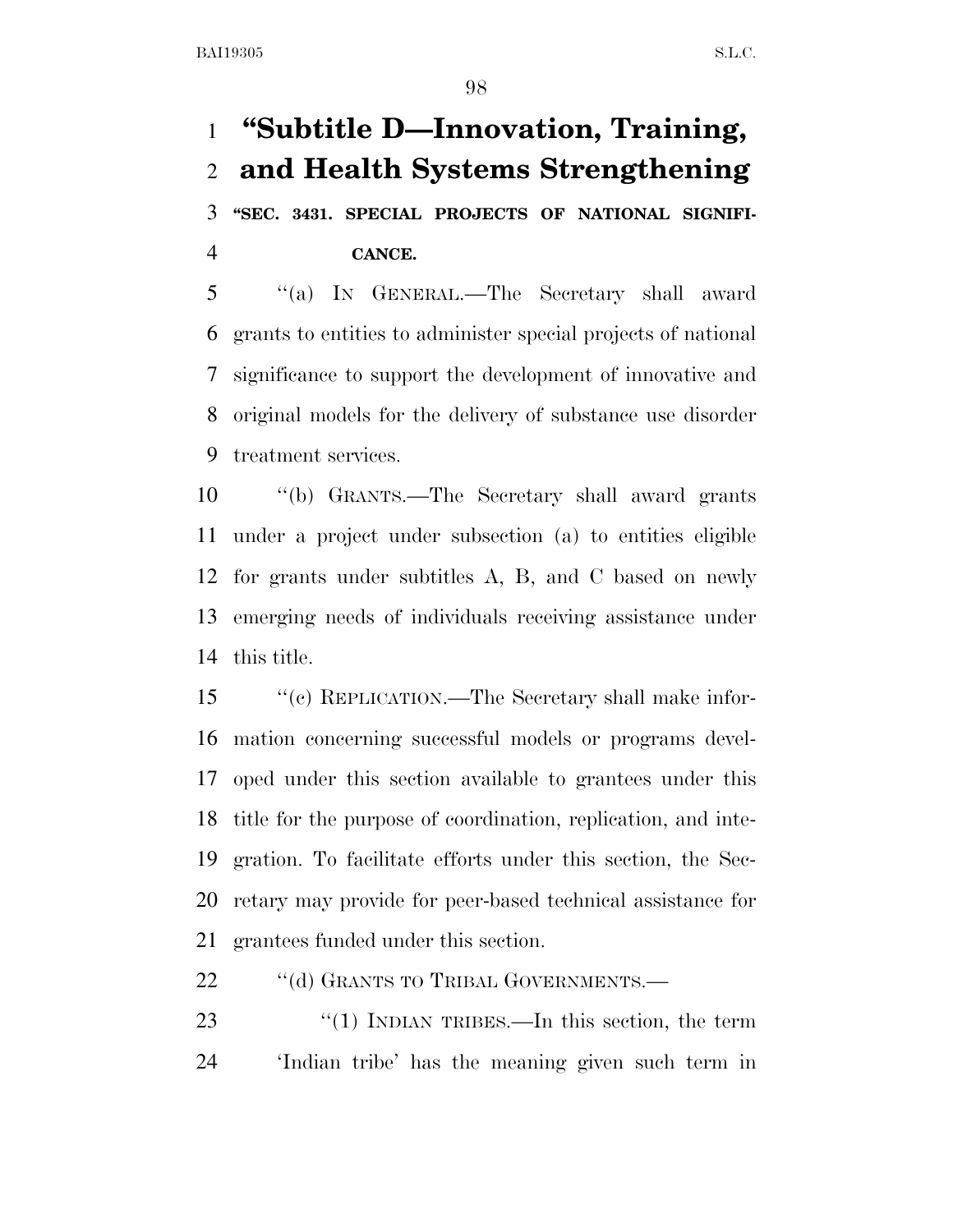- section 4 of the Indian Self-Determination and Edu- cation Assistance Act. 3 "(2) USE OF FUNDS.—The Secretary, acting through the Indian Health Service, shall use 10 per-cent of the amount available under this section for
- each fiscal year to provide grants to Indian tribes for the purposes of supporting the development of innovative and original models for the delivery of substance use disorder treatment services, including the development of culturally-informed care models. 11 " (e) AUTHORIZATION OF APPROPRIATIONS.—There
- is authorized to be appropriated to carry out this section—
- ''(1) \$500,000,000 for fiscal year 2020;
- 14 ''(2)  $$500,000,000$  for fiscal year 2021;
- ''(3) \$500,000,000 for fiscal year 2022;
- ''(4) \$500,000,000 for fiscal year 2023;
- ''(5) \$500,000,000 for fiscal year 2024;
- ''(6) \$500,000,000 for fiscal year 2025;
- ''(7) \$500,000,000 for fiscal year 2026;
- ''(8) \$500,000,000 for fiscal year 2027;
- 21 ''(9) \$500,000,000 for fiscal year 2028; and
- ''(10) \$500,000,000 for fiscal year 2029.

# **''SEC. 3432. EDUCATION AND TRAINING CENTERS.**

24 "(a) In GENERAL.—The Secretary may make grants and enter into contracts to assist public and nonprofit pri-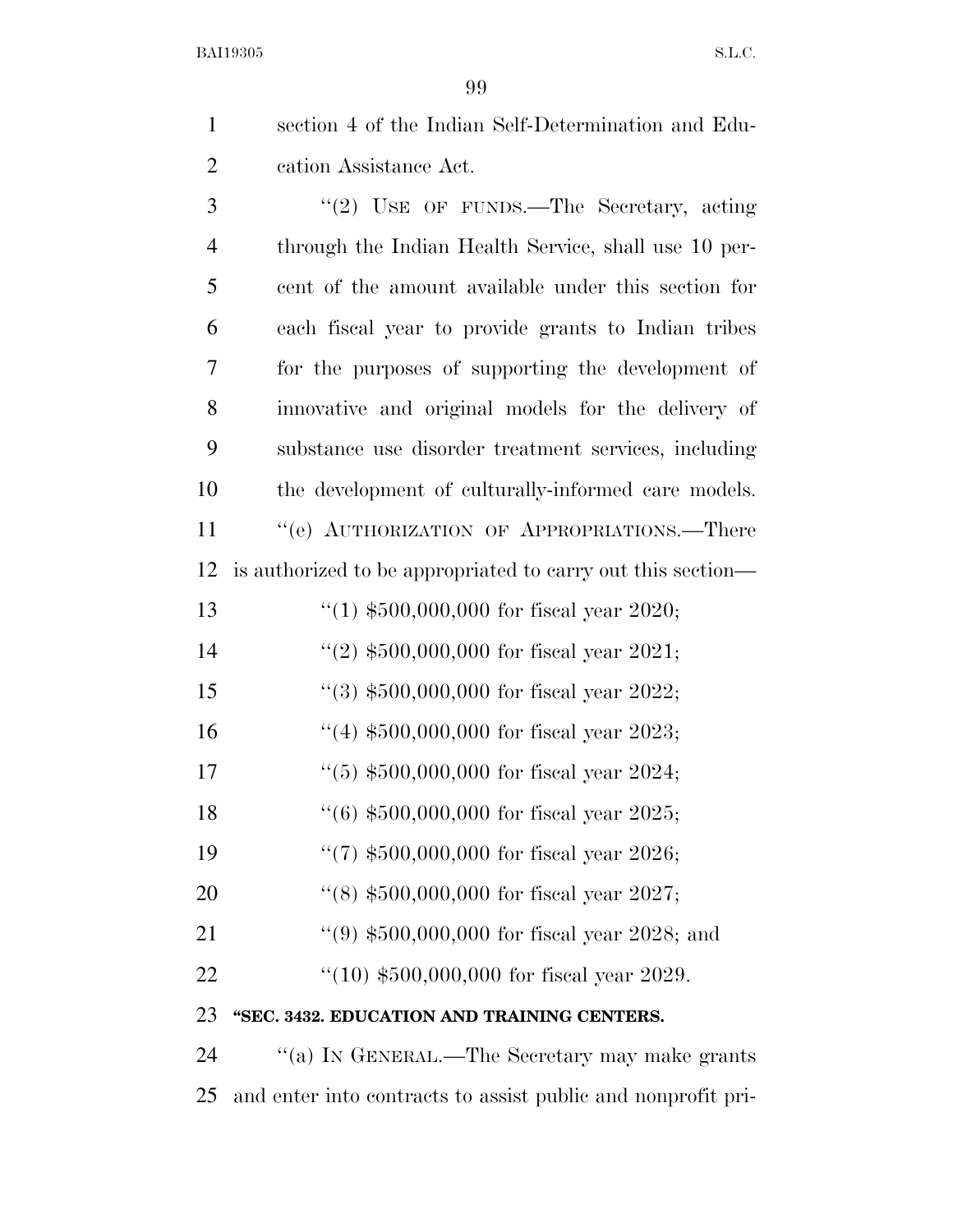vate entities, public and nonprofit schools, and academic health centers in meeting the cost of projects—

 ''(1) to train health professionals, including practitioners in programs under this title and other community providers, including physician addiction specialists, psychologists, counselors, case managers, social workers, peer recovery coaches, harm reduc- tion workers, public health workers, and community health workers, in the diagnosis, treatment, and pre- vention of substance use disorders, including meas- ures for the prevention and treatment of co-occur- ring infectious diseases, mental health disorders, and other conditions, and including (as applicable to the type of health professional involved), care for women, pregnant women, and children;

 $\frac{16}{2}$  to train the faculty of schools of medicine, nursing, public health, osteopathic medicine, den- tistry, allied health, and mental health practice to teach health professions students to screen for and provide for the needs of individuals with substance use disorders or at risk of substance use; and

 $\frac{1}{2}$  (3) to develop and disseminate curricula and resource materials relating to evidence-based prac- tices for the screening, prevention, and treatment of substance use disorders, including information about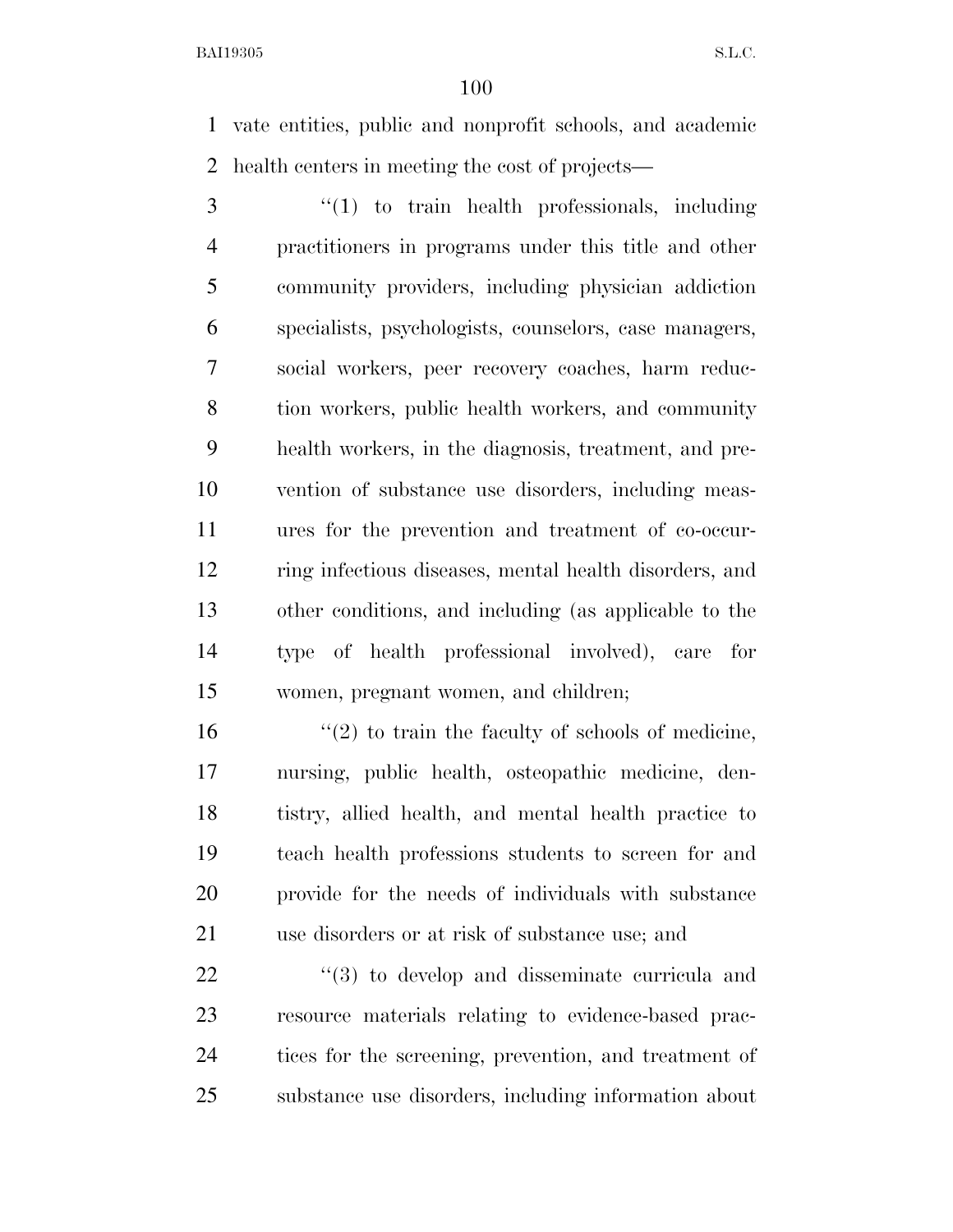combating stigma, prescribing best practices, alter- native pain therapies, and all drugs approved by the Food and Drug Administration for the treatment of substance use disorders, including for the purposes authorized under the amendments made by section 3203 of the SUPPORT for Patients and Commu-nities Act.

 ''(b) PREFERENCE IN MAKING GRANTS.—In making grants under subsection (a), the Secretary shall give pref-erence to qualified projects that will—

11 ''(1) train, or result in the training of, health professionals and other community providers de- scribed in subsection (a)(1), to provide substance use disorder treatments for underserved groups, in- cluding minority individuals and Indians with sub- stance use disorder and other individuals who are at a high risk of substance use;

 $\frac{1}{2}$  train, or result in the training of, minority health professionals and minority allied health pro- fessionals, to provide substance use disorder treat-ment for individuals with such disease;

  $(3)$  train or result in the training of individ- uals who will provide substance use disorder treat- ment in rural or other areas that are underserved by current treatment structures;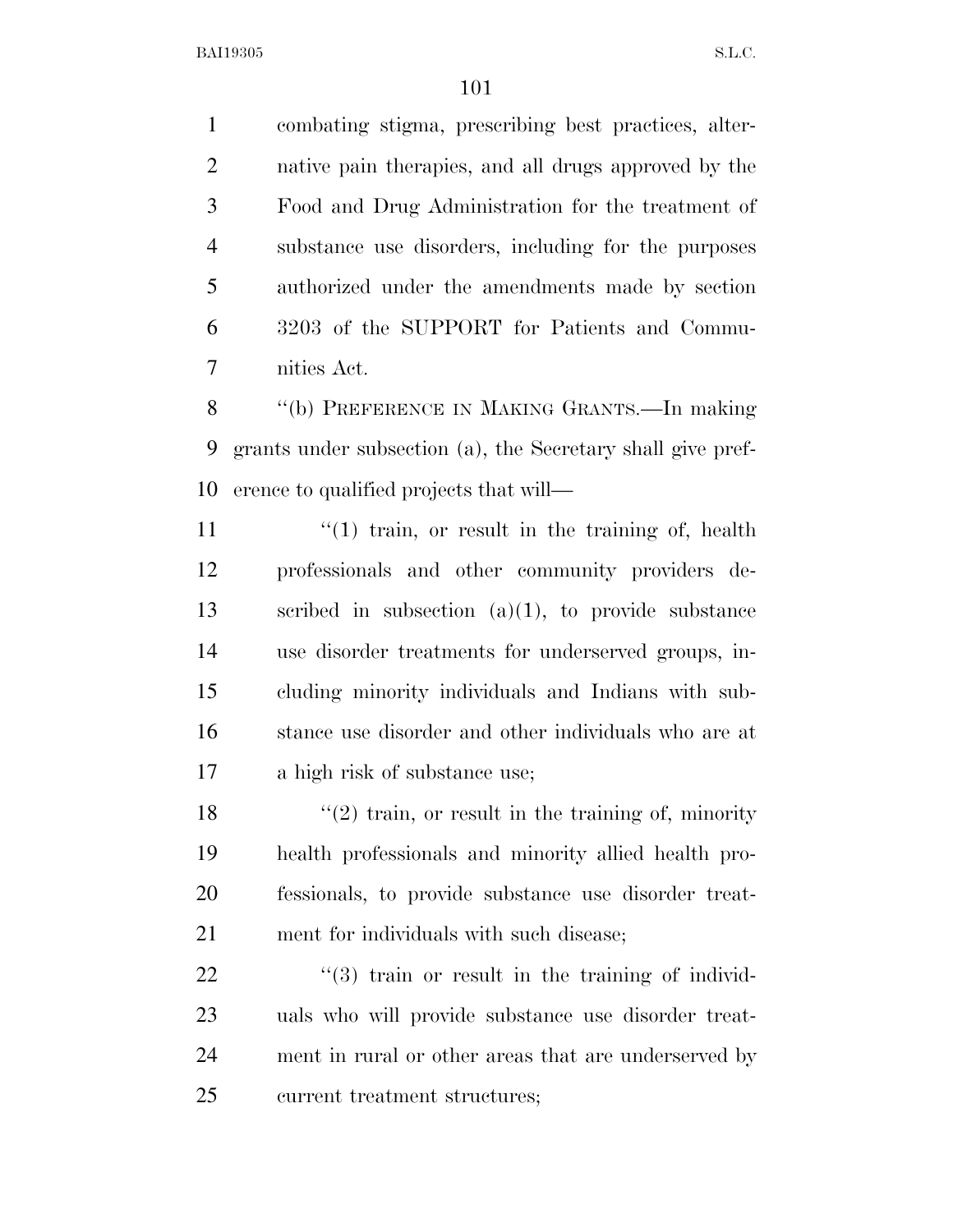| $\mathbf{1}$   | $(4)$ train or result in the training of health             |
|----------------|-------------------------------------------------------------|
| $\overline{2}$ | professionals and allied health professionals, includ-      |
| 3              | ing counselors, case managers, social workers, peer         |
| $\overline{4}$ | recovery coaches, and harm reduction workers, pub-          |
| 5              | lic health workers, and community health workers,           |
| 6              | to provide treatment for infectious diseases and            |
| 7              | mental health disorders co-occurring with substance         |
| 8              | use disorder; and                                           |
| 9              | $\cdot\cdot$ (5) train or result in the training of health  |
| 10             | professionals and other community providers to pro-         |
| 11             | vide substance use disorder treatments for pregnant         |
| 12             | women, children, and adolescents.                           |
| 13             | "(c) NATIVE EDUCATION AND TRAINING CEN-                     |
| 14             | TERS.—The Secretary shall use 10 percent of the amount      |
| 15             | available under subsection (d) for each fiscal year to pro- |
| 16             | vide grants authorized under this subtitle to—              |
| 17             | $\lq(1)$ tribal colleges and universities;                  |
| 18             | "(2) Indian Health Service grant funded insti-              |
| 19             | tutions; and                                                |
| 20             | $\lq(3)$ Native partner institutions, including insti-      |
| 21             | tutions of higher education with medical training           |
| 22             | programs that partner with one or more Indian               |
| 23             | tribes, tribal organizations, Native Hawaiian organi-       |
| 24             | zations, or tribal colleges and universities to train       |
| 25             | Native health professionals that will provide sub-          |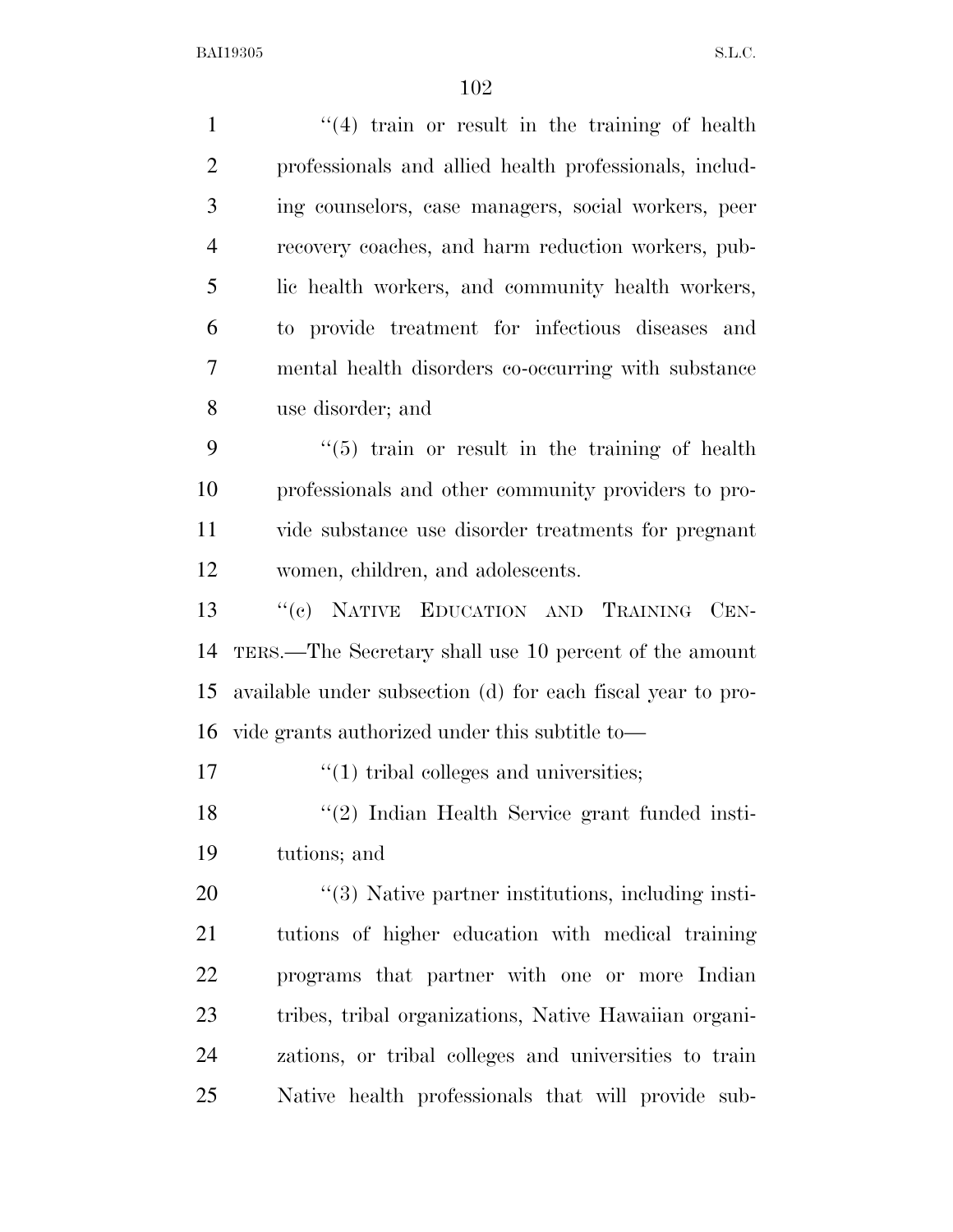| 1              | stance use disorder treatment services in Native             |
|----------------|--------------------------------------------------------------|
| $\overline{2}$ | communities.                                                 |
| 3              | "(d) AUTHORIZATION OF APPROPRIATIONS.—There                  |
| $\overline{4}$ | is authorized to be appropriated to carry out this section—  |
| 5              | "(1) $$500,000,000$ for fiscal year 2020;                    |
| 6              | "(2) $$500,000,000$ for fiscal year 2021;                    |
| 7              | $(3)$ \$500,000,000 for fiscal year 2022;                    |
| 8              | "(4) $$500,000,000$ for fiscal year 2023;                    |
| 9              | $(5)$ \$500,000,000 for fiscal year 2024;                    |
| 10             | $(6)$ \$500,000,000 for fiscal year 2025;                    |
| 11             | "(7) $$500,000,000$ for fiscal year 2026;                    |
| 12             | $(8)$ \$500,000,000 for fiscal year 2027;                    |
| 13             | $(9, 10, 10, 00, 00, 000)$ for fiscal year 2028; and         |
| 14             | $(10)$ \$500,000,000 for fiscal year 2029.                   |
| 15             | "SEC. 3433. SUBSTANCE USE DISORDER TREATMENT PRO-            |
| 16             | VIDER CAPACITY UNDER THE MEDICAID PRO-                       |
| 17             | <b>GRAM.</b>                                                 |
| 18             | $``(a)$ IN GENERAL.—The Secretary shall use amounts          |
| 19             | appropriated under this section to provide funding for       |
| 20             | projects in any State or territory to increase substance use |
| 21             | provider capacity, as provided for in section $1903(aa)$ of  |
| 22             | the Social Security Act.                                     |
| 23             | "(b) AMOUNT OF GRANT TO INDIAN ENTITIES.—                    |
| 24             | "(1) INDIAN TRIBES.—In this section, the term                |
| 25             | 'Indian tribe' has the meaning given such term in            |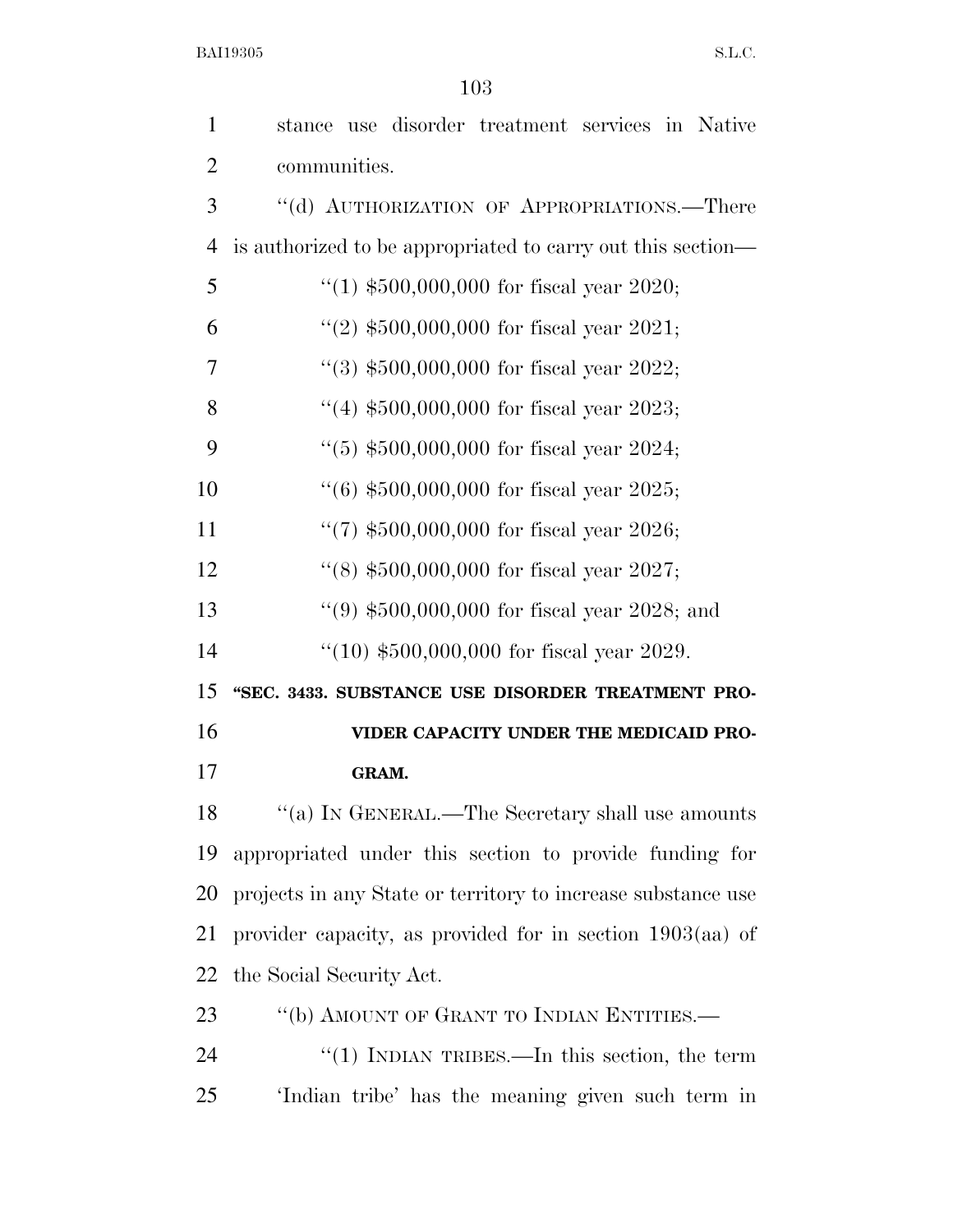| $\mathbf{1}$   | section 4 of the Indian Self-Determination and Edu-         |
|----------------|-------------------------------------------------------------|
| $\overline{2}$ | cation Assistance Act.                                      |
| 3              | "(2) GRANTS.—The Secretary, acting through                  |
| $\overline{4}$ | the Indian Health Service, shall use 10 percent of          |
| 5              | the amount appropriated under this section for each         |
| 6              | fiscal year to award grants to Indian tribes in an          |
| 7              | amount determined pursuant to criteria developed by         |
| 8              | the Secretary in consultation with Indian tribes.           |
| 9              | "(c) AUTHORIZATION OF APPROPRIATIONS.—There                 |
| 10             | is authorized to be appropriated to carry out this section— |
| 11             | "(1) $$50,000,000$ for fiscal year 2020;                    |
| 12             | "(2) $$50,000,000$ for fiscal year 2021;                    |
| 13             | $(3)$ \$50,000,000 for fiscal year 2022;                    |
| 14             | "(4) $$50,000,000$ for fiscal year 2023;                    |
| 15             | $(5)$ \$50,000,000 for fiscal year 2024;                    |
| 16             | $(6)$ \$50,000,000 for fiscal year 2025;                    |
| 17             | "(7) $$50,000,000$ for fiscal year 2026;                    |
| 18             | "(8) $$50,000,000$ for fiscal year 2027;                    |
| 19             | $(9)$ \$50,000,000 for fiscal year 2028; and                |
| 20             | $(10)$ \$50,000,000 for fiscal year 2029.                   |
| 21             | "SEC. 3434. PROGRAMS TO SUPPORT EMPLOYEES.                  |
| 22             | "(a) GRANT PROGRAM FOR WORKERS.—                            |
| 23             | ``(1)<br>IN GENERAL.—The Secretary, acting                  |
| 24             | through the Director of the National Institute for          |
| 25             | Occupational Safety and Health, shall award grants          |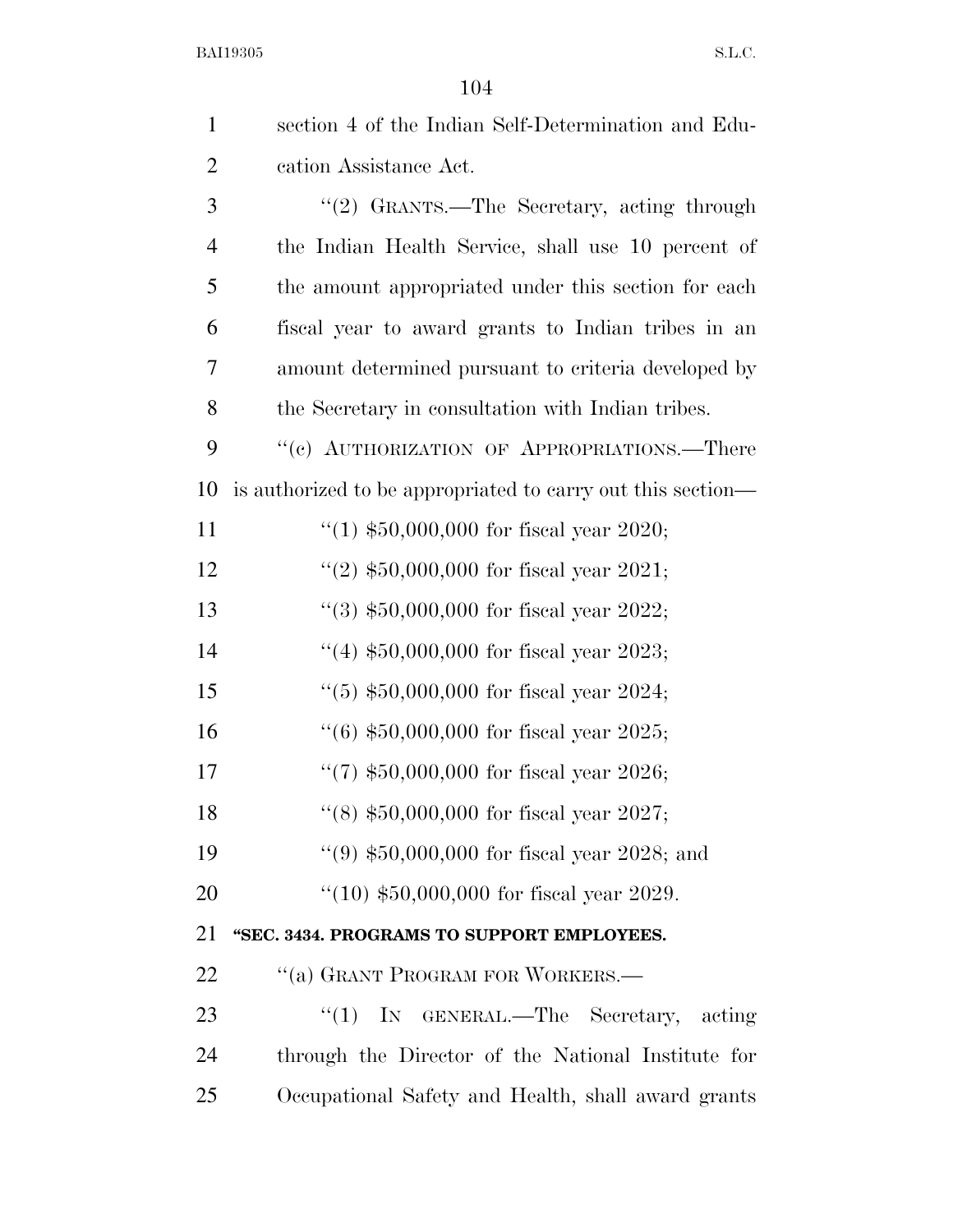| $\mathbf{1}$   | to non-profit entities that meet the requirements of |
|----------------|------------------------------------------------------|
| $\overline{2}$ | this section to fund programs and projects to assist |
| 3              | workers who are at risk of substance use disorder,   |
| $\overline{4}$ | who have substance use disorder, or who are recov-   |
| 5              | ering from substance use disorder to maintain or     |
| 6              | gain employment.                                     |
| $\overline{7}$ | $``(2)$ GRANTS FOR WORKERS.—                         |
| 8              | "(A) IN GENERAL.—The Secretary shall,                |
| 9              | on a competitive basis, award grants for a pe-       |
| 10             | riod of not more than 3 years to non-profit en-      |
| 11             | tities that submit an application under para-        |
| 12             | $graph(3)$ to enable such entities to implement,     |
| 13             | conduct, continue, and expand evidence-based         |
| 14             | programs and projects to assist individuals de-      |
| 15             | scribed in subparagraph $(G)$ .                      |
| 16             | "(B) USE OF AMOUNTS.—An entity may                   |
| 17             | amounts provided under this subsection<br>use        |
| 18             | $for-$                                               |
| 19             | "(i) prevention services described in                |
| 20             | subparagraph (C), including providing edu-           |
| 21             | cation and information to workers regard-            |
| 22             | ing the dangers of illicit and licit drug use,       |
| 23             | non-opioid pain management and non-drug              |
| 24             | pain management, or occupational injury              |
| 25             | and illness prevention;                              |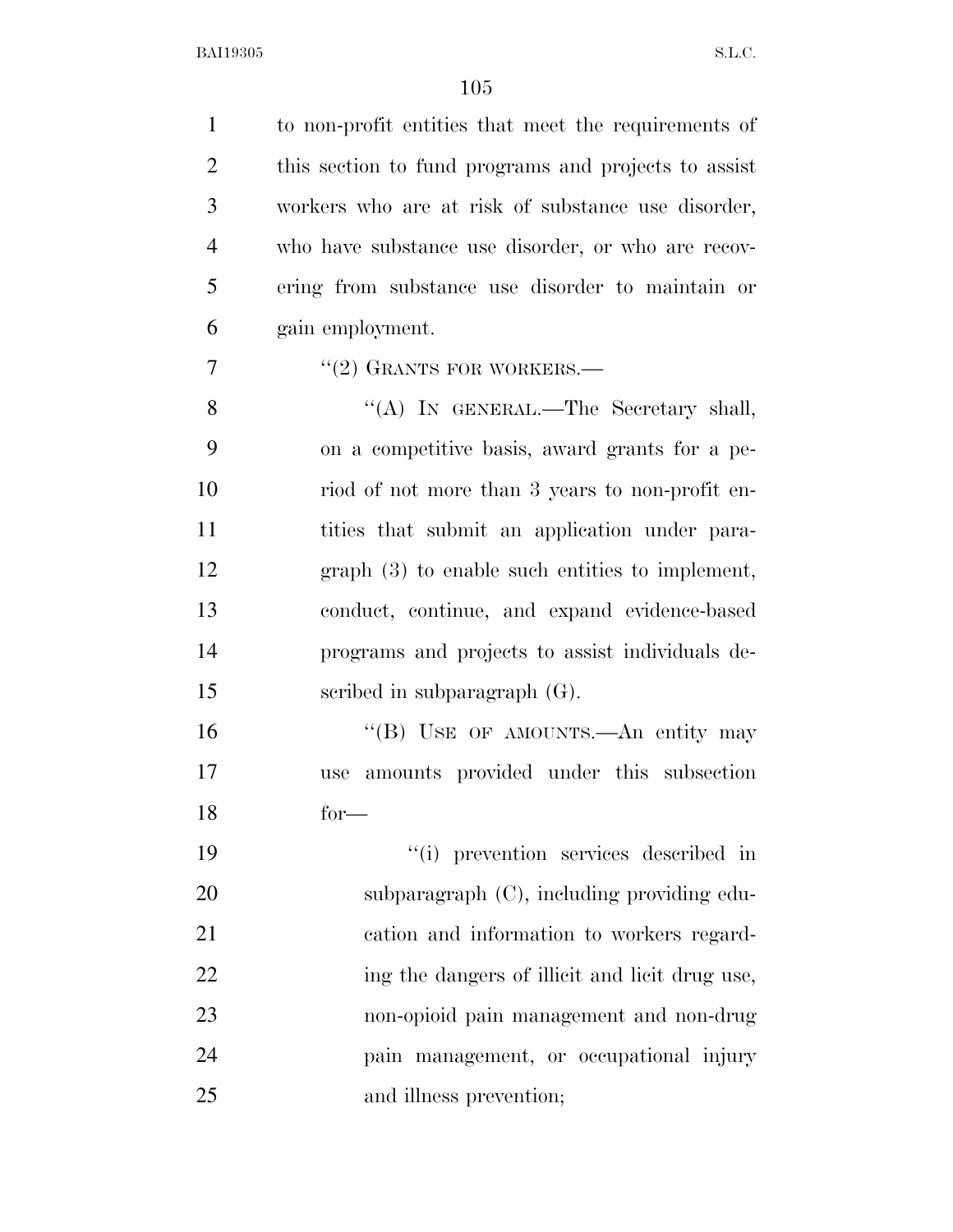| $\mathbf{1}$   | "(ii) early intervention services de-             |
|----------------|---------------------------------------------------|
| $\overline{2}$ | scribed in subparagraph $(D)$ to enable in-       |
| 3              | dividuals to maintain or gain employment;         |
| $\overline{4}$ | "(iii) recovery and support services              |
| 5              | described in subparagraph $(E)$ to enable         |
| 6              | individuals to maintain or gain employ-           |
| $\overline{7}$ | ment;                                             |
| 8              | "(iv) harm reduction services de-                 |
| 9              | scribed in subparagraph $(F)$ to enable indi-     |
| 10             | viduals to maintain or gain employment;           |
| 11             | "(v) hiring case managers, care coor-             |
| 12             | dinators, and peer support specialists to         |
| 13             | assist employed individuals who are experi-       |
| 14             | encing substance use disorder, or who are         |
| 15             | recovering from substance use disorder, in        |
| 16             | accessing substance use disorder treatment        |
| 17             | services; or                                      |
| 18             | "(vi) providing vocational, life skills,          |
| 19             | and other forms of job training to workers        |
| 20             | who are receiving substance use disorder          |
| 21             | treatment services to enable such workers         |
| 22             | to maintain or gain employment.                   |
| 23             | "(C) PREVENTION SERVICES.-For pur-                |
| 24             | poses of this section, the term 'prevention serv- |
| 25             | ices' means evidence-based services, programs,    |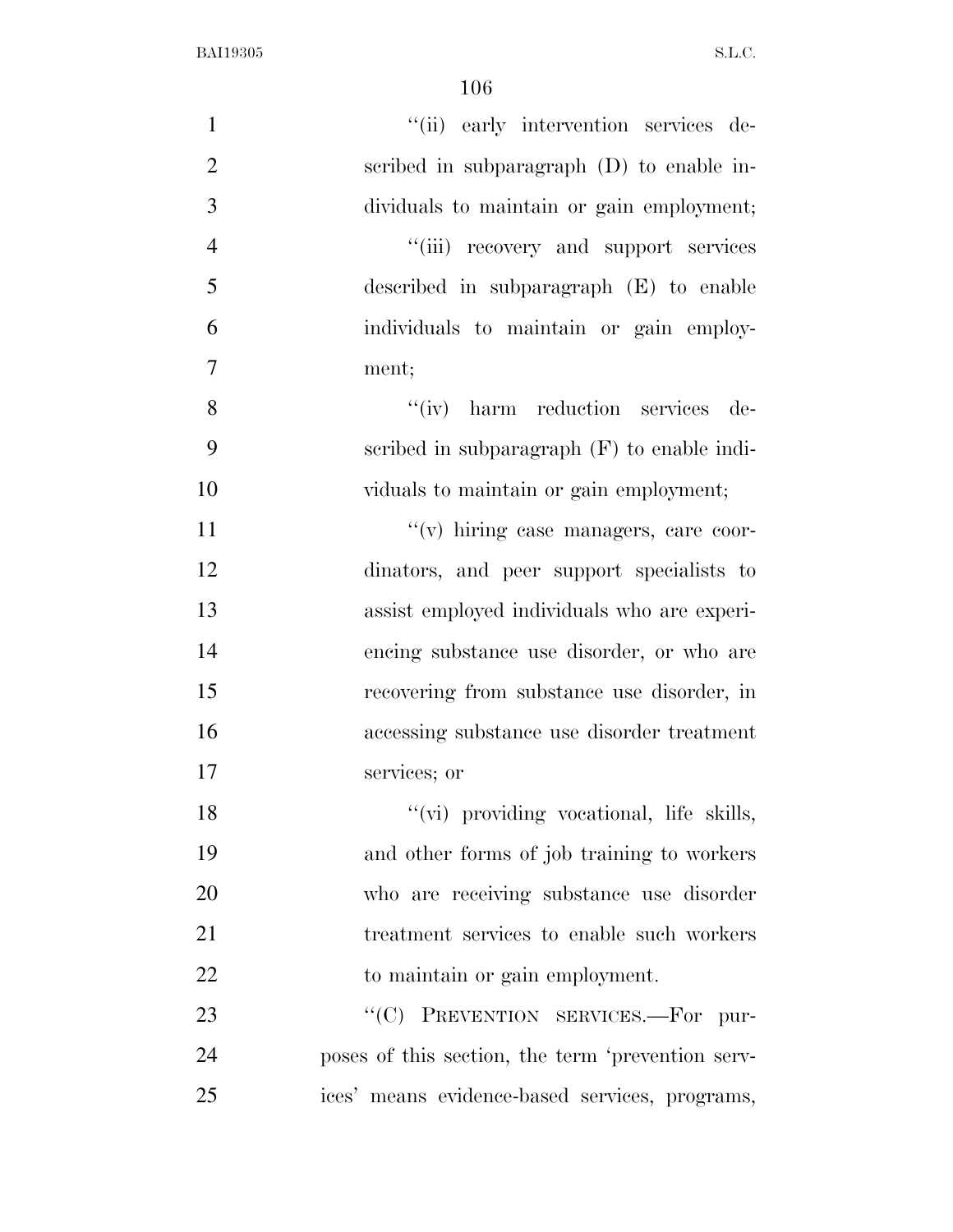or multi-sector strategies to prevent substance use disorder (including education campaigns, community-based prevention programs, risk identification programs, opioid diversion, collec- tion and disposal of unused opioids, services to at-risk populations, and trauma support serv-ices).

8 "(D) RECOVERY AND SUPPORT SERV- ICES.—For purposes of this section, the term 'recovery and support services' means services including residential recovery housing, mental health services, long term recovery services, 24/ 7 hotline crisis center services, medical trans- portation services, respite care for persons car- ing for individuals with substance use disorder, child care and family services while an indi- vidual is receiving inpatient treatment services or at the time of outpatient services, outreach services, peer recovery services, nutrition serv- ices, and referrals for job training and career services, housing, legal services, and child care and family services so long as they do not ex- clude individuals on the basis that such individ-uals receive medication-assisted treatment.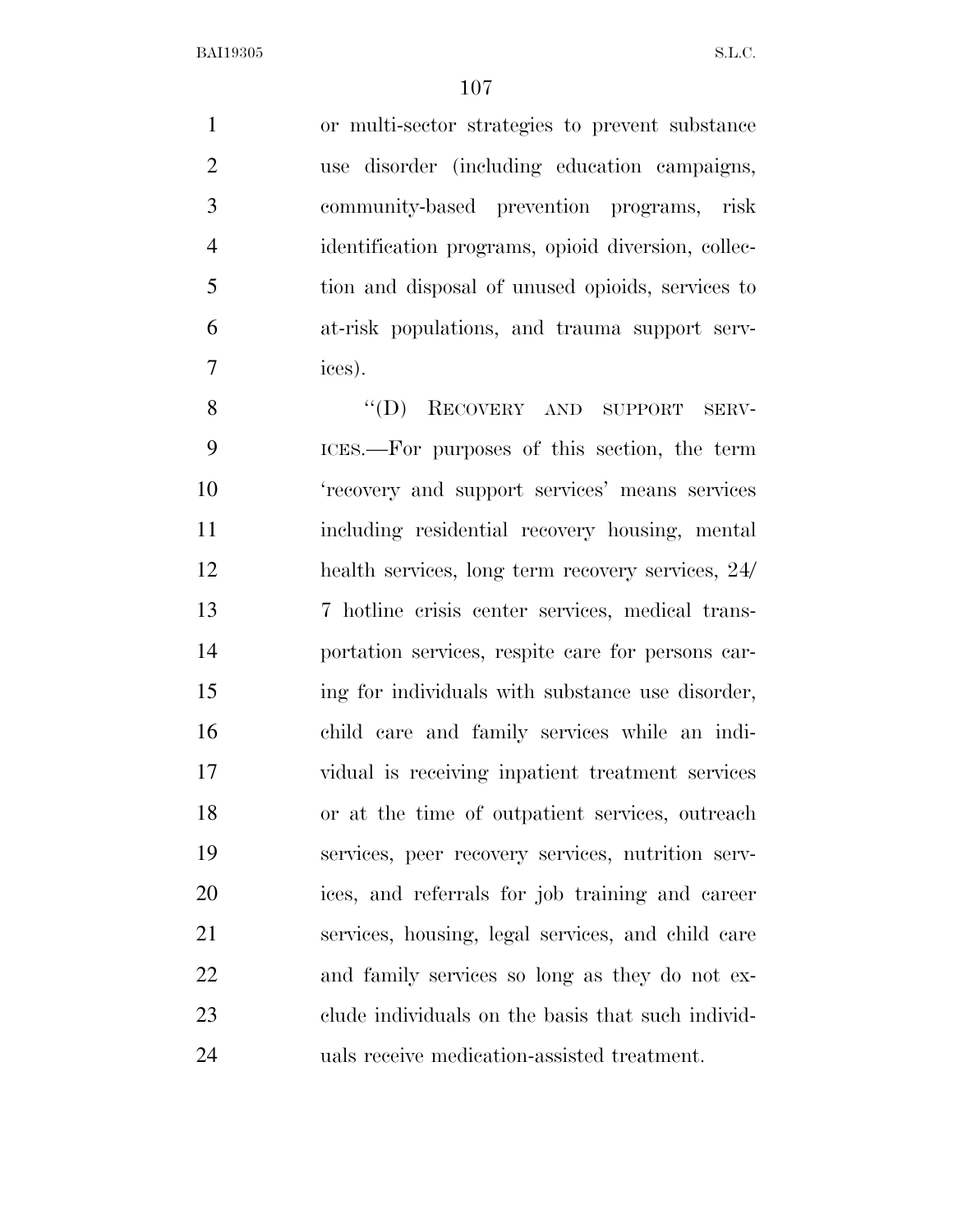1 ""(E) EARLY INTERVENTION SERVICES. For purposes of this section, the term 'early intervention services' means services to provide screening and connection to the appropriate level of substance use disorder and mental health treatment (including same-day connec- tion), counseling provided to individuals who have misused substances, who have experienced an overdose, or are at risk of developing sub- stance use disorder, the provision of referrals to facilitate the access of such individuals to core medical services or recovery and support serv- ices for substance use disorder, and rapid ac- cess to medication-assisted treatment in the set-15 ting of recent overdose. 16 "(F) HARM REDUCTION SERVICES.-For purposes of this section, the term 'harm reduc-

 tion services' means evidence-based services provided to individuals engaging in substance use that reduce the risk of infectious disease transmission, overdose, or death, including by increasing access to health care, housing, and recovery and support services.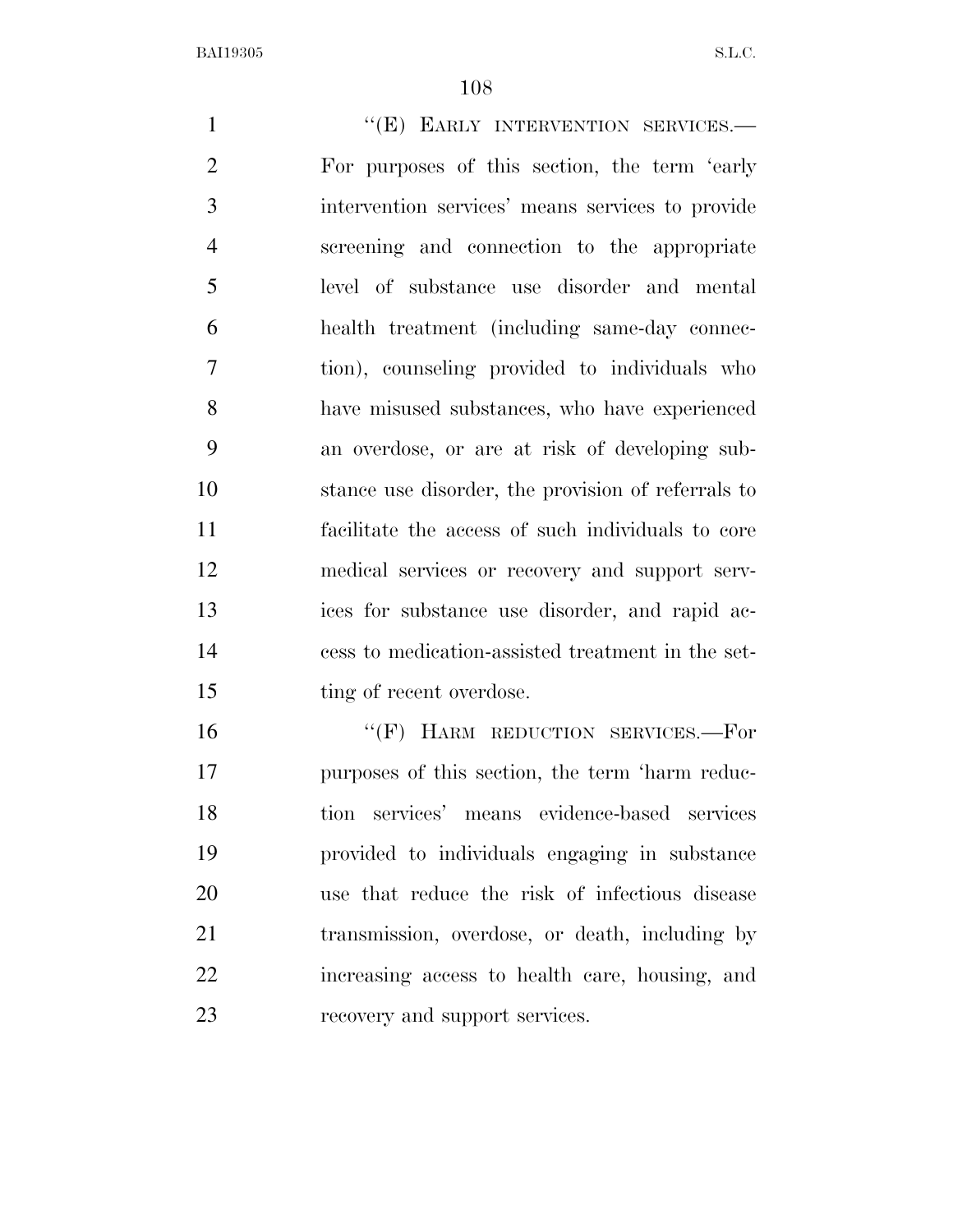| $\mathbf{1}$   | "(G) INDIVIDUALS DESCRIBED.—Individ-                 |
|----------------|------------------------------------------------------|
| $\overline{2}$ | uals described in this subparagraph are individ-     |
| 3              | uals who-                                            |
| $\overline{4}$ | $``(i)(I)$ have been employed in the 12-             |
| 5              | month period immediately preceding the               |
| 6              | date on which the determination is being             |
| $\overline{7}$ | made, or who are participating in an em-             |
| 8              | ployee training or apprenticeship program;           |
| 9              | and                                                  |
| 10             | "(II) are at high risk of developing                 |
| 11             | substance use disorder, including as a re-           |
| 12             | sult of employment in industries that expe-          |
| 13             | rience high rates of occupational injuries           |
| 14             | and illness; or                                      |
| 15             | "(ii) are experiencing a substance use               |
| 16             | disorder or are in recovery from a sub-              |
| 17             | stance use disorder.                                 |
| 18             | "(3) APPLICATIONS.—To be eligible for a grant        |
| 19             | under this subsection, an entity shall submit to the |
| 20             | Secretary an application at such time, in such man-  |
| 21             | ner, and containing such information as the Sec-     |
| 22             | retary may require, including—                       |
| 23             | $\lq\lq$ a complete accounting of the dis-           |
| 24             | bursement of any prior grants received under         |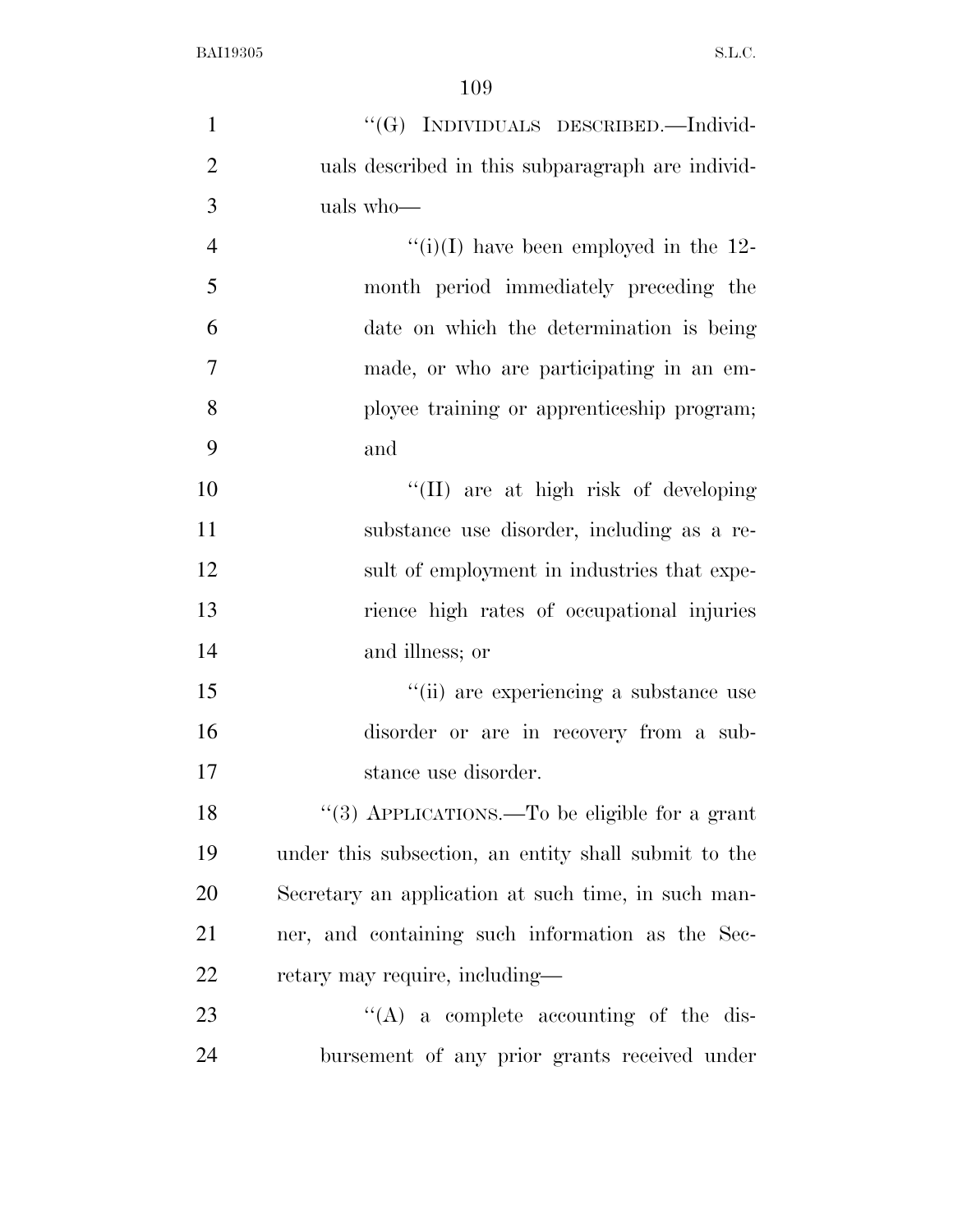| $\mathbf{1}$     | this title by the applicant and the results        |
|------------------|----------------------------------------------------|
| $\overline{2}$   | achieved by such expenditures;                     |
| 3                | "(B) a description of the population to be         |
| $\overline{4}$   | served with grant funds provided under this        |
| 5                | section, including a description of the unique     |
| 6                | risks the population faces for experiencing occu-  |
| $\boldsymbol{7}$ | pational injuries or exposure to illicit sub-      |
| 8                | stances;                                           |
| 9                | $\lq\lq$ (C) the goals and objectives to<br>be     |
| 10               | achieved with grant funds provided under this      |
| 11               | section, including targets and milestones that     |
| 12               | are intended to be met, the activities that will   |
| 13               | be undertaken to achieve those targets, and the    |
| 14               | number of individuals likely to be served by the   |
| 15               | grant funds, including demographic data on the     |
| 16               | populations to be served;                          |
| 17               | $\lq\lq$ (D) a demonstration of the ability of the |
| 18               | applicant to reach the individuals described in    |
| 19               | paragraph $(2)(G)$ and to provide services de-     |
| 20               | scribed in paragraph $(2)(B)$ included in the ap-  |
| 21               | grant application, including<br>plicant's<br>by    |
| 22               | partnering with local stakeholders;                |
| 23               | $\lq\lq(E)$ for any prior funding received under   |
| 24               | this subsection, data provided in such form as     |
| 25               | the Secretary shall require detailing, at a min-   |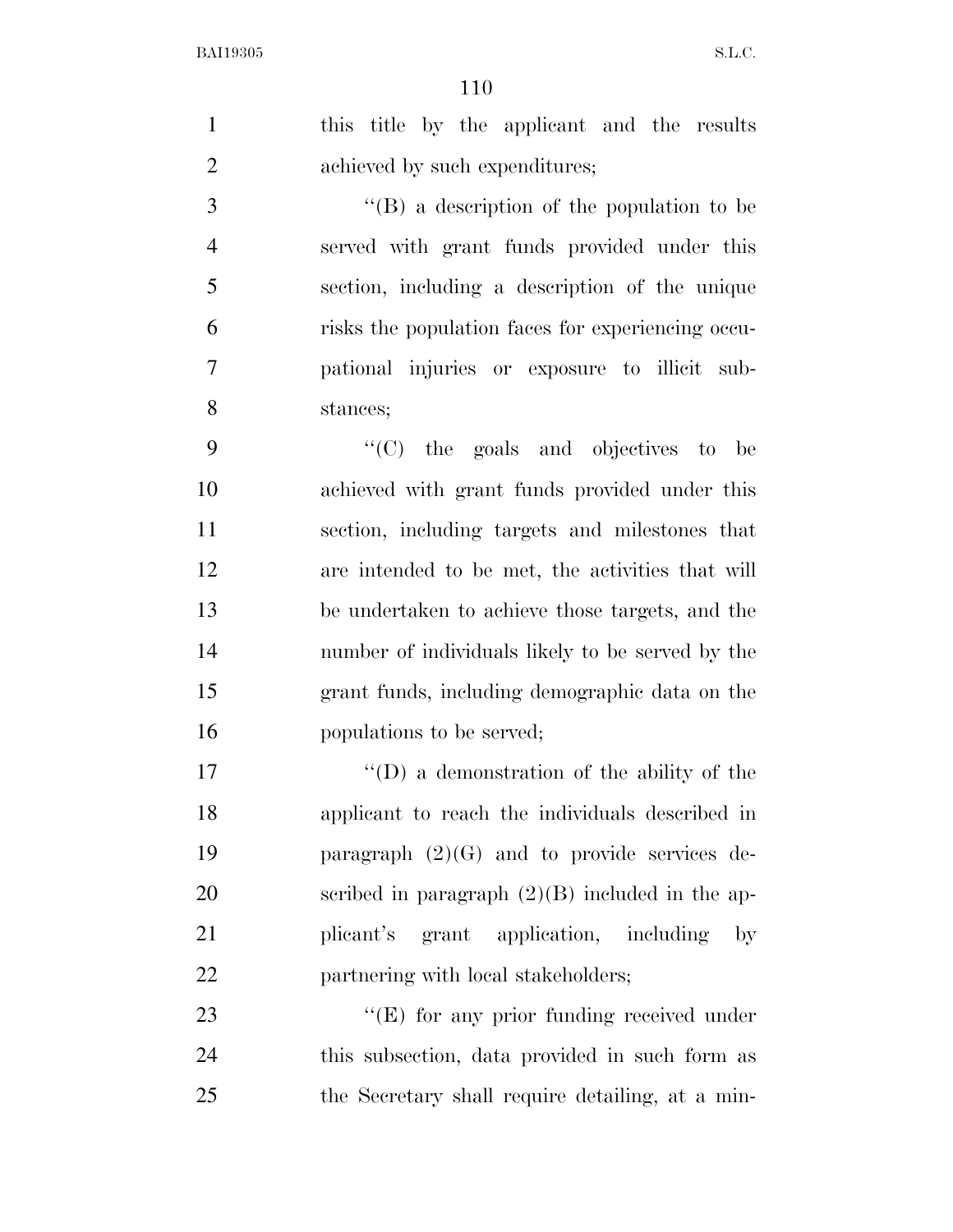imum, the extent to which the activities sup- ported by the funding met the goals, objectives, targets, and milestones specified in the applica- tion for the funding, and the number of individ- uals with and without substance use disorder who received services supported by the funding, including the services provided to these individ- uals, the industries in which the individuals were employed when they received services, and whether the individuals were still employed in 11 that same industry or in any industry when the individuals ceased receiving services supported by the funding; and 14 ''(F) any other information the Secretary shall require. ''(4) DATA REPORTING AND OVERSIGHT.—An entity awarded a grant under this subsection shall submit to the Secretary an annual report at such time and in such manner as the Secretary shall re- quire. Such report shall include, at a minimum, a description of—  $\langle (A) \rangle$  the activities funded by the grant; 23 "'(B) the number of individuals with and without substance use disorder served through activities funded by the grant, including the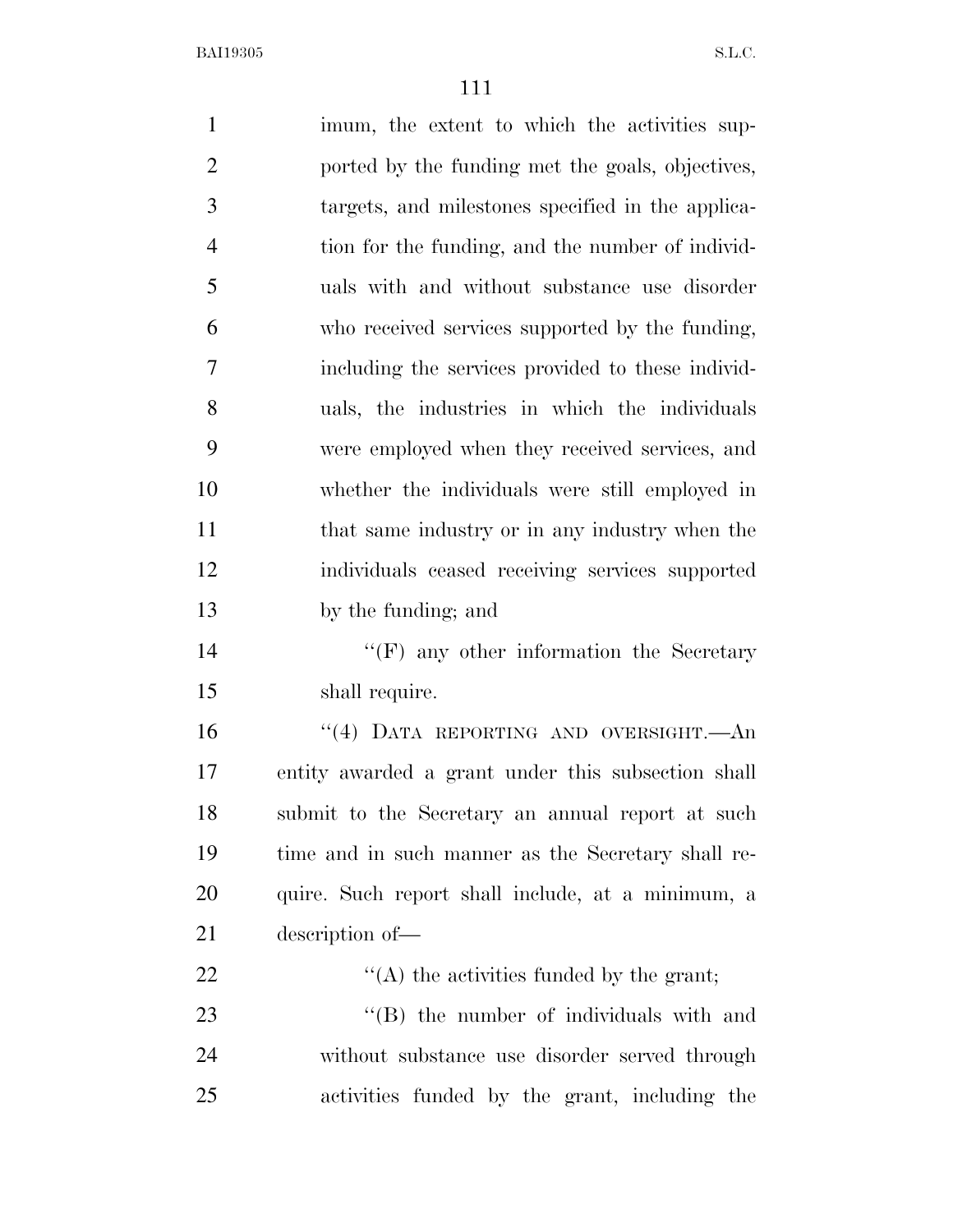| $\mathbf{1}$   | services provided to those individuals and the      |
|----------------|-----------------------------------------------------|
| $\overline{2}$ | industries in which those individuals were em-      |
| 3              | ployed at the time they received services sup-      |
| $\overline{4}$ | ported by the grant;                                |
| 5              | $\lq\lq$ for workers experiencing substance         |
| 6              | use disorder or recovering from substance use       |
| 7              | disorder served by activities funded by the         |
| 8              | grant, the number of individuals who main-          |
| 9              | tained employment, the number of individuals        |
| 10             | who gained employment, and the number of in-        |
| 11             | dividuals who failed to maintain employment         |
| 12             | over the course of the reporting period; and        |
| 13             | $\lq\lq$ (D) any other information required by the  |
| 14             | Secretary.                                          |
| 15             | "(5) AUTHORIZATION OF APPROPRIATIONS.-              |
| 16             | There is authorized to be appropriated to carry out |
| 17             | this subsection-                                    |
| 18             | "(A) $$40,000,000$ for fiscal year 2020;            |
| 19             | "(B) $$40,000,000$ for fiscal year 2021;            |
| 20             | "(C) $$40,000,000$ for fiscal year 2022;            |
| 21             | "(D) $$40,000,000$ for fiscal year 2023;            |
| 22             | "(E) $$40,000,000$ for fiscal year 2024;            |
| 23             | "(F) $$40,000,000$ for fiscal year 2025;            |
| 24             | "(G) $$40,000,000$ for fiscal year 2026;            |
| 25             | "(H) $$40,000,000$ for fiscal year 2027;            |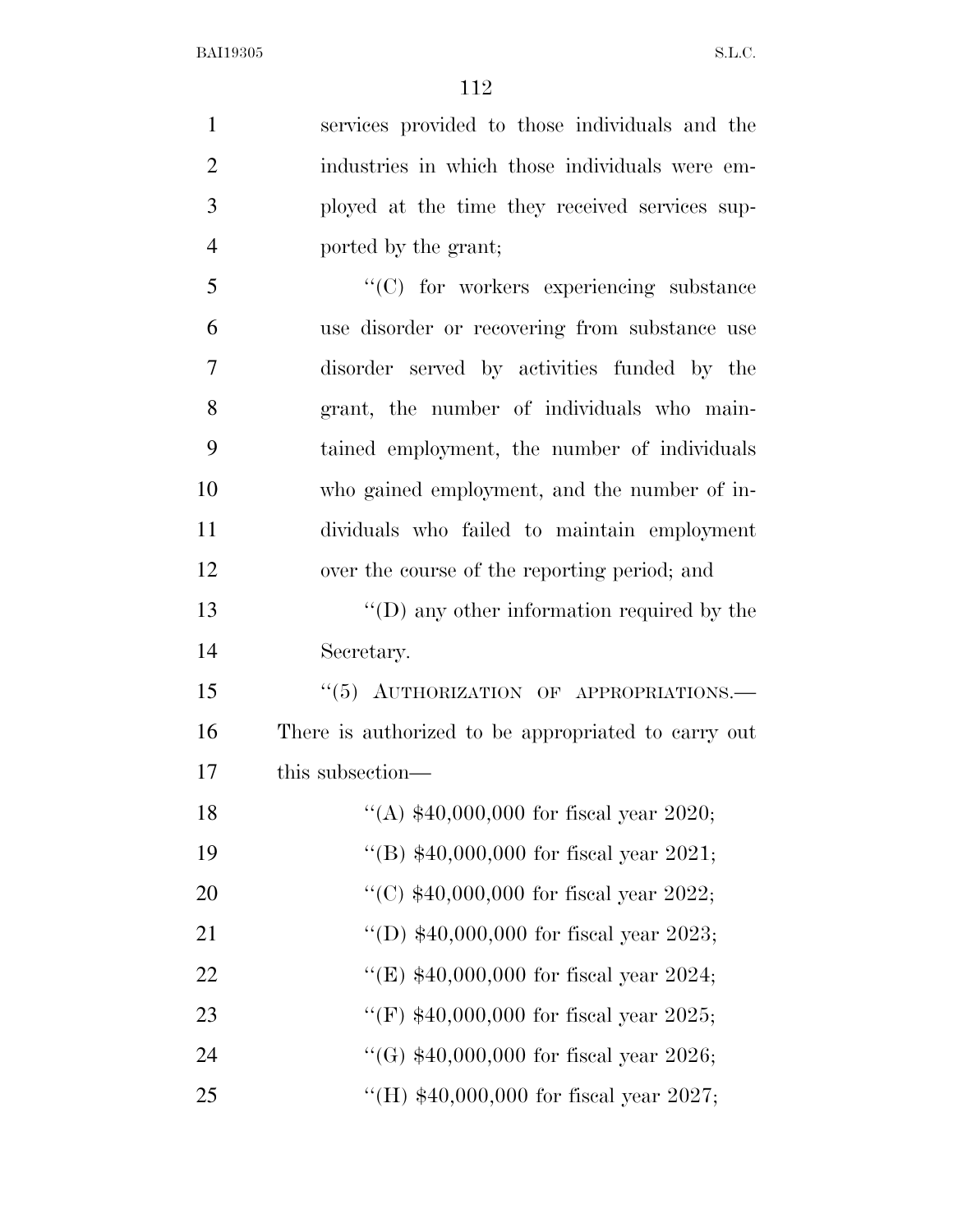1 ''(I) \$40,000,000 for fiscal year 2028; and  $\frac{1}{2}$   $\frac{1}{340,000,000}$  for fiscal year 2029. ''(b) RESEARCH ON THE IMPACT OF SUBSTANCE USE DISORDER IN THE WORKPLACE AND ON DIRECT SERVICE PROVIDERS.— 6 "(1) RISKS OF SUBSTANCE USE DISORDER. The Secretary, in consultation with the Director of the National Institute for Occupational Safety and Health, shall conduct (directly or through grants or contracts) research, experiments, and demonstra- tions, and publish studies relating to—  $\langle (A)$  the risks faced by employees in var- ious occupations of developing substance use disorder and of drug overdose deaths and non- fatal drug overdoses, and the formulation of prevention activities tailored to the risks identi- fied in these occupations, including occupational injury and illness prevention;  $\langle$  (B) the prevalence of substance use dis- order among employees in various occupations; 21 ''(C) efforts that employers may undertake to assist employees who are undergoing sub- stance use disorder treatment services in main- taining employment while ensuring workplaces are safe and healthful;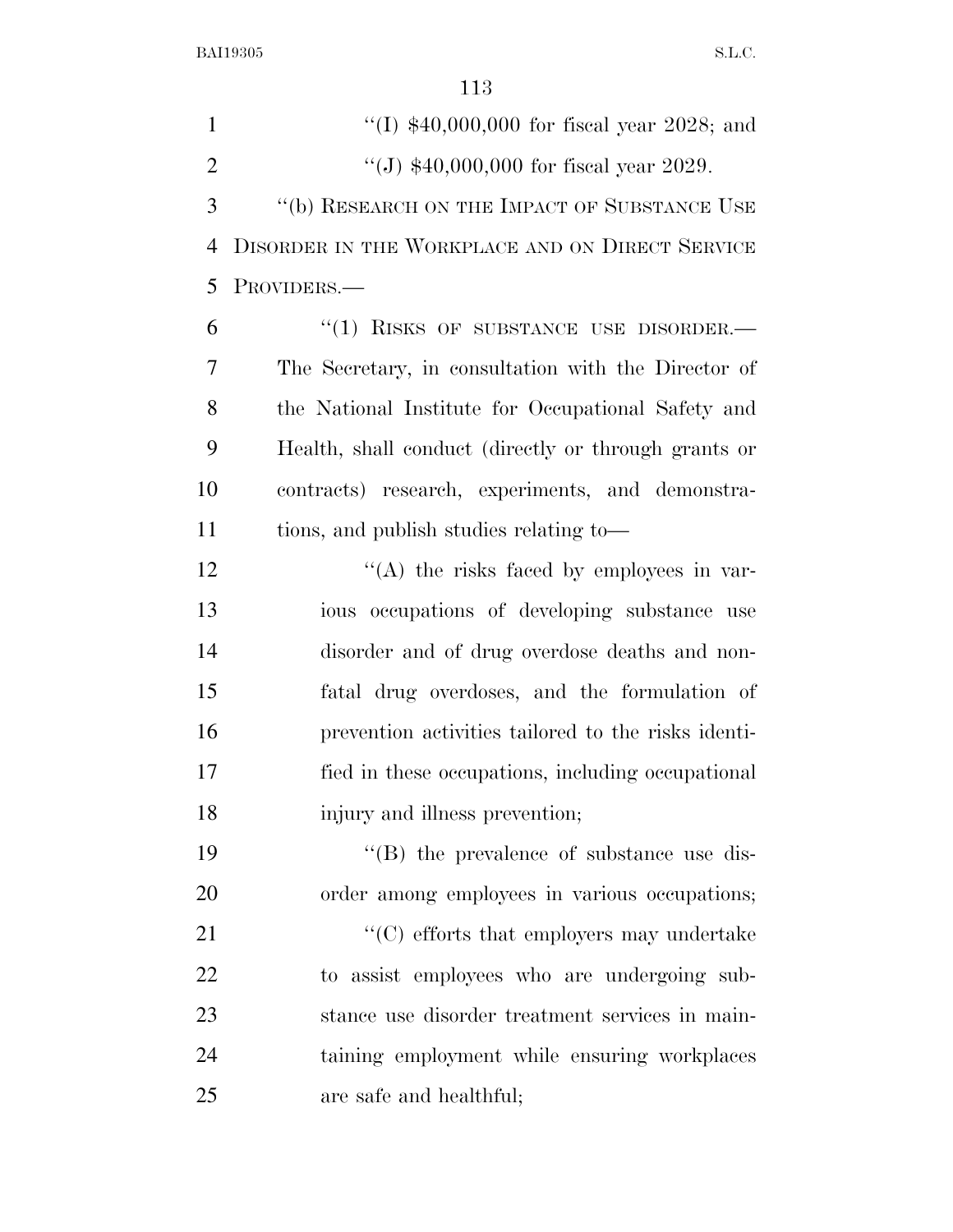$''(D)$  risks of occupational exposure to opioids and other illicit substances and the for- mulation of prevention activities tailored to the risks identified; and

5 ''(E) other subjects related to substance use disorder in the workplace as the Secretary determines.

8 "(2) DIRECT SERVICE PROVIDERS.—The Sec- retary shall conduct (directly or through grants or contracts) research, experiments, and demonstra- tions, and publish studies relating to the occupa- tional health and safety, recruitment, and retention of behavioral health providers who, as part of their 14 job responsibilities, provide direct services to individ- uals who are at risk of experiencing substance use disorder or who are experiencing or recovering from substance use disorder, including—

 $\langle (A)$  identifying factors that the Secretary believes may endanger the health or safety of such workers, including factors that affect the risks such workers face of developing substance use disorder;

23 "'(B) motivational and behavioral factors relating to the field of behavioral health pro-viders;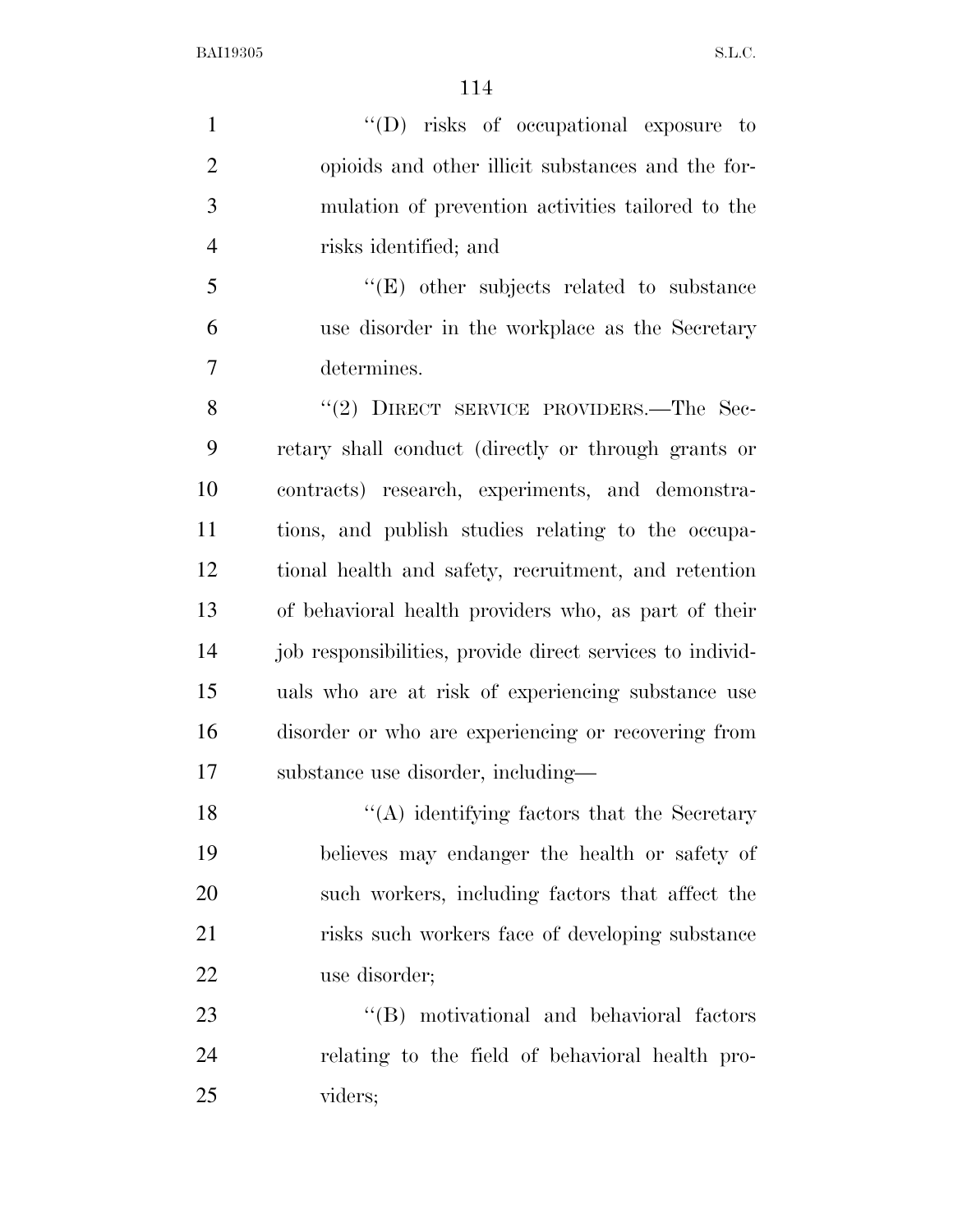| $\mathbf{1}$   | $"$ (C) strategies to support the recruitment       |
|----------------|-----------------------------------------------------|
| $\overline{2}$ | and retention of behavioral health providers;       |
| 3              | and                                                 |
| $\overline{4}$ | "(D) other subjects related to behavioral           |
| 5              | health providers engaged in direct provision of     |
| 6              | substance use disorder prevention and treat-        |
| 7              | ment services as the Secretary determines ap-       |
| 8              | propriate.                                          |
| 9              | "(3) AUTHORIZATION OF APPROPRIATIONS.-              |
| 10             | There is authorized to be appropriated to carry out |
| 11             | this subsection—                                    |
| 12             | "(A) $$10,000,000$ for fiscal year 2020;            |
| 13             | "(B) $$10,000,000$ for fiscal year 2021;            |
| 14             | "(C) $$10,000,000$ for fiscal year 2022;            |
| 15             | "(D) $$10,000,000$ for fiscal year 2023;            |
| 16             | "(E) $$10,000,000$ for fiscal year 2024;            |
| 17             | "(F) $$10,000,000$ for fiscal year 2025;            |
| 18             | "(G) $$10,000,000$ for fiscal year 2026;            |
| 19             | "(H) $$10,000,000$ for fiscal year 2027;            |
| 20             | "(I) $$10,000,000$ for fiscal year 2028; and        |
| 21             | "(J) $$10,000,000$ for fiscal year 2029.            |
| 22             | "SEC. 3435. IMPROVING AND EXPANDING CARE.           |
| 23             | "(a) LEVEL OF CARE STANDARDS FOR SUBSTANCE          |
| 24             | USE DISORDER TREATMENT SERVICES.-                   |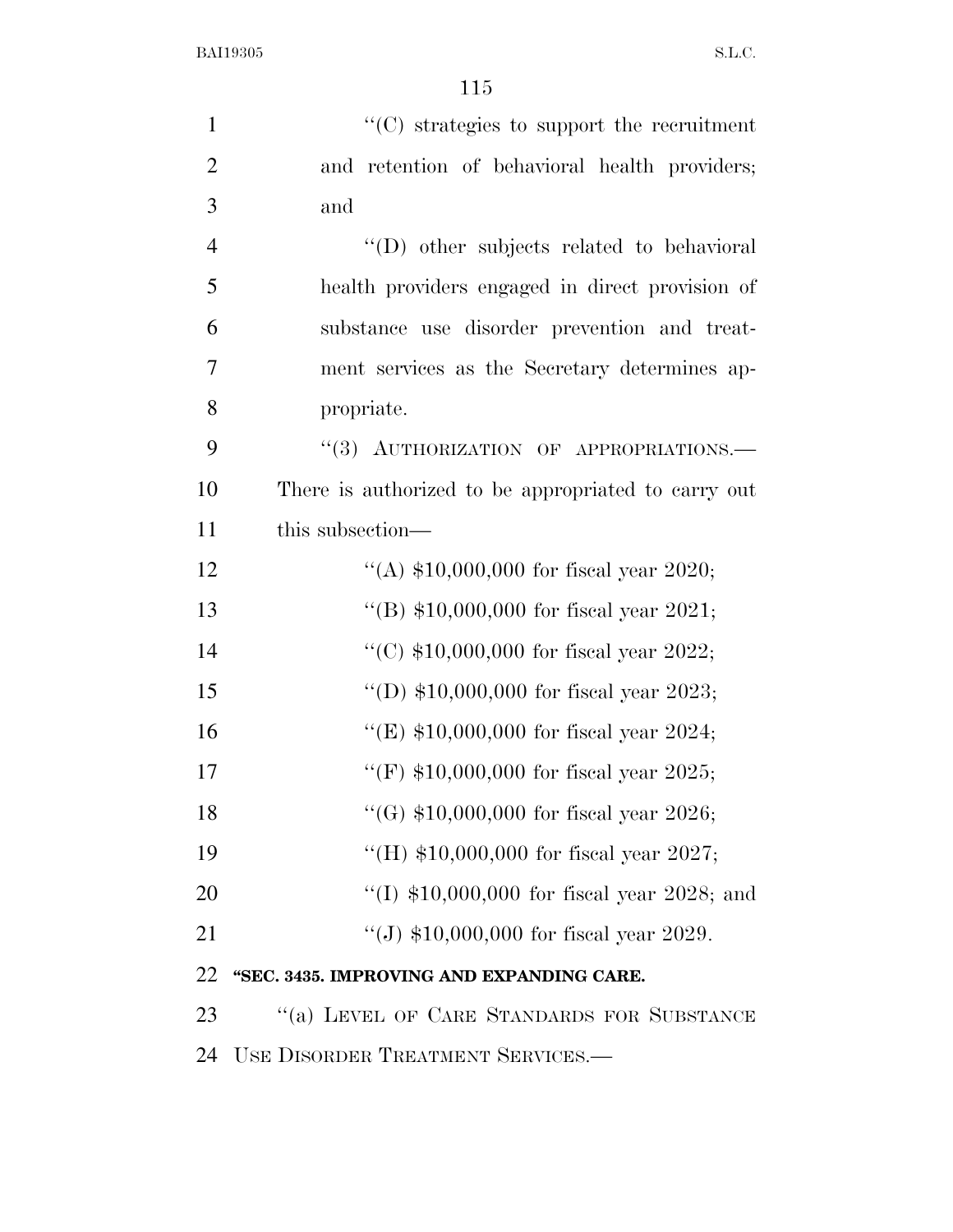| $\mathbf{1}$   | "(1) IN GENERAL.—Not later than 1 year after           |
|----------------|--------------------------------------------------------|
| $\overline{2}$ | the date of enactment of this title, the Secretary, in |
| 3              | consultation with the American Society of Addiction    |
| $\overline{4}$ | Medicine and with State and tribal officials as the    |
| 5              | Secretary determines necessary, shall promulgate       |
| 6              | model standards for the regulation of substance use    |
| 7              | disorder treatment services.                           |
| 8              | "(2) SUBSTANCE USE DISORDER TREATMENT                  |
| 9              | SERVICES.—The model standards promulgated              |
| 10             | under paragraph (1) shall, at a minimum—               |
| 11             | $\lq\lq$ identify the types of substance use           |
| 12             | disorder treatment services intended to be cov-        |
| 13             | ered without regard to whether they participate        |
| 14             | in any Federal health care program (as defined         |
| 15             | in section 1128B(f) of the Social Security Act)        |
| 16             | and shall not include—                                 |
| 17             | "(i) a private practitioner who is al-                 |
| 18             | ready licensed by a State licensing board              |
| 19             | and whose practice is limited to non-inten-            |
| 20             | sive outpatient care; or                               |
| 21             | "(ii) any substance use disorder treat-                |
| 22             | ment service provided on a non-intensive               |
| 23             | outpatient basis in the office of a private            |
| 24             | practitioner who is licensed by a State li-            |
| 25             | censing board;                                         |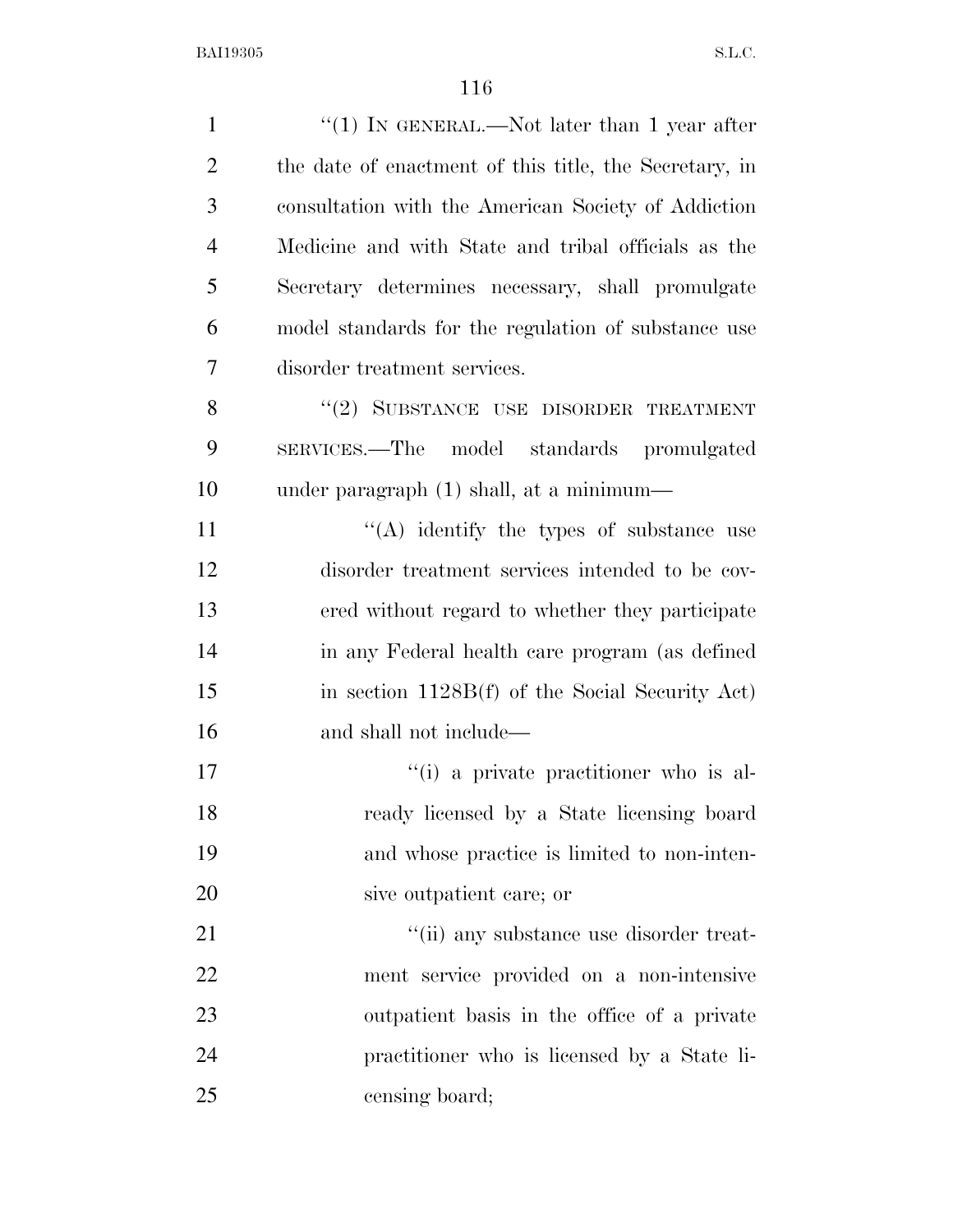1 ''(B) require the designation of a single State agency to serve as the primary regulator in the State for substance use disorder treat-ment services;

 ''(C) subject to paragraph (3), require that substance use disorder treatment services iden- tified in accordance with subparagraph (A), be licensed by the respective States according to the standards for levels of care set forth by the American Society of Addiction Medicine in 11 2013 or an equivalent set of standards;

12 "(D) require implementation of a process to ensure that substance use disorder treatment program qualifications are verified by means of an onsite inspection not less frequently than every 3 years by the State agency serving as the primary regulator in the State for substance use disorder treatment services or by an inde- pendent third party that is approved by the State's primary regulator; and

 $\langle (E)$  require that all patients leaving a res- idential treatment program receive a written transition plan prior to discharge from that level of care.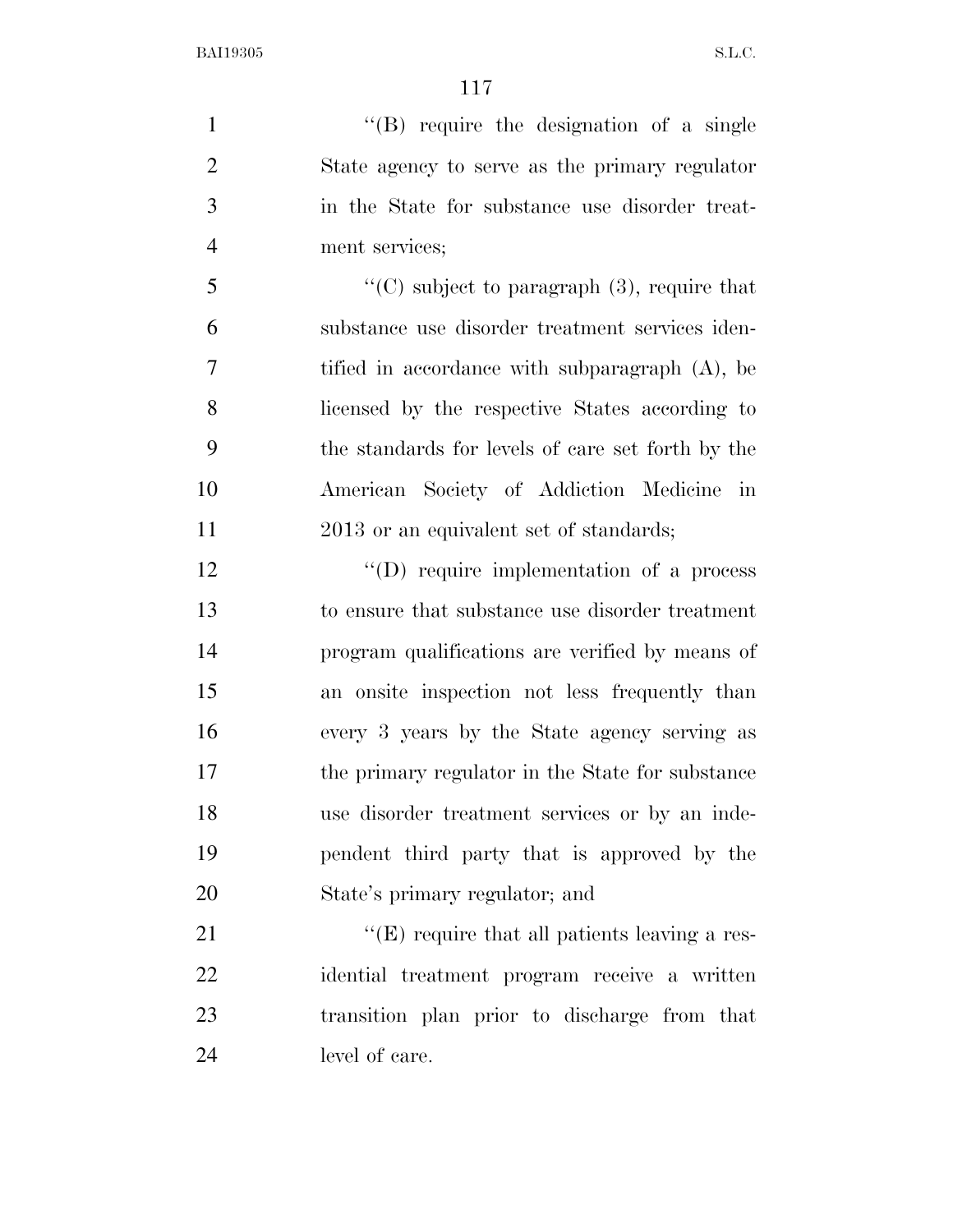1 ''(3) ANNUAL ASSESSMENT.—Beginning with respect to fiscal year 2022, the Secretary shall make a determination with respect to each State on whether the State has adopted, for each of the sub- stance use disorder treatment services identified in 6 accordance with paragraph  $(2)(A)$ , licensure stand- ards that are in compliance in all material respects with the model standards promulgated in accordance with this subsection. In the event the American Soci- ety of Addiction Medicine revises its criteria, the Secretary shall revise the national model level of care standards accordingly and disseminate any such update to the States, and the States may adopt any such updates to be in compliance with this sub- section. ''(b) STANDARDS FOR OTHER SPECIFIED MATTERS RELATED TO SUBSTANCE USE DISORDER TREATMENT SERVICES AND RECOVERY RESIDENCES.—  $\frac{1}{2}$  (1) In GENERAL.—Not later than 2 year after

 the date of enactment of this title, the Secretary, in consultation with representatives of nonprofit service providers and State and tribal officials as the Sec- retary determines necessary, shall promulgate model standards for the regulation of—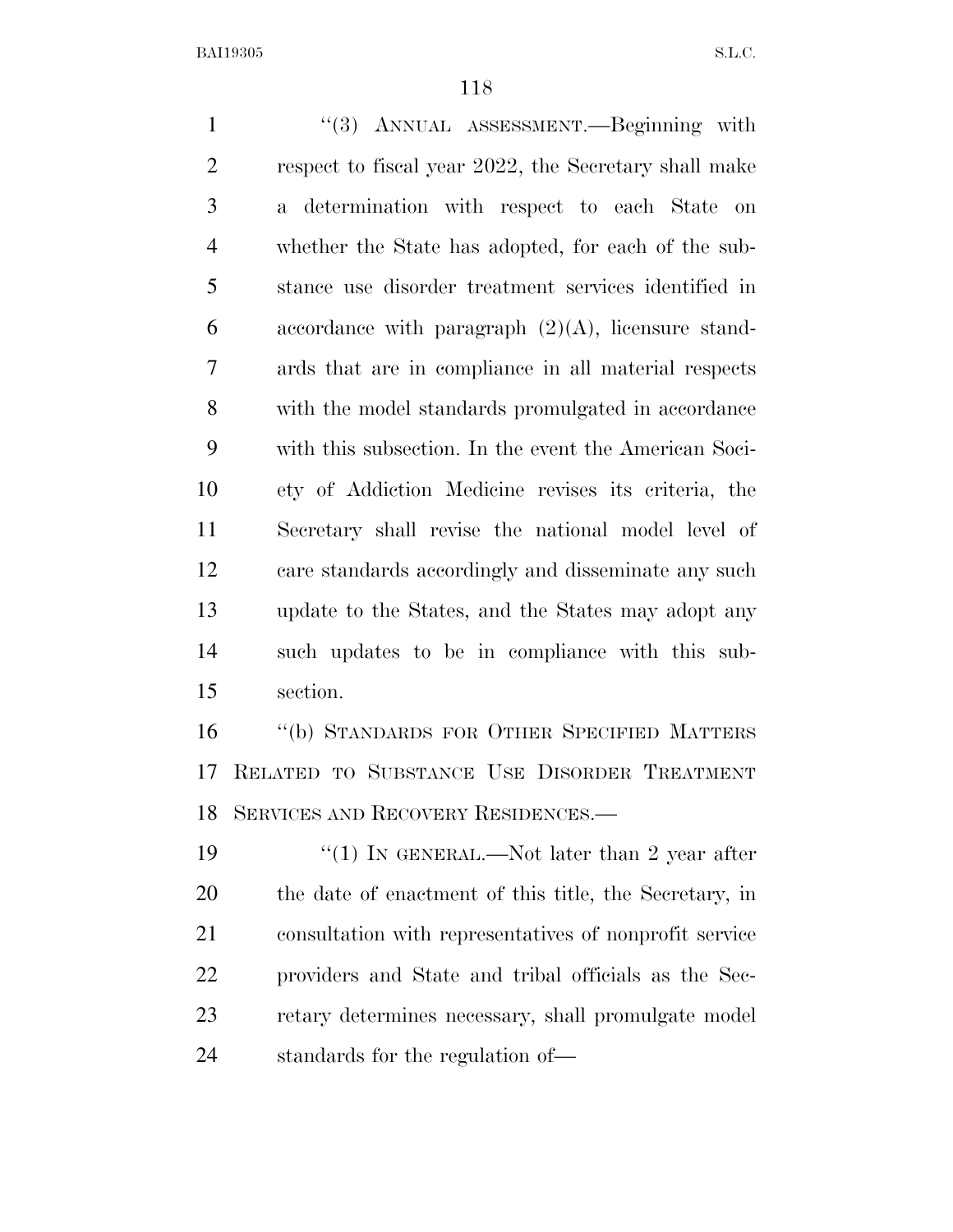| $\mathbf{1}$   | $\lq\lq$ other specified matters related to sub-              |
|----------------|---------------------------------------------------------------|
| $\overline{2}$ | stance use disorder treatment services; and                   |
| 3              | $\lq\lq$ recovery residences.                                 |
| $\overline{4}$ | $\lq(2)$ OTHER SPECIFIED MATTERS RELATED TO                   |
| 5              | <b>SUBSTANCE</b><br><b>USE</b><br>DISORDER TREATMENT<br>SERV- |
| 6              | ICES.—The model standards promulgated under                   |
| 7              | paragraph $(1)(A)$ shall, at a minimum—                       |
| 8              | $\lq\lq$ identify the professional credentials                |
| 9              | needed by each type of substance use disorder                 |
| 10             | treatment professional;                                       |
| 11             | "(B) include standards for data reporting                     |
| 12             | and require compilation of statewide reports;                 |
| 13             | $\lq\lq$ require the establishment and mainte-                |
| 14             | nance within each State of a toll-free telephone              |
| 15             | number to receive complaints from the public                  |
| 16             | regarding substance use disorder treatment                    |
| 17             | service providers; and                                        |
| 18             | $\lq\lq$ require the establishment and main-                  |
| 19             | tenance on a publicly accessible internet website             |
| 20             | of a list of all substance use disorder treatment             |
| 21             | services in the State that have a certification in            |
| 22             | effect in accordance with this section.                       |
| 23             | $``(3)$ RECOVERY RESIDENCES.—                                 |
| 24             | $\lq\lq (A)$<br>ECONOMIC RELATIONSHIP.—The                    |
| 25             | model standards promulgated under paragraph                   |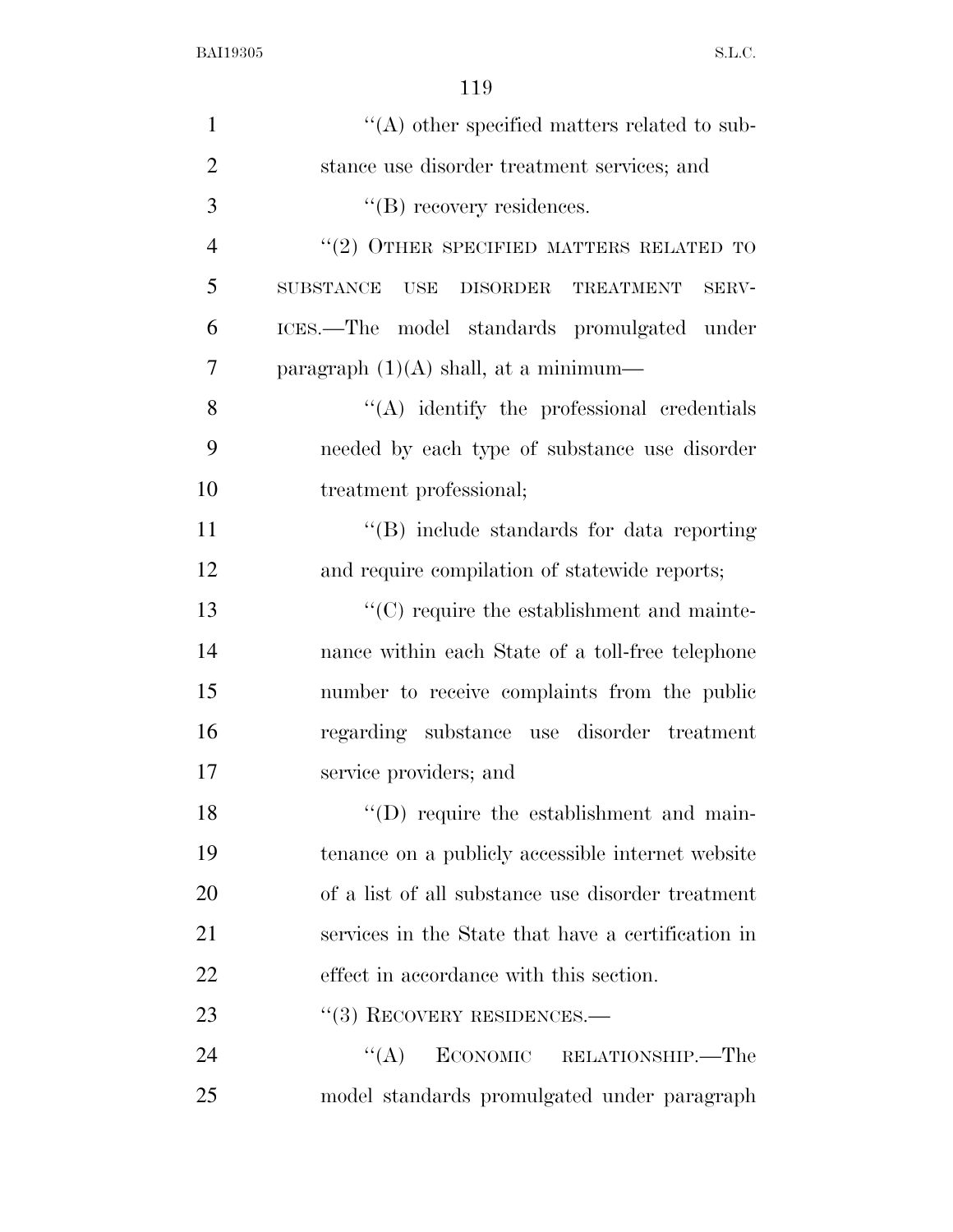| $\mathbf{1}$   | $(1)(B)$ shall, at a minimum, be applied to recov- |
|----------------|----------------------------------------------------|
| $\overline{2}$ | ery residences that have an ongoing economic       |
| 3              | relationship with any commercial substance use     |
| $\overline{4}$ | disorder treatment service.                        |
| 5              | MINIMUM REQUIREMENTS.—The<br>$\lq\lq (B)$          |
| 6              | model standards promulgated under paragraph        |
| $\overline{7}$ | $(1)(B)$ , which may include any model laws de-    |
| 8              | veloped under section $550(a)$ shall, at a min-    |
| 9              | imum, identify requirements for—                   |
| 10             | "(i) the designation of a single State             |
| 11             | agency to certify recovery residences;             |
| 12             | "(ii) the implementation of a process              |
| 13             | to ensure that the qualifications of recov-        |
| 14             | ery residences in which not fewer than 10          |
| 15             | individuals may lawfully reside are verified       |
| 16             | by means of an onsite inspection not less          |
| 17             | frequently than every 3 years by the State         |
| 18             | agency serving as the primary regulator in         |
| 19             | the State or by an independent third party         |
| 20             | that is approved by the State's primary            |
| 21             | regulator;                                         |
| 22             | "(iii) fire, safety, and health stand-             |
| 23             | ards;                                              |
| 24             | "(iv) equipping residences with opioid             |
| 25             | overdose reversal drug products, such as           |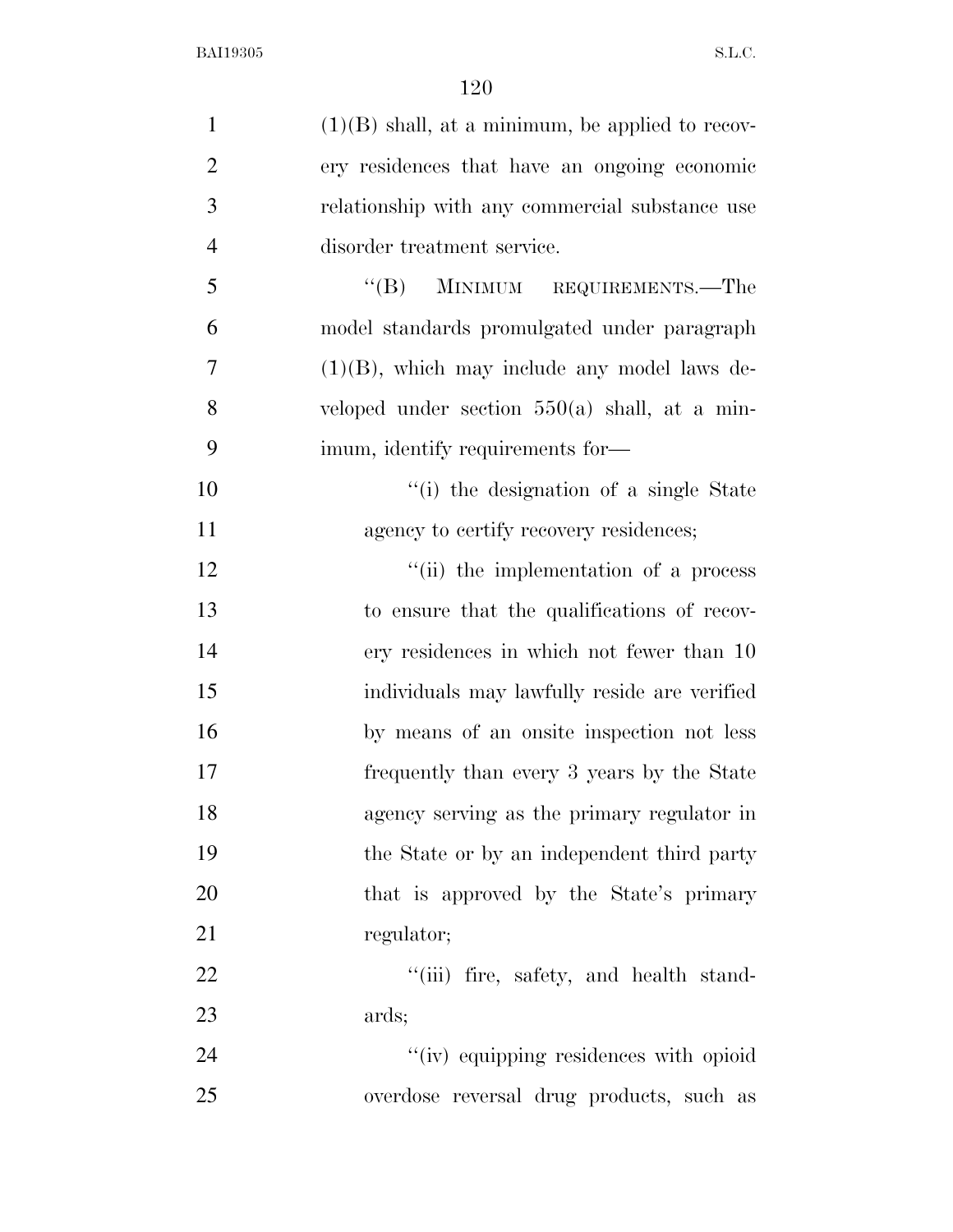| $\mathbf{1}$   | naloxone and training residence owners,               |
|----------------|-------------------------------------------------------|
| $\overline{2}$ | operators, and employees in the adminis-              |
| 3              | tration of naloxone;                                  |
| $\overline{4}$ | "(v) recovery residence owners and                    |
| 5              | operators;                                            |
| 6              | $\lq\lq$ (vi) a written policy that prohibits         |
| $\overline{7}$ | the exclusion of individuals on the basis             |
| 8              | that such individuals receive drugs ap-               |
| 9              | proved by the Food and Drug Administra-               |
| 10             | tion for the treatment of substance use dis-          |
| 11             | order;                                                |
| 12             | "(vii) the establishment and mainte-                  |
| 13             | nance within each State of a toll-free tele-          |
| 14             | phone number to receive complaints from               |
| 15             | the public regarding recovery residences;             |
| 16             | and                                                   |
| 17             | "(viii) the establishment and mainte-                 |
| 18             | nance on a publicly accessible internet               |
| 19             | website of a list of all recovery residences          |
| 20             | in the State that have a certification in ef-         |
| 21             | fect in accordance with this section.                 |
| 22             | "(4) ANNUAL ASSESSMENT.—Beginning with                |
| 23             | respect to fiscal year 2023, the Secretary shall make |
| 24             | a determination with respect to each State<br>on      |
| 25             | whether the State has adopted, for each of the other  |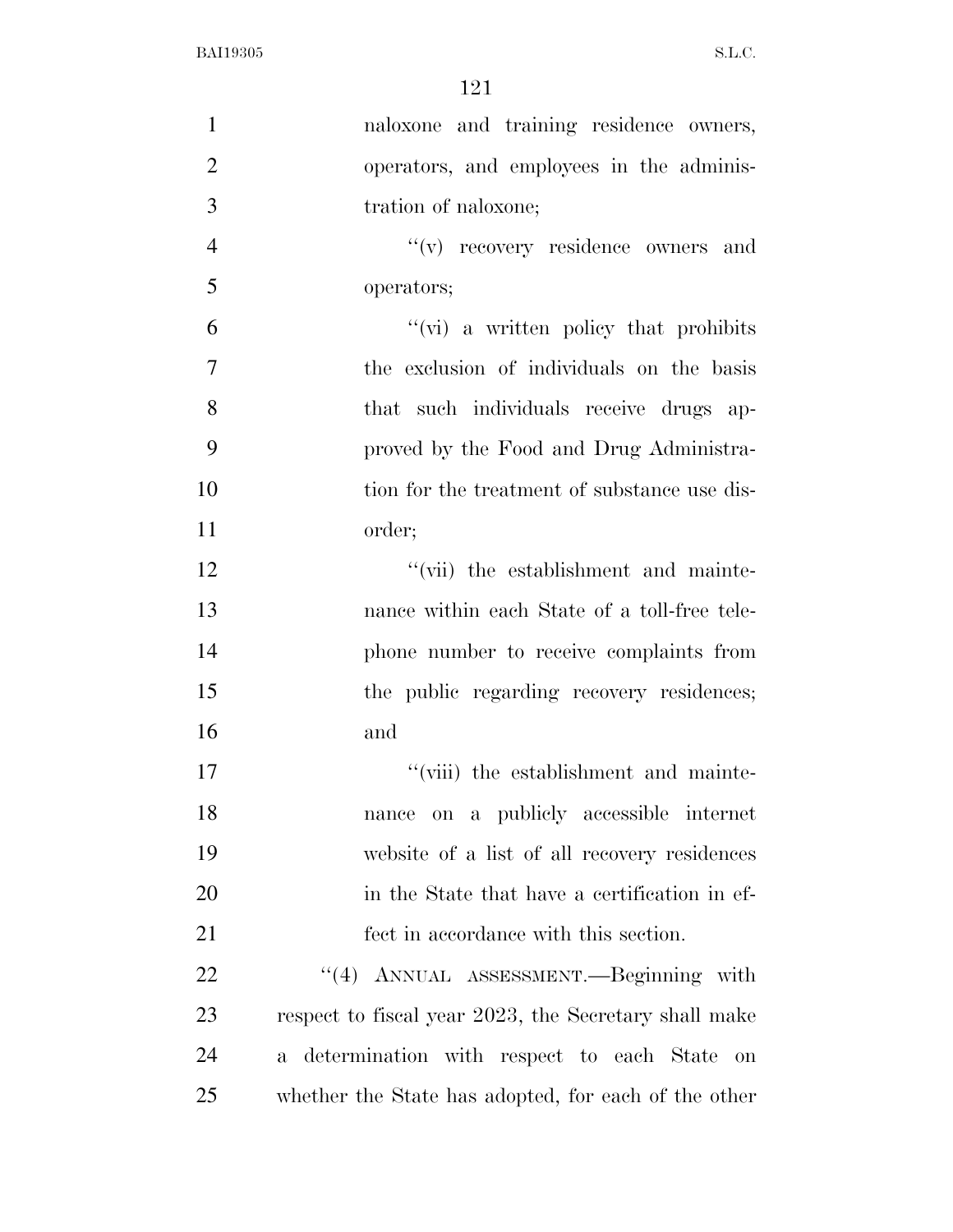specified substance use disorder treatment services 2 identified in this section and for recovery residences, standards that are in compliance in all material re- spects with the model standards promulgated in ac-cordance with this subsection.

 ''(c) ENSURING ACCESS TO MEDICATION-ASSISTED TREATMENT.—

8 "(1) MEDICATION-ASSISTED TREATMENT.—The Secretary may not make a grant under this section unless the applicant for the grant agrees to require all entities offering substance use disorder treatment services under the grant to offer all drugs approved by the Food and Drug Administration for the treat- ment of substance use disorder for which the appli-cant offers treatment.

 ''(2) WAIVER.—The Secretary may grant a waiver with respect to any requirement of this sec-18 tion if the grant applicant involved—

19  $\langle (A)$  submits to the Secretary a justifica- tion for such waiver containing such informa-tion as the Secretary shall require; and

22  $\langle (B)$  agrees to require all entities offering substance use disorder treatment services under the grant to—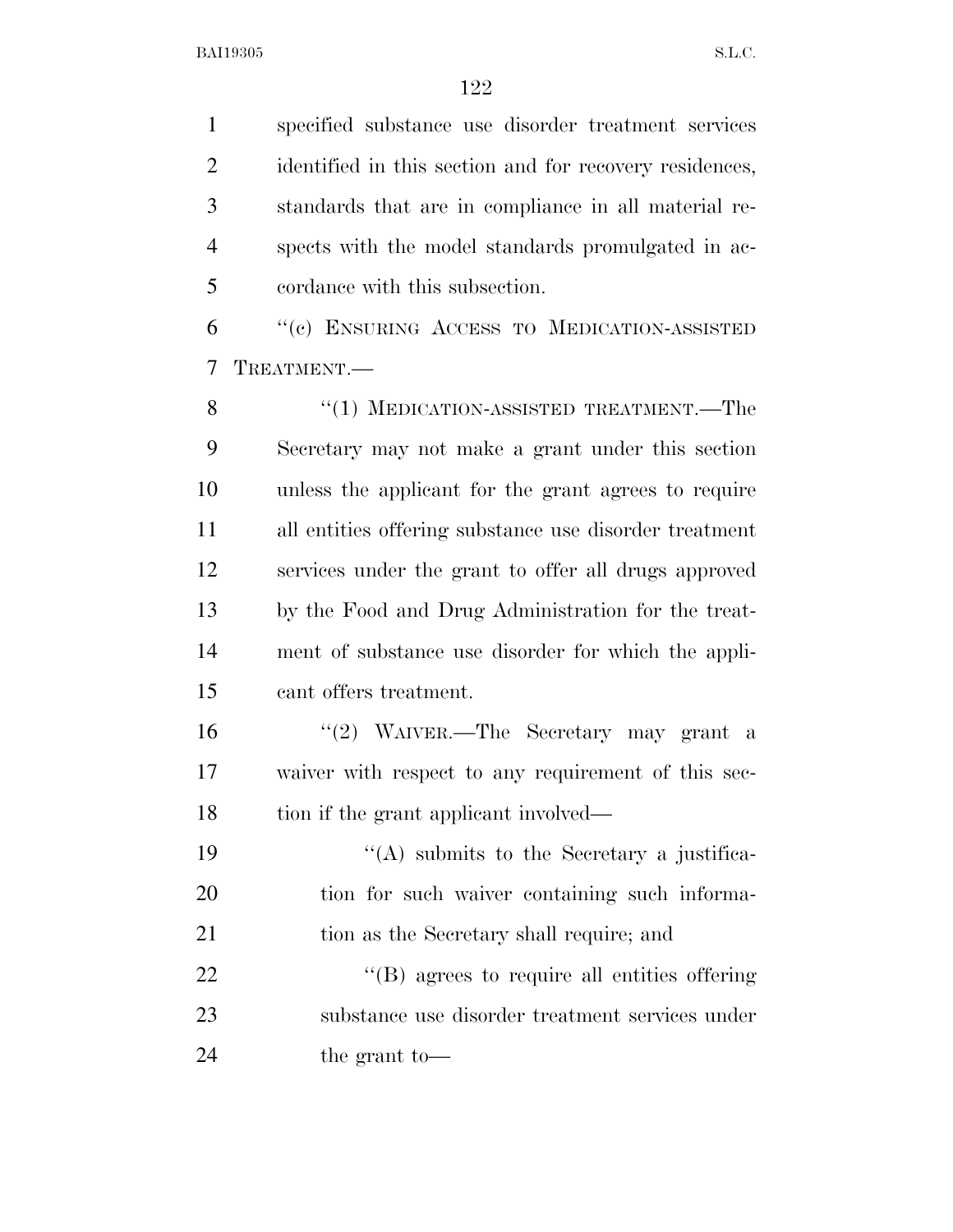| $\mathbf{1}$   | "(i) offer, on site, at least 2 drugs ap-            |
|----------------|------------------------------------------------------|
| $\overline{2}$ | proved by the Food and Drug Administra-              |
| 3              | tion for the treatment of substance use dis-         |
| $\overline{4}$ | order;                                               |
| 5              | "(ii) provide counseling to patients on              |
| 6              | the benefits and risks of all drugs ap-              |
| 7              | proved by the Food and Drug Administra-              |
| 8              | tion for the treatment of substance use dis-         |
| 9              | order; and                                           |
| 10             | "(iii) maintain an affiliation agree-                |
| 11             | ment with a provider that can prescribe or           |
| 12             | otherwise dispense all other forms of drugs          |
| 13             | approved by the Food and Drug Adminis-               |
| 14             | tration for the treatment of substance use           |
| 15             | disorder.                                            |
| 16             | "(3) GAO sTUDY.—Not later than 1 year after          |
| 17             | the date of enactment of this title, the Comptroller |
| 18             | General of the United States shall submit to Con-    |
| 19             | gress a comprehensive report describing any rela-    |
| 20             | tionship between substance use rates, pain manage-   |
| 21             | ment practices of the Indian Health Service, and pa- |
| 22             | tient request denials through the purchased/referred |
| 23             | care program of the Indian Health Service.           |
| 24             | "(d) ENSURING A FULL CONTINUUM OF SERV-              |
| 25             | ICES.                                                |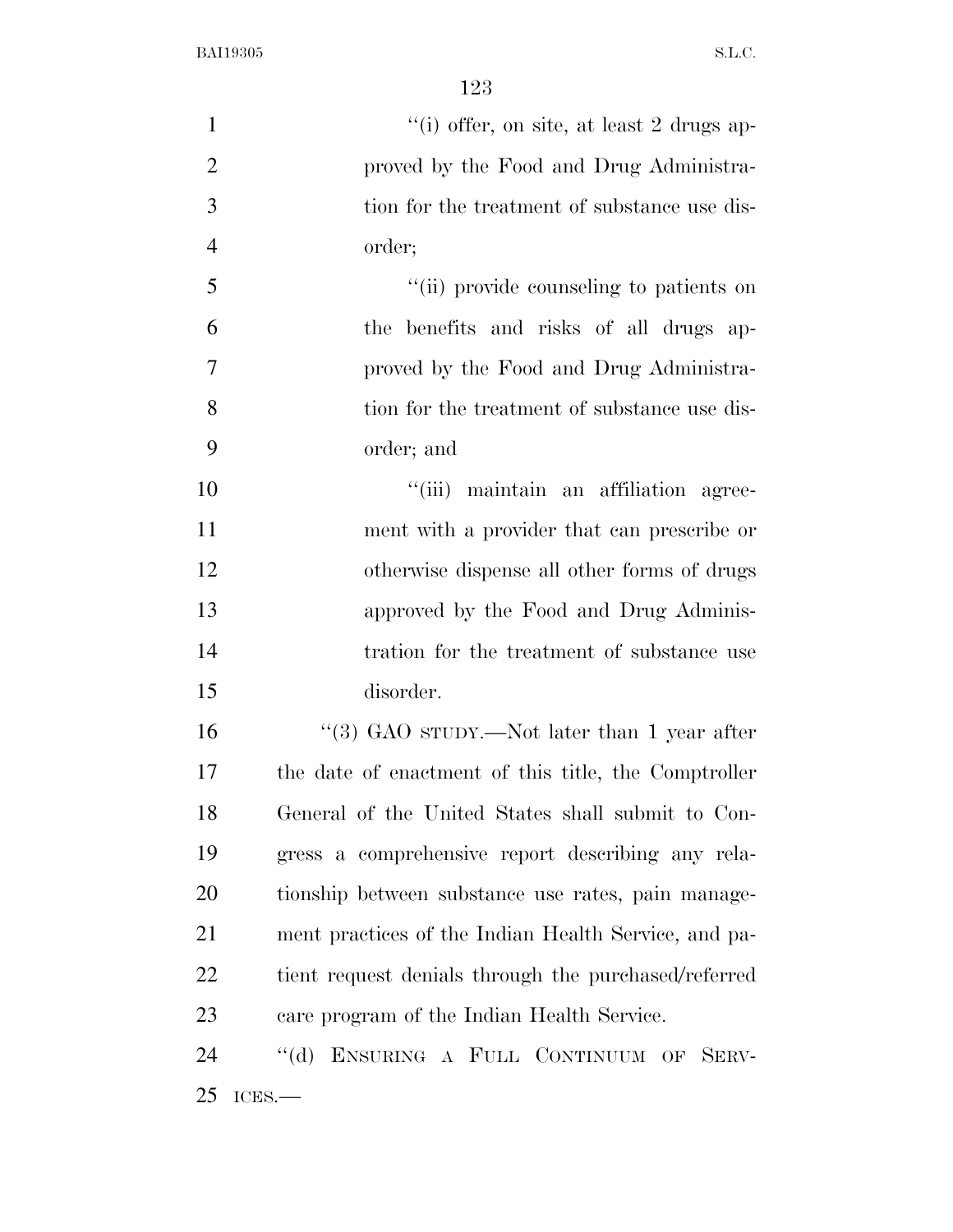1 ''(1) IN GENERAL.—Not later than 6 months after the date of the enactment of this title, the Ad- ministrator of the Centers for Medicare & Medicaid Services shall issue a State Medicaid Director letter and tribal leader letter explaining how States and tribes can ensure access to a continuum of services for adults with substance use disorders who are re- ceiving medical assistance under title XIX of the So- cial Security Act. Such letter shall describe how States can cover the continuum of community-based, residential, and inpatient substance use disorder services and care coordination between different lev- els of care as medical assistance, as defined in sec- tion 1905(a) of such Act, including through section 1915 of such Act and through demonstration projects under section 1115 of such Act.

17 "(2) MACPAC ANALYSIS.—Not later than 1 year after the date of the enactment of this title, the Medicaid and CHIP Payment and Access Commis- sion shall conduct an analysis, and make publicly available a report containing the results of such analysis, of States' coverage of substance use serv- ices for Medicaid beneficiaries. Such report shall in-clude examples of promising strategies States use to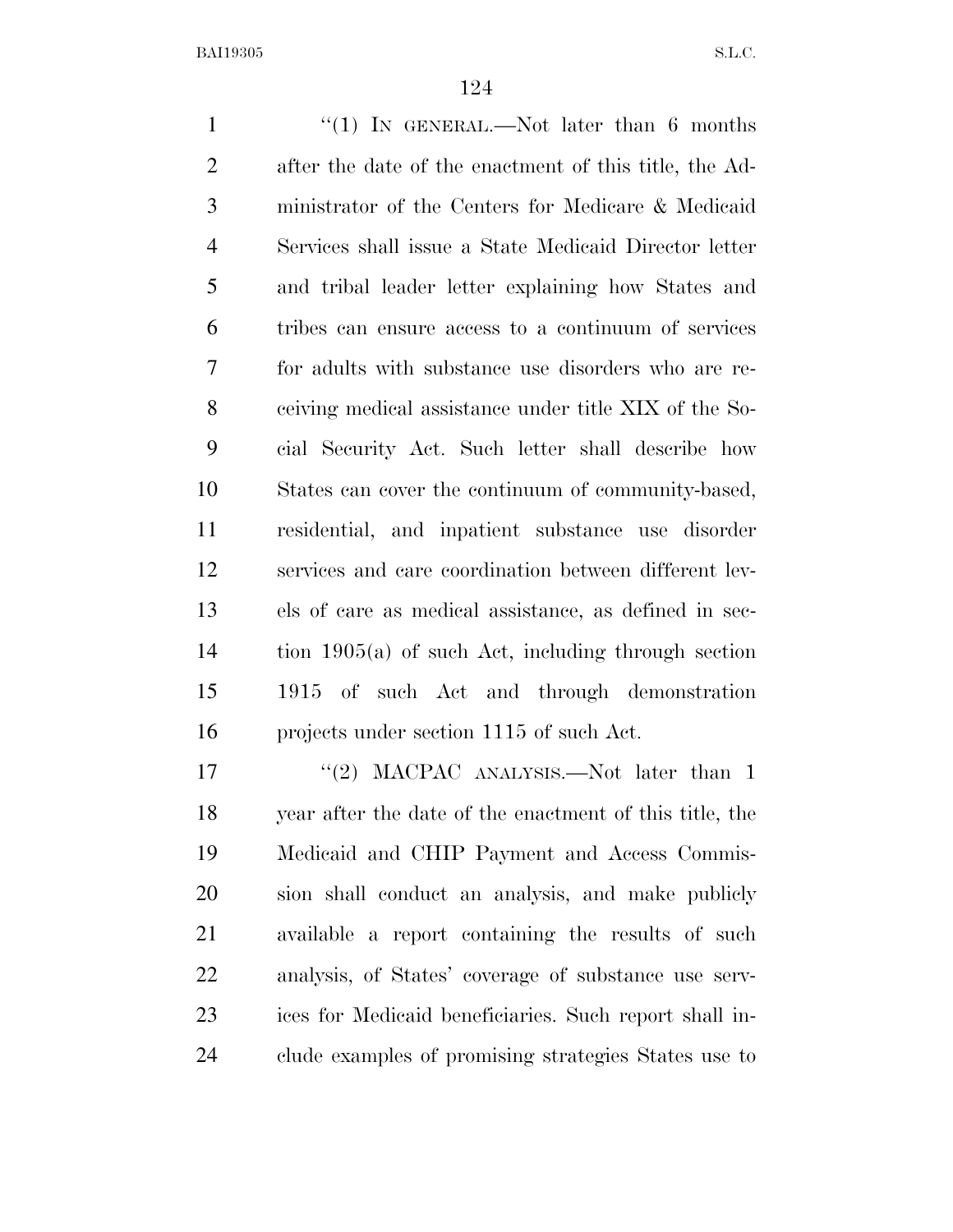cover a continuum of community-based substance use services.

 ''(3) ANNUAL ASSESSMENT.—Beginning with respect to fiscal year 2022, the Secretary shall make a determination with respect to each State on whether the State has carried out the requirements to ensure a continuum of services as described in section 1915(l)(4)(C) of the Social Security Act.

## **''SEC. 3436. NALOXONE DISTRIBUTION PROGRAM.**

10 "(a) ESTABLISHMENT OF PROGRAM.—

11 ''(1) IN GENERAL.—The Secretary shall provide for the purchase and delivery of federally approved opioid overdose reversal drug products on behalf of each State (or Indian tribe as defined in section 4 of the Indian Health Care Improvement Act) that receives a grant under subtitle B. This paragraph constitutes budget authority in advance of appro- priations Acts, and represents the obligation of the Federal Government to provide for the purchase and delivery to States and Indian tribes of the opioid overdose reversal drug products in accordance with this paragraph.

23 "(2) SPECIAL RULES WHERE OPIOID OVERDOSE REVERSAL DRUG PRODUCTS ARE UNAVAILABLE.—To the extent that a sufficient quantity of opioid over-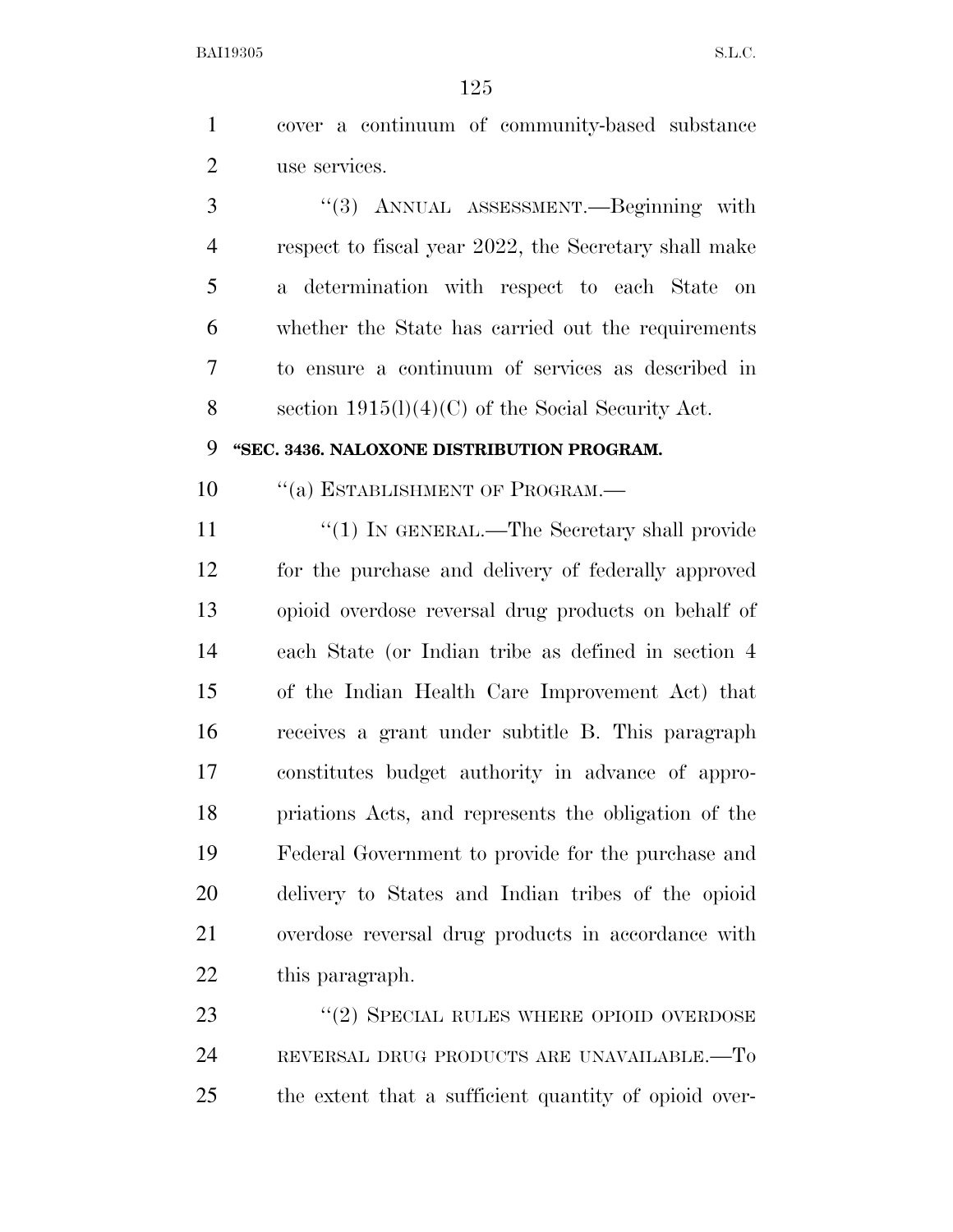dose reversal drug products are not available for purchase or delivery under paragraph (1), the Sec- retary shall provide for the purchase and delivery of the available opioid overdose reversal drug products in accordance with priorities established by the Sec- retary, with priority given to States with at least one local area eligible for funding under section 3401(a). 8 "(b) NEGOTIATION OF CONTRACTS WITH MANUFAC-TURERS.—

 $\frac{10}{10}$  In GENERAL.—For the purpose of car- rying out this section, the Secretary shall negotiate and enter into contracts with manufacturers of opioid overdose reversal drug products consistent with the requirements of this subsection and, to the maximum extent practicable, consolidate such con- tracting with any other contracting activities con- ducted by the Secretary to purchase opioid overdose reversal drug products. The Secretary may enter into such contracts under which the Federal Govern- ment is obligated to make outlays, the budget au- thority for which is not provided for in advance in appropriations Acts, for the purchase and delivery of opioid overdose reversal drug products under sub-section (a).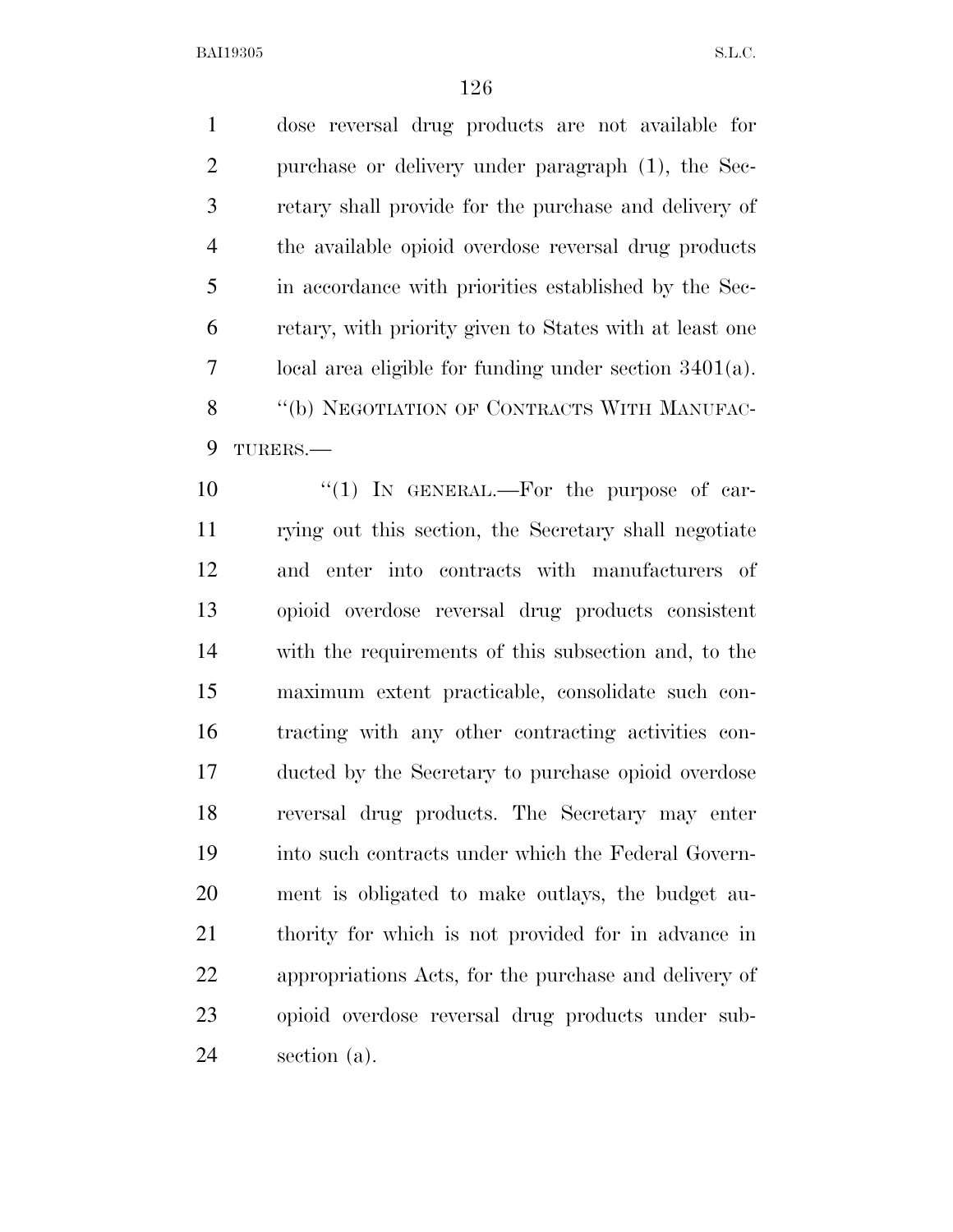1 "(2) AUTHORITY TO DECLINE CONTRACTS.— The Secretary may decline to enter into contracts under this subsection and may modify or extend such contracts.

"(3) CONTRACT PRICE.—

 "(A) In GENERAL.—The Secretary, in ne- gotiating the prices at which opioid overdose re- versal drug products will be purchased and de- livered from a manufacturer under this sub- section, shall take into account quantities of opioid overdose reversal drug products to be purchased by States under the option under 13 paragraph  $(4)(B)$ .

14 "(B) NEGOTIATION OF DISCOUNTED PRICE FOR OPIOID OVERDOSE REVERSAL DRUG PROD- UCTS.—With respect to contracts entered into for the purchase of opioid overdose reversal drug products on behalf of States under this subsection, the price for the purchase of such drug product shall be a discounted price nego-21 tiated by the Secretary.

22 "(4) PRODUCT DOSAGE.—All opioid overdose reversal products purchased under this section shall contain—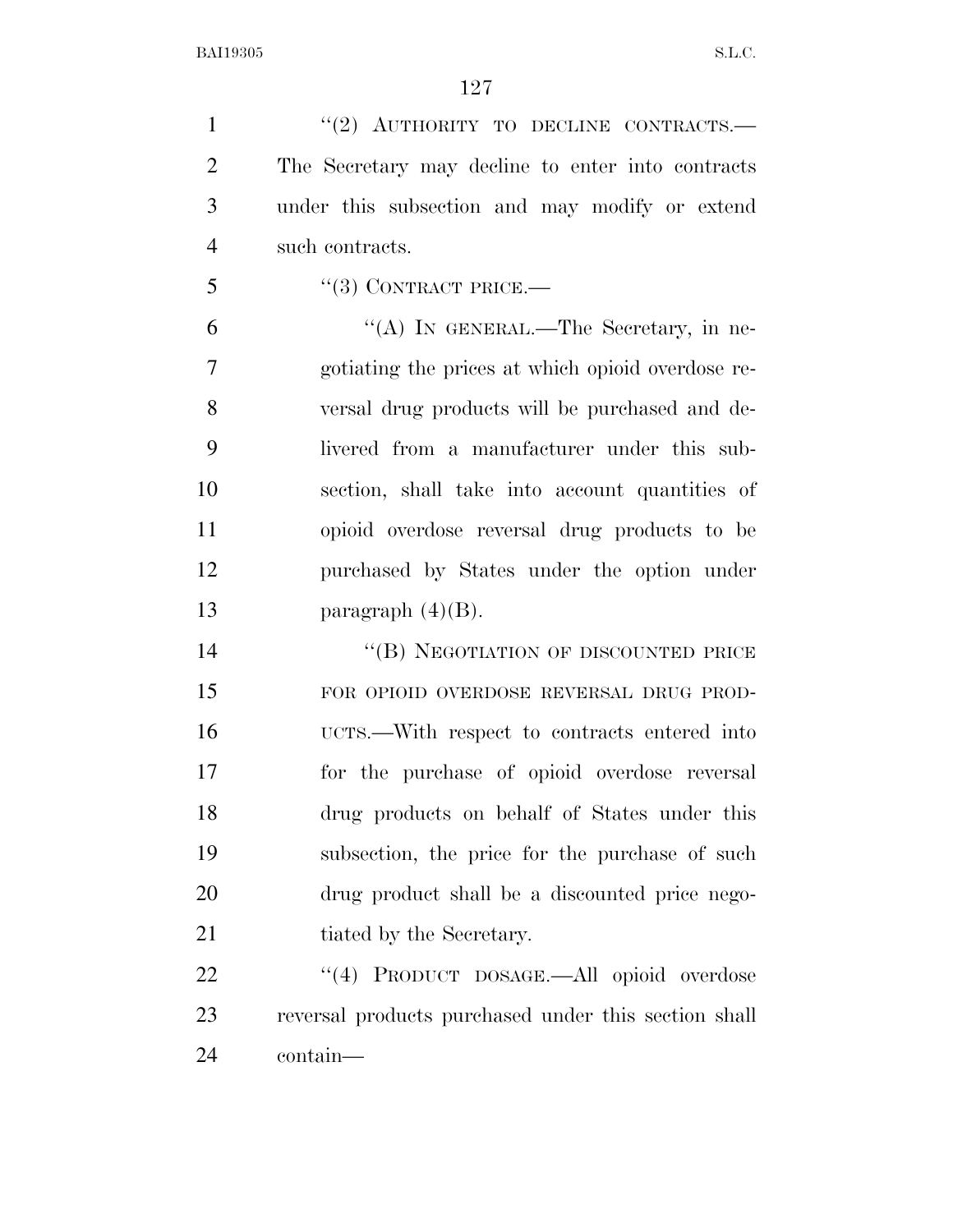| $\mathbf{1}$   | $\lq\lq$ for each dose, the maximum amount       |
|----------------|--------------------------------------------------|
| $\overline{2}$ | of active pharmaceutical ingredient that acts as |
| 3              | an opioid receptor antagonist as recommended     |
| $\overline{4}$ | by the Food and Drug Administration as an        |
| 5              | initial dose when administered by one of the ap- |
| 6              | proved, labeled routes of administration in      |
| $\overline{7}$ | adults; and                                      |
| 8              | $\lq\lq (B)$ a minimum of two doses packaged to- |
| 9              | gether.                                          |
| 10             | "(5) QUANTITIES AND TERMS OF DELIVERY.—          |
| 11             | Under contracts under this subsection—           |
| 12             | "(A) the Secretary shall provide, consistent     |
| 13             | with paragraph (6), for the purchase and deliv-  |
| 14             | ery on behalf of States and Indian tribes of     |
| 15             | quantities of opioid overdose reversal drug      |
| 16             | products; and                                    |
| 17             | "(B) each State and Indian tribe, at the         |
| 18             | option of the State or tribe, shall be permitted |
| 19             | to obtain additional quantities of opioid over-  |
| 20             | dose reversal drug products (subject to amounts  |
| 21             | specified to the Secretary by the State or tribe |
| 22             | in advance of negotiations) through purchasing   |
| 23             | the opioid overdose reversal drug products from  |
| 24             | the manufacturers at the applicable price nego-  |
| 25             | tiated by the Secretary consistent with para-    |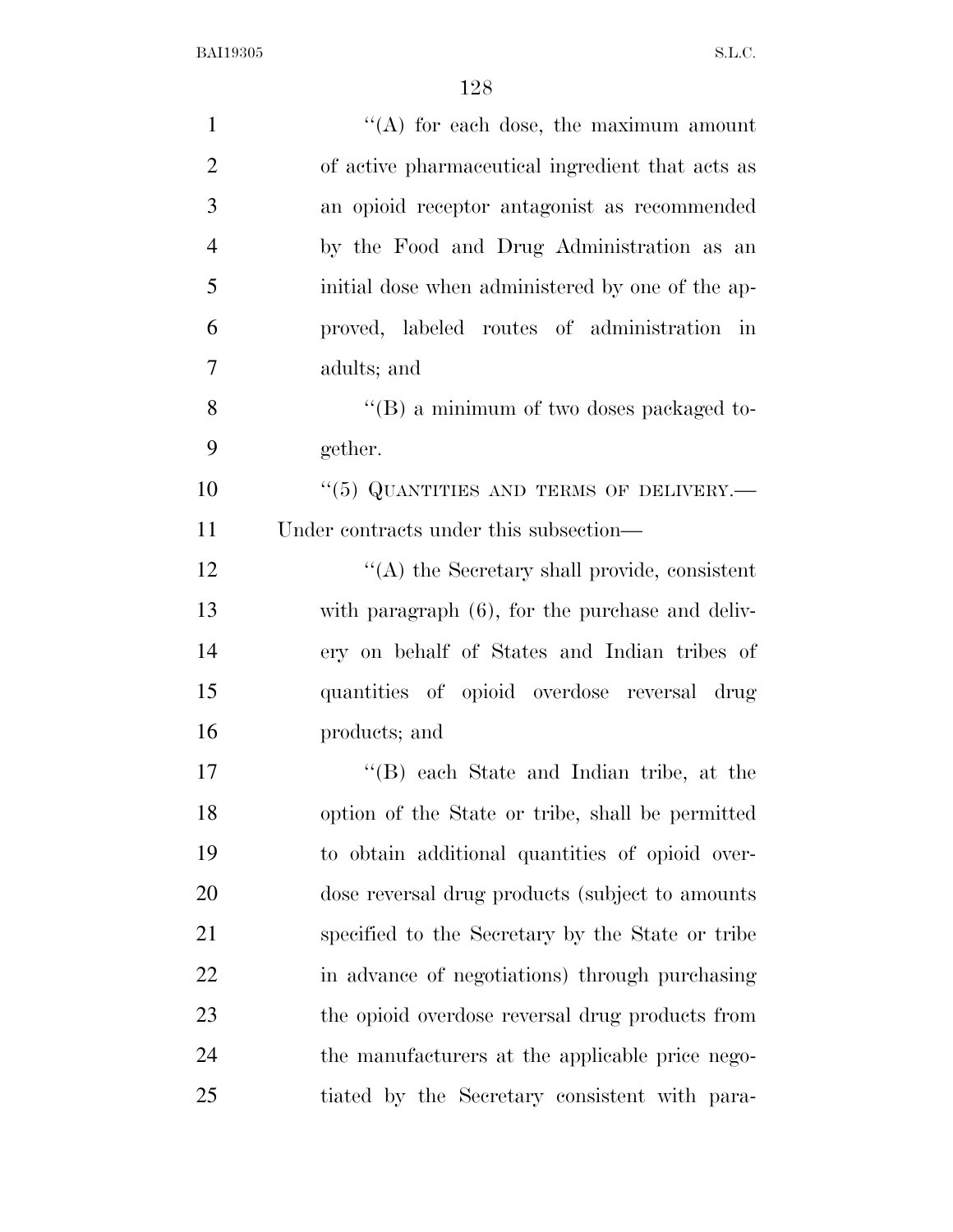graph (3), if the State or tribe provides to the Secretary such information (at a time and man- ner specified by the Secretary, including in ad- vance of negotiations under paragraph (1)) as the Secretary determines to be necessary, to provide for quantities of opioid overdose rever- sal drug products for the State or tribe to pur- chase pursuant to this subsection and to deter- mine annually the percentage of the opioid over- dose reversal drug market that is purchased pursuant to this section and this subparagraph. The Secretary shall enter into the initial negotia- tions not later than 180 days after the date of the enactment of this title. 15 "(6) CHARGES FOR SHIPPING AND HAN-

 DLING.—The Secretary may enter into a contract referred to in paragraph (1) only if the manufac- turer involved agrees to submit to the Secretary such reports as the Secretary determines to be ap- propriate to assure compliance with the contract and if, with respect to a State program under this sec- tion that does not provide for the direct delivery of qualified opioid overdose reversal drug products, the manufacturer involved agrees that the manufacturer will provide for the delivery of the opioid overdose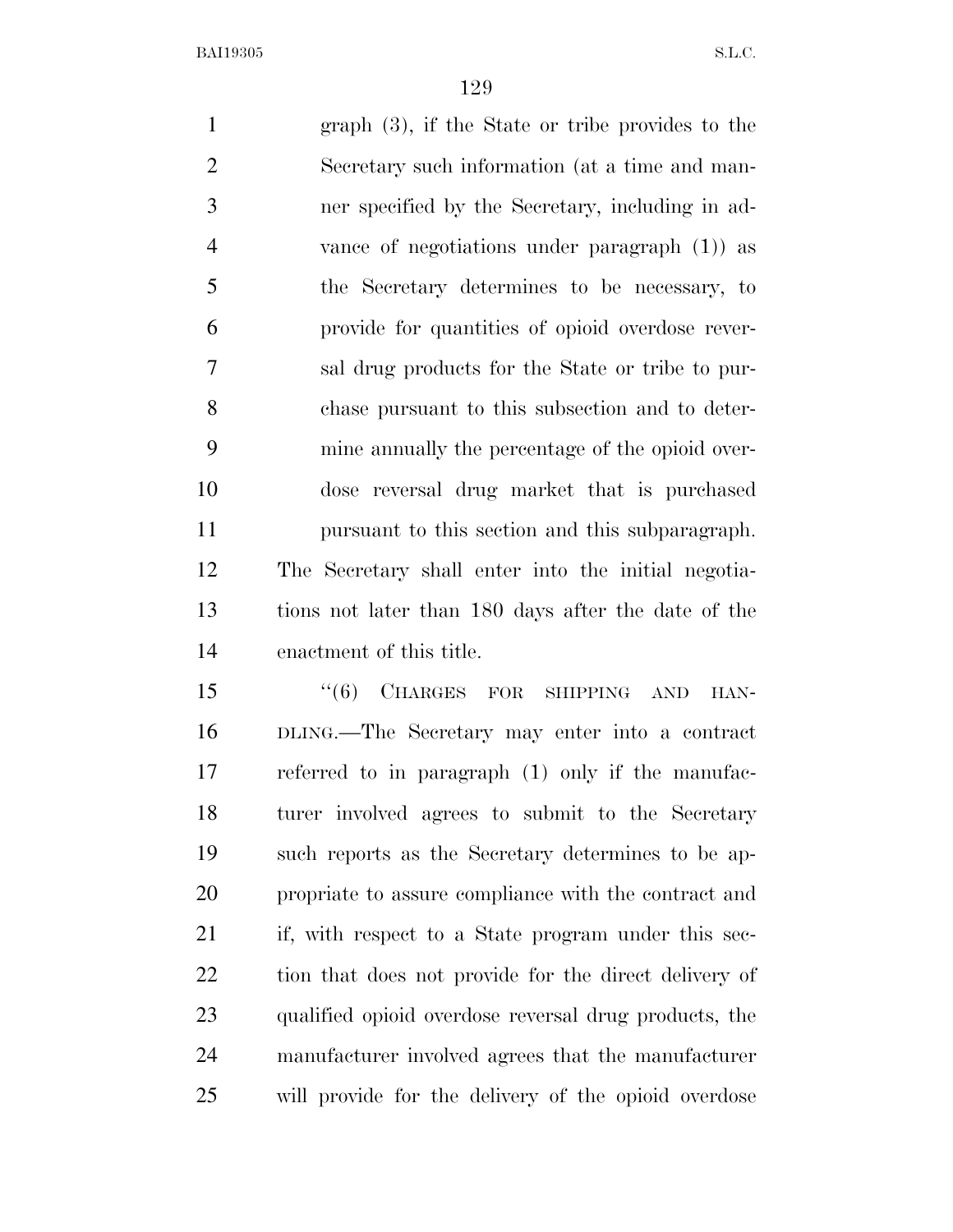reversal drug products on behalf of the State in ac- cordance with such program and will not impose any charges for the costs of such delivery (except to the extent such costs are provided for in the price estab-lished under paragraph (3)).

 ''(7) MULTIPLE SUPPLIERS.—In the case of the opioid overdose reversal drug product involved, the Secretary may, as appropriate, enter into a contract referred to in paragraph (1) with each manufacturer of the opioid overdose reversal drug product that meets the terms and conditions of the Secretary for an award of such a contract (including terms and conditions regarding safety and quality). With re- spect to multiple contracts entered into pursuant to this paragraph, the Secretary may have in effect dif- ferent prices under each of such contracts and, with respect to a purchase by States pursuant to para- graph (4)(B), each eligible State may choose which of such contracts will be applicable to the purchase. 20 "(c) USE OF OPIOID OVERDOSE REVERSAL DRUG PRODUCT LIST.—Beginning not later than one year after the first contract has been entered into under this section, the Secretary shall use, for the purpose of the purchase, delivery, and administration of opioid overdose reversal drug products under this section, the list established (and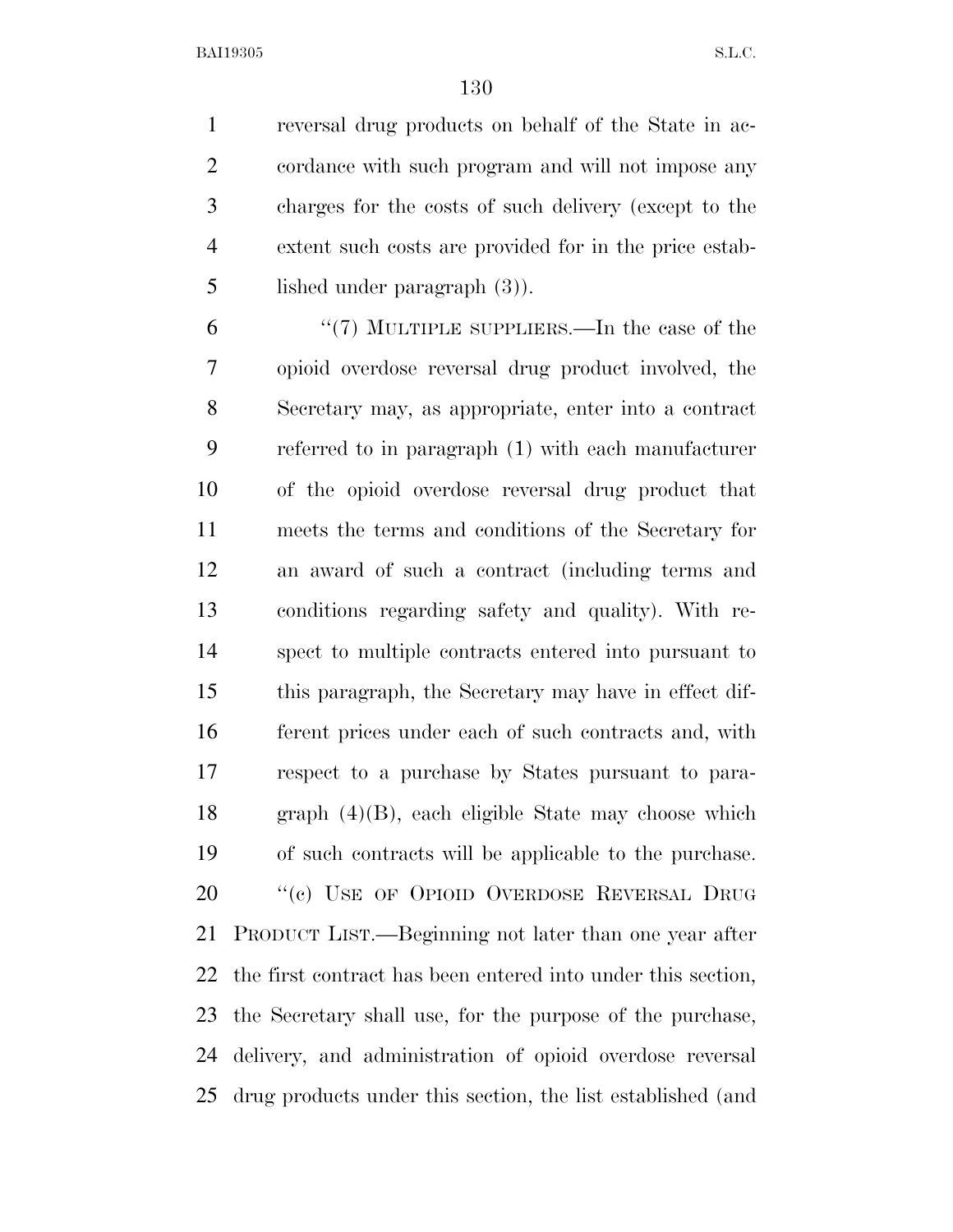periodically reviewed and, as appropriate, revised) by an advisory committee, established by the Secretary and lo- cated within the Centers for Disease Control and Preven- tion, which considers the cost effectiveness of each opioid overdose reversal drug product.

 ''(d) STATE DISTRIBUTION OF OPIOID OVERDOSE REVERSAL DRUG PRODUCTS.—States shall distribute opioid overdose reversal drug products received under this section to the following:

10  $\frac{10}{10}$  First Responders, including—

11 ''(A) all State, county, and local law en-forcement departments;

 ''(B) all local fire departments, including career fire departments, combination fire de- partments, and volunteer fire departments; and ''(C) all local emergency medical services organizations, including volunteer emergency medical services organizations.

 $\frac{1}{2}$  Public entities with authority to administer local public health services, including all local health departments, for the purposes of making opioid over-dose reversal drug products available to—

23 "(A) public and nonprofit entities, includ-ing—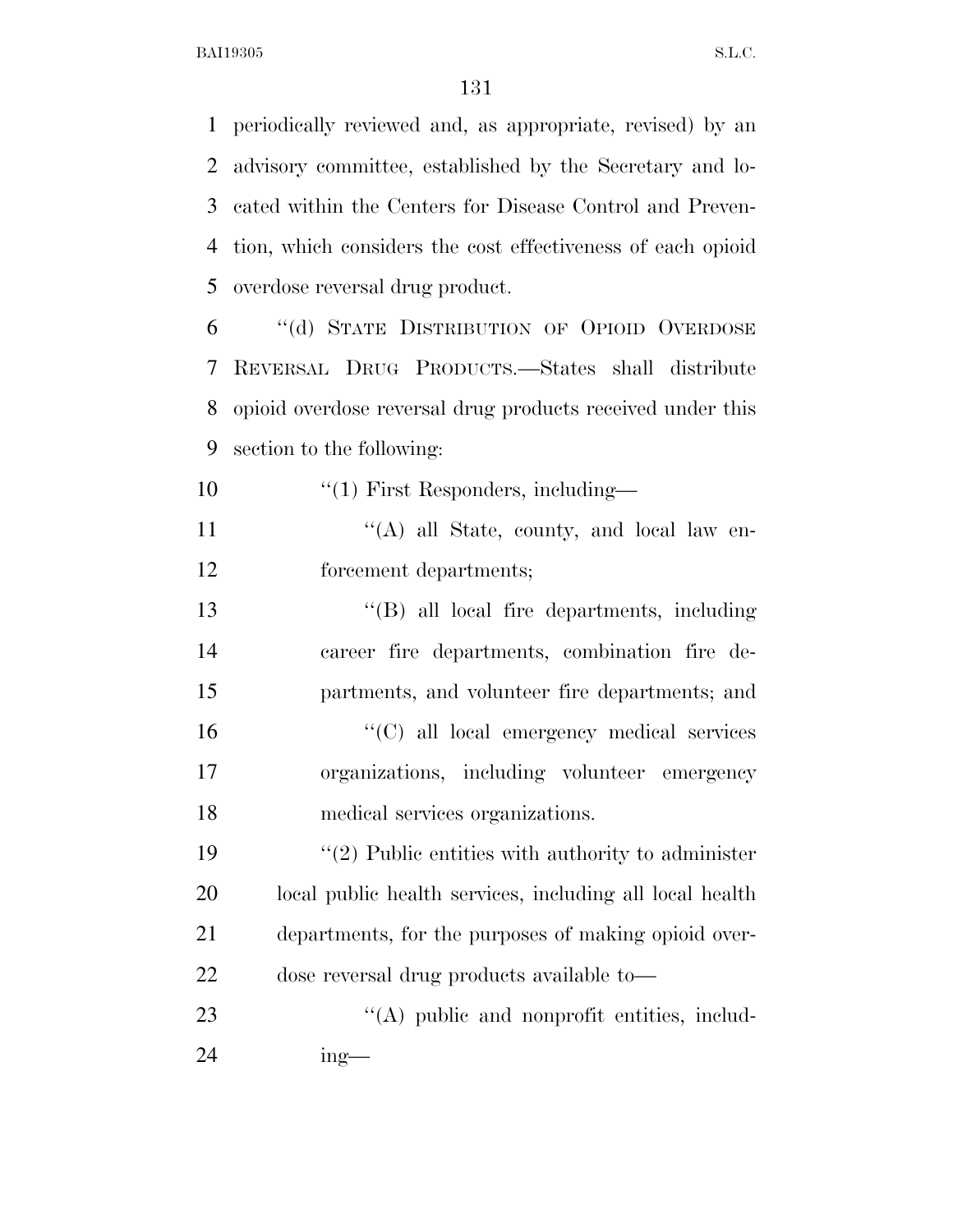| $\mathbf{1}$   | "(i) community-based organizations                       |
|----------------|----------------------------------------------------------|
| $\mathbf{2}$   | that provide substance use disorder treat-               |
| 3              | ments or harm reduction services;                        |
| $\overline{4}$ | "(ii) nonprofit entities that provide                    |
| 5              | substance use disorder treatments or harm                |
| 6              | reduction services; and                                  |
| 7              | "(iii) faith based organizations that                    |
| 8              | provide substance use disorder treatments                |
| 9              | or harm reduction services;                              |
| 10             | "(B) other areas of high need; and                       |
| 11             | $\lq\lq$ (C) the general public.                         |
| 12             | "(e) STATE REQUIREMENTS.—To be eligible to re-           |
| 13             | ceive opioid overdose reversal drugs under this section, |
| 14             | each State shall—                                        |
| 15             | $"(1)$ establish a program for distributing opioid       |
| 16             | overdose reversal drug products to first responders      |
| 17             | and entities with authority to administer local public   |
| 18             | health services, including local health departments;     |
| 19             | $f'(2)$ beginning in the second year of the pro-         |
| 20             | gram, demonstrate a distribution rate of a minimum       |
| 21             | of 90 percent of the opioid overdose reversal drug       |
| 22             | products received under this program; and                |
| 23             | $\cdot$ (3) certify to the Secretary that the State has  |
| 24             | in place a Good Samaritan Law that ensures immu-         |
| 25             | nity from prosecution, including from parole and         |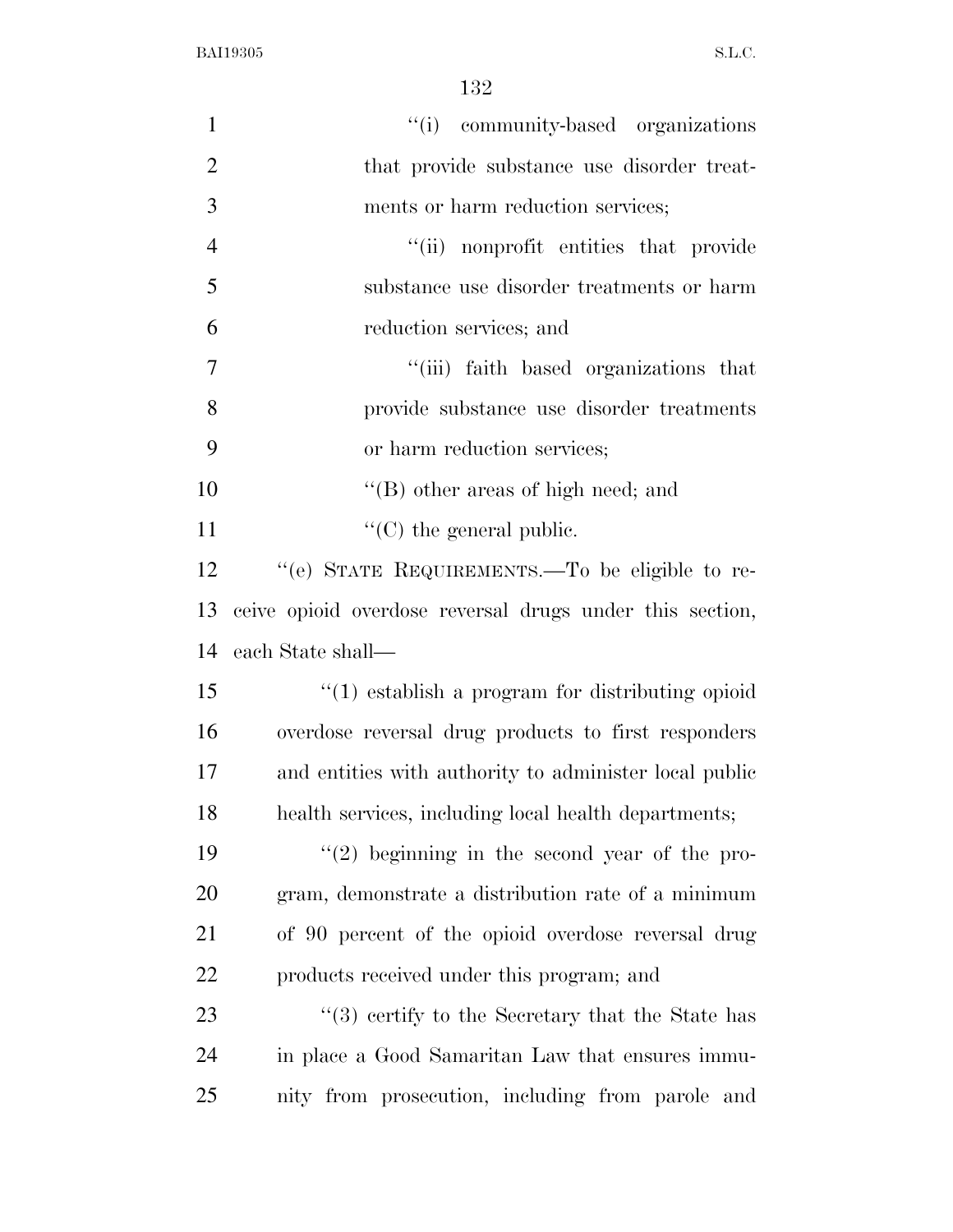probation violations, except that the State may apply to the Secretary for a waiver of the requirement of this paragraph, and such waiver if granted shall not be longer than 3 years in duration and may not be renewed; and

 ''(4) certify to the Secretary that the State has in place additional measures that enhance access to opioid overdose reversal drug products, such as laws that provide civil or disciplinary immunity for med- ical personnel who prescribe an opioid overdose re- versal drug product, Third Party Prescription Laws, Collaborative Practice Agreements, and Standing Orders; and

 ''(f) INDIAN TRIBE REQUIREMENTS.—The Indian Health Service, in consultation with Indian tribes, shall determine any requirements that shall apply to Indian tribes receiving opioid overdose reversal drug products made available under this section.

''(g) DEFINITIONS.—For purposes of this section:

20 "(1) CAREER FIRE DEPARTMENT.—The term 'career fire department' means a fire department that has an all-paid force of firefighting personnel other than paid-on-call firefighters.

24 "(2) COLLABORATIVE PRACTICE AGREEMENT.— The term 'Collaborative Practice Agreement' means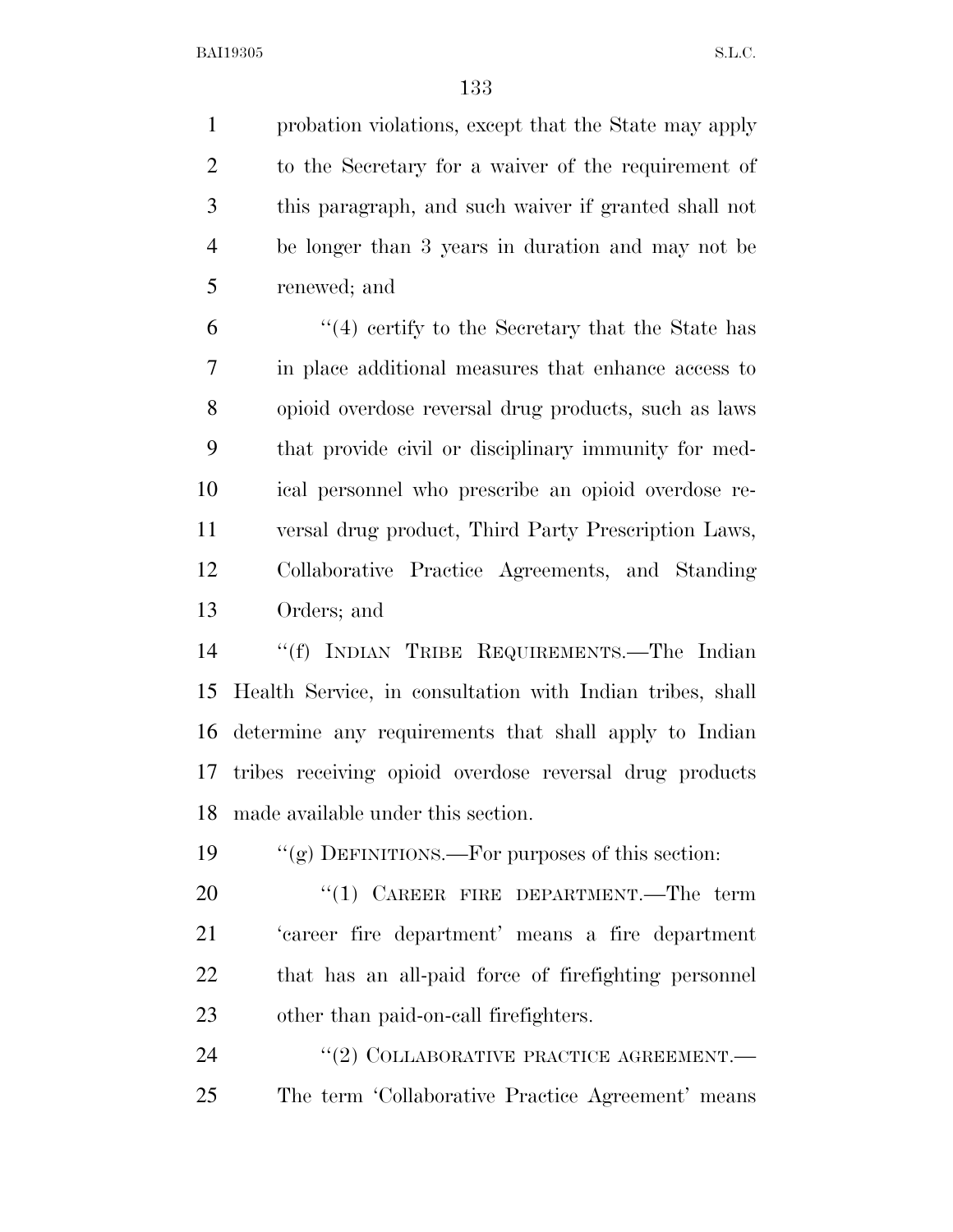an agreement under which a pharmacist operates under authority delegated by another licensed practi-tioner with prescribing authority.

4 "(3) COMBINATION FIRE DEPARTMENT.—The term 'combination fire department' means a fire de- partment that has paid firefighting personnel and volunteer firefighting personnel.

8 "(4) EMERGENCY MEDICAL SERVICE.—The term 'emergency medical service' means resources used by a public or private nonprofit licensed entity to deliver medical care outside of a medical facility under emergency conditions that occur as a result of the condition of the patient and includes services de- livered (either on a compensated or volunteer basis) by an emergency medical services provider or other provider that is licensed or certified by the State in- volved as an emergency medical technician, a para- medic, or an equivalent professional (as determined by the State).

20 "(5) GOOD SAMARITAN LAW.—The term 'Good Samaritan Law' means a law that provides criminal immunity for a person who administers an opioid overdose reversal drug product, a person who, in good faith, seeks medical assistance for someone ex-periencing a drug-related overdose, or a person who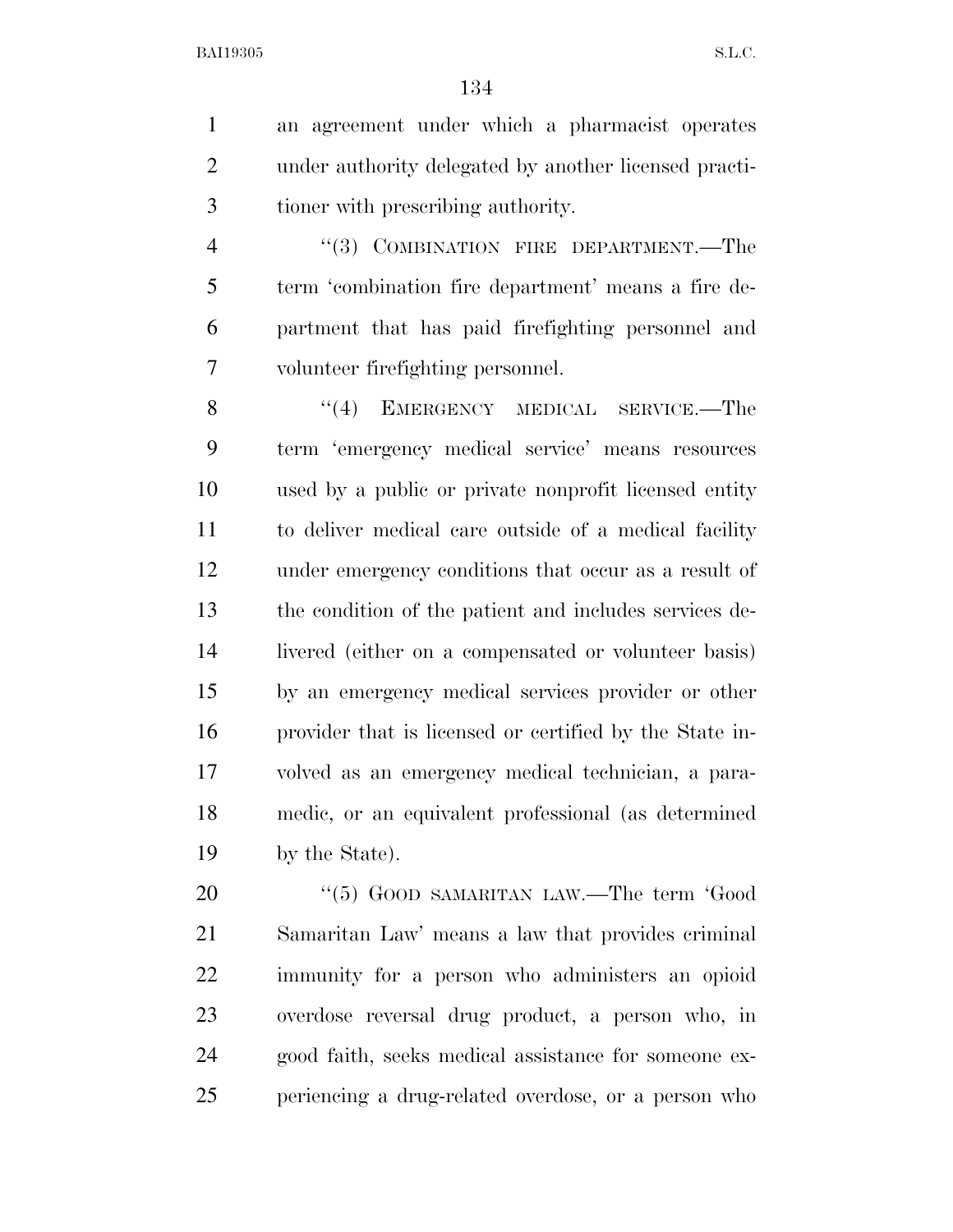experiences a drug-related overdose and is in need of medical assistance and, in good faith, seeks such medical assistance, or is the subject of such a good faith request for medical assistance.

 ''(6) INDIANS.—The terms 'Indian', 'Indian tribe', 'tribal organization', and 'Urban Indian Health Program' have the meanings given such terms in section 4 of the Indian Health Care Im-provement Act.

10 "'(7) MANUFACTURER.—The term 'manufac- turer' means any corporation, organization, or insti- tution, whether public or private (including Federal, State, and local departments, agencies, and instru- mentalities), which manufactures, imports, proc- esses, or distributes under its label any opioid over- dose reversal drug product. The term 'manufacture' means to manufacture, import, process, or distribute an opioid overdose reversal drug.

19 "(8) OPIOID OVERDOSE REVERSAL DRUG PROD- UCT.—The term 'opioid overdose reversal drug prod- uct' means a finished dosage form that has been ap- proved by the Food and Drug Administration and that contains an active pharmaceutical ingredient that acts as an opioid receptor antagonist. The term 'opioid overdose reversal drug product' includes a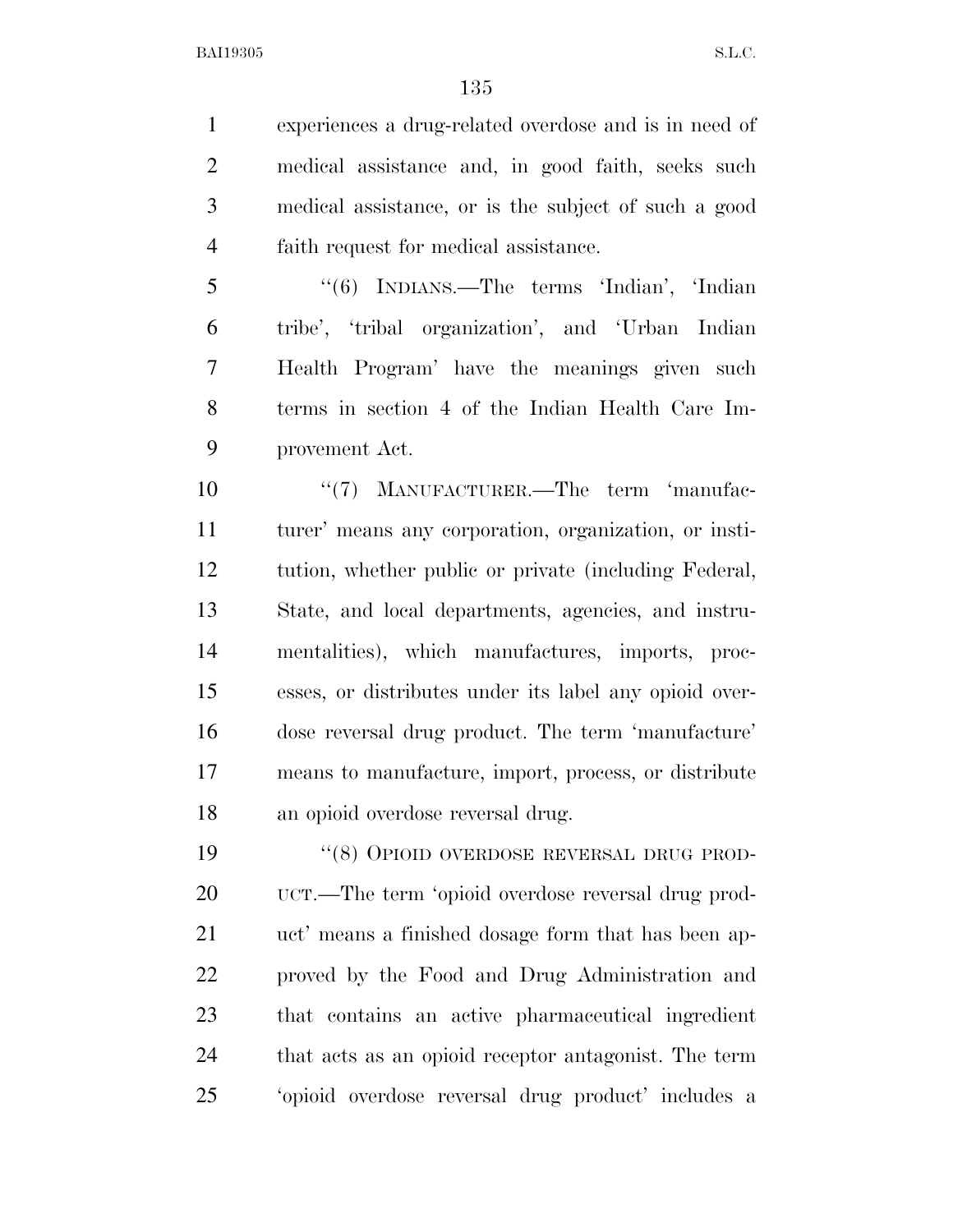| $\mathbf{1}$   | combination product, as defined in section $3.2(e)$ of  |
|----------------|---------------------------------------------------------|
| $\overline{2}$ | title 21, Code of Federal Regulations.                  |
| 3              | "(9) STANDING ORDER.—The term 'standing                 |
| $\overline{4}$ | order' means a non-patient-specific order covering      |
| 5              | administration of medication by others to a patient     |
| 6              | who may be unknown to the prescriber at the time        |
| 7              | of the order                                            |
| 8              | " $(10)$ THIRD PARTY PRESCRIPTION.—The term             |
| 9              | 'third party prescription' means an order written for   |
| 10             | medication dispensed to one person with the inten-      |
| 11             | tion that it will be administered to another person.    |
| 12             | $``(11)$ VOLUNTEER FIRE DEPARTMENT.—The                 |
| 13             | term 'volunteer fire department' means a fire de-       |
| 14             | partment that has an all-volunteer force of fire-       |
| 15             | fighting personnel.                                     |
| 16             | "(h) AUTHORIZATION OF APPROPRIATIONS.—There             |
| 17             | is authorized to be appropriated to carry out this suc- |
| 18             | tion-                                                   |
| 19             | $(1)$ \$500,000,000 for fiscal year 2020;               |
| 20             | "(2) $$500,000,000$ for fiscal year 2021;               |
| 21             | $(3)$ \$500,000,000 for fiscal year 2022;               |
| 22             | $(4)$ \$500,000,000 for fiscal year 2023;               |
| 23             | $(5)$ \$500,000,000 for fiscal year 2024;               |
| 24             | $(6)$ \$500,000,000 for fiscal year 2025;               |
| 25             | "(7) $$500,000,000$ for fiscal year 2026;               |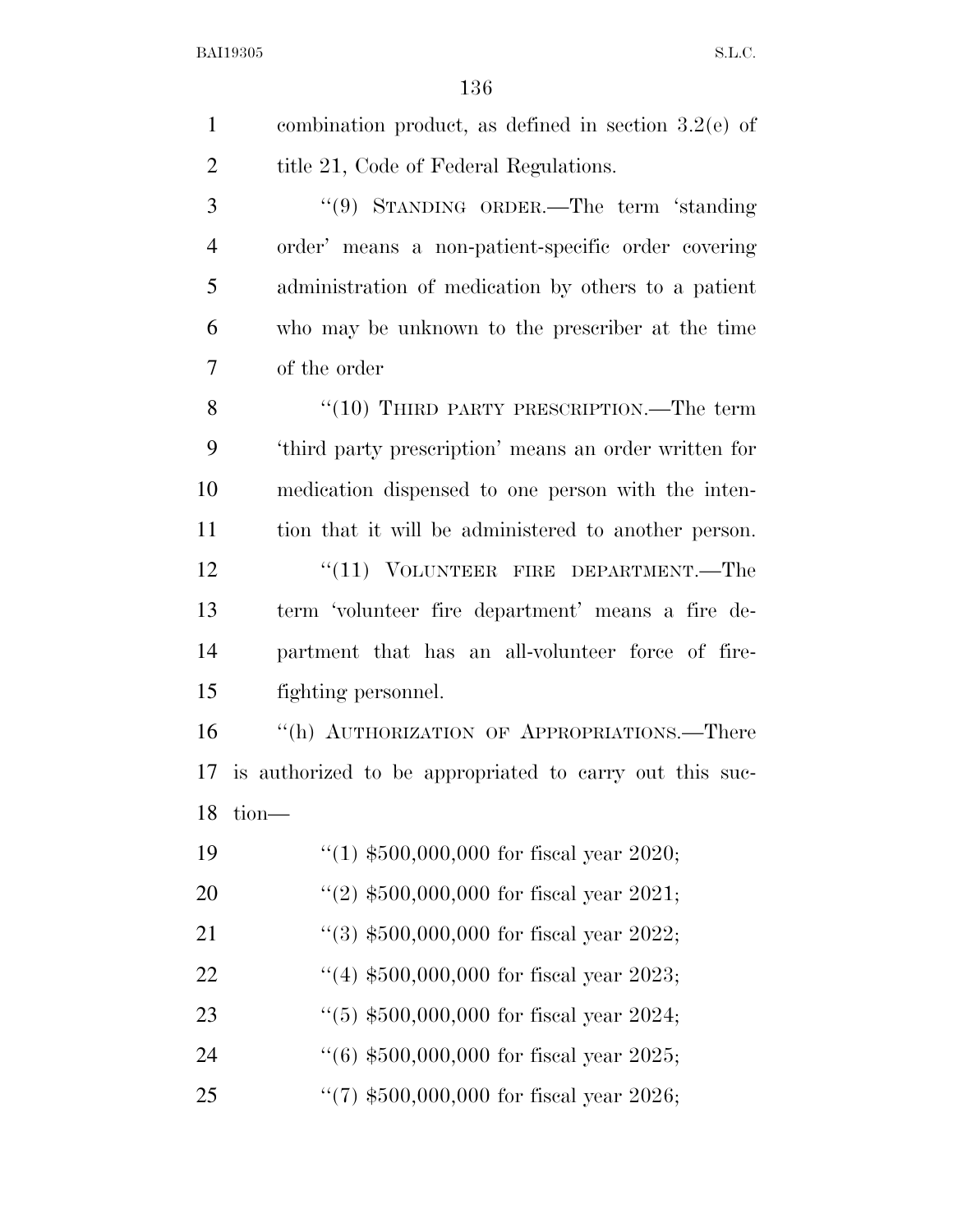|               | $\cdot$ (8) \$500,000,000 for fiscal year 2027;    |
|---------------|----------------------------------------------------|
| $\mathcal{D}$ | $(9)$ \$500,000,000 for fiscal year 2028; and      |
| $\mathcal{R}$ | $\degree$ (10) \$500,000,000 for fiscal year 2029. |

**''SEC. 3437. ADDITIONAL FUNDING FOR THE NATIONAL IN-**

## **STITUTES OF HEALTH.**

 ''There is authorized to be appropriated to the Na- tional Institute of Health for the purpose of conducting research on addiction and pain, including research to de- velop overdose reversal drug products, non-opioid drug products and non-pharmacological treatments for address- ing pain and substance use disorder, and drug products used to treat substance use disorder—

| 13 | "(1) $$700,000,000$ for fiscal year 2020;     |
|----|-----------------------------------------------|
| 14 | "(2) $$700,000,000$ for fiscal year 2021;     |
| 15 | "(3) $$700,000,000$ for fiscal year 2022;     |
| 16 | "(4) $$700,000,000$ for fiscal year 2023;     |
| 17 | $(5)$ \$700,000,000 for fiscal year 2024;     |
| 18 | $(6)$ \$700,000,000 for fiscal year 2025;     |
| 19 | "(7) $$700,000,000$ for fiscal year 2026;     |
| 20 | "(8) $$700,000,000$ for fiscal year 2027;     |
| 21 | "(9) $$700,000,000$ for fiscal year 2028; and |
| 22 | " $(10)$ \$700,000,000 for fiscal year 2029.  |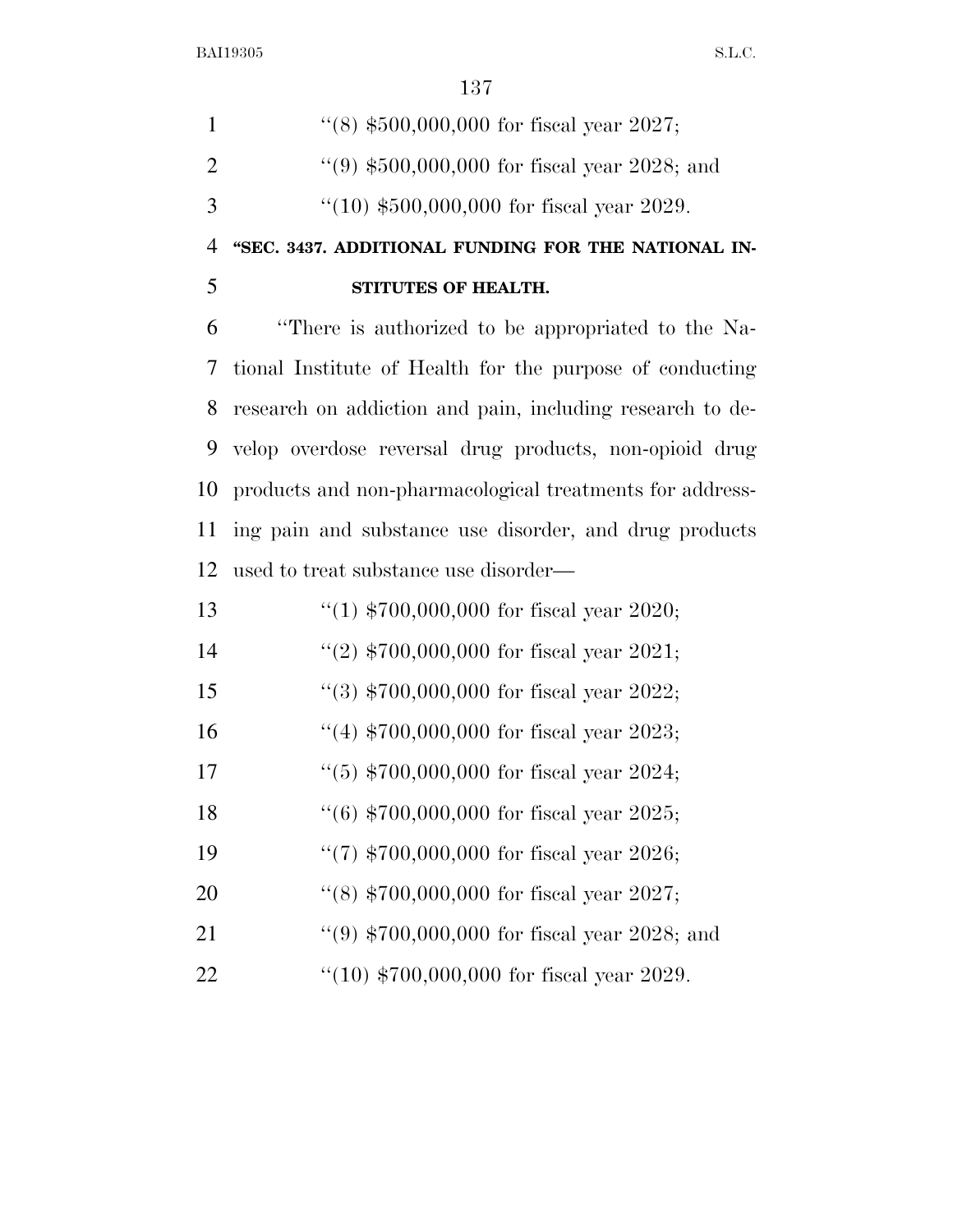|                | 138                                                    |
|----------------|--------------------------------------------------------|
| $\mathbf{1}$   | "SEC. 3438. ADDITIONAL FUNDING FOR THE CENTERS FOR     |
| $\overline{2}$ | DISEASE CONTROL AND PREVENTION.                        |
| 3              | "(a) IMPROVED DATA COLLECTION AND PREVEN-              |
| $\overline{4}$ | TION OF INFECTIOUS DISEASE TRANSMISSION.—              |
| 5              | "(1) DATA COLLECTION.—The Centers for Dis-             |
| 6              | ease Control and Prevention shall use a portion of     |
| 7              | the funding appropriated under this section to en-     |
| 8              | sure that all States participate in the Enhanced       |
| 9              | State Opioid Overdose Surveillance program and to      |
| 10             | provide technical assistance to medical examiners      |
| 11             | and coroners to facilitate improved data collection on |
| 12             | fatal overdoses through such program.                  |
| 13             | "(2) CENTERS FOR DISEASE CONTROL AND                   |
| 14             | PREVENTION.—The Centers for Disease Control and        |
| 15             | Prevention shall use amounts appropriated under        |
| 16             | this section for the purpose of improving data on      |
| 17             | drug overdose deaths and non-fatal drug overdoses,     |
| 18             | surveillance related to addiction and substance use    |
| 19             | disorder, and the prevention of transmission of infec- |
| 20             | tious diseases related to substance use.               |
| 21             | "(3) TRIBAL DATA —Not later than 6 months              |

 ''(3) TRIBAL DATA.—Not later than 6 months after the date of enactment of this title, the Director of the Centers for Disease Control and Prevention shall consult with Indian tribes to develop and im- plement strategies that improve surveillance and re-porting of fatal overdose deaths among American In-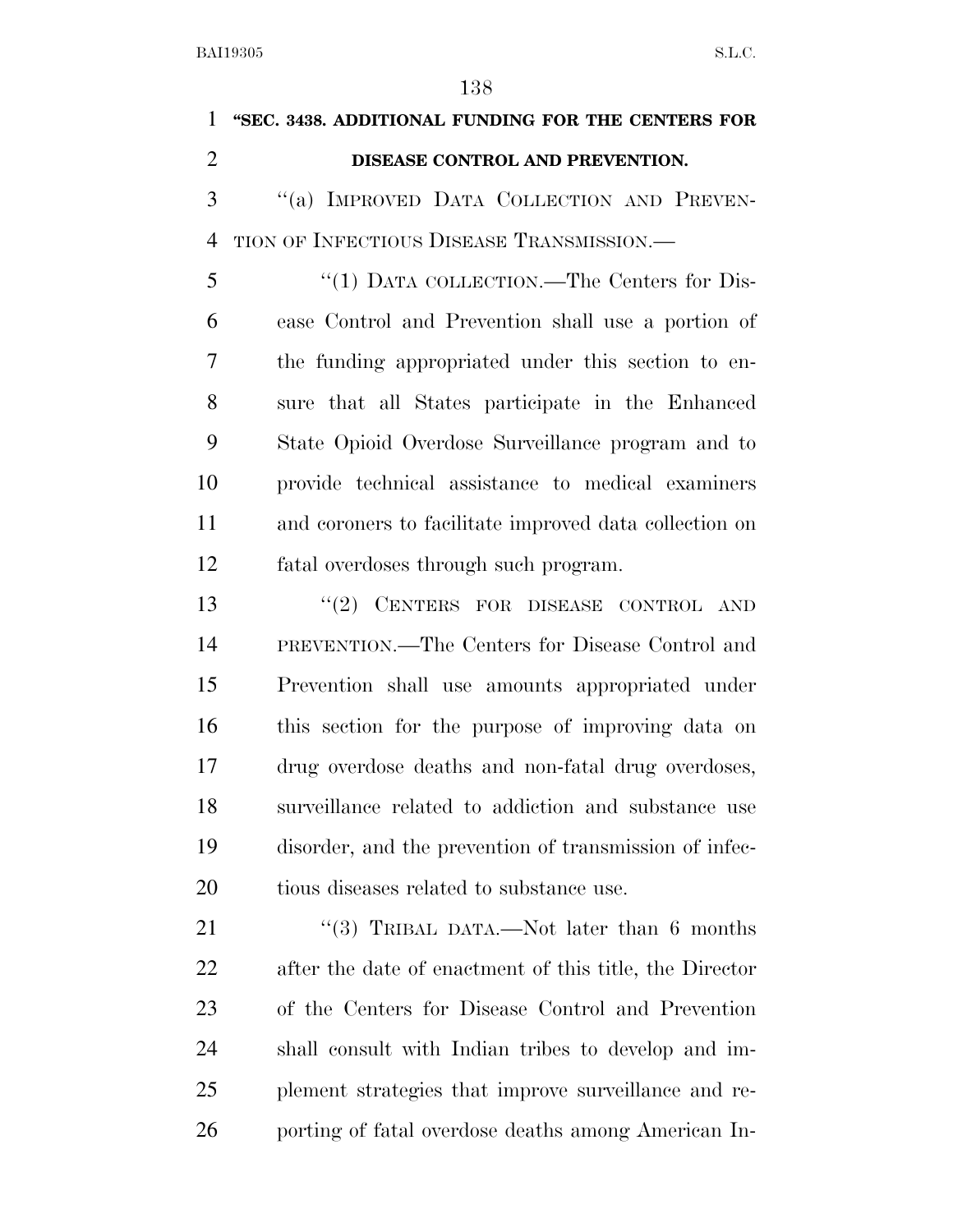dians and Alaska Natives, including strategies that reduce the underestimation of fatal overdose deaths among American Indians and Alaska Natives due to undersampling or racial misclassification in State and Federal public health surveillance systems.

 ''(b) CHILDHOOD TRAUMA.—The Centers for Disease Control and Prevention shall use a portion of the funding appropriated under this section to fund the surveillance and data collection activities described in section 7131 of the SUPPORT for Patients and Communities Act, includ- ing to encourage all States to participate in collecting and reporting data on adverse childhood experiences through the Behavioral Risk Factor Surveillance System, the Youth Risk Behavior Surveillance System, and other rel-evant public health surveys or questionnaires.

16 "(c) WORKER HEALTH RISKS.—The Centers for Dis- ease Control and Prevention shall use a portion of the funding appropriated under this section for data collection and surveillance activities on substance use, substance use disorders, drug overdose deaths, and non-fatal drug overdoses among workers, and the factors and practices that contribute to such use, disorders, and overdoses, in- cluding occupational injuries and illness as well as occupa-tional exposure to opioids and other illicit and licit drugs.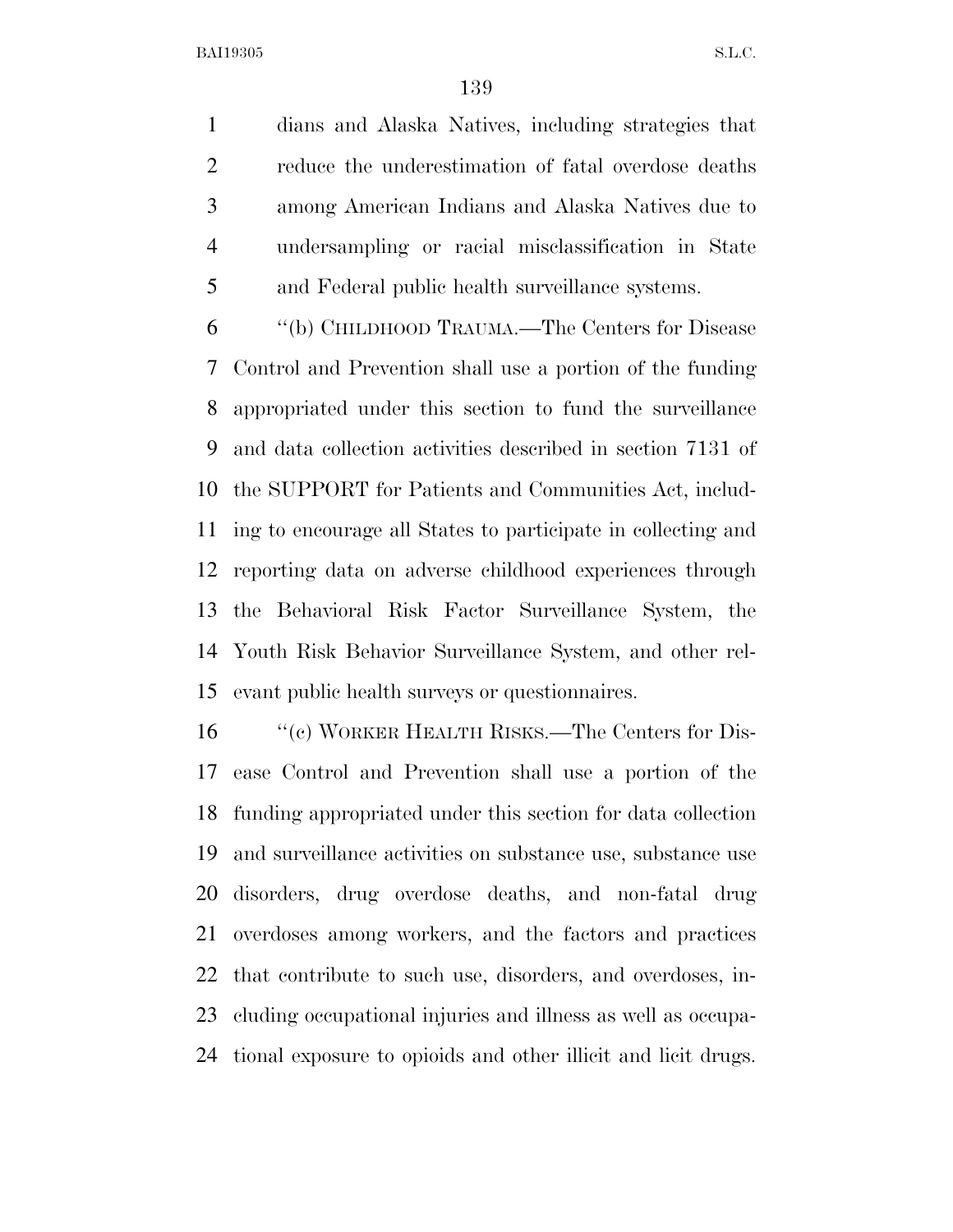| $\mathbf{1}$ | "(d) TRIBAL EPIDEMIOLOGY CENTERS.—There shall               |
|--------------|-------------------------------------------------------------|
| 2            | be made available to the Indian Health Service for the      |
| 3            | purpose of funding efforts by Indian tribes and tribal epi- |
| 4            | demiology centers to improve data on drug overdose          |
| 5            | deaths and non-fatal drug overdoses, surveillance related   |
| 6            | to addiction and substance use disorder, and prevention     |
| 7            | of childhood trauma, not less than 1.5 percent of the total |
| 8            | amount appropriated under this section for each fiscal      |
| 9            | year.                                                       |
| 10           | "(e) AUTHORIZATION OF APPROPRIATIONS.—There                 |
| 11           | is authorized to be appropriated to carry out this section— |
| 12           | "(1) $$500,000,000$ for fiscal year 2020;                   |
| 13           | "(2) $$500,000,000$ for fiscal year 2021;                   |
| 14           | "(3) $$500,000,000$ for fiscal year 2022;                   |
| 15           | "(4) $$500,000,000$ for fiscal year 2023;                   |
| 16           | $(5)$ \$500,000,000 for fiscal year 2024;                   |
| 17           | $(6)$ \$500,000,000 for fiscal year 2025;                   |
| 18           | "(7) $$500,000,000$ for fiscal year 2026;                   |
| 19           | "(8) $$500,000,000$ for fiscal year 2027;                   |
| 20           | $(9, 10, 10, 000, 000, 000)$ for fiscal year 2028; and      |
| 21           | $(10)$ \$500,000,000 for fiscal year 2029.                  |
| 22           | "SEC. 3439. DEFINITIONS.                                    |
| 23           | "In this title:                                             |
|              |                                                             |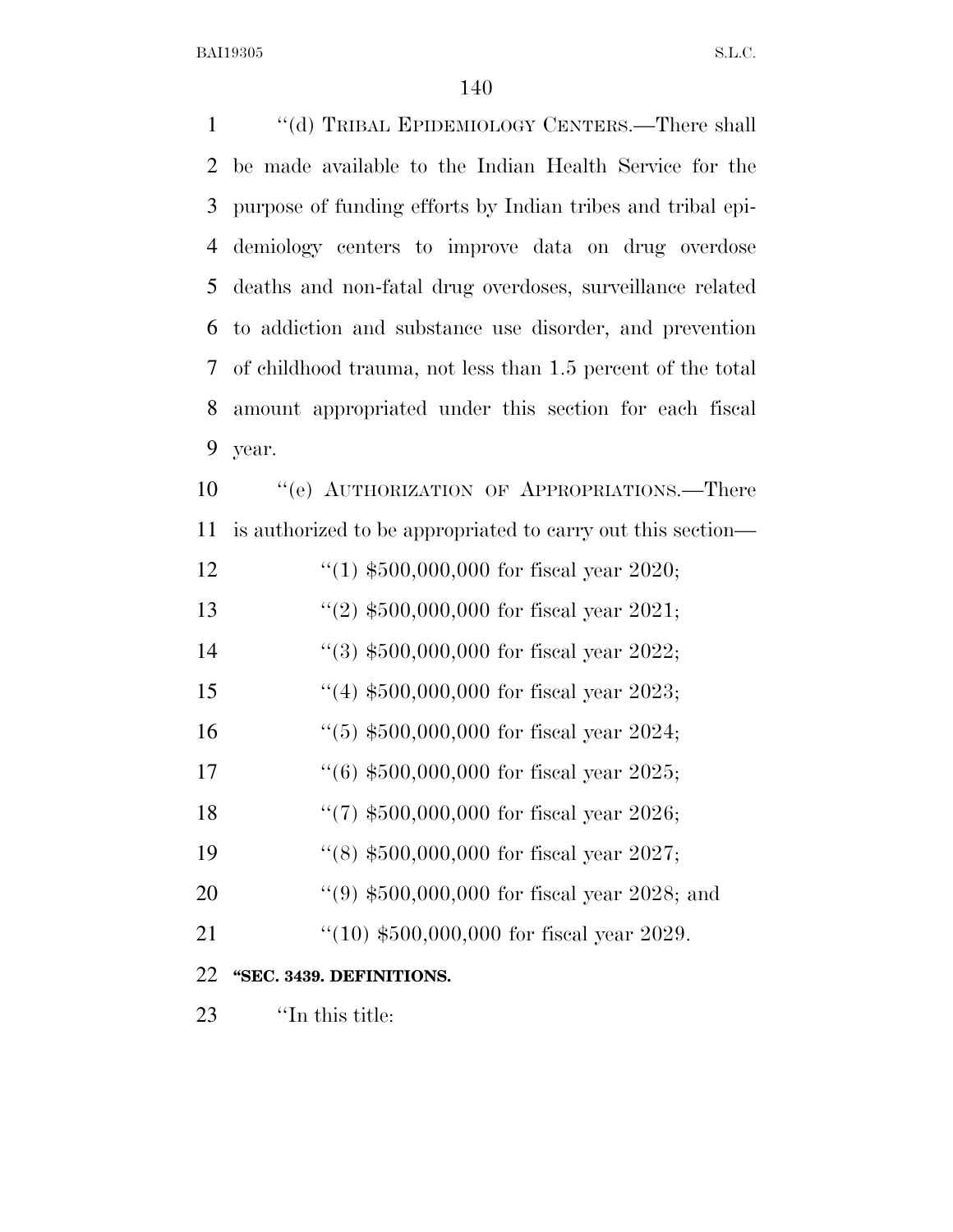1 "(1) PLANNING COUNCIL.—The term 'planning council' means the substance use planning council established under section 3402. 4 "(2) RECOVERY RESIDENCE.—The term 'recov- ery residence' means a residential dwelling unit, or other form of group housing, that is offered or ad-

 vertised through any means, including oral, written, electronic, or printed means, by any individual or en- tity as a residence that provides an evidence-based, peer-supported living environment for individuals un- dergoing any type of substance use disorder treat- ment or who have received any type of substance use disorder treatment in the past 3 years, including medication assisted treatment.

''(3) STATE.—

16 "(A) IN GENERAL.—The term 'State' means each of the 50 States, the District of Co-lumbia, and each of the territories.

19 "'(B) TERRITORIES.—The term 'territory' means each of American Samoa, Guam, the Commonwealth of Puerto Rico, the Common- wealth of the Northern Mariana Islands, the Virgin Islands, the Republic of the Marshall Is- lands, the Federated States of Micronesia, and Palau.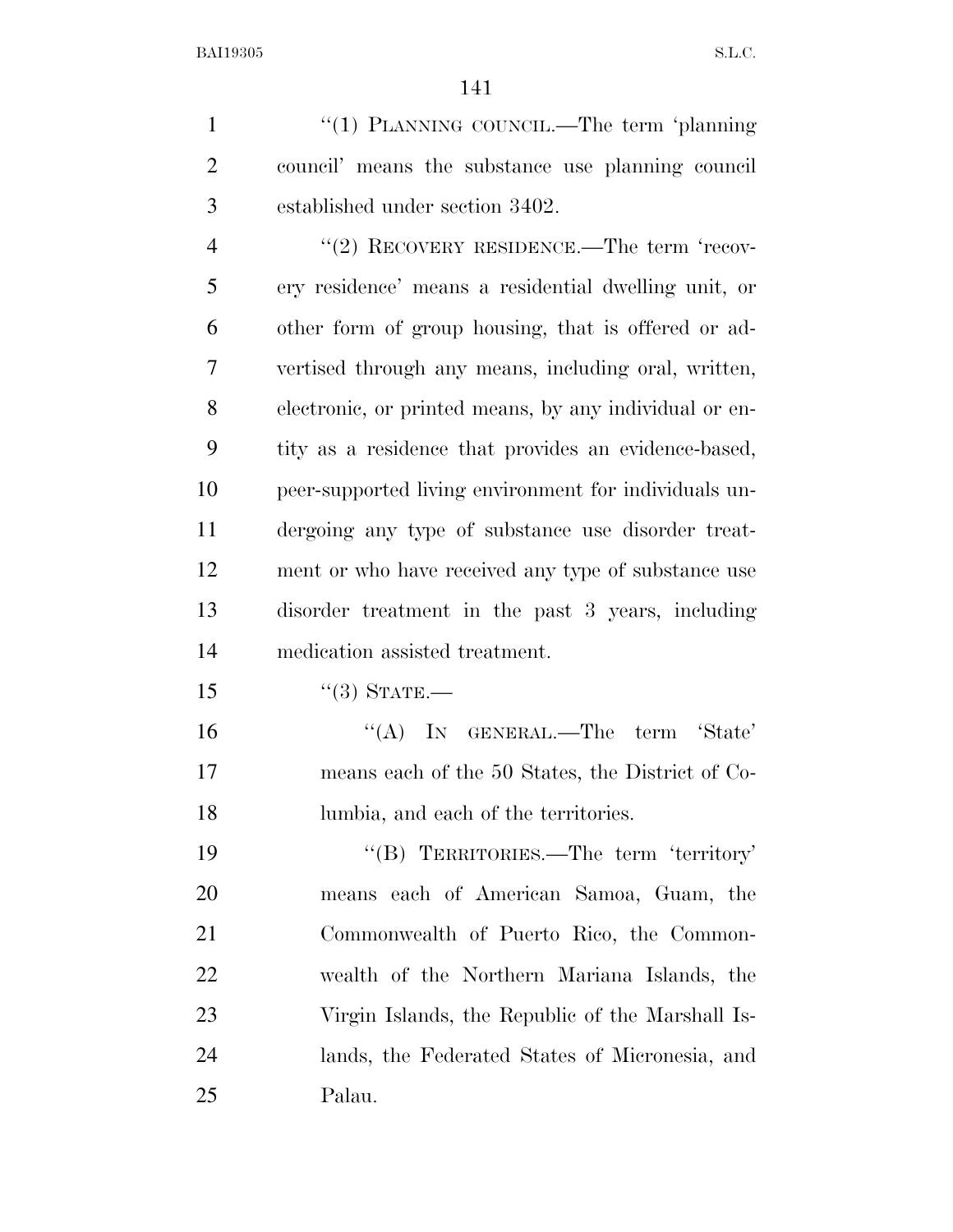1 "(4) SUBSTANCE USE DISORDER TREAT-MENT.—

3 "(A) IN GENERAL.—The term 'substance use disorder treatment' means an evidence- based, professionally directed, deliberate, and planned regimen including evaluation, observa- tion, medical monitoring, and rehabilitative services and interventions such as pharmacotherapy, mental health services, and individual and group counseling, on an inpa- tient or outpatient basis, to help patients with substance use disorder reach remission and maintain recovery.

14 "(B) TYPES OF TREATMENT.—Substance use disorder treatments shall include the fol-lowing:

 $\text{``(i)}$  Clinical stabilization services, which are evidence-based services provided in secure, acute care facilities (which may be referred to as 'addictions receiving fa- cilities') that, at a minimum— 22 ''(I) provide intoxication manage-23 ment and stabilization services;

24 ''(II) are operated 24 hours per day, 7 days per week; and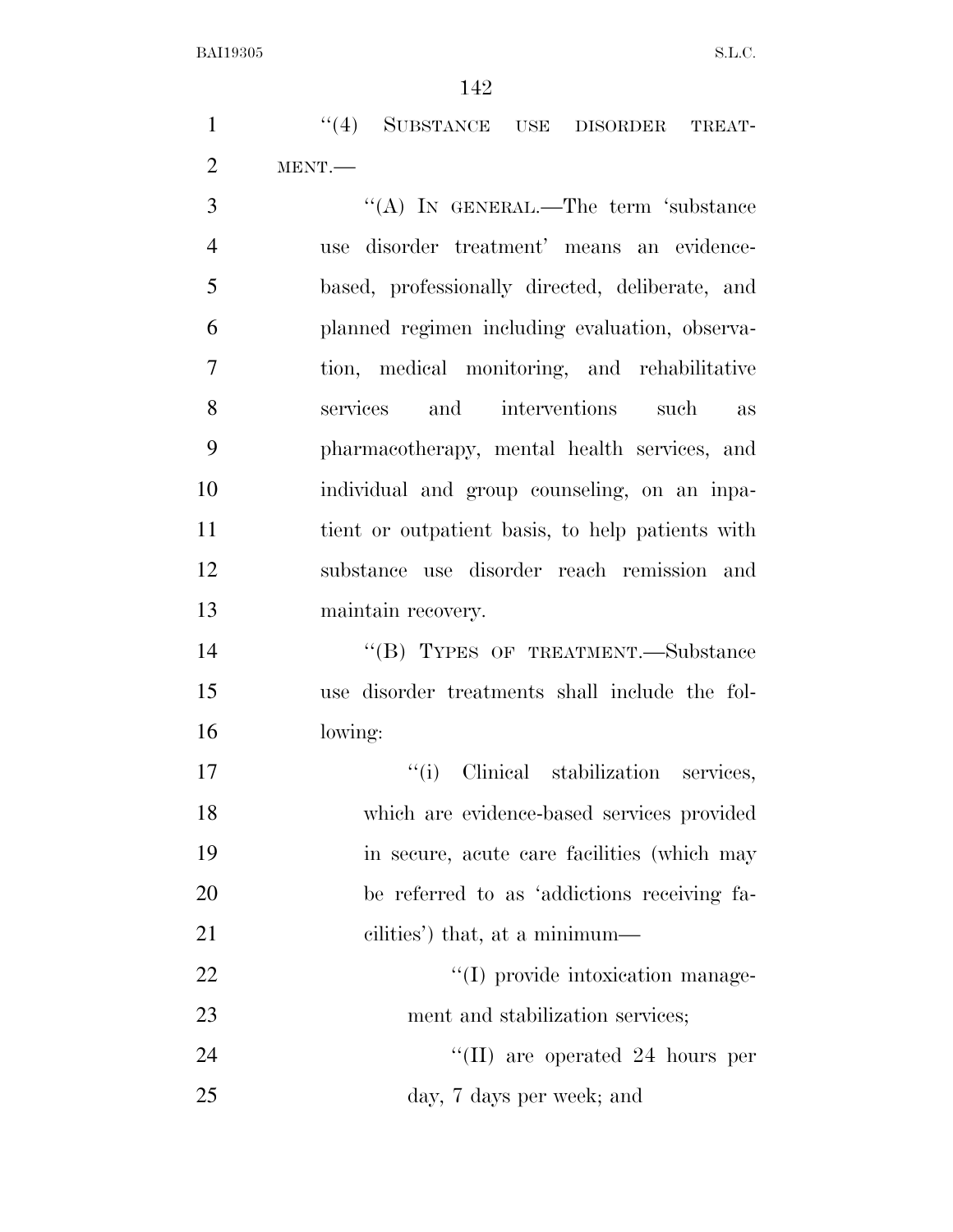| $\mathbf{1}$   | "(III) that serve individuals                          |
|----------------|--------------------------------------------------------|
| $\overline{2}$ | found to be substance use impaired.                    |
| 3              | These can also be referred to as 'Ad-                  |
| $\overline{4}$ | dictions receiving facilities.'                        |
| 5              | "(ii) Withdrawal management and de-                    |
| 6              | toxification, which is a medical service that          |
| 7              | is provided on an inpatient or an out-                 |
| 8              | patient basis to assist an individual in               |
| 9              | managing the process of withdrawal from                |
| 10             | the physiological and psychological effects            |
| 11             | of substance use disorder.                             |
| 12             | "(iii) All outpatient, residential, and                |
| 13             | inpatient services described in section                |
| 14             | $1915(l)(4)(e)$ of the Social Security Act.            |
| 15             | "(C) LIMITATION.—Substance use disorder                |
| 16             | treatment providers shall not include—                 |
| 17             | "(i) prevention only providers; and                    |
| 18             | "(ii) a private practitioner who is li-                |
| 19             | censed by a State licensing board and                  |
| 20             | whose practice is limited to non-intensive             |
| 21             | outpatient care.                                       |
| <u>22</u>      | "(5) SUBSTANCE USE DISORDER TREATMENT                  |
| 23             | SERVICES.—The term 'substance use disorder treat-      |
| 24             | ment services' means any prevention services, core     |
| 25             | medical services, recovery and support services, early |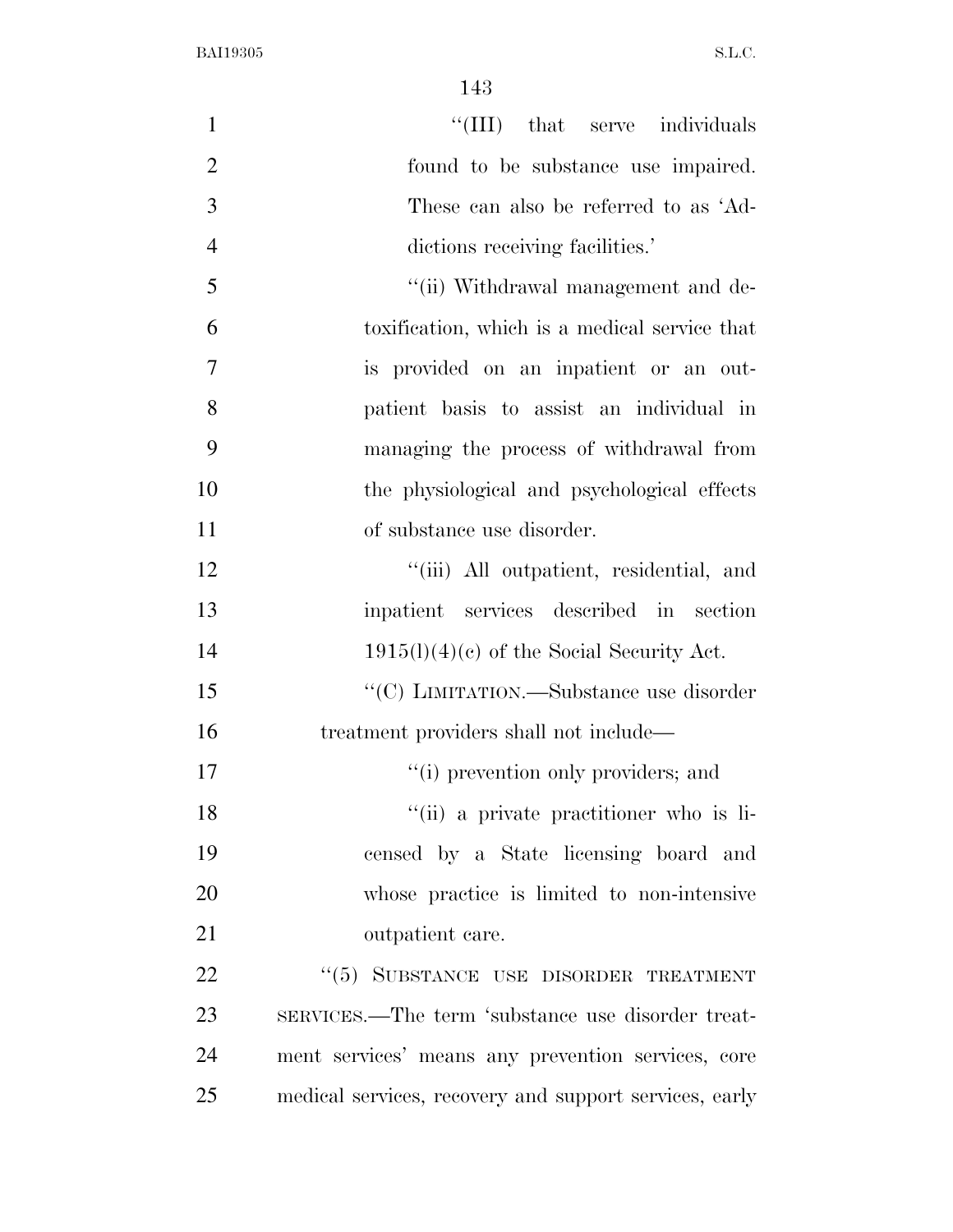| $\mathbf{1}$   | intervention services, and harm reduction services       |
|----------------|----------------------------------------------------------|
| $\overline{2}$ | authorized under this title.".                           |
| 3              | SEC. 4. AMENDMENTS TO THE CONTROLLED SUBSTANCES          |
| $\overline{4}$ | ACT.                                                     |
| 5              | (a) CERTIFICATIONS.—Part C of the Controlled Sub-        |
| 6              | stances Act (21 U.S.C. 821 et seq.) is amended by adding |
| 7              | at the end the following:                                |
| 8              | "CERTIFICATIONS RELATING TO DIVERSION CONTROLS           |
| 9              | AND MISBRANDING                                          |
| 10             | "SEC. 313. (a) DEFINITIONS.—In this section—             |
| 11             | $\cdot$ (1) the term 'covered dispenser'—                |
| 12             | $\lq\lq$ means a dispenser—                              |
| 13             | "(i) that is required to register under                  |
| 14             | section $302(a)(2)$ ; and                                |
| 15             | "(ii) dispenses a controlled substance                   |
| 16             | in schedule II; and                                      |
| 17             | "(B) does not include a dispenser that is—               |
| 18             | "(i) registered to dispense opioid                       |
| 19             | agonist treatment medication under section               |
| 20             | $303(g)(1)$ ; and                                        |
| 21             | "(ii) operating in that capacity;                        |
| 22             | $\lq(2)$ the term 'covered distributor' means a dis-     |
| 23             | tributor—                                                |
| 24             | "(A) that is required to register under sec-             |
| 25             | tion $302(a)(1)$ ; and                                   |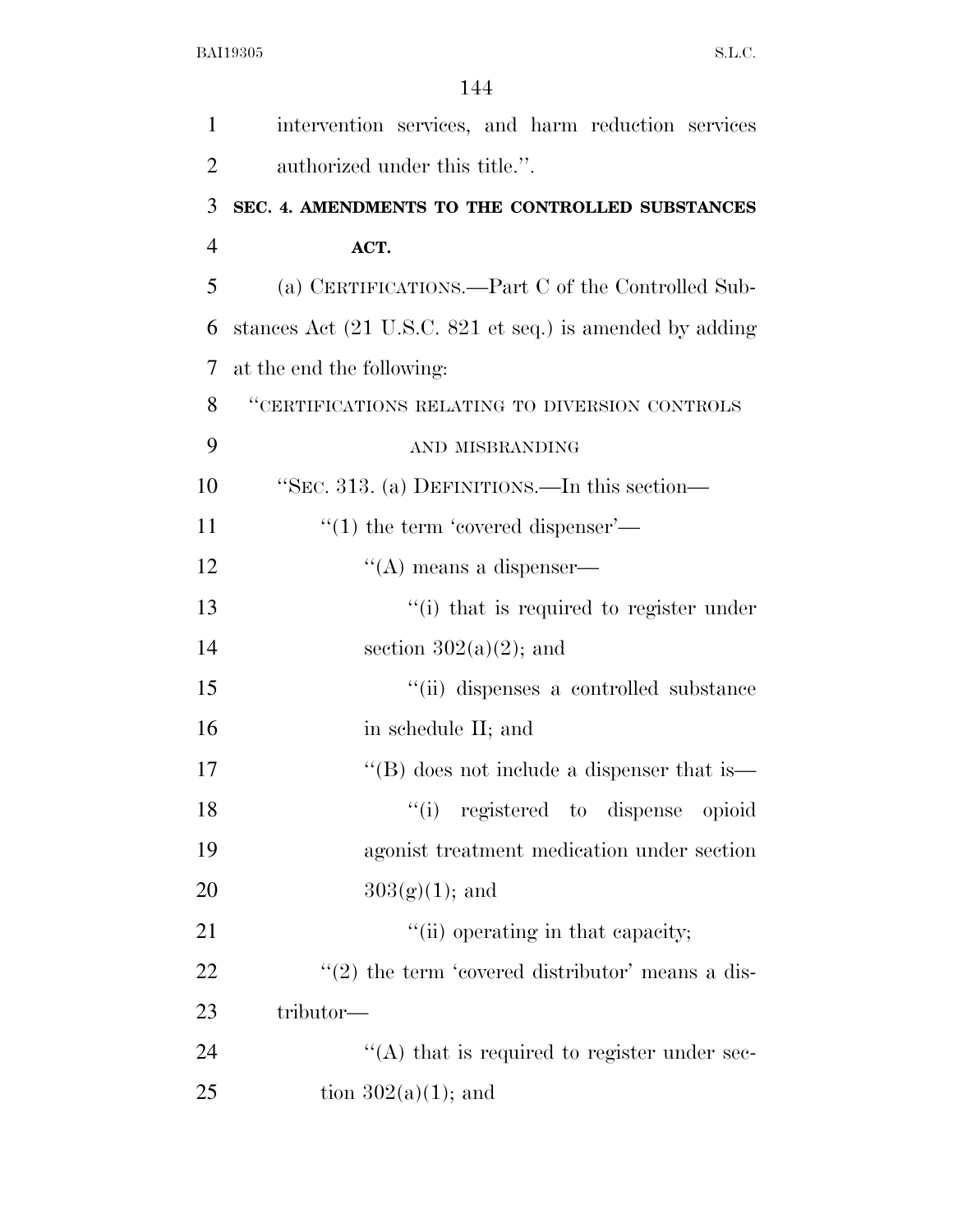| $\mathbf{1}$   | "(B) distributes a controlled substance in           |
|----------------|------------------------------------------------------|
| $\overline{2}$ | schedule II;                                         |
| 3              | $(3)$ the term 'covered manufacturer' means a        |
| $\overline{4}$ | manufacturer—                                        |
| 5              | $\lq\lq$ that is required to register under sec-     |
| 6              | tion $302(a)(1)$ ; and                               |
| 7              | "(B) manufactures a controlled substance             |
| 8              | in schedule II;                                      |
| 9              | $\lq(4)$ the term 'covered officer', with respect to |
| 10             | a covered person means—                              |
| 11             | "(A) in the case of a covered person that            |
| 12             | is not an individual—                                |
| 13             | "(i) the chief executive officer of the              |
| 14             | covered person;                                      |
| 15             | "(ii) the president of the covered per-              |
| 16             | son;                                                 |
| 17             | "(iii) the chief medical officer of the              |
| 18             | covered person; or                                   |
| 19             | "(iv) the chief counsel of the covered               |
| 20             | person; and                                          |
| 21             | $\lq\lq (B)$ in the case of a covered person that    |
| 22             | is an individual, that individual; and               |
| 23             | $\cdot\cdot$ (5) the term 'covered person' means—    |
| 24             | $\lq\lq$ (A) a covered dispenser;                    |
| 25             | $\lq\lq (B)$ a covered distributor; or               |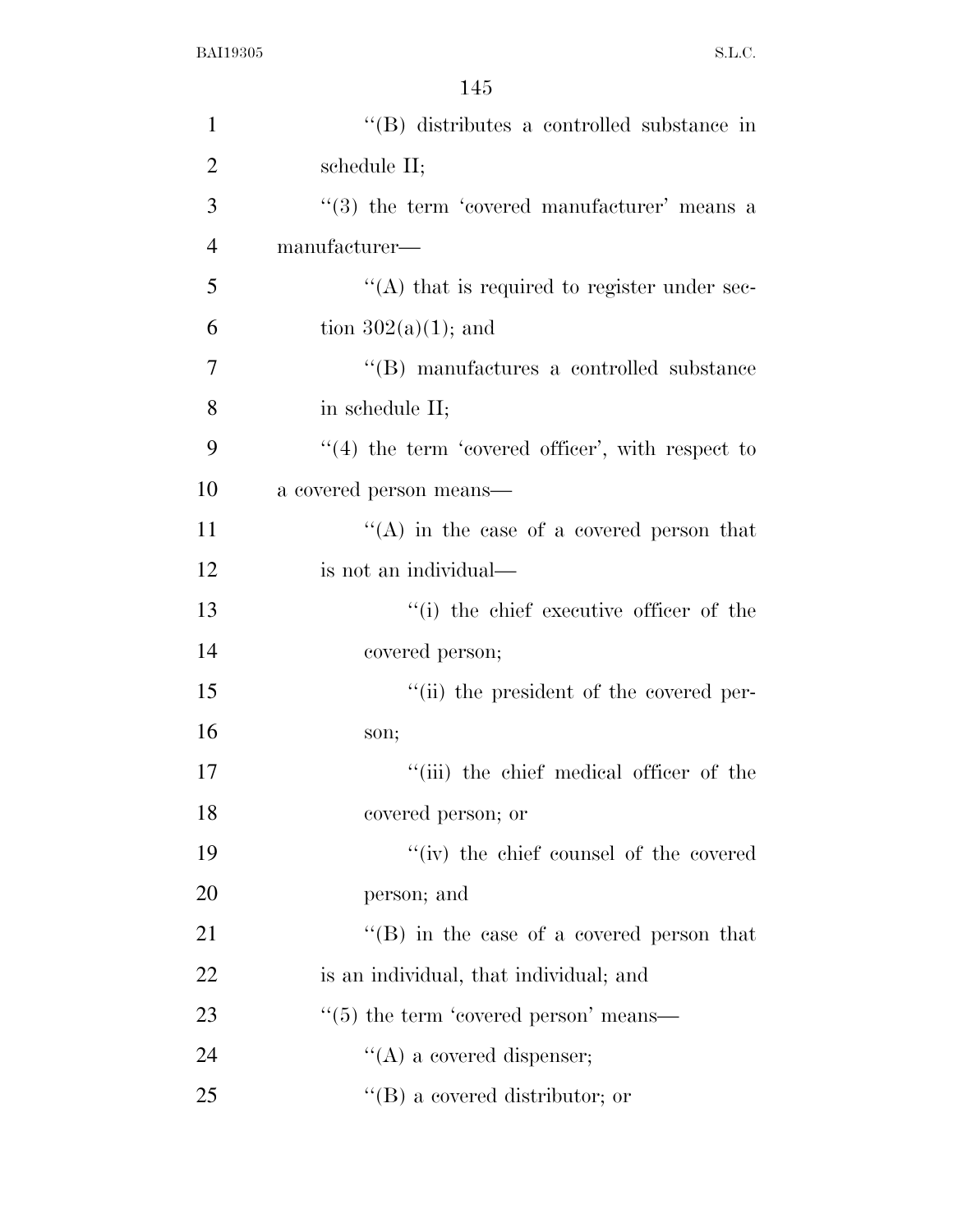| $\mathbf{1}$   | $\lq\lq(C)$ a covered manufacturer.                         |
|----------------|-------------------------------------------------------------|
| $\overline{2}$ | CERTIFICATIONS RELATING TO DIVERSION<br>$\lq (b)$           |
| 3              | CONTROLS.—Not later than 180 days after the date of         |
| $\overline{4}$ | enactment of this section, and each year thereafter, each   |
| 5              | covered officer of a covered person shall submit to the At- |
| 6              | torney General, for each controlled substance in schedule   |
| 7              | II dispensed, distributed, or manufactured by the covered   |
| 8              | person, a certification—                                    |
| 9              | $\cdot$ (1) signed by the covered officer; and              |
| 10             | $\lq(2)$ certifying that—                                   |
| 11             | $\lq\lq$ the covered person maintains effective             |
| 12             | controls against diversion of the controlled sub-           |
| 13             | stance into channels other than legitimate med-             |
| 14             | ical, scientific, research, or industrial channels;         |
| 15             | $\lq\lq$ (B) all information contained in<br>any            |
| 16             | record, inventory, or report required to be kept            |
| 17             | or submitted to the Attorney General by the                 |
| 18             | covered person under section 307, or under any              |
| 19             | regulation issued under that section, is accu-              |
| 20             | rate; and                                                   |
| 21             | $\cdot$ (C) the covered person is in compliance             |
| 22             | with all applicable requirements under Federal              |
| 23             | law relating to reporting suspicious orders for             |
| 24             | controlled substances.                                      |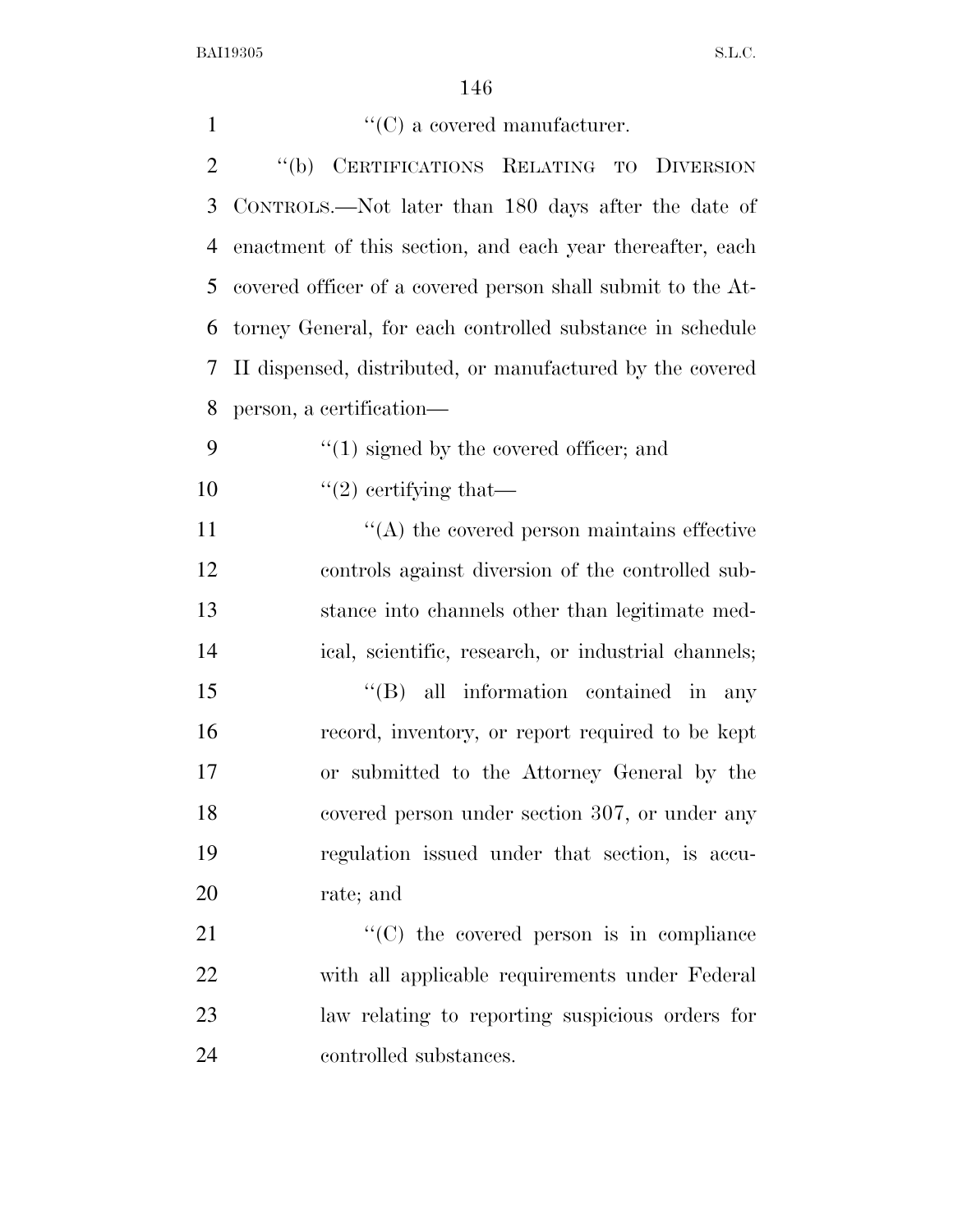''(c) CERTIFICATIONS RELATING TO MIS- BRANDING.— 3 "(1) IN GENERAL.—Not later than 180 days after the date of enactment of this section, and each year thereafter, each covered officer of a covered manufacturer shall submit to the Secretary, for each controlled substance in schedule II manufactured by the covered manufacturer, a certification—  $\langle (A)$  signed by the covered officer; and  $\text{``(B)}$  certifying that the controlled sub- stance is not misbranded, as described in sec- tion 502 of the Federal Food, Drug, and Cos- metic Act (21 U.S.C. 352). 14 "(2) NOTIFICATION TO THE ATTORNEY GEN- ERAL.— ''(A) FAILURE TO SUBMIT CERTIFI- CATIONS.—Not later than 30 days after the date on which a covered officer of a covered manufacturer is required to submit a certifi- cation under paragraph (1) and fails to do so, 21 the Secretary shall notify the Attorney General of the failure by the covered officer to submit the certification. 24 "(B) FALSE CERTIFICATIONS RELATING TO MISBRANDING.—Not later than 30 days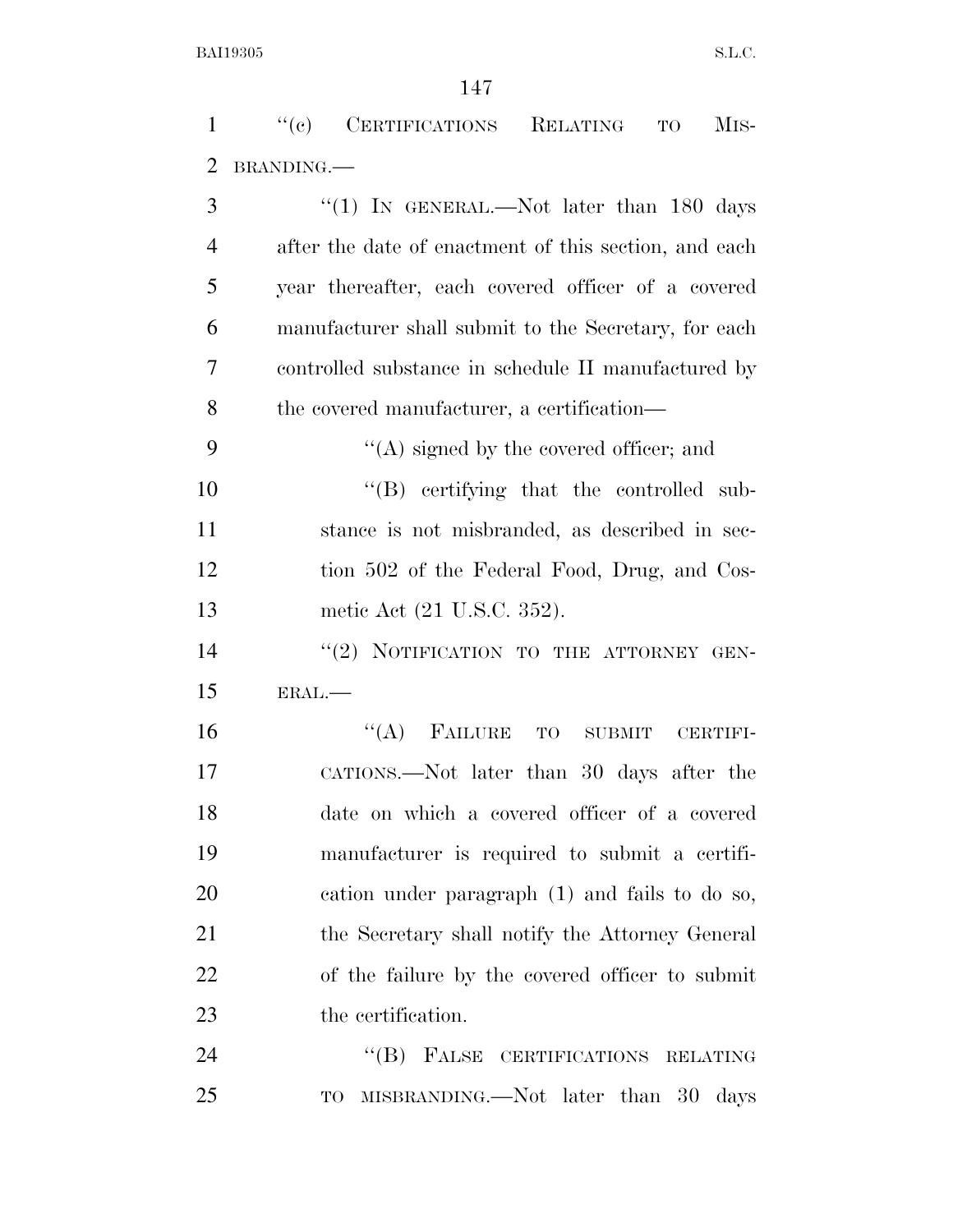| $\mathbf{1}$   | after the date on which the Secretary becomes               |
|----------------|-------------------------------------------------------------|
| $\overline{2}$ | aware that a certification submitted under                  |
| 3              | paragraph (1) contains a materially false state-            |
| $\overline{4}$ | ment or representation relating to the mis-                 |
| 5              | branding of a controlled substance with respect             |
| 6              | to the year for which the certification is sub-             |
| 7              | mitted, the Secretary shall notify the Attorney             |
| 8              | General that the certification contains the ma-             |
| 9              | terially false statement or representation.".               |
| 10             | (b) OFFENSES.—Part D of title II of the Controlled          |
| 11             | Substances Act (21 U.S.C. 841 et seq.) is amended by        |
| 12             | adding at the end the following:                            |
| 13             | "CERTIFICATIONS BY COVERED OFFICERS                         |
| 14             | "SEC. 424. (a) DEFINITIONS.—In this section, the            |
| 15             | terms 'covered dispenser', 'covered distributor', 'covered  |
| 16             | manufacturer', 'covered officer', and 'covered person' have |
| 17             | the meanings given those terms in section 313.              |
| 18             | $``$ (b) OFFENSES.—                                         |
| 19             | $``(1)$ FAILURE TO SUBMIT CERTIFICATIONS.—                  |
| 20             | "(A) CERTIFICATIONS RELATING TO DI-                         |
| 21             | VERSION CONTROLS.—It shall be unlawful for a                |
| 22             | covered officer of a covered person to fail to              |
| 23             | submit a certification required under section               |
| 24             | $313(b)$ , without regard to the state of mind of           |
| 25             | the covered officer.                                        |
|                |                                                             |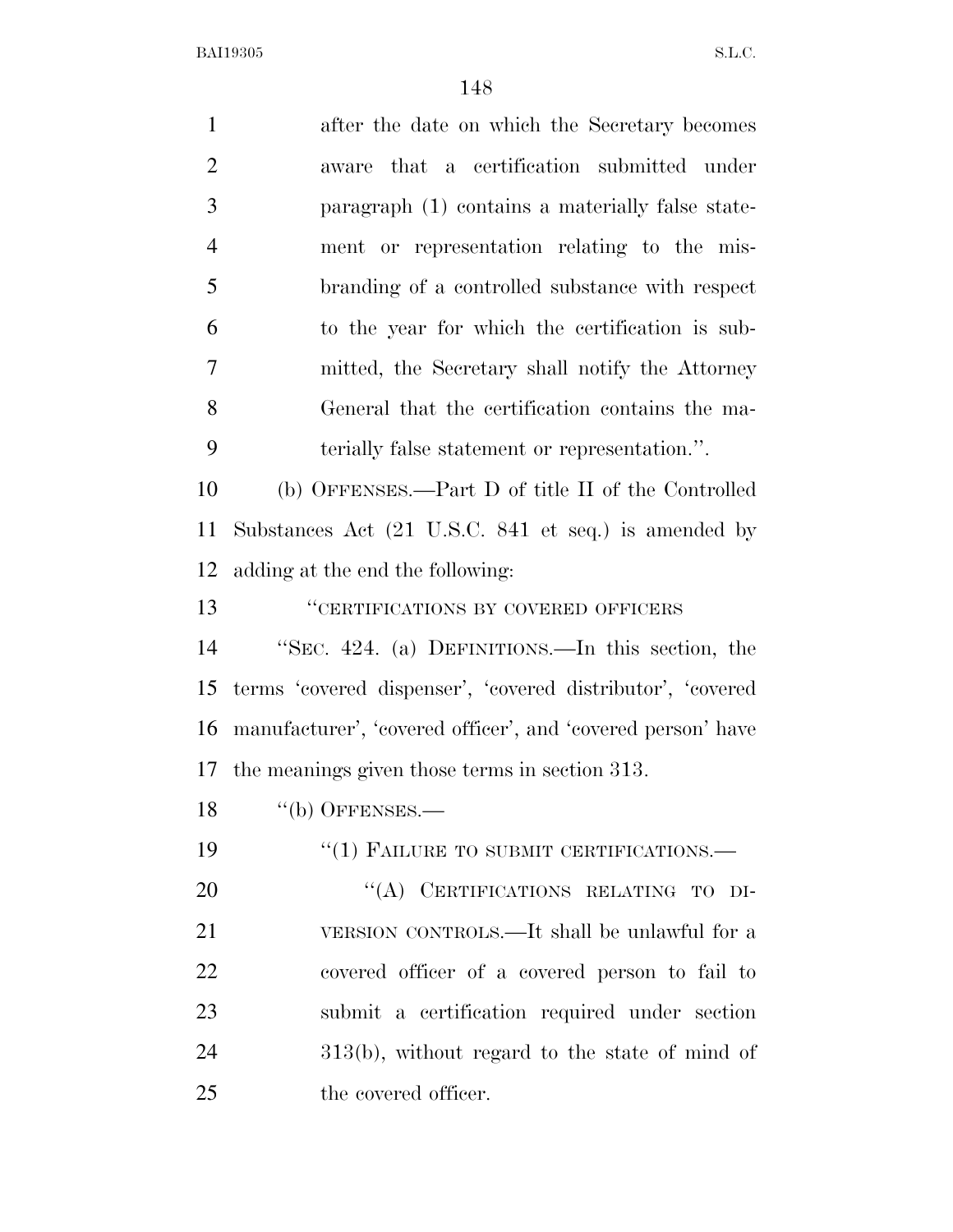1 "(B) CERTIFICATIONS RELATING TO MIS- BRANDING.—It shall be unlawful for a covered officer of a covered manufacturer to fail to sub- mit a certification required under section  $5 \qquad \qquad 313(c)(1)$ , without regard to the state of mind of the covered officer. 7 "(2) SUBMISSION OF FALSE CERTIFICATIONS.— 8 "(A) FALSE CERTIFICATIONS RELATING TO DIVERSION CONTROLS.—It shall be unlawful for a covered officer of a covered person to submit a certification required under section 313(b), without regard to the state of mind of the cov- ered officer, that contains a materially false statement or representation relating to the in- formation required to be certified under that section for the year for which the certification is submitted. 18 "(B) FALSE CERTIFICATIONS RELATING

 TO MISBRANDING.—It shall be unlawful for a covered officer of a covered manufacturer to submit a certification required under section  $313(e)(1)$ , without regard to the state of mind of the covered officer, that contains a materially false statement or representation relating to the misbranding of a controlled substance with re-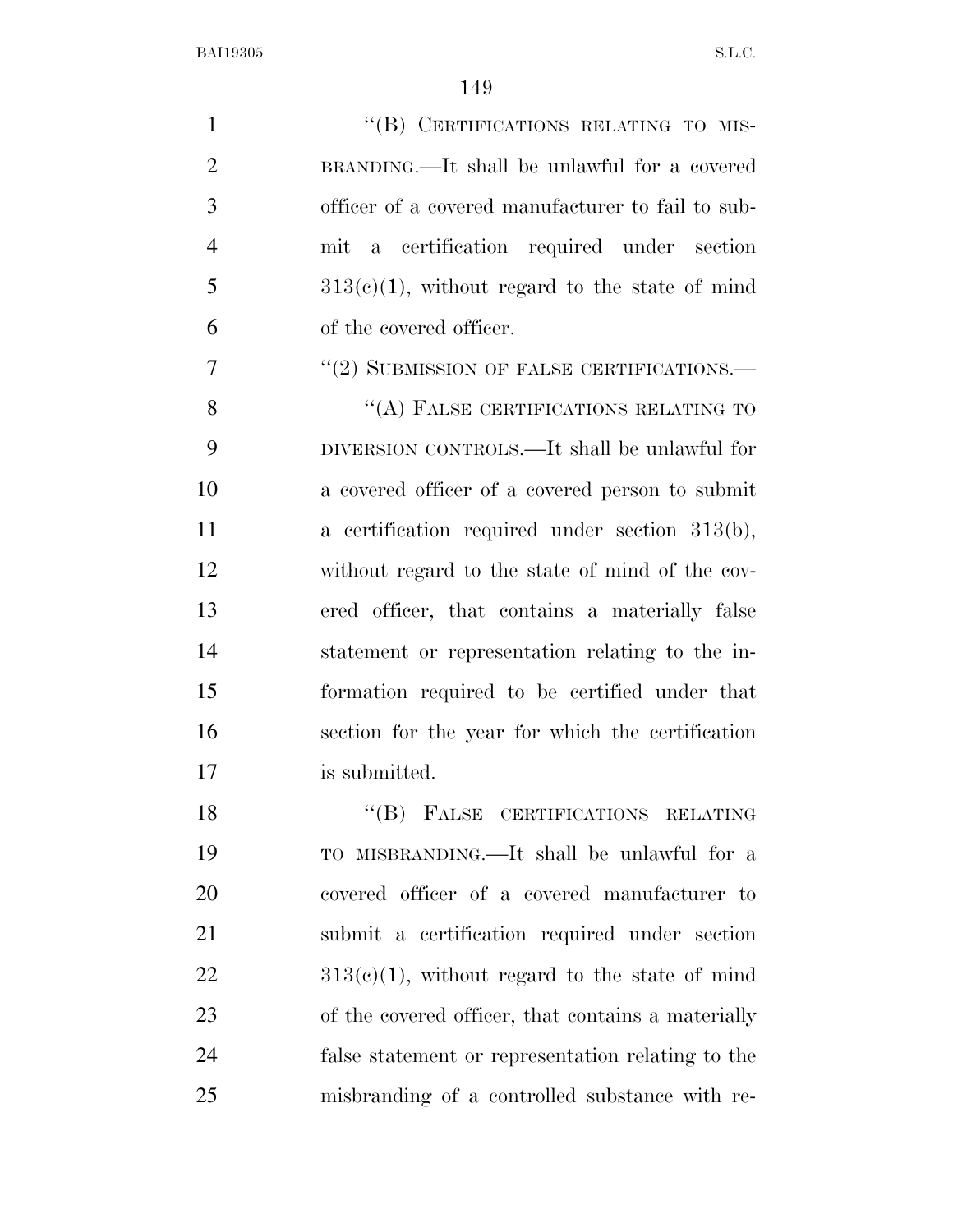| $\mathbf{1}$   | spect to the year for which the certification is       |
|----------------|--------------------------------------------------------|
| $\overline{2}$ | submitted.                                             |
| 3              | $``(c)$ PENALTIES.—                                    |
| $\overline{4}$ | "(1) CIVIL PENALTIES.—Except as provided in            |
| 5              | paragraph $(2)$ , a covered officer who violates sub-  |
| 6              | section (b) shall be subject to a civil penalty of not |
| 7              | more than $$25,000$ .                                  |
| 8              | "(2) CRIMINAL PENALTIES.— $A$ covered officer          |
| 9              | who knowingly violates subsection $(b)(2)$ shall be    |
| 10             | subject to criminal penalties under section $403(d)$ . |
| 11             | COMPREHENSIVE ADDICTION RESOURCES<br>$\lq\lq (d)$      |
| 12             | FUND.                                                  |
| 13             | $``(1)$ ESTABLISHMENT.—There is established in         |
| 14             | the Treasury a fund to be known as the 'Com-           |
| 15             | prehensive Addiction Resources Fund'.                  |
| 16             | "(2) TRANSFER OF AMOUNTS.—There shall be               |
| 17             | transferred to the Comprehensive Addiction Re-         |
| 18             | sources Fund 100 percent of-                           |
| 19             | "(A) any civil penalty paid to the United              |
| 20             | States under this section; and                         |
| 21             | "(B) any fine paid to the United States                |
| 22             | under section $403(d)$ for a knowing violation of      |
| 23             | subsection $(b)(2)$ of this section.                   |
|                |                                                        |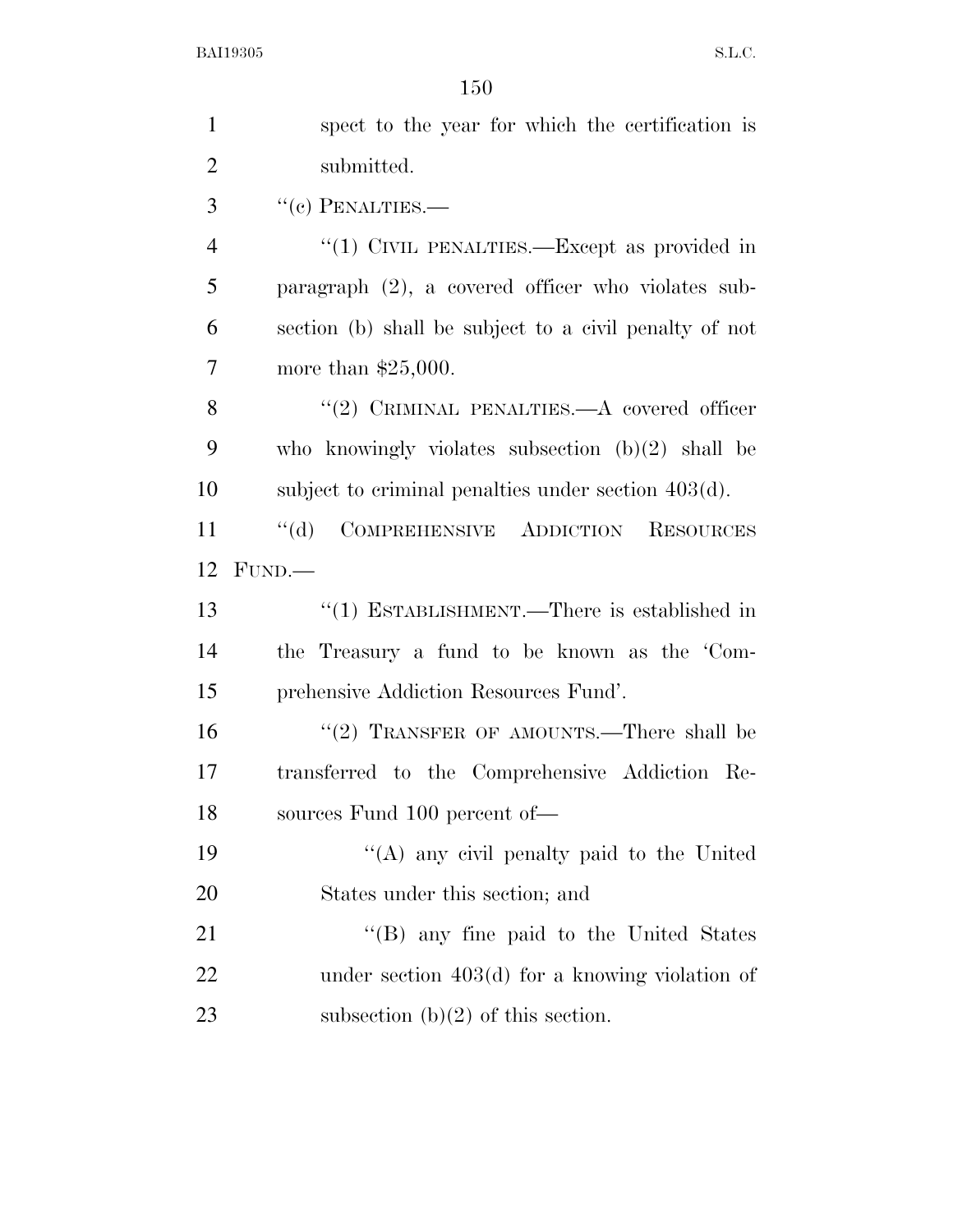| $\mathbf{1}$   | "(3) AVAILABILITY AND USE OF FUNDS.-                   |
|----------------|--------------------------------------------------------|
| $\overline{2}$ | Amounts transferred to the Comprehensive Addic-        |
| 3              | tion Fund under paragraph (2) shall—                   |
| $\overline{4}$ | "(A) remain available until expended; and              |
| 5              | $\lq\lq$ be made available to supplement               |
| 6              | amounts appropriated to carry out title XXXIV          |
| 7              | of the Public Health Service Act.".                    |
| 8              | (c) CRIMINAL PENALTIES.—Section 403 of the Con-        |
| 9              | trolled Substances Act (21 U.S.C. 843) is amended—     |
| 10             | $(1)$ in subsection $(d)(1)$ —                         |
| 11             | (A) by inserting "or knowingly violates sec-           |
| 12             | tion $424(b)(2)$ " after "any person who violates      |
| 13             | this section"; and                                     |
| 14             | (B) by striking "violation of this section"            |
| 15             | and inserting "such a violation"; and                  |
| 16             | $(2)$ in subsection $(f)$ —                            |
| 17             | (A) in paragraph $(1)$ , by striking "or 416"          |
| 18             | and inserting "or section 416, or knowing viola-       |
| 19             | tions of section $424(b)(2)$ "; and                    |
| 20             | $(B)$ in paragraph $(3)$ , by inserting "or            |
| 21             | knowing violations of section $424(b)(2)$ " before     |
| 22             | the period at the end.                                 |
| 23             | (d) TECHNICAL AND CONFORMING AMENDMENTS.-              |
| 24             | The table of contents for the Comprehensive Drug Abuse |